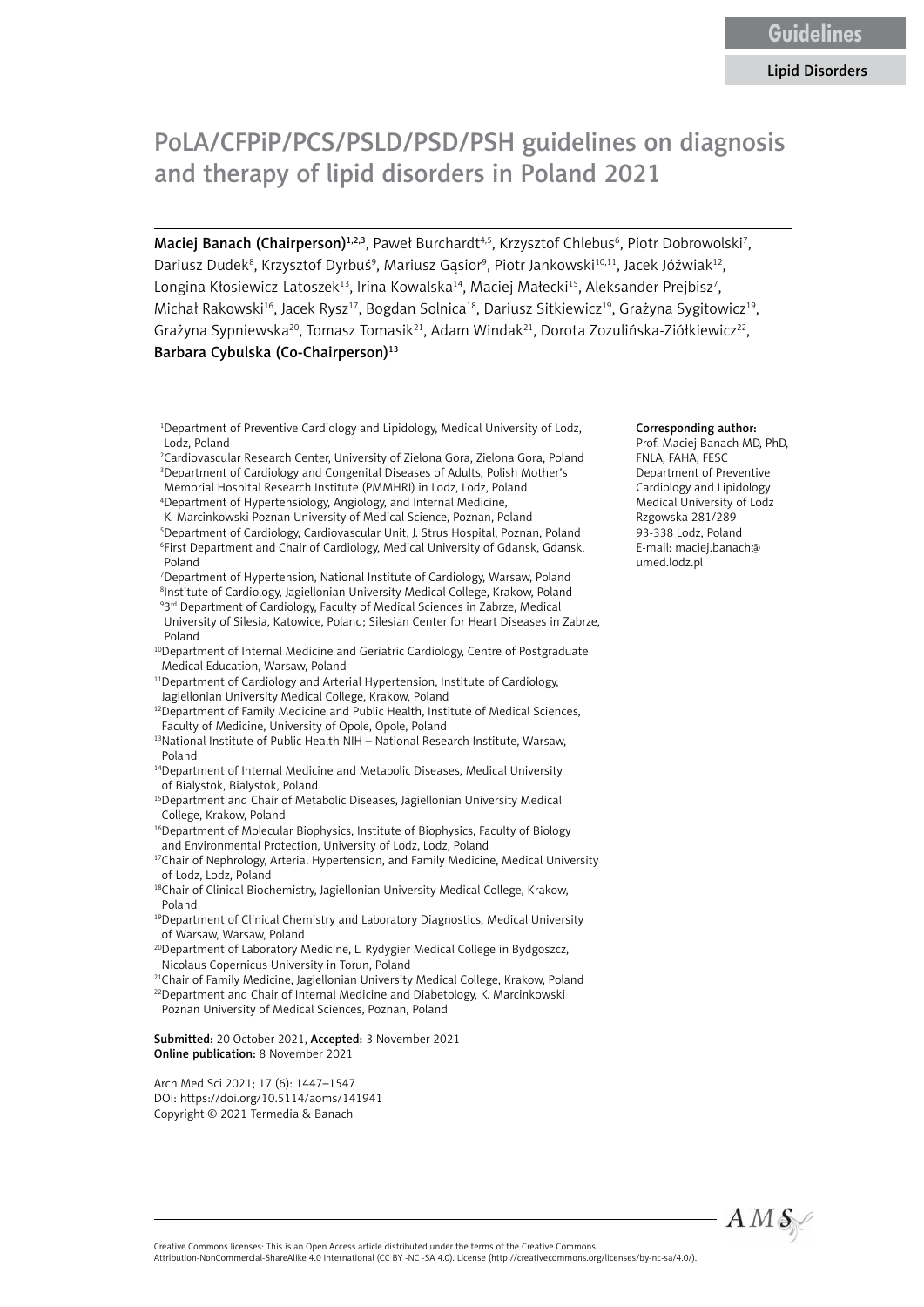M. Banach, P. Burchardt, K. Chlebus, P. Dobrowolski, D. Dudek, K. Dyrbuś, M. Gąsior, P. Jankowski, J. Jóźwiak, L. Kłosiewicz-Latoszek,<br>I. Kowalska, M. Małecki, A. Prejbisz, M. Rakowski, J. Rysz, B. Solnica, D. Sitkiewicz,

# **TABLE OF CONTENTS**

| 6. Recommendations on lipid profile measurement, its diagnostic significance, and limitations 1460 |  |
|----------------------------------------------------------------------------------------------------|--|
|                                                                                                    |  |
|                                                                                                    |  |
|                                                                                                    |  |
|                                                                                                    |  |
|                                                                                                    |  |
|                                                                                                    |  |
|                                                                                                    |  |
|                                                                                                    |  |
|                                                                                                    |  |
|                                                                                                    |  |
|                                                                                                    |  |
|                                                                                                    |  |
|                                                                                                    |  |
|                                                                                                    |  |
|                                                                                                    |  |
|                                                                                                    |  |
|                                                                                                    |  |
|                                                                                                    |  |
|                                                                                                    |  |
|                                                                                                    |  |
|                                                                                                    |  |
|                                                                                                    |  |
|                                                                                                    |  |
|                                                                                                    |  |
|                                                                                                    |  |
|                                                                                                    |  |
| 9.8. Combination therapy and guidelines concerning treatment of lipid disorders  1483              |  |
|                                                                                                    |  |
|                                                                                                    |  |
|                                                                                                    |  |
|                                                                                                    |  |
|                                                                                                    |  |
|                                                                                                    |  |
|                                                                                                    |  |
|                                                                                                    |  |
|                                                                                                    |  |
|                                                                                                    |  |
| 9.12. The importance of antihyperglycaemic agents in treatment of lipid disorders                  |  |
|                                                                                                    |  |
|                                                                                                    |  |
|                                                                                                    |  |
|                                                                                                    |  |
|                                                                                                    |  |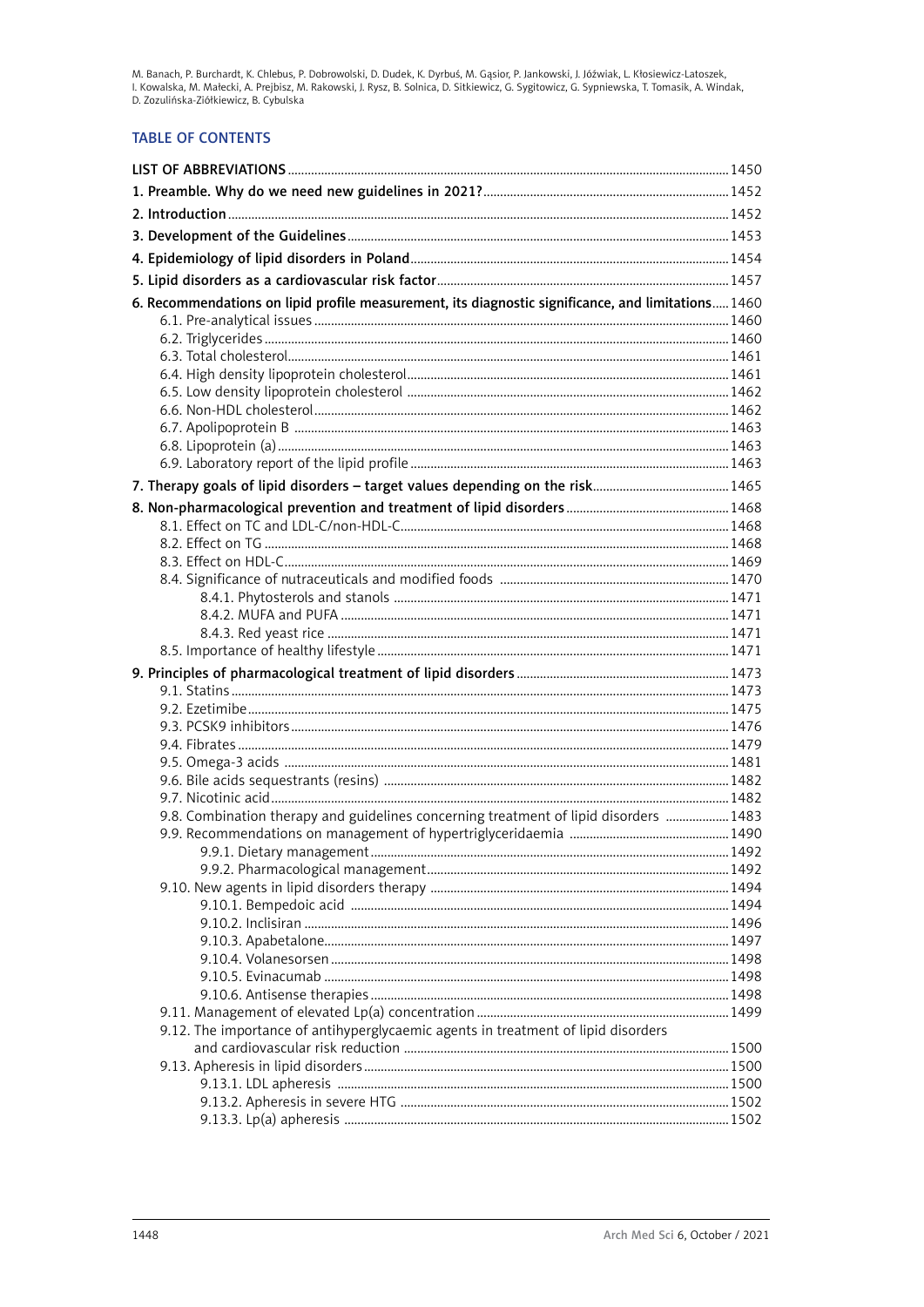| 10.2.3. Pharmacotherapy of lipid disorders in patients with diabetes 1505                |  |
|------------------------------------------------------------------------------------------|--|
|                                                                                          |  |
|                                                                                          |  |
|                                                                                          |  |
|                                                                                          |  |
|                                                                                          |  |
|                                                                                          |  |
|                                                                                          |  |
|                                                                                          |  |
|                                                                                          |  |
|                                                                                          |  |
|                                                                                          |  |
|                                                                                          |  |
|                                                                                          |  |
|                                                                                          |  |
|                                                                                          |  |
|                                                                                          |  |
|                                                                                          |  |
| 11. Adverse effects associated with treatment of dyslipidaemia/statin intolerance 1523   |  |
| 12. Recommendations on monitoring lipids and biochemical parameters during treatment     |  |
|                                                                                          |  |
|                                                                                          |  |
|                                                                                          |  |
|                                                                                          |  |
|                                                                                          |  |
|                                                                                          |  |
| 13.5. Recommendations on how to improve doctor-patient cooperation and thus the efficacy |  |
| of lipid-lowering therapy, and effectively fight against anti-statin movements  1529     |  |
|                                                                                          |  |
|                                                                                          |  |
|                                                                                          |  |
|                                                                                          |  |
|                                                                                          |  |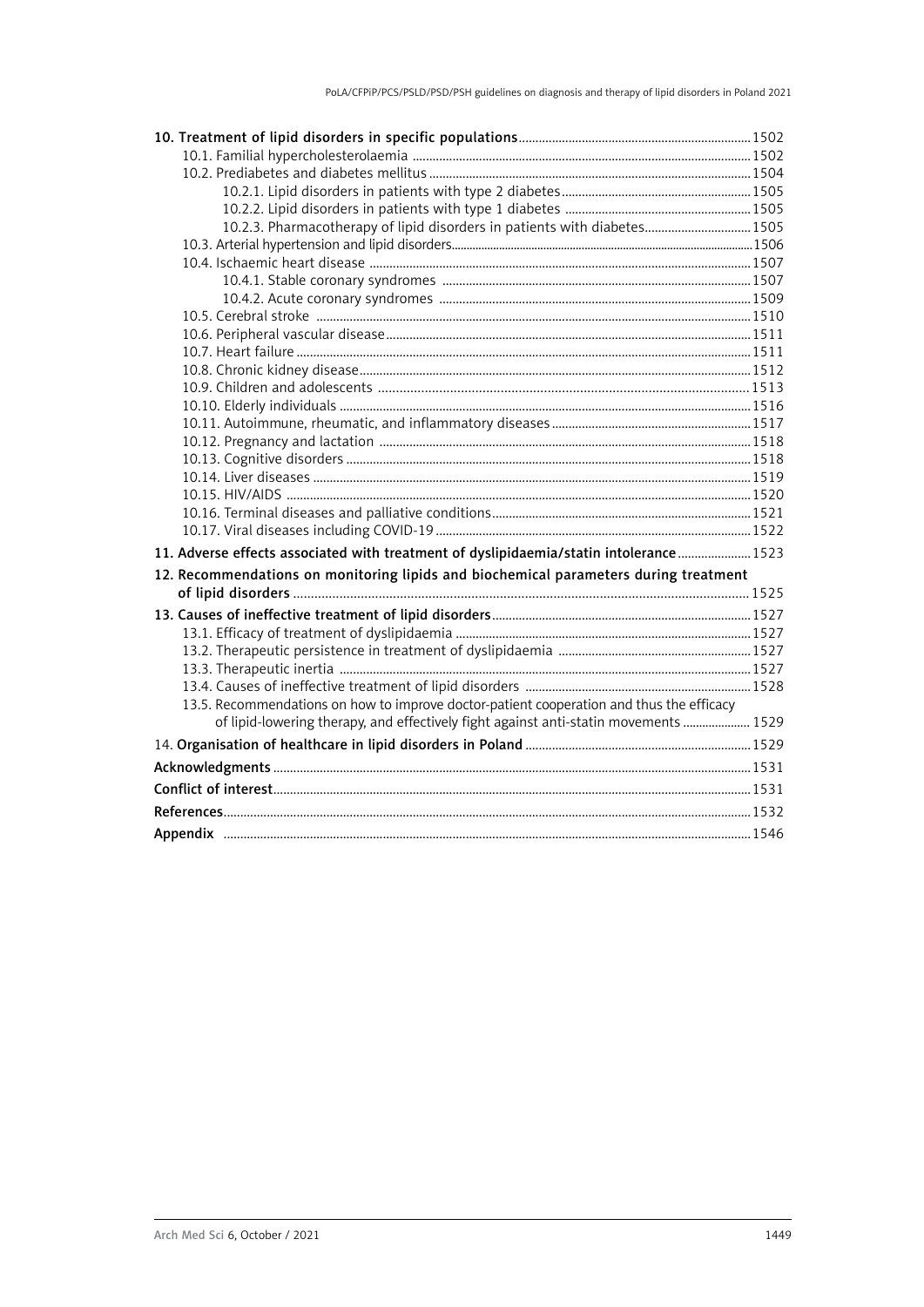# <span id="page-3-0"></span>LIST OF ABBREVIATIONS

AACE – American Association of Clinical Endocrinologists ABI – ankle brachial index ACCORD – Action to Control Cardiovascular Risk in Diabetes ACL – adenosine triphosphate citrate lyase ACS – acute coronary syndrome AIM-HIGH – Atherothrombosis Intervention in Metabolic Syndrome with Low HDL/High Triglycerides: Impact on Global Health Outcomes ALAT – alanine aminotransferase ALT – alanine aminotransferase ANGPTL3 – angiopoietin-like protein 3 AP – acute pancreatitis Apo(a) – apolipoprotein (a) apoB – apolipoprotein B ASCVD – atherosclerotic cardiovascular disease BET – bromodomain and extra-terminal domain BETonMACE – Effect of RVX000222 on Time to Major Adverse Cardiovascular Events in High-Risk T2DM Subjects With CAD BMI – body mass index BPF – Bergamot-derived polyphenolic fraction BRD4 – bromodomain-containing protein 4 CABG – coronary artery bypass grafting CAD – coronary artery disease CETP – cholesterol ester transfer protein CFPiP – College of Family Physicians in Poland CHD – coronary heart disease CHMP – Committee for Medicinal Products for Human Use (European Medicines Agency) CK – creatine kinase CLEAR – Cholesterol Lowering via Bempedoic acid, an ACL-Inhibiting Regimen CM – chylomicrons CNS – central nervous system COBJwDL – *Centralny Ośrodek Badań Jakości w Diagnostyce Laboratoryjnej* (Centre for Quality Assessment in Laboratory Diagnostics) COMPASS – A Randomised, Double-Blind, Placebo-Controlled Phase 3 Study of ISIS 304801 Administered Subcutaneously to Patients with Hypertriglyceridaemia CVD – cardiovascular disease DGAT2 – diacylglycerol O-acyltransferase 2 DHA – docosahexaenoic acid DPP-4 – dipeptidyl peptidase-4 [inhibitors] EAS – European Atherosclerosis Society EBBINGHAUS – Evaluating PCSK9 Binding antiBody Influence oN coGnitive HeAlth in High cardiovascUlar Risk Subjects EBM – evidence-based medicine EFLM – European Federation of Clinical Chemistry and Laboratory Medicine EFSA – European Food Safety Authority eGFR – estimated glomerular filtration rate ELIPSE HoFH – Evinacumab Lipid Studies in

Patients with Homozygous Familial Hypercholesterolaemia EMA – European Medicines Agency EPA – icosapent ethyl ESC – European Society of Cardiology EVACS – Evolocumab in Acute Coronary Syndrome EVAPORATE – Effect of Vascepa on Improving Coronary Atherosclerosis in People with High Triglycerides Taking Statin Therapy EVOPACS – EVOlocumab for Early Reduction of LDL-cholesterol Levels in Patients with Acute Coronary Syndromes FCS – familial chylomicronaemia syndrome FDA – US Food and Drug Administration FFA – free fatty acids FH – familial hypercholesterolaemia FHS – Framingham Heart Study FIELD – the Fenofibrate Intervention and Event Lowering in Diabetes FOURIER – Further Cardiovascular Outcomes Research with PCSK9 Inhibition in Subjects with Elevated Risk GBD – global burden of disease GISSI-HF – Effect of rosuvastatin in patients with chronic heart failure GLAR – German Lipoprotein Apheresis Registry GLP-1 – glucagon-like peptide 1 [receptor] HAART – highly active antiretroviral therapy HBV – hepatitis B virus HCV – hepatitis C virus HDL – high density lipoprotein HeFH – heterozygous familial hypercholesterolaemia HMG-CoA – hydroxy 3-methylglutaryl-CoA [reductase] HoFH – homozygous familial hypercholesterolaemia HPS – Heart Protection Study HPS2-THRIVE – Treatment of HDL to Reduce the Incidence of Vascular Events HR – hazard ratio hsCRP – high-sensitivity CRP HTG – hypertriglyceridaemia IDL – intermediate density lipoprotein ILEP – International Lipid Expert Panel IMPROVE-IT – Improved Reduction of Outcomes: Vytorin Efficacy International Trial KIV-2 – kringle IV type 2 domain KOS-Zawał – *Kompleksowa Opieka Specjalistyczna dla osób po przebytym Zawale serca* (Comprehensive Coordinated Care After Myocardial Infarction) LDL – low density lipoprotein LDLR – LDL receptors  $Lp(a) - lipoprotein (a)$ LPL – lipoprotein lipase MACE – major adverse cardiovascular events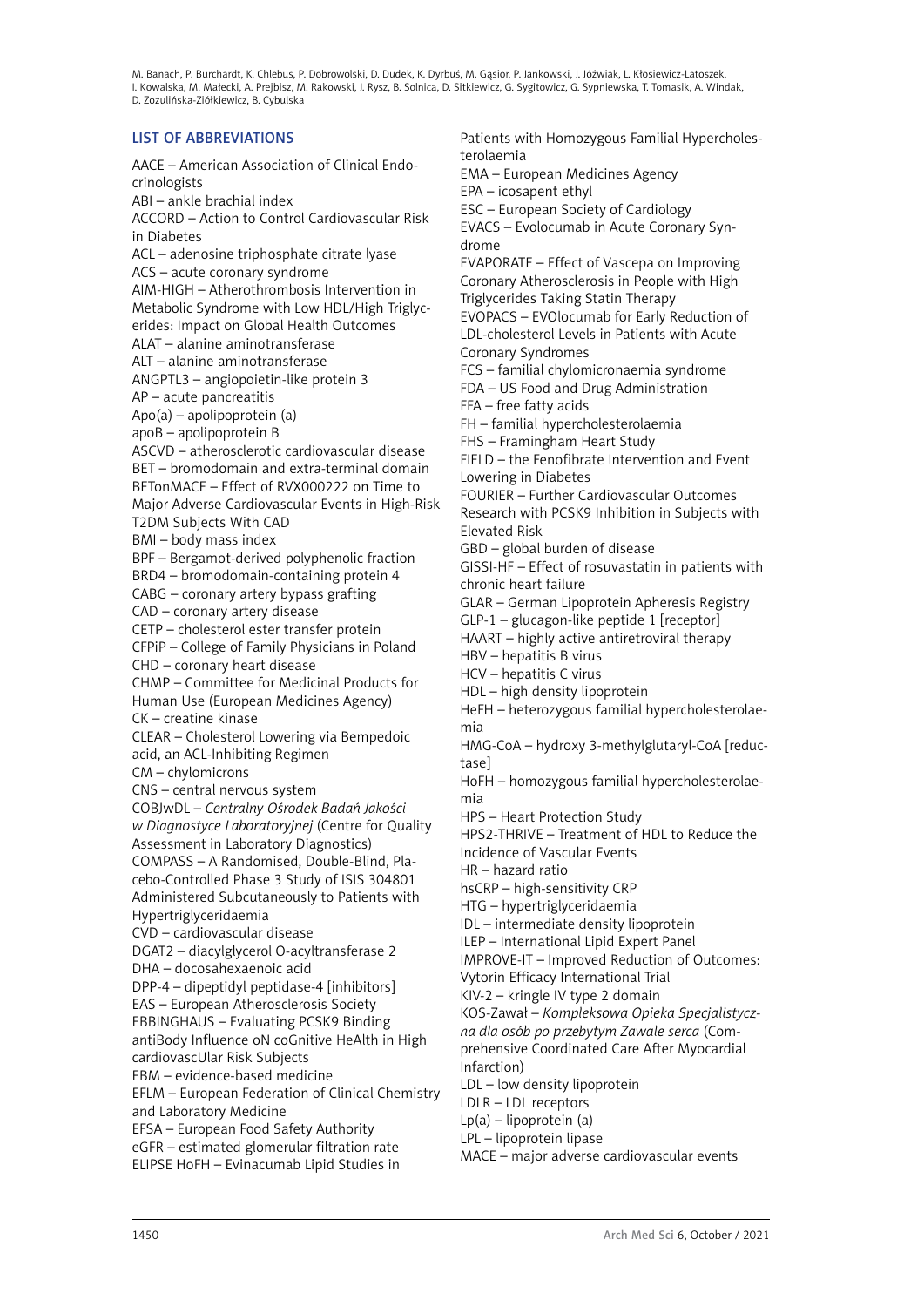MCI – mild cognitive impairment MCS – multifactorial or polygenic chylomicronaemia MCT – medium-chain triglycerides MUFA – monounsaturated fatty acids NAFLD – non-alcoholic fatty liver disease NASH – non-alcoholic steatotic hepatitis NATPOL – *Ogólnopolskie Badanie Rozpowszechnienia Czynników Ryzyka Chorób Układu Krążenia* (Polish Nationwide Study on Prevalence of Cardiovascular Risk Factors) NCD-RisC – Non-Communicable Disease Risk Factor Collaboration NCEP – [US] National Cholesterol Education Program NCEP-ATP III – National Cholesterol Education Program – Adult Treatment Panel III NHF – National Health Fund NNRTI – non-nucleoside reverse transcriptase inhibitor NNT – number needed to treat NPC1L1 – Niemann-Pick C1 like 1 protein (a sterol transporter) Odyssey OUTCOMES – Evaluation of Cardiovascular Outcomes After an Acute Coronary Syndrome During Treatment with Alirocumab PAD – peripheral artery disease PBC – primary biliary cirrhosis PCI – percutaneous coronary intervention PCS – Polish Cardiac Society PCSK9 – subtilisin/kexin type 9 proprotein convertase PHC – primary health care PoLA – Polish Lipid Association PSD – Polish Society of Diabetology PSLD – Polish Society of Laboratory Diagnostics PSH – Polish Society of Hypertension PPAR – peroxisome proliferator-activated receptors PPAR- $α$  – peroxisome proliferator activated  $α$ receptors (transcription factors) PROMINENT – Pemafibrate to Reduce Cardiovascular OutcoMes by Reducing Triglycerides IN patiENts with diabetes PUFA – polyunsaturated fatty acids REDUCE-IT – the Reduction of Cardiovascular Events with Icosapent Ethyl – Intervention Trial RISC – RNA-induced silencing complex RNAi – RNA interference RR – relative risk SAMS – statin-associated muscle symptoms SCORE – systematic coronary risk evaluation SdLDL – small dense LDL SFA – saturated fatty acids SGLT2 – sodium-glucose cotransporter SMPT – system for monitoring of therapeutic programmes SPES – Southern Poland Epidemiological Survey

STRENGHT – A Long-Term Outcomes Study to Assess STatin Residual Risk Reduction with EpaNova in HiGh Cardiovascular Risk PatienTs with Hypertriglyceridaemia T1DM – type 1 diabetes mellitus T2DM – type 2 diabetes mellitus TAUSSIG – Trial Assessing Long Term USe of PCSK9 Inhibition in Subjects with Genetic LDL Disorders TC – total cholesterol TERCET – Tertiary Cardiological cEnTer Registry TESLA – PCSK9 with evolocumab in homozygous familial hypercholesterolaemia TG – triglycerides TIA – transient ischaemic attack TRL – TG-rich lipoproteins ULN – upper limit of normal VCU-AlirocRT – Virginia Commonwealth University Alirocumab Response Trial VITAL – The VITamin D and OmegA-3 TriaL VLDL – very low-density lipoprotein WHO – World Health Organisation WOBASZ – *Wieloośrodkowe Ogólnopolskie* 

*Badanie Stanu Zdrowia Ludności* (Multicenter

Nationwide Study of Population Health in Poland)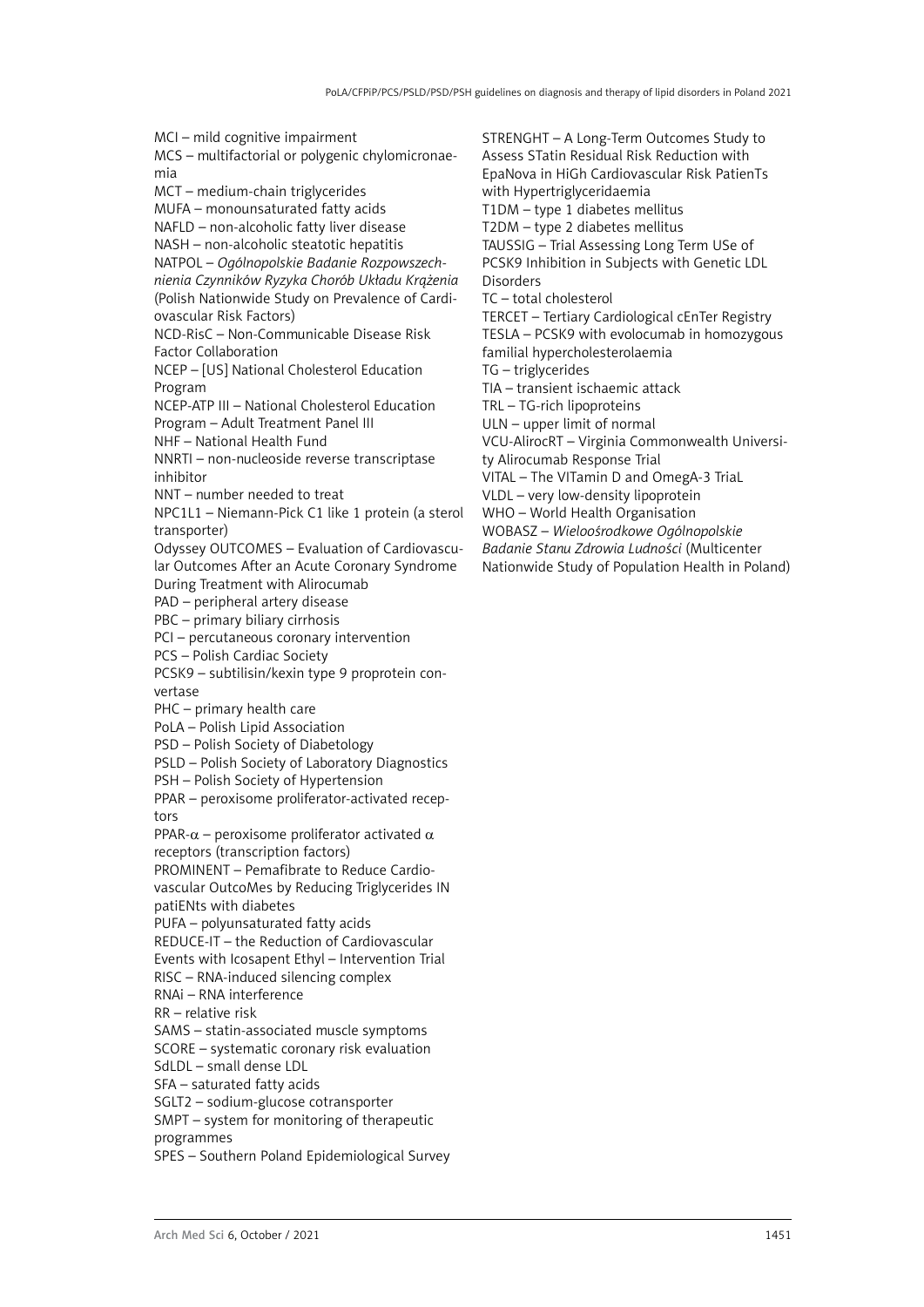# <span id="page-5-0"></span>1. Preamble. Why do we need new guidelines in 2021?

Despite 30 years (simvastatin was approved for clinical use by the FDA in 1991 [1]) of experts', societies', and patient organisations' efforts, lipid disorders still comprise a diagnostic and, before all, therapeutic challenge. This applies to adequate risk assessment in patients, introduction of appropriate treatment, problems with patient compliance, as well as to problems with so important non-pharmacological treatment – diet, body mass reduction, or regular exercise [2]. The significance of therapeutic inertia, either in the form of inadequate therapy (usually the lack of intensive statin treatment or, even less likely, combination therapy) or evident errors such as dose reduction or cessation of treatment following achievement of the therapeutic target, also cannot be diminished. That is why in Poland there are still nearly 20 million individuals with hypercholesterolaemia, most of them are unaware of their condition [3]; that is why only ca. 5% of patients with familial hypercholesterolaemia out of predicted as much as 140,000 have been diagnosed; that is also why other rare cholesterol metabolism disorders are so rarely diagnosed in Poland [4, 5].

Let us hope that these guidelines, for the first time being an effect of work of experts representing 6 main scientific societies, as well as the network of Polish Lipid Association (PoLA) lipid centers (currently under development, [https://](https://ptlipid.pl/siec-centrow-lipidowych) [ptlipid.pl/siec-centrow-lipidowych\)](https://ptlipid.pl/siec-centrow-lipidowych) (the list of centers is presented in Appendix), being a part of the European Atherosclerosis Society (EAS) lipid centers, certification of lipidologists by PoLA, or the growing number of centers for rare diseases, with a network planned by the Ministry of Health, improvements in coordinated care for patients after myocardial infarction (KOS-Zawał) associated with the need of lipid profile assessment at specific time points, reimbursement of innovative agents (after PCSK9 inhibitors, hopefully also inclisiran, bempedoic acid, evinacumab, and pelacarsen), as well as introduction in Poland of an effective (at least) primary prevention program, will make improvement in relation to these unmet needs in diagnostics and treatment of lipid disorders possible.

Moreover, over the last few years the approach to treatment of patients with a high cardiovascular risk has totally changed from treatment aimed at a specific risk factor (i.e., glucocentricity or lipocentricity) to effective diagnostics, monitoring, and treatment of all risk factors and general cardiovascular risk as well as concomitant diseases, stressing the role of residual risk, and the intensity of the applied therapy. In the case of lipid disorders, intensive lipid-lowering treatment is

currently recommended (and not just intensive statin treatment, as it has been for years) in order to achieve in our patients as low concentrations of low density lipoprotein (LDL) cholesterol as possible, according to the rule of "the lower the better", but also to do it as soon as possible ("the earlier the better") and maintain it as long as possible ("the longer the better"), as this gives us a chance to reduce the risk of cardiovascular events even in every other patient (50–55%) [6, 7].

Taking into consideration immense challenges still present in diagnostics and therapy of lipid disorders, changes in the approach to treatment, including innovative molecules, as well as the most recent results of numerous studies (lipidology and atherosclerosis research are currently the most rapidly developing specialty in medicine), Polish Lipid Association (PoLA), along with College of Family Physicians in Poland (CFPiP), Polish Cardiac Society (PCS), Polish Society of Diabetology (PSD), Polish Society of Laboratory Diagnostics (PSLD), and Polish Society of Hypertension (PSH), decided to prepare comprehensive guidelines concerning management of lipid disorders, with special attention paid to the practical aspect of these guidelines, as we would like to make them an actual tool for everyday work with patients suffering from lipid disorders.

# 2. Introduction

Although 5 years elapsed since the time of publication of the previous guidelines, lipid metabolism disorders remain the most common and the worst controlled cardiovascular risk factor in Poland [8]. Along with tobacco smoking, type 2 diabetes mellitus, arterial hypertension, improper dietary habits, and insufficient physical activity leading to overweight and obesity, they are the primary modifiable risk factors of atherosclerosis and its most important complications, such as ischaemic heart disease, cerebral stroke, and peripheral artery disease [9].

The results of epidemiological studies performed in our country indicate that their prevalence grows constantly due to spreading of unhealthy dietary habits and sedentary lifestyle resulting in an epidemic of overweight and obesity [10], in which the coronavirus pandemic also played a very detrimental role in the last 2 years. Recent results of large observational studies by *Non-Communicable Disease Risk Factor Collaboration* (NCD-RisC) indicate that Poland belongs to countries in which the least changes in mean total cholesterol or non-high density lipoprotein (non-HDL) cholesterol concentration may be observed, even with trends indicating their growth in men in subsequent years, which, unfortunately, has translated into a slight decrease or the lack of reduction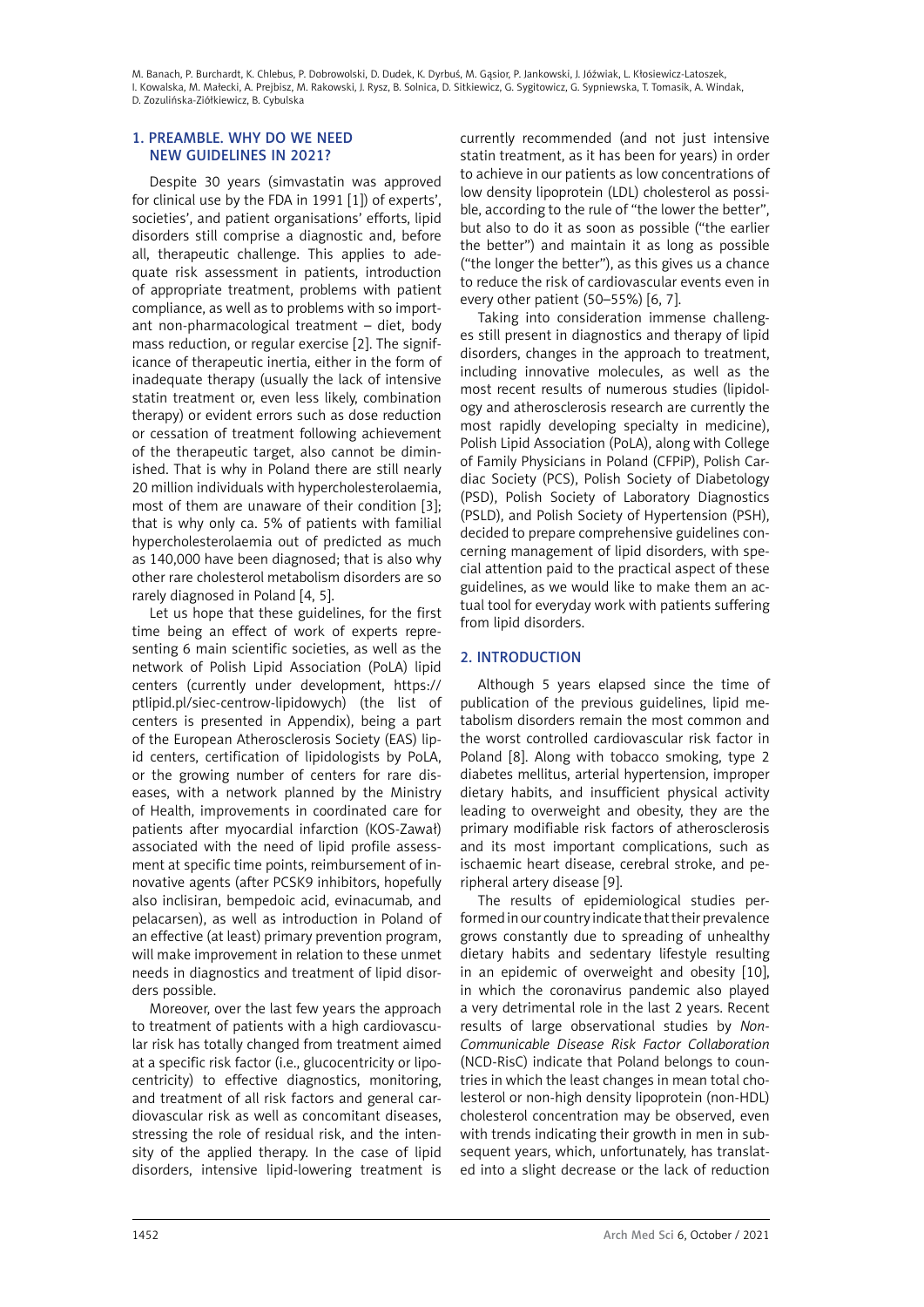<span id="page-6-0"></span>of mortality due to ischaemic heart disease and ischaemic stroke dependent on this risk factor in the years 1990–2017 [11, 12].

Therefore, their control, with particular emphasis on lipid disorders, remains one of the main public health challenges, also in the present context of struggle to improve the health of Poles in the post-pandemic era. To face these challenges, comprehensive preventive activities at the population level are needed, especially those concerning primary prophylaxis, which should be concentrated on selection of high-risk patients, adequate widespread health education, and optimum treatment (including non-pharmacological interventions), to avoid or delay development of ischaemic heart disease, stroke, or peripheral artery disease.

Family physicians, as well as other healthcare professionals (cardiologists, diabetologists, internists, nurses), bear a special responsibility with respect to high-risk patients, i.e., the group to which numerous patients with dyslipidaemia belong. This common, well-organised struggle, with good communication between family physicians and specialists (which is still often missing), should be an element of a wider strategy aimed at reduction of the total cardiovascular risk, and ultimately at reduction of mortality, morbidity, and disability due to cardiovascular disease.

### 3. Development of the Guidelines

Members of the Steering Committee who prepared these guidelines were selected and indicated by Polish Lipid Association (PoLA), College of Family Physicians in Poland (CFPiP), Polish Cardiac Society (PCS), Polish Society of Diabetology (PSD),

Polish Society of Laboratory Diagnostics (PSDL), and Polish Society of Hypertension (PSH) as experts in treatment of patients with lipid disorders. The Steering Committee has carefully reviewed published evidence on the management of dyslipidaemia, including its diagnosis, treatment, and prevention, as well as critical evaluation of diagnostic and therapeutic procedures, including benefit-risk assessment and cost-effectiveness indicators. The level of evidence and the strength of recommendations for each intervention were weighed and categorised using widely recognised defined classifications presented in Tables I and II. As these guidelines are intended to be a practical tool, apart from application of the appropriate class and strength of recommendation, each chapter is additionally independently summarised, pointing to the information necessary to remember by physicians and key points of recommendation, in terms of their application in everyday clinical practice.

Experts being members of the Writing Committee submitted the declaration of interest forms regarding all associations that could be perceived as actual or potential sources of conflict of interest (see details at the end of this document). After final approval of their content, the final *pre-print* version of the guidelines will be published immediately on the webpages of the relevant societies and then, if possible, simultaneously published in the *Archives of Medical Science* (indicated by PoLA), *Lekarz Rodzinny* (official journal of CFPiP), *Kardiologia Polska (Polish Heart Journal*, PCS), *Diagnostyka Laboratoryjna (Laboratory Diagnostics,*  PSDL), *Current Topics in Diabetes* (PSD), *Nadciśnienie Tętnicze w Praktyce* (PSH) and additionally

| Class of<br>recommendation | <b>Definition</b>                                                                                                                                              | Suggestion of use                     |
|----------------------------|----------------------------------------------------------------------------------------------------------------------------------------------------------------|---------------------------------------|
| Class I                    | There is scientific evidence and/or general agreement that a specific<br>treatment/procedure is beneficial, useful, and effective                              | It is recommended/<br>It is indicated |
| Class II                   | Scientific evidence is ambiguous and/or there are conflicting<br>opinions as to the usefulness/efficacy of a specific treatment/<br>procedure                  |                                       |
| Class IIa                  | Prevailing evidence/opinions confirm the usefulness/efficacy of<br>a specific treatment/procedure                                                              | It should be considered               |
| Class IIb                  | Evidence/opinions do not sufficiently confirm the usefulness/efficacy<br>of a specific treatment/procedure                                                     | It may be considered                  |
| Class III                  | There is scientific evidence and/or general agreement that a specific<br>treatment/procedure is useless/ineffective, and in certain cases it<br>may be harmful | It is not recommended                 |

Table I. Classification of recommendations in the guidelines

#### Table II. Level of evidence

| Level A | Data obtained from multiple randomised clinical trials or meta-analyses                         |
|---------|-------------------------------------------------------------------------------------------------|
| Level B | Data obtained from a single randomised clinical trial or large non-randomised trials            |
| Level C | A consensus expert opinion and/or data from small trials; retrospective studies, and registries |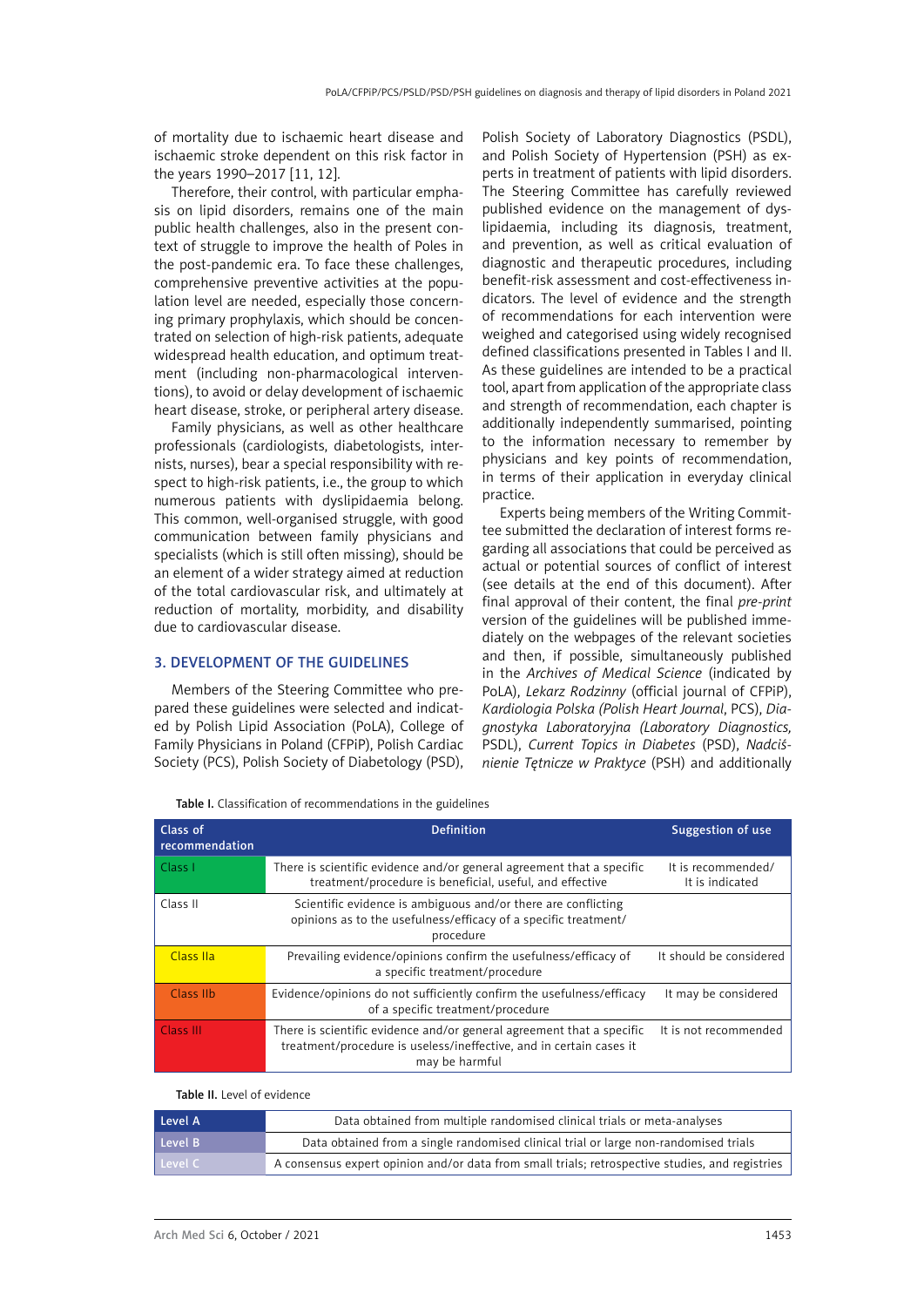<span id="page-7-0"></span>*Lekarz POZ* to reach as many interested parties as possible.

Family physicians and physicians of other specialities involved in the care of patients with lipid disorders are encouraged to take these guidelines into full consideration in clinical evaluation as well as in development and implementation of medical strategies for prevention, diagnostics, or treatment. However, these guidelines do not in any way disclaim the individual responsibility of physicians for making appropriate and accurate decisions, taking into account the condition of a specific patient, and following consultation with the patient and, if necessary, with the patient's caregiver. Healthcare professionals are also responsible for verification of the rules and regulations concerning medicines and devices at the time of their prescription/application.

# 4. Epidemiology of lipid disorders in Poland

Disorders of lipid metabolism are the most common cardiovascular risk factor; this has also been confirmed in Polish screening studies [4, 10]. Despite continuous education of physicians and patients and availability of different lipid-lowering therapies, the effectiveness of detection and treatment of dyslipidaemia in Poland remains unsatisfactory. Over the last nearly 40 years, numerous, extensive studies have been conducted in Poland to evaluate the prevalence of dyslipidaemia. A summary of the most important studies concerning lipid disorders, including the method of patient sample selection and the years of their conduction, is presented in Table III.

Depending on the sample selection method, the prevalence of dyslipidaemia in Poland is estimated at 60–80% of people in the population over 18 years of age [13]. The first data on the prevalence of hyperlipidaemia (the Pol-MONICA study) indicated hypercholesterolaemia in just over 70% of women and nearly 73% of men [14]. In that study, the percentage of individuals with the low-density lipoprotein-cholesterol (LDL-C) concentration above the normal range was higher in men (60%) than in women (53%) [14]. Decreased HDL-C concentration was observed in nearly 2% of women and 10% of men, while elevated triglyceride (TG) concentration was observed in 6% of women and 21% of men [14]. In another study (SPES – *Southern Poland Epidemiological Survey*) hypercholesterolaemia was reported in nearly 56% of the subjects (58% of women and 52% of men, respectively) [15]. The cited results, however, were not nationwide but restricted to the ex-voivodeships of Warsaw and Tarnobrzeg (the Pol-MONICA study), and Katowice and Bielsko-Biala (the SPES study).

Further data on the prevalence of dyslipidaemia in Poland came from two nationwide studies with random sampling: the NATPOL III PLUS study and the WOBASZ study. The prevalence of hypercholesterolaemia was estimated in the NATPOL study at 59.5% in men and 62% in women, while in the WOBASZ study it was 67% and 64%, respectively [16, 17]. In the NATPOL study, the observed percentage of patients with the LDL-C concentration above the normal range was almost the same in men and women (55%) [16]. In the WOBASZ study, elevated LDL-C concentration was observed in 60% of men and 55% of women [17]. The proportion of patients with decreased HDL-C concentration in the NATPOL study was 17% and 6% in men and women, respectively, and in the WOBASZ study, 15% and 17%, respectively [16, 17]. The NATPOL study results showed that in Poland hypertriglyceridaemia occurred in 30% of the subjects, more often in men than women (38% vs. 23%) [16]. In the WOBASZ study, elevated TG concentration was observed in 31% of men and 20% of women [17].

Significant prevalence of lipid disorders, estimated according to the US NCEP-ATP III (*National Cholesterol Education Program* – *Adult Treatment Panel III*) guidelines, was also observed in the nationwide studies LIPIDOGRAM2003, LIPIDOGRAM2004 and LIPIDOGRAM2006, in which a total number of nearly 49,000 primary health care (PHC) patients were eventually included in the

Table III. Summary of Polish epidemiological studies on dyslipidaemia according to the method of patient sample selection

| Studies with random sampling<br>in the overall population |           |                  | Studies in active<br>primary care patients |
|-----------------------------------------------------------|-----------|------------------|--------------------------------------------|
| <b>Years of conduction</b><br>Study acronym               |           | Study acronym    | <b>Years of conduction</b>                 |
| Pol-MONICA                                                | 1984-1993 | <b>SPES</b>      | 1997                                       |
| NATPOL III PLUS                                           | 2002      | POLSCREEN        | 2002                                       |
| <b>WOBASZ</b>                                             | 2003-2005 | LIPIDOGRAM2003   | 2003                                       |
| NATPOL 2011                                               | 2011      | LIPIDOGRAM2004   | 2004                                       |
| <b>WOBASZ II</b>                                          | 2013-2014 | LIPIDOGRAM2006   | 2006                                       |
|                                                           |           | LIPIDOGRAM 5 LAT | 2004-2010                                  |
|                                                           |           | LIPIDOGRAM2015   | 2015-2016                                  |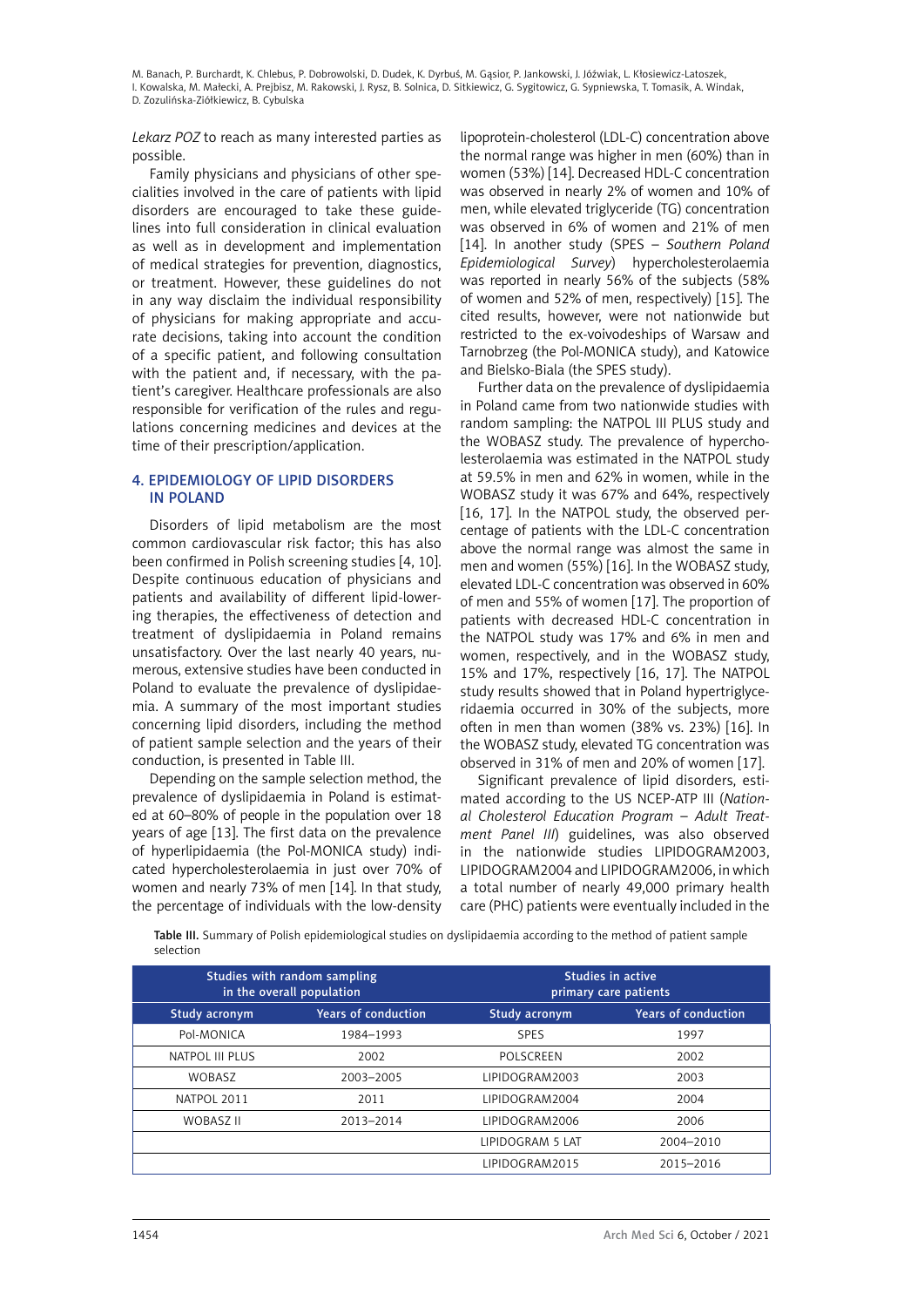databases (including LIPIDOGRAM 2015) [18–20]. In the LIPIDOGRAM2003 study, the mean values of lipid profile parameters were: total cholesterol (TC) – 228 mg/dl (5.9 mmol/l), LDL-C – 140 mg/dl (3.6 mmol/l), HDL-C – 57 mg/dl (1.5 mmol/l), and TG – 156 mg/dl (1.8 mmol/l) [18]. Hypercholesterolaemia > 200 mg/dl (> 5.2 mmol/l) was reported in 72% of the subjects, more often in women than in men (76% vs. 67%). Elevated LDL-C concentration (according to the normal values accepted at the time) of  $> 160$  mg/dl (4.1 mmol/l) occurred in 28% of the enrolled subjects, more often in women than in men (30% vs. 24%). Decreased HDL-C concentration < 40 mg/dl (1.0 mmol/l) was observed in 6% of the subjects, 12% and 3% in men and women, respectively, while elevated TG levels > 200 mg/dl (2.3 mmol/l) were observed in 22% of the subjects, more often in men than in women (26% vs. 19%) [18]. Mean values of specific lipid profile parameters and the percentage of abnormal values in subsequent studies – LIPIDOGRAM2004 [19] and LIPIDOGRAM2006 [20] – are presented in Figure 1.

In another study, i.e. NATPOL 2011, mean values of lipid profile parameters in men and women, respectively, were:  $TC - 197.1$  mg/dl  $(5.1$  mmol/l) and 198.6 mg/dl (5.1 mmol/l), LDL-C – 123.6 mg/dl (3.2 mmol/l) and 123.7 mg/dl (3.2 mmol/l), HDL-C – 45.8 mg/dl (1.2 mmol/l) and 54.1 mg/dl (1.4 mmol/l), and TG – 140.9 mg/dl (1.6 mmol/l) and 104.0 mg/dl (1.2 mmol/l). The percentages of subjects with abnormal values were:  $TC > 190$  mg/dl  $(4.9$  mmol/l) – 54.3%  $(54.3\%$  of men and 54.4% of women), LDL-C  $> 115$  mg/dl (3.0 mmol/l) – 57.8% (58.3% of men and 57.3 of women), HDL-C < 40 mg/dl (1.0 mmol/l) in men – 32.5%, HDL-C < 45 mg/dl (1.2 mmol/l) in women – 22%, TG > 150 mg/dl (1.7 mmol/l) – 21.1% (28.4% of men and 14.0% of women) [4]. In the WOBASZ II study conducted 2 years later, hypercholesterolaemia was reported in 70.3% of men and 64.3% of women aged  $> 20$  years (67.1% of the overall study population), while hypertriglyceridaemia with normal cholesterol concentration was observed in 5.6% of men and 2.4% of women [21]. Decreased HDL-C with normal TC and TG concentration was observed in 5.1% of men and 7.3% of women. Overall, at least one type of dyslipidaemia was reported in as much as 81.0% of women and 74.0% of women. As much as 60.6% of subjects with hypercholesterolaemia were not aware of this fact, and only 6% of patients were effectively treated and achieved reference values of lipid profile parameters [21].

In a 5-year nationwide prospective cohort study of LIPIDOGRAM 5-YEARS, conducted in the years 2004–2010 in a population of PHC patients treated for dyslipidaemia ( $n = 1841$ ), the reduction of lipid profile parameter values was inef-





fective in nearly 50% of individuals with TC and LDL-C concentration above the normal range and in more than 30% of individuals with elevated TG levels [22–24]; this *de facto* confirmed the lack of improvement of effectiveness of treatment of lipid disorders observed also in the earlier screening studies of LIPIDOGRAM2004 and LIPIDOGRAM2006 [22–24].

Insufficient control of hypercholesterolaemia was also observed in subsequent studies, including a study in patients hospitalised for ischaemic heart disease followed up in the Krakow Ischaemic Heart Disease Secondary Prevention Programme [25]. The target LDL-C concentration of < 70 mg/dl (1.8 mmol/l) was observed in only 28.1% of patients, while in 71.9%, 38.6%, 24.4% and 10.3%, LDL-C was  $\geq$  70 mg/dl (1.8 mmol/l),  $\geq$  100 mg/ dl (2.5 mmol/l) ≥ 115 mg/dl (3.0 mmol/l), and  $\geq$  160 mg/dl (4.0 mmol/l), respectively [25]. Moreover, what is still a major challenge for physicians and researchers, studies performed in the past twenty years suggest that the percentage of patients with ischaemic heart disease achieving the recommended LDL cholesterol concentration has not significantly changed as compared to the end of the 20<sup>th</sup> century (regardless of differences with respect to the recommended target LDL-C concentration) [26]. Interestingly, the percentage of patients achieving the target LDL-C concentration among those who declared treatment in PHC clinics did not differ significantly from the same percentage in patients who declared that their treatment was decided by a physician in a specialist cardiology clinic [26].

In the most recent nationwide study on the prevalence and treatment of dyslipidaemia in primary care patients  $(n = 13,724)$ , i.e., LIPIDOGRAM2015 & LIPIDOGEN2015, conducted in the years 2015–2016, the results obtained did not indicate any significant improvement in the epidemiological situation concerning lipid disorders in Poland discussed above [10, 27, 28]. The results of the LIPIDOGRAM2015 study showed an elevated total cholesterol level of  $>$  190 mg/dl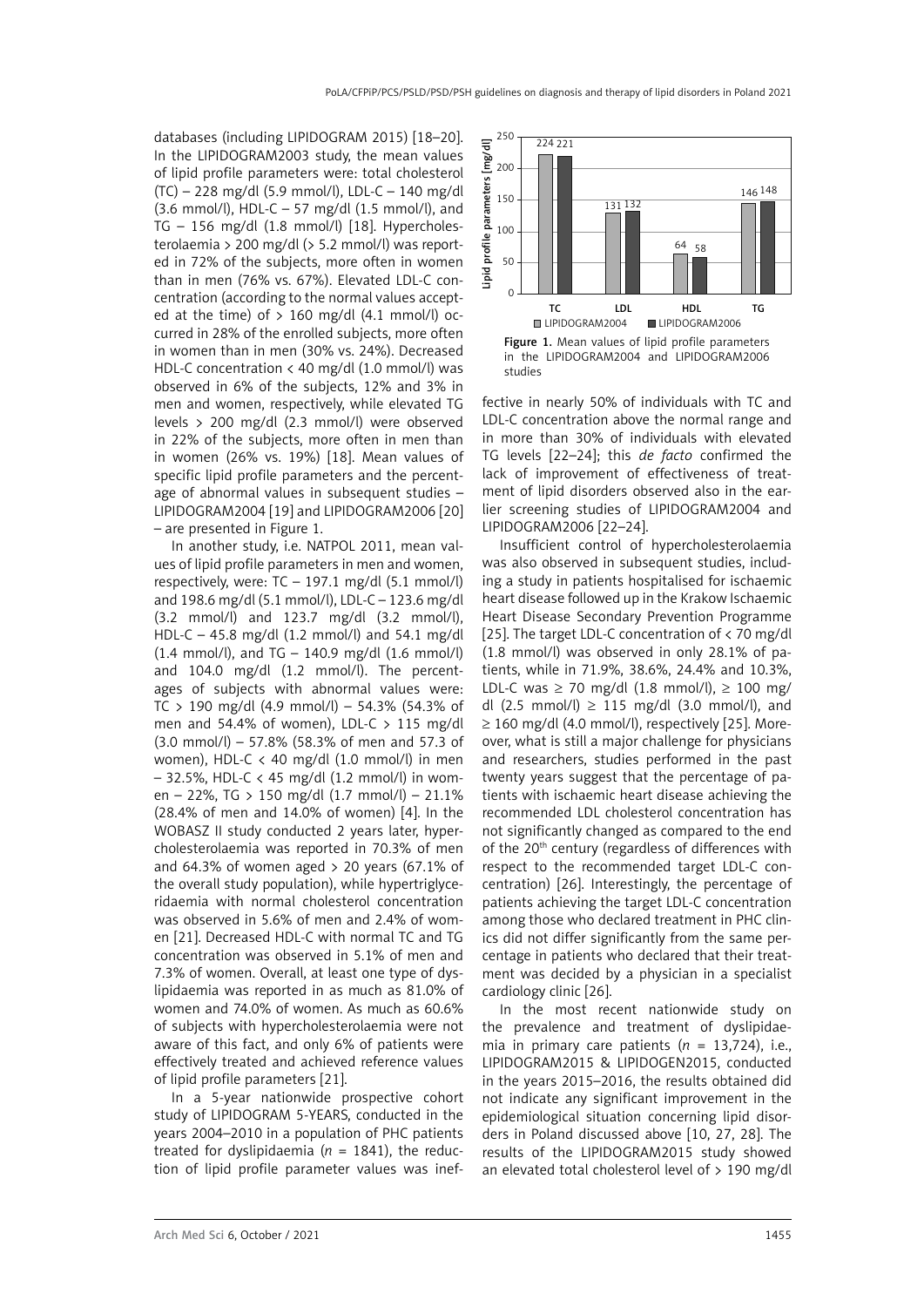(4.9 mmol/l) in 58% of active PHC patients > 18 years of age; LDL-C concentration  $> 115$  mg/dl (3.0 mmol/l) was observed in 61% of the subjects, while decreased HDL-C concentration < 40 mg/dl  $(1.0 \text{ mmol/l})$  in men and  $\langle 45 \text{ mg/dl} (1.2 \text{ mmol/l})$ in women was observed in 14% of the subjects [27, 28]. Elevated TG concentration > 150 mg/dl (1.7 mmol/l) was observed in 33% of patients. Mean values of lipid profile parameters in the overall population as well as in patients treated and not treated due to lipid disorders, depending on the prevalence of cardiovascular disease (CVD), are presented in detail in Table IV [10].

Despite changes in the prevalence of cardiovascular diseases and their risk factors (including lipid disorders) observed in Poland between the year 1990 and 2017, differences between Poland and Western Europe remain very high [29]. In Poland, as in other European countries, there are still discrepancies between the current clinical guidelines (2020) and clinical practice with respect to diagnostics and treatment of lipid disorders – only one in 3 patients in Europe and one in 4 in Poland achieves therapeutic goal; only 18% of patients in Europe, 17% in Poland, and only 13% in Central

and Eastern European countries achieve the therapeutic goal for very high-risk patients (< 55 mg/dl/ < 1.4 mmol/l), not to mention extreme risk patients, of whom less than 10% achieve their therapeutic goal (< 40 mg/dl/< 1 mmol/l) [30, 31].

It is also worth mentioning that, according to calculations based on predictions from the studies discussed above, in Poland there may be as many as 140–150 thousand patients with familial hypercholesterolaemia (predicted prevalence of 1 : 250]) [32, 33]. Unfortunately, only less than 5% of them are diagnosed despite existence of the registries, i.e., the Gdansk registry and the PTL registry, as well as a therapeutic programme for patients with FH in the context of treatment with PCSK9 inhibitors. Based on the TERCET Registry, it was observed that the prevalence of probable/certain FH diagnosis and possible FH diagnosis was 1.2% and 13.5%, respectively, and in patients with acute coronary syndrome (ACS) 1.6% and 17.0%, respectively [34]. The 30-day mortality rate was higher in patients with certain and probable FH diagnosis than in patients without FH (8.2% and 3.8% vs. 2.0%, respectively). Similar results were observed (using the *Propensity Score* analysis) for

Table IV. Mean values of lipid profile parameters in patients with cardiovascular disease (CVD) and without CVD in the LIPIDOGRAM2015 study population

| Parameter                 | Overall<br>population | $CVD (+)$                   | $CVD$ $(-)$                               | Men                           | $CVD(+)$          | $CVD$ $(-)$                | Women      | $CVD (+)$  | $CVD$ $(-)$ |
|---------------------------|-----------------------|-----------------------------|-------------------------------------------|-------------------------------|-------------------|----------------------------|------------|------------|-------------|
| <b>Overall population</b> |                       |                             |                                           |                               |                   |                            |            |            |             |
| N                         | 13724                 | 1965                        | 11759                                     | 5034                          | 956               | 4078                       | 8690       | 1009       | 7681        |
| $TC$ [mg/dl]              | $202 + 44$            | $184 + 45$                  | $206 + 43$                                | 198 ±45                       | $175 + 41$        | $203 + 44$                 | $205 + 44$ | $192 + 47$ | $207 + 43$  |
| HDL-C [mg/dl]             | $55 + 15$             | $50 + 14$                   | $56 + 15$                                 | $48 + 13$                     | $45 + 12$         | $49 + 13$                  | $59 + 15$  | $55 + 14$  | $59 + 15$   |
| LDL-C [mg/dl]             | $129 + 41$            | $114 + 41$                  | $131 + 40$                                | $127 + 40$                    | $109 + 38$        | $132 + 39$                 | $129 + 41$ | $118 + 43$ | 131 ±40     |
| Non-HDL-C<br>[mg/dl]      | $148 + 42$            | 134 ±42                     | $150 + 42$                                | $150 + 44$                    | $130 + 39$        | $154 + 43$                 | 146 ±41    | $137 + 44$ | $147 + 41$  |
| $TG$ [mg/dl]              |                       |                             | $148 \pm 118$ 153 $\pm 104$ 147 $\pm 121$ |                               | 172 ±153 160 ±127 | $174 + 158$                | 135 ±90    | 146 ±76    | 133 ±92     |
|                           |                       |                             |                                           | Treated for dyslipidaemia     |                   |                            |            |            |             |
| N                         | 4703                  | 1296                        | 3407                                      | 1899                          | 651               | 1248                       | 2804       | 645        | 2159        |
| TC [mg/dl]                | 192 ±47               | 178 ±45                     | 197 ±46                                   | 186 ±46                       | $171 + 40$        | 194 ±47                    | 196 ±47    | 185 ±48    | 199 ±46     |
| HDL-C [mg/dl]             | $52 + 15$             | $49 + 14$                   | $54 + 15$                                 | $47 + 13$                     | $44 + 12$         | $48 + 14$                  | $56 + 15$  | $54 + 14$  | $57 + 15$   |
| LDL-C [mg/dl]             | $118 + 42$            | 108 ±40                     | $121 + 42$                                | $115 + 39$                    | $105 + 36$        | $120 + 40$                 | $120 + 44$ | $110 + 43$ | $122 + 43$  |
| Non-HDL-C<br>[mg/dl]      | 139 ±44               | $129 + 42$                  | 143 ±45                                   | 139 ±45                       | $127 + 38$        | 146 ±47                    | 140 ±44    | $131 + 45$ | $142 + 44$  |
| TG [mg/dl]                |                       | $164 \pm 142$ 158 $\pm 115$ | $167 + 150$                               |                               |                   | 183 ±174 166 ±140 192 ±189 | 151 ±112   | $150 + 81$ | $152 + 120$ |
|                           |                       |                             |                                           | Not treated for dyslipidaemia |                   |                            |            |            |             |
| $\overline{N}$            | 9021                  | 669                         | 8352                                      | 3135                          | 305               | 2830                       | 5886       | 364        | 5522        |
| TC [mg/dl]                | $208 + 42$            | $195 + 44$                  | $209 + 42$                                | $205 + 43$                    | 183 ±43           | $207 + 42$                 | 210 ±41    | $205 + 42$ | $210 + 41$  |
| HDL-C [mg/dl]             | $56 + 15$             | $52 + 13$                   | $57 + 15$                                 | $49 + 13$                     | $46 + 11$         | $49 + 13$                  | $60 + 15$  | $57 + 13$  | $60 + 15$   |
| LDL-C [mg/dl]             | $134 + 39$            | $125 + 40$                  | $135 + 38$                                | $135 + 38$                    | 119 ±40           | $137 + 38$                 | 134 ±39    | $131 + 39$ | 134 ±39     |
| Non-HDL-C<br>[mg/dl]      | $152 + 40$            | $144 + 40$                  | $152 + 40$                                | 156 ±42                       | $138 + 40$        | $158 + 41$                 | $150 + 40$ | $148 + 40$ | $150 + 40$  |
| TG [mg/dl]                | $140 + 103$           | $144 + 80$                  |                                           | 140 ±105 165 ±137             | $151 + 92$        | $166 + 141$                | $127 + 77$ | $139 + 68$ | $126 + 77$  |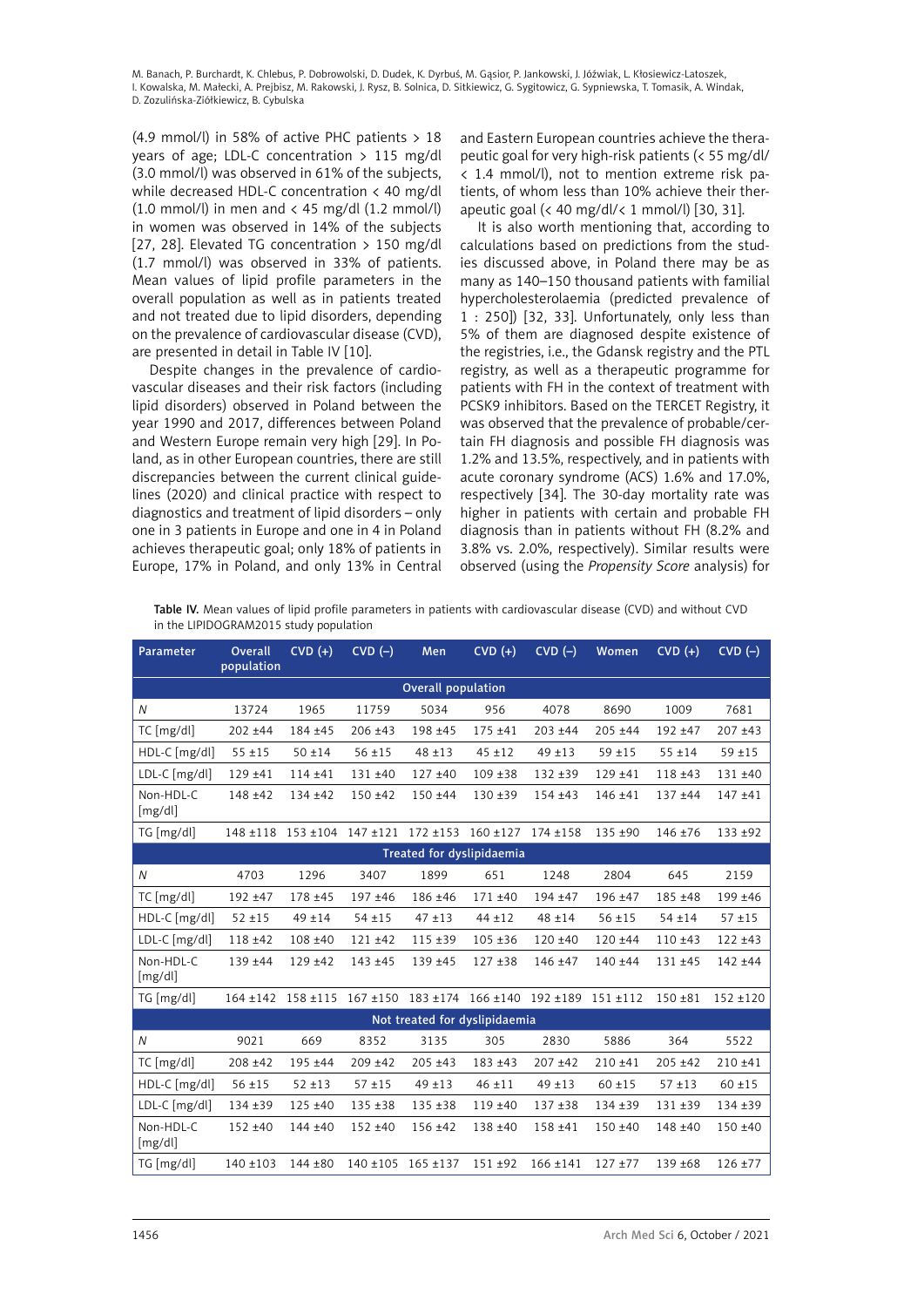<span id="page-10-0"></span>all-cause mortality at 36 and 60 months as compared to patients without FH (11.4% vs. 4.8 % and 19.2% vs. 7.2%, respectively) [34].

# KEY POINTS TO REMEMBER

- • Assuming that in a model practice a family physician takes care for a population of about 2,500 patients, of which adults account for more than 75%, and considering the prevalence of dyslipidaemia in Poland estimated at 60–80% in individuals over 18 years of age, it can be assumed that each physician has ca. 1100–1500 people with lipid disorders under his/her care, including up to 10 patients with familial hypercholesterolaemia.
- The prevalence of lipid disorders in Poland is still very high as compared to Western European countries, which, considering it is an independent cardiovascular risk factor, poses an immense challenge for the entire healthcare system.

### 5. Lipid disorders as a cardiovascular risk factor

Some lipoproteins present in the blood (i.e., LDL, lipoprotein (a) (Lp(a)), very low-density lipoprotein

(VLDL) remnants and chylomicron remnants) are involved in all stages of atherogenesis, contributing to development of atherosclerotic cardiovascular disease (ASCVD) [35]. Therefore, lipid disorders in the form of increased plasma/serum concentration of analytes reflecting or associated with elevated atherogenic lipoprotein concentration are long-time recognised cardiovascular risk factors, based on the results of a huge number of experimental, epidemiological, and clinical studies [36].

A key role in the development of ASCVD is attributed to the disorders of low-density lipoprotein metabolism, and LDL-C concentration remains the primary test for detection and diagnosis of this group of lipid disorders (hypercholesterolaemia) and monitoring of lipid-lowering therapy [37]. The diagnostic role of non-HDL cholesterol and apolipoprotein B (apoB) concentration is similar, although it should be emphasised that non-HDL-C concentration, reflecting the blood level of all atherogenic lipoproteins, is a better predictor of cardiovascular risk than LDL-C concentration [38]. In certain situations, usually associated with metabolic disorders (Section 6), it is recommended to calculate non-HDL-C concentration or to determine the apoB concentration, alternatively or supplementary to LDL-C.

No reference intervals are established for plasma/serum LDL-C, non-HDL-C, or apoB concentrations. The interpretation of those results is based on

Table V. Recommended categories of the total cardiovascular risk, modified and completed according to ESC/EAS 2019 recommendations [9] and PSDL/Pola 2020 guidelines [50]. The risk level indicates the presence of at least one of the factors listed in each category

| <b>Extreme</b> | Patient in primary prevention with Pol-SCORE $>$ 20% <sup>1,2</sup> ; status post-acute coronary<br>syndrome (ACS) with another vascular incident within the past 2 years; status<br>post-ACS and peripheral vascular disease or polyvascular disease <sup>3</sup> (multilevel<br>atherosclerosis); status post-ACS and concomitant multivessel coronary artery disease;<br>status post-ACS and familial hypercholesterolaemia; status post-ACS in a patient with<br>diabetes mellitus and at least one additional risk factor (elevated Lp(a) > 50 mg/dl or<br>hsCRP > 3 mg/lor chronic kidney disease (eGFR < 60 ml/min/1.73 m <sup>2</sup> )) |  |  |  |  |
|----------------|--------------------------------------------------------------------------------------------------------------------------------------------------------------------------------------------------------------------------------------------------------------------------------------------------------------------------------------------------------------------------------------------------------------------------------------------------------------------------------------------------------------------------------------------------------------------------------------------------------------------------------------------------|--|--|--|--|
| Very high      | Documented cardiovascular disease either clinical or unequivocal on imaging; type 2<br>diabetes mellitus with target organ damage <sup>4</sup> or other major risk factors <sup>5,6</sup> , early-onset<br>type 1 diabetes mellitus lasting $>$ 20 years; chronic kidney disease with eGFR $<$ 30 ml/<br>min/1.73 m <sup>2</sup> ; familial hypercholesterolaemia with cardiovascular disease or another<br>major risk factor <sup>5</sup> ; Pol-SCORE risk $\geq 10\%$ and $\leq 20\%$                                                                                                                                                          |  |  |  |  |
| <b>High</b>    | A significantly elevated single risk factor, especially $TC > 8$ mmol/l ( $> 310$ mg/dl), LDL-C<br>> 4.9 mmol/l (> 190 mg/dl), or arterial blood pressure $\geq$ 180/110 mm Hg; familial<br>hypercholesterolaemia without other risk factors; diabetes without organ damage<br>(regardless of duration) <sup>7</sup> ; chronic kidney disease with eGFR 30–59 ml/min/1.73 m <sup>2</sup> ;<br>Pol-SCORE risk $\geq$ 5% and < 10%                                                                                                                                                                                                                 |  |  |  |  |
| Moderate       | Pol-SCORE risk < 5%                                                                                                                                                                                                                                                                                                                                                                                                                                                                                                                                                                                                                              |  |  |  |  |
| Low            | Pol-SCORE risk < 1%                                                                                                                                                                                                                                                                                                                                                                                                                                                                                                                                                                                                                              |  |  |  |  |

*1 E.g. a 65-year-old woman, smoker, with systolic blood pressure 180 mm Hg and total cholesterol concentration 6 mmol/l (230 mg/dl) or a 60-year-old man with systolic blood pressure 160 mm Hg and total cholesterol concentration 7 mmol/l (270 mg/dl; estimated LDL-C > 190 mg/dl); 2 The same risk is recommended based on the SCORE2 or SCORE-OP based on the recent 2021 ESC Prevention Guidelines; 3 polyvascular disease (= multilevel atherosclerosis) – the presence of significant atherosclerotic lesions in at least two of three vascular beds, i.e. coronary vessels, cerebral arteries, and/or peripheral arteries; 4 target organ damage is defined as the presence of microalbuminuria, retinopathy, neuropathy, and/or left ventricular myocardial damage; 5 "other" means 2 or more; 6 major risk factors include: age* ≥ *65 years, hypertension, dyslipidaemia, smoking, obesity; 7 not applicable to young adults (< 35 years of age) with type 1 diabetes lasting < 10 years.*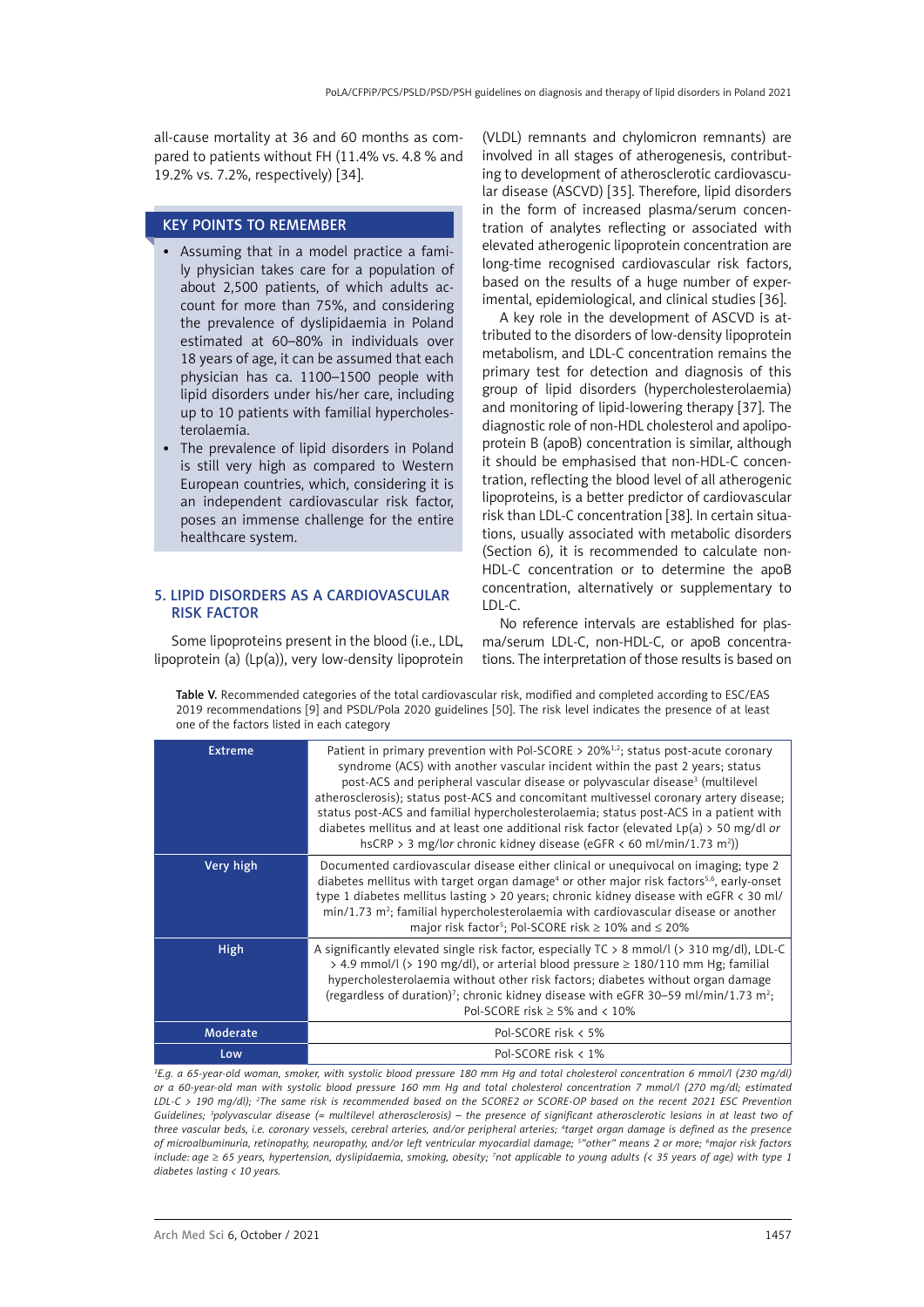their assumed target (desired) values, dependent on the total cardiovascular risk (Table V). For LDL-C, these values are lipid-lowering treatment goals.

The results of numerous epidemiological studies have demonstrated an inversely proportional relationship between plasma/serum high density lipoprotein cholesterol (HDL-C) concentration and the incidence of cardiovascular events; therefore, HDL were considered anti-atherogenic lipoproteins, and low HDL-C concentration was considered a cardiovascular risk factor [39, 40]. Studies on mechanisms of anti-atherogenic activity of HDL, mainly reverse cholesterol transport, have also led to the discovery of dysfunctional HDL, developed in inflammatory and/or oxidative stress conditions (as well as a result of glycation and other processes), with limited or nullified anti-atherosclerotic activity, or even with pro-atherosclerotic properties [41]. Furthermore, the results of studies on agents markedly increasing plasma/ serum HDL-C concentration failed to demonstrate their beneficial effect on cardiovascular risk [42]. These observations dispelled the myth of "good cholesterol", and the HDL-C concentration is not used in the assessment of cardiovascular risk, or as a goal of treatment of dyslipidaemia.

Triglycerides (TG) concentration is a significant cardiovascular risk factor. Even in moderate hypertriglyceridaemia (> 1.7 mmol/l (150 mg/dl)), being a chronic condition in many individuals with obesity, metabolic syndrome, or diabetes mellitus, intravascular remodelling of LDL particles with formation of *small dense LDL* (sdLDL) occurs, which may not be reflected by plasma/serum LDL-C concentration. SdLDL particles, readily oxidised and/or glycated, have potent atherogenic activity. Hypertriglyceridaemia accompanied by increased sdLDL fraction and decreased HDL-C plasma/serum concentration is referred to as atherogenic dyslipidaemia [43, 44]. Since blood sdLDL concentration is not routinely determined, hypertriglyceridaemia remains its main indicator.

Lipoprotein (a) is a recognised independent cardiovascular risk factor, mainly of ischaemic heart disease/myocardial infarction and aortic valve stenosis [45]. Lp(a) has interindividual structural variability, and isoforms occurring in specific individuals are genetically determined and have an indirect effect on plasma/serum concentration of this lipoprotein (Section 6.8). Its elevated concentration associated with a high cardiovascular risk occurs in up to 20% of the population, up to 30–40% of patients with atherosclerotic cardiovascular disease, and 30–40% of individuals with familial hypercholesterolaemia. Elevated values are also observed in pregnant women, which may affect prognosis associated with the risk of preeclampsia, pre-term labour, or low birth weight [45–47].

Atherosclerosis is a polyaetiological condition and, similarly to cardiovascular diseases being its result (ASCVD), depends on many risk factors. In addition to "classical" risk factors of atherosclerosis, known since the time of the *Framingham Heart Study* (FHS), i.e., dyslipidaemia, tobacco smoking, and arterial hypertension, these include obesity, prediabetes and diabetes mellitus, chronic kidney disease, persistent inflammation, sedentary lifestyle, and many others. According to the principle of primary and secondary prevention of cardiovascular events, i.e., detect and eliminate or control all possible risk factors, these should be identified, and the patient should be classified in the appropriate total cardiovascular risk category (Table V). The overall risk determines the management to control its factors, and in dyslipidaemia sets the goals of treatment (Section 7).

A cardiovascular risk assessment tool widely used in primary prevention, especially in the primary care setting, is the Pol-SCORE scale (Figure 2) [48], a modification of the *SCORE* (*systemic coronary risk evaluation*) scale developed by the European Society of Cardiology (ESC) experts. It is used to estimate the 10-year risk of cardiovascular death based on the patient's sex, age, systolic blood pressure, smoking status, and plasma/serum total cholesterol concentration. The scale has been developed for people over 40 years of age and should not be used in patients with diabetes and/or chronic kidney disease.

Evaluation of the total cardiovascular risk beyond the SCORE scale (Table V) requires extended diagnostics, including detailed clinical assessment, especially of the cardiovascular system, as well as tests concerning the carbohydrate metabolism/diabetes complications, renal function, etc. In the latest ESC/EAS 2019 guidelines [9] on the management of lipid disorders, the concept of extreme risk has been introduced to differentiate the risk among very high-risk patients (being a very heterogeneous group). Based on the results of available studies [48, 49], the definition of extreme risk was then extended in the PSDL/ PoLA 2020 guidelines [50], and the current guidelines provide the optimum definition according to evidence-based medicine (EBM). Although achievement of therapeutic goals for this group (< 40 mg/dl/1.0 mmol/l) seems very difficult, introduction of this risk category draws attention to the need for intensive lipid-lowering therapy with immediate introduction of combination therapy (Section 9.8) to achieve as low LDL-C concentrations as possible (*the lower the better*), as soon as possible (*the earlier the better*). These recommendations also complement and definitely simplify the risk assessment in patients with type 2 diabetes mellitus.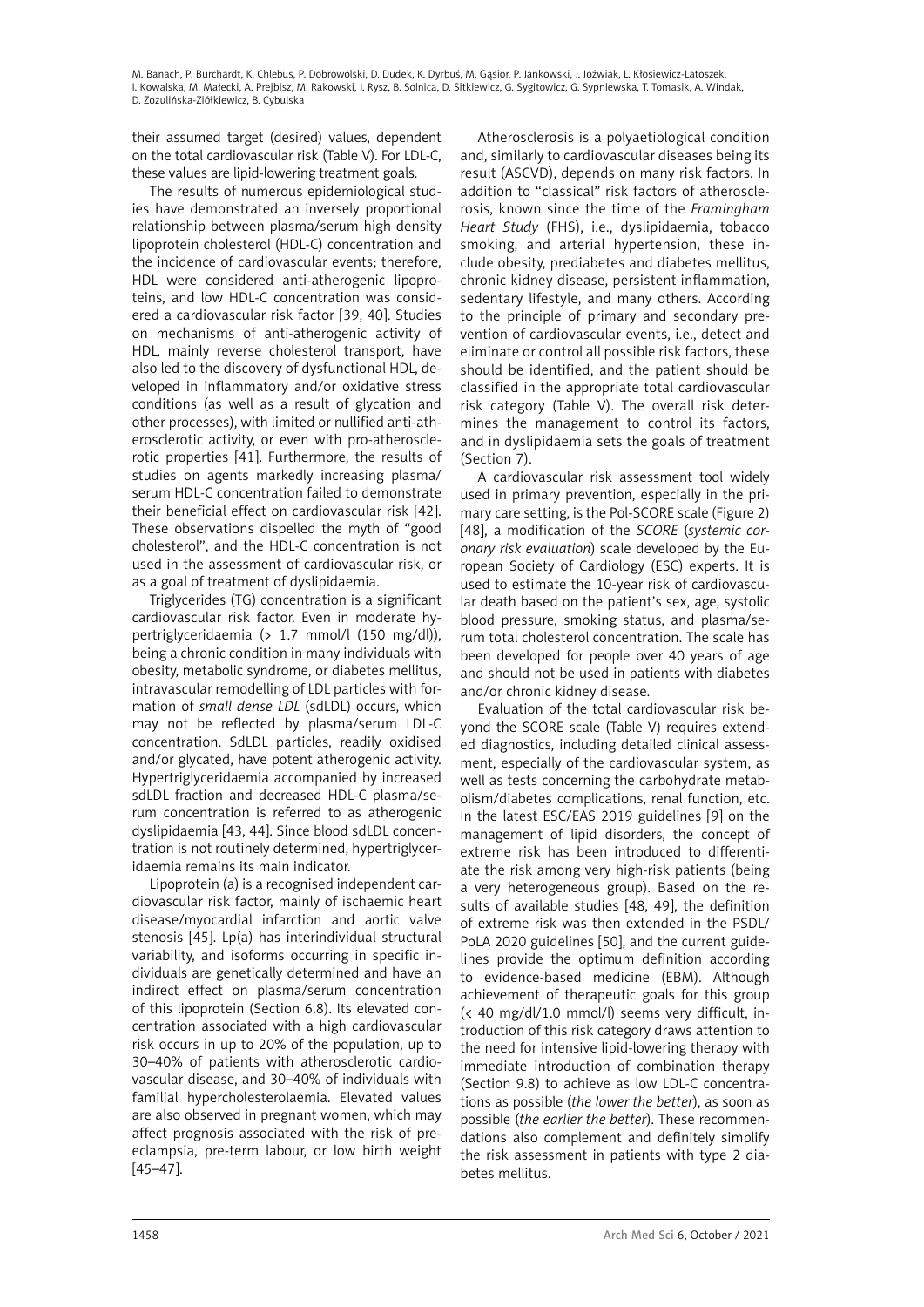|                                 |                                                                                                                                                                                                                 | Women                                                                                                                                                           |     |                                                                                                                     | Men                                                                                                        |                            |
|---------------------------------|-----------------------------------------------------------------------------------------------------------------------------------------------------------------------------------------------------------------|-----------------------------------------------------------------------------------------------------------------------------------------------------------------|-----|---------------------------------------------------------------------------------------------------------------------|------------------------------------------------------------------------------------------------------------|----------------------------|
|                                 | <b>Non-smokers</b>                                                                                                                                                                                              | <b>Smokers</b>                                                                                                                                                  |     | <b>Non-smokers</b>                                                                                                  | <b>Smokers</b>                                                                                             |                            |
|                                 | 180 17 20 24 28 32<br>160 12 14 17 20 24                                                                                                                                                                        | 32 37 43 49 55<br>23 27 32 37 42                                                                                                                                | Age | 28 33 38 43 50<br>20 24 28 32 38                                                                                    | 49 56 62 69 76<br>37 43 49 55 62                                                                           | 15% and more<br>$10 - 14%$ |
|                                 | 10 12 14 17<br>140<br>в<br>8<br>6<br>10 12<br>120                                                                                                                                                               | 17 20 23 27 32<br>12 14 17 20 23                                                                                                                                | 70  | 14 17 20 24 28<br>10 12 14 17 20                                                                                    | 27 32 37 43 49<br>20 23 27 32 37                                                                           | $5 - 9%$<br>$3 - 4%$       |
|                                 | 180<br>9<br>10<br>12 15 17<br>160<br>6<br>9<br>10 12<br>7                                                                                                                                                       | 17 20 24 28 32<br>12 14 17 20 23                                                                                                                                |     | 17 20 24 28 32<br>1214172024                                                                                        | 32 37 43 49 55<br>23 27 32 37 43                                                                           | 2%<br>1%                   |
|                                 | 140<br>3<br>7<br>9<br>4<br>6<br>5<br>$120$ 3<br>3<br>4<br>6                                                                                                                                                     | 10 12 14 17<br>8<br>8 10 12<br>7<br>6                                                                                                                           | 65  | 10 12 14 17<br>9<br>91012<br>6<br>7                                                                                 | 17 20 23 27 32<br>12 14 17 20 23                                                                           | $< 1\%$                    |
| Systolic blood pressure [mm Hg] | 9<br>8<br>180<br>ъ<br>6<br>$\overline{\mathbf{3}}$<br>5<br>5<br>7<br>4<br>160<br>$\overline{2}$<br>3<br>3<br>140<br>4<br>5                                                                                      | 11 13 15 18<br>9<br>9<br>11 13<br>8<br>6<br>5<br>6<br>8<br>9<br>5                                                                                               | 60  | 11 13 15 18 21<br>11 13 15<br>9<br>8<br>6<br>8<br>9<br>11<br>5                                                      | 21 25 29 34 39<br>15 18 21 25 29<br>11 13 15 18 21                                                         |                            |
|                                 | $\overline{\mathbf{2}}$<br>2<br>3<br>3<br>120<br>2<br>180 3<br>3<br>5<br>4<br>4<br>$160$ <sup>2</sup><br>$\overline{\mathbf{2}}$<br>3<br>3<br>4<br>1<br>2<br>2<br>٠<br>3<br>140                                 | 5<br>3<br>4<br>4<br>6<br>5<br>6<br>8<br>9<br>11<br>5<br>7<br>4<br>6<br>4<br>5<br>3<br>4<br>3<br>4                                                               | 55  | 5<br>6<br>4<br>4<br>8<br>10 12 14<br>я<br>8<br>5<br>7<br>10<br>6<br>4<br>5<br>7<br>3<br>6                           | 9 11 13 15<br>7<br>14 17 20 23 27<br>10 12 14 17 20<br>8<br>10 12 14                                       |                            |
|                                 | 2<br>1<br>1<br>1<br>1<br>120<br>$\overline{2}$<br>$\overline{\mathbf{2}}$<br>$\overline{2}$<br>3<br>3<br>180<br>$\overline{2}$<br>$\overline{\mathbf{2}}$<br>2<br>160<br>1<br>1<br>2<br>140<br>1<br>1<br>1<br>1 | $\overline{\mathbf{2}}$<br>3<br>2<br>3<br>4<br>3<br>4<br>5<br>5<br>7<br>2<br>3<br>3<br>5<br>$\ddot{\phantom{a}}$<br>2<br>$\overline{\mathbf{z}}$<br>3<br>3<br>2 | 50  | 3<br>3<br>2<br>5<br>4<br>5<br>6<br>7<br>8<br>9<br>4<br>3<br>5<br>6<br>7<br>3<br>3<br>5<br>2<br>4                    | 7810<br>5<br>6<br>11 13 16 18<br>9<br>9<br>11 13<br>8<br>6<br>5<br>5<br>6<br>8<br>9                        |                            |
|                                 | 120<br>1<br>1<br>180<br>1<br>1<br>1<br>ı<br>1<br>160<br>$\bf{0}$<br>1<br>1<br>1                                                                                                                                 | 2<br>2<br>2<br>2<br>2<br>2<br>3<br>1<br>$\overline{2}$<br>2<br>1<br>1<br>1                                                                                      |     | 2<br>3<br>2<br>2<br>3<br>3<br>2<br>2<br>3<br>4<br>$\overline{\mathbf{z}}$<br>$\overline{\mathbf{2}}$<br>2<br>3<br>1 | 5<br>5<br>3<br>4<br>6<br>4<br>5<br>4<br>6<br>8<br>3<br>3<br>5<br>4<br>4                                    |                            |
|                                 | 140<br>$\bf{0}$<br>$\bf{0}$<br>$\bf{0}$<br>1<br>1<br>120<br>$\bf{0}$<br>$\bf{0}$<br>0<br>$\bf{0}$<br>$\bf{0}$<br>5<br>6<br>$\overline{7}$<br>8<br>4                                                             | 1<br>1<br>1<br>1<br>1<br>$\bf{0}$<br>1<br>1<br>1<br>1<br>8<br>4<br>5<br>6<br>$\overline{7}$                                                                     | 40  | 2<br>1<br>2<br>1<br>1<br>1<br>1<br>1<br>1<br>1<br>5<br>6<br>$\overline{7}$<br>8<br>4                                | $\overline{\mathbf{z}}$<br>2<br>3<br>3<br>4<br>2<br>2<br>1<br>1<br>3<br>5<br>$\overline{7}$<br>8<br>4<br>6 |                            |
|                                 |                                                                                                                                                                                                                 | Total cholesterol [mmol/l]                                                                                                                                      |     |                                                                                                                     | 150 190 230 270 310<br>[mg/dl]                                                                             |                            |

Figure 2. SCORE tables calibrated for the Polish population (Pol-SCORE 2015) [48]. Numbers in the table represent 10-year risk of cardiovascular death

In Table VI conditions associated with a higher cardiovascular risk not included in the Pol-SCORE 2015 table are presented. They should be considered, particularly if the cardiovascular risk assessed using the table is at the border between two categories (e.g., 5%). In this case, depending on HDL-C concentration or depression, a patient can be assigned to a higher (e.g., in the presence of depression or low HDL-C) or lower (e.g., in the absence of depression or high HDL-C) risk category. The Pol-SCORE tables should be a useful tool for patient education. They make it possible to easily present to the patient to what extent their cardiovascular risk will be reduced after introduction of effective treatment of a specific risk factor [8] (Table VII).

Table VI. Cardiovascular risk factors not taken into account in the Pol-SCORE system [8, 9, 48]

- • Sedentary lifestyle
- Central obesity<br>• Psychosocial fa
- Psychosocial factors, including:
- Low socioeconomic status
- Isolation and low social support
- Stress at work and in family life
- Depression (chronic depressed mood) • Diseases and conditions associated with an
	- increased risk, including:
	- Low HDL-C concentration
	- High triglycerides concentration
	- Certain autoimmune diseases (psoriasis, rheumatoid arthritis)
	- Periodontal inflammation
	- Obstructive sleep apnoea
	- Family history of premature CVD
	- HIV infection
	- Atrial fibrillation
	- Left ventricular hypertrophy
	- Mental disorders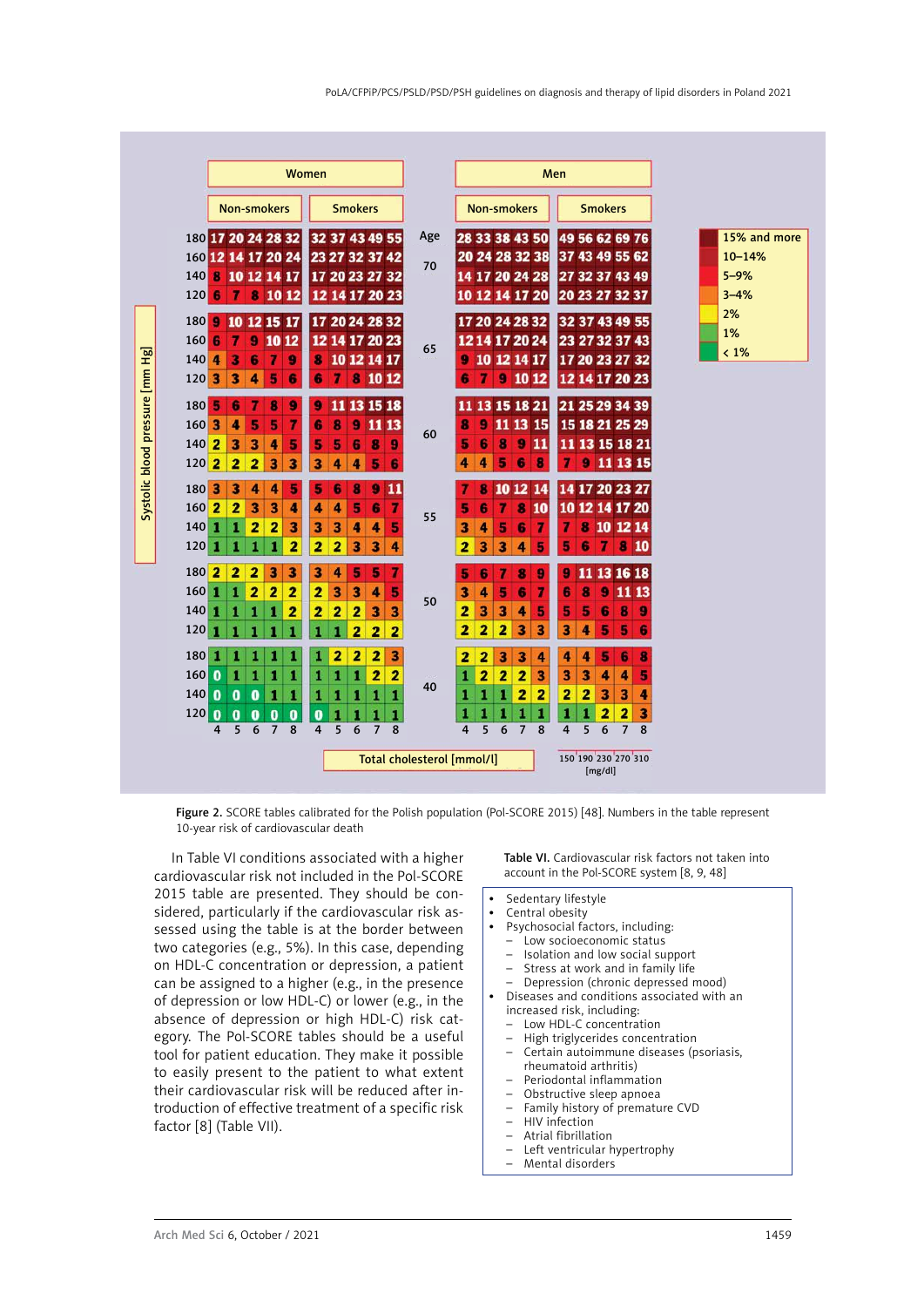# <span id="page-13-0"></span>KEY POINTS TO REMEMBER

There is a close, independent relationship between cholesterol concentration, mainly non-HDL cholesterol and LDL-C, and development of atherosclerosis and risk of major cardiovascular events. In risk assessment, all cardiovascular risk factors should always be taken into account; when lipid goals have been achieved, these comprise so-called cardiovascular residual risk.

Table VII. Recommendations concerning assessment of cardiovascular risk in patients with lipid disorders

| <b>Recommendations</b>                                                                                                                                                                                                                                                                    | Class | Level |
|-------------------------------------------------------------------------------------------------------------------------------------------------------------------------------------------------------------------------------------------------------------------------------------------|-------|-------|
| In each patient, overall cardiovascular<br>risk should be assessed in order to<br>adequately educate the patient and<br>to make a decision on the need to<br>initiate pharmacological treatment of<br>dyslipidaemia and its intensity, including<br>the need for the combination therapy. |       | A     |
| The Pol-SCORE 2015 <sup>1</sup> , in which the<br>10-year risk of cardiovascular death is<br>assessed, should be used to evaluate<br>the overall cardiovascular risk in<br>individuals in primary prevention.                                                                             |       | А     |

*1 Risk analysis using the Pol-SCORE algorithm and tables is intended for primary prevention in individuals* ≥ *40 years of age, without a history of cardiovascular events, and cannot be used to assess cardiovascular risk e.g., in people with type 2 diabetes or chronic kidney disease (GFR < 60 ml/min/1.73 m2 ), with direct assignment of such patients to the respective risk categories.*

# 6. Recommendations on lipid profile measurement, its diagnostic significance, and limitations

The lipid profile performed to assess cardiovascular risk consists of assays/calculations of plasma/serum concentration of total cholesterol (TC), HDL cholesterol (HDL-C), LDL cholesterol (LDL-C), triglycerides (TG), and non-HDL cholesterol (non-HDL-C), and, as indicated, apolipoprotein B (apoB) and lipoprotein (a)  $(Lp(a))$  [8, 35, 51, 52]. The results of these assays (except for  $Lp(a)$ ) indirectly and approximately reflect the amount of respective lipoproteins in the blood. Of particular importance in laboratory assessment of lipid disorders and the risk of atherosclerosis progression is determination of blood content of atherogenic lipoproteins, i.e., LDL and Lp(a), although the latter is still very rarely determined [35]. Determination of chylomicron remnants (CM) and very low-density lipoprotein (VLDL) remnants with atherogenic activity is not yet used in clinical practice.

# 6.1. Pre-analytical issues

Tests constituting a lipid profile are performed using venous blood plasma/serum. It is consid-

ered that lipid profile assessment should be performed in conditions of normal daily activity and diet of a specific patient. Since people are not fasting for about 16 h a day, blood samples for routine testing do not need to be drawn in fasting conditions [9, 53, 54]. According to the 2016 position of the EAS and the *European Federation of Clinical Chemistry and Laboratory Medicine* (EFLM), a slight postprandial increase in TG concentration (up to 0.3 mmol/l (26 mg/dl)) does not significantly affect the assessment of lipid profile as compared with the same test in fasting conditions [35]. Small differences in interpretation of the results concern TG concentration, while the results of the LDL-C calculation using the Friedewald formula are consistent. It is recommended to consider repetition of the lipid profile assessment in fasting conditions with non-fasting TG concentration > 5 mmol/l (440 mg/dl) [35, 55].

The determined lipid concentrations are characterised by intra-subject variability of 5–10% for TC and > 20% for TG. In addition to genetic predispositions, variability in TC and TG concentration results from physical activity, diet, including carbohydrate and alcohol content, and smoking. Changes in lipid profile occur during pregnancy, particularly in the third trimester, mainly as an increase in TG (up to 3 times), TC and Lp(a) concentration, to a lesser extent, LDL-C (usually up to 50%) and HDL-C [8]. Higher TC and TG concentrations are observed in winter [51, 53, 55]. TC and LDL-C concentration is reduced for several weeks after a cardiovascular event and in chronic inflammation, e.g., in rheumatic diseases (lipid paradox), as well as in the elderly, especially those over 75 years of age [4, 56, 57].

Cholesterol and triglycerides are components of large molecule lipoproteins; therefore, maintenance of a compression band  $>$  3 min or standing up for  $> 30$  min before blood sampling may increase their concentration by 10–12% due to increased blood density, which should be avoided. Serum TC, HDL-C, LDL-C, and TG concentrations are approximately 3% higher than in plasma. Plasma/serum samples can be stored at a temperature of  $-+4^{\circ}$ C up to 4 days, while longer storage requires freezing at a temperature of –70°C [35].

# 6.2. Triglycerides

Triglycerides or triacylglycerols (TG) are esters of glycerol (an alcohol) and 3 molecules of fatty acids. TG are largely used as an energy source for the body and constitute the main component of fat cells [58]. They are synthesised endogenously and constitute most of the fat mass of food (exogenous origin – as chylomicron triglycerides) [58, 59].

Hypertriglyceridaemia reflects increased concentration of TG-rich lipoproteins, including ath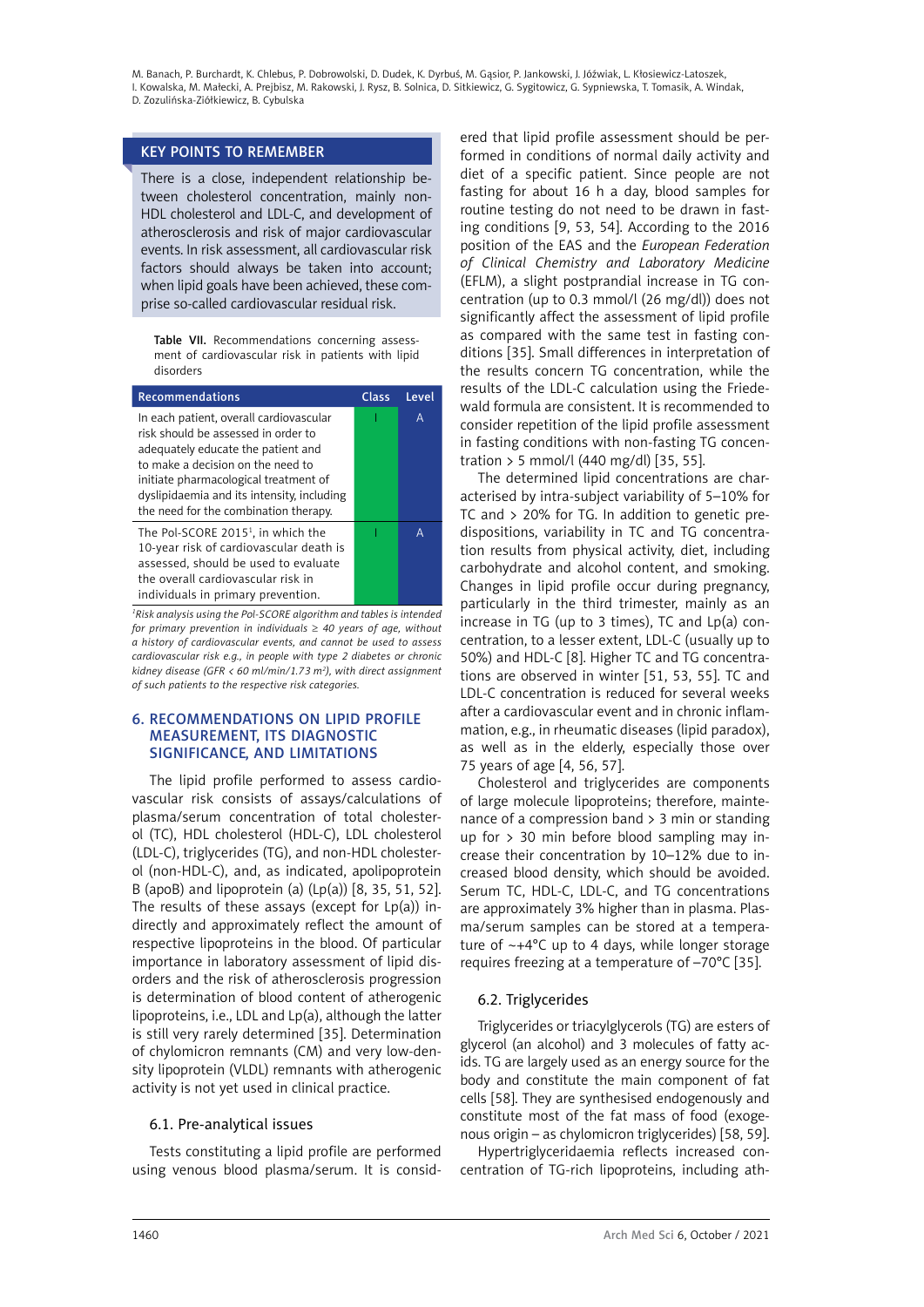<span id="page-14-0"></span>erogenic molecules (VLDL, CM remnants and VLDL remnants) leading to cardiovascular diseases, chronic inflammation, and increased overall mortality [60]. Increased TG concentration coexisting with low HDL-C concentration and high levels of small dense LDL particles is called atherogenic dyslipidaemia. Therefore, TG concentration is essential in the assessment of residual risk, as a high TG concentration even with the target LDL-C concentration significantly and independently increases cardiovascular risk [61–63]. In addition, very high hypertriglyceridaemia is associated with an increased risk of acute pancreatitis.

Plasma/serum TG concentration is measured using enzymatic assays and automated analysers [64]. The acceptable total error of TG measurement, as recommended by the US *National Cholesterol Education Program* (NCEP), is ±15%, and according to the Centre for Quality Assessment in Laboratory Diagnostics (COBJwDL), ±10% [50].

# 6.3. Total cholesterol

Cholesterol is obtained from food (~30%) or synthesised *de novo,* mainly in the liver and intestines (~70%). The amount of synthesised cholesterol depends on its level in the cells. Cholesterol affects the activity of 3-hydroxy-3-methylglutaryl-CoA (HMG-CoA) reductase by inhibiting its gene expression. The enzyme, HMG-CoA reductase, catalyses the key reaction in this pathway and is the site of action for statins. As the only *de novo* synthesised steroid, cholesterol is a substrate for the synthesis of steroid hormones, bile acids, and cardiotonic steroids (CTS). Cholesterol also plays an important role as a component of biological membranes, i.e., cytoplasmic and cell organelle membranes. Ca. 70% of blood cholesterol is transported by LDL; therefore, total cholesterol concentration indirectly and approximately reflects the amount of cholesterol in these plasma lipoproteins [50].

In clinical practice, TC concentration is used to stratify cardiovascular risk using the SCORE scale and to assess the severity of hypercholesterolaemia (suspected familial hypercholesterolaemia) and as the basis for therapeutic decisions in the absence of LDL-C calculation/test results (very rarely at present) [9, 65, 66]. Furthermore, the TC concentration must be known in order to calculate the LDL-C and non-HDL-C concentration. In medical laboratory practice, serum/plasma TC concentration is measured using enzymatic assays and automated analysers [67]. The acceptable total error of TC measurement, as recommended by the NCEP, is  $\pm$ 9%, and according to the COBJwDL –  $\pm$ 8% [50].

# 6.4. High density lipoprotein cholesterol

High density lipoproteins (HDL) are a heterogeneous group consisting of essentially two lipo-

protein fractions of different particle size and density. In physiological conditions, HDL inhibit development of atherosclerosis mainly by their participation in reverse cholesterol transport from tissues, including macrophages in arterial walls, to the liver [68]. In addition, HDL have anti-oxidative activity and inhibit LDL oxidation [69], restore vascular endothelial function, and demonstrate anti-inflammatory and anti-apoptotic effects [70]. Inflammation and oxidative stress as well as glycation lead to changes in particle composition and dysfunctional HDL formation, with the loss of their anti-oxidative and anti-inflammatory properties and limitation of their activity in reverse cholesterol transport [71]. As a result, pro-atherogenic activity is attributed to dysfunctional HDL [71–73]. Laboratory tests used routinely to determine the HDL-C concentration in the blood do not make it possible to differentiate fractions (subfractions/ subpopulations) or to assess functionality of these lipoproteins and therefore their role in atherogenesis in the examined patient. Methods of assessment of both heterogeneity and functionality of HDL are not available for routine laboratory diagnostics [35, 74–76].

Although an inverse relationship between blood HDL-C concentration and the risk of cardiovascular events has been demonstrated repeatedly, studies concerning agents increasing its concentration (i.e., niacin or cholesterol ester transfer protein (CETP) inhibitors) have not yet demonstrated their beneficial effects in terms of cardiovascular risk reduction [77, 78]. At present, HDL-C concentration is not recommended as a target in treatment of dyslipidaemia, a predictor of cardiovascular risk, or in monitoring of lipid disorders. However, HDL-C may be considered as an additional parameter in cardiovascular risk stratification using the SCORE scale. Nevertheless, HDL-C concentration remains an important element of the lipid profile as it is used to calculate LDL-C and non-HDL-C concentration [50].

Although plasma/serum HDL-C concentration brings only indirect information on the HDL blood content, it is still the main parameter in assessment of the number of HDL particles. Direct methods of measurement of the number of HDL particles (HDL-P) and their individual fractions (nuclear magnetic resonance spectrometry, ion mobility analysis, electrophoretic techniques) are not available for routine laboratory diagnostics. In addition, they do not provide sufficient new data to recommend them [50].

In diagnostic laboratories, enzymatic direct (homogenous) methods and automated analysers are commonly used for determination of plasma/serum HDL-C concentration. In these methods, detergents dissolving HDL and adsorptively blocking the access of enzymes to cholesterol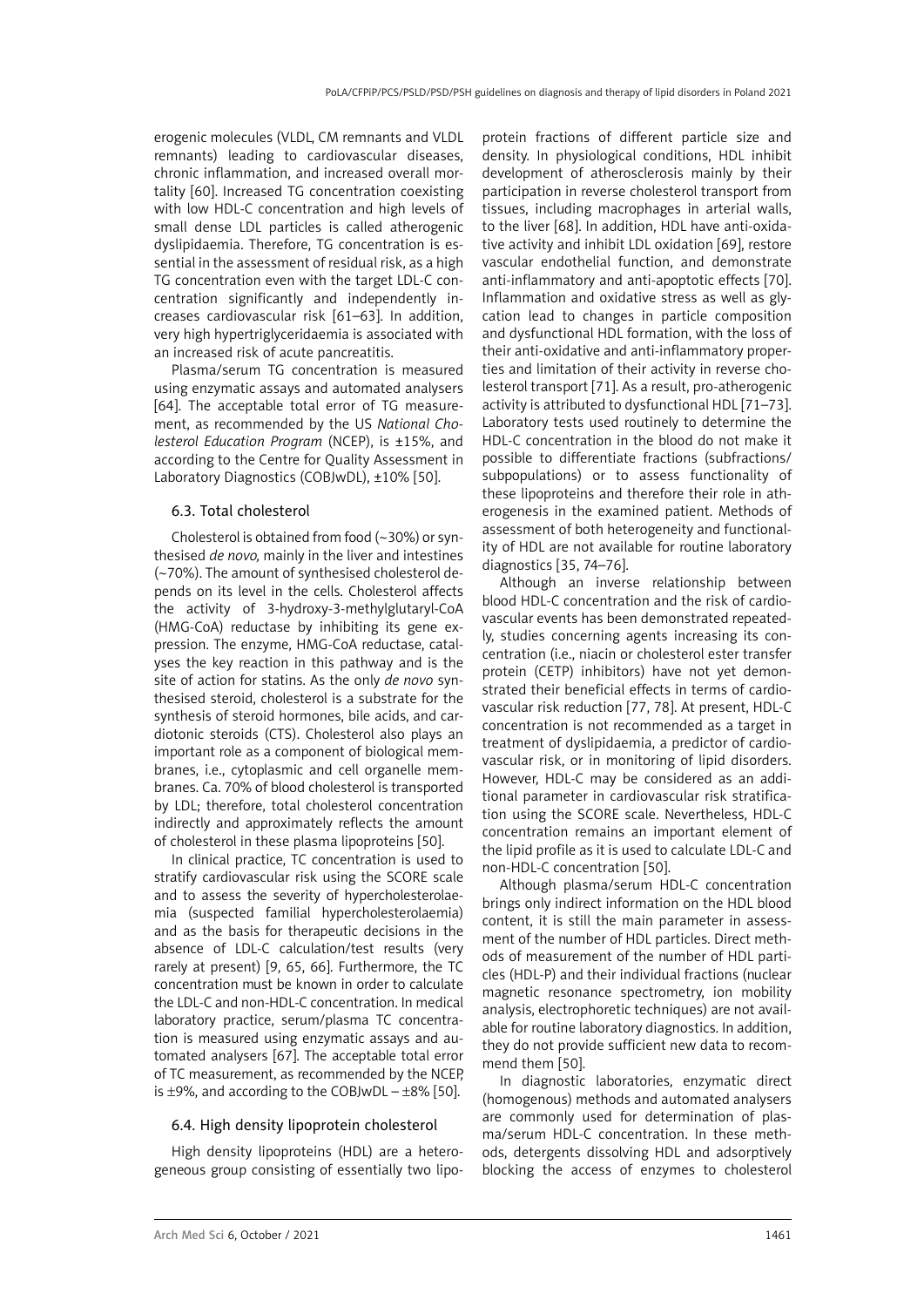<span id="page-15-0"></span>in VLDL and LDL particles are used as reagents [35]. They are standardised and lower accuracy of measurements may be due to the matrix effect (media), e.g., in dyslipidaemias. According to the NCEP recommendations, the acceptable total error for direct HDL-C measurement methods is ±13% for normolipaemic samples and –20% to +36% for dyslipidaemic samples. Inaccurate results are mostly observed at HDL-C concentrations < 40 mg/dl (0.8 mmol/l). According to the COBJwDL, the acceptable error is  $\pm 15\%$  [50].

### 6.5. Low density lipoprotein cholesterol

Cholesterol and its esters account for 40–50% of weight of the LDL particles that transport them to tissues. Due to the key role of LDL in the process of atherogenesis, the concentration of cholesterol contained in LDL (LDL-C), indirectly reflecting the blood LDL content, reflects significant cardiovascular risk [35, 50]. Specific LDL-C concentration values are the goal of lipid-lowering therapy. In addition, as it is not necessary to obtain blood samples for lipid profile testing in fasting conditions, the availability of LDL-C calculation/testing is increased [8, 9, 35, 50].

Direct methods of measurement of the number of LDL particles (LDL-P) are also not routinely applied, and in Poland they are actually only of scientific significance. In diagnostic laboratories, LDL-C concentration is usually calculated, but sometimes (although more often in recent years) measured using direct methods. The Friedewald formula is widely used to calculate LDL-C, using the determined TC, HDL-C and TG concentrations, and the assumed TG to VLDL-C ratio [79].

LDL-C =  $TC - HDL-C - TG/5$  (in mg/dl)

or

LDL-C =  $TC - HDL-C - TG/2.2$  (in mmol/l)

This formula should not be used for TG concentrations >  $4.5$  mmol/l (400 mg/dl) – in such conditions, the TG/VLDL-C ratio is different from the assumed. The results of calculations using the Friedewald formula are also less accurate if intermediate density lipoproteins (IDL) are present in the plasma as well as in conditions in which the composition of lipoprotein particles is changed (obesity, type 2 diabetes mellitus, metabolic syndrome, kidney, and liver diseases). The Friedewald formula also tends to decrease the results at low LDL-C concentrations < 1.8 mmol/l (70 mg/dl) and TG concentrations  $> 1.7$  mmol/l (150 mg/dl) [80]. The calculated LDL-C concentration is also affected by the sum of errors of measurements used in the formula.

A modification of the Friedewald formula is the Martin and Hopkins formula (2013) [79]:

$$
LDL-C = TC - HDL-C - TG/x (in mg/dl)
$$

where *x* is the TG/VLDL-C ratio based on the concentration of TG and non-HDL-C; these values are available in special tables or online calculators, e.g., [www.ldlcalculator.com.](http://www.ldlcalculator.com)

It has been demonstrated that this formula is more accurate than the Friedewald formula for calculation of LDL-C at low concentrations and TG concentration in the range of 2.0–4.5 mmol/l (175–400 mg/dl), also in non-fasting samples [80– 82]. The use of the Martin and Hopkins formula is limited by the need to purchase the license. Recently, a new formula for LDL-C calculation has been proposed, which provides more accurate results than both the above. The formula is more complex but compatible with modern laboratory IT systems. The new formula may be used in patients with low LDL-C concentration and those with significant hypertriglyceridaemia, up to 8.8 mmol/l (800 mg/dl) [83]. However, assessment of its practical use in laboratories will require time and further studies.

LDL-C concentration may be measured by enzyme-based direct (homogenous) methods using reagents containing detergents, surfactants, and other blocking components, or dissolving individual lipoprotein fractions, making LDL-C selectively available to the enzymes. The measurements are performed using automated analysers. The acceptable total error of measurement/calculation of LDL-C concentration, as recommended by the NCEP, is  $\pm$ 12 [50].

Currently, due to the limitations of the LDL-C concentration calculation described above, it is also recommended to calculate the non-HDL-C concentration or measurement of apoB concentration as an alternative to LDL-C concentration, and not its direct measurement [9, 35].

The calculated/measured LDL-C concentration is the sum of LDL-C and Lp(a) cholesterol concentration, which may result in elevated LDL-C concentration. The LDL-C concentration calculated using the Friedewald formula may be corrected for Lp(a) cholesterol using the Dahlen's modification based on the assumption that cholesterol accounts for 30% of weight of Lp(a) particles [50, 84]:

$$
LDL-C_{corr} = TC - HDL-C - TG/5 - [Lp(a) \times 0.3]
$$
  
(in mg/dl)

This adjustment can be made for LDL-C concentrations determined in any other way.

#### 6.6. Non-HDL cholesterol

Non-HDL cholesterol (non-HDL-C) concentration reflects the plasma content of all apoB-con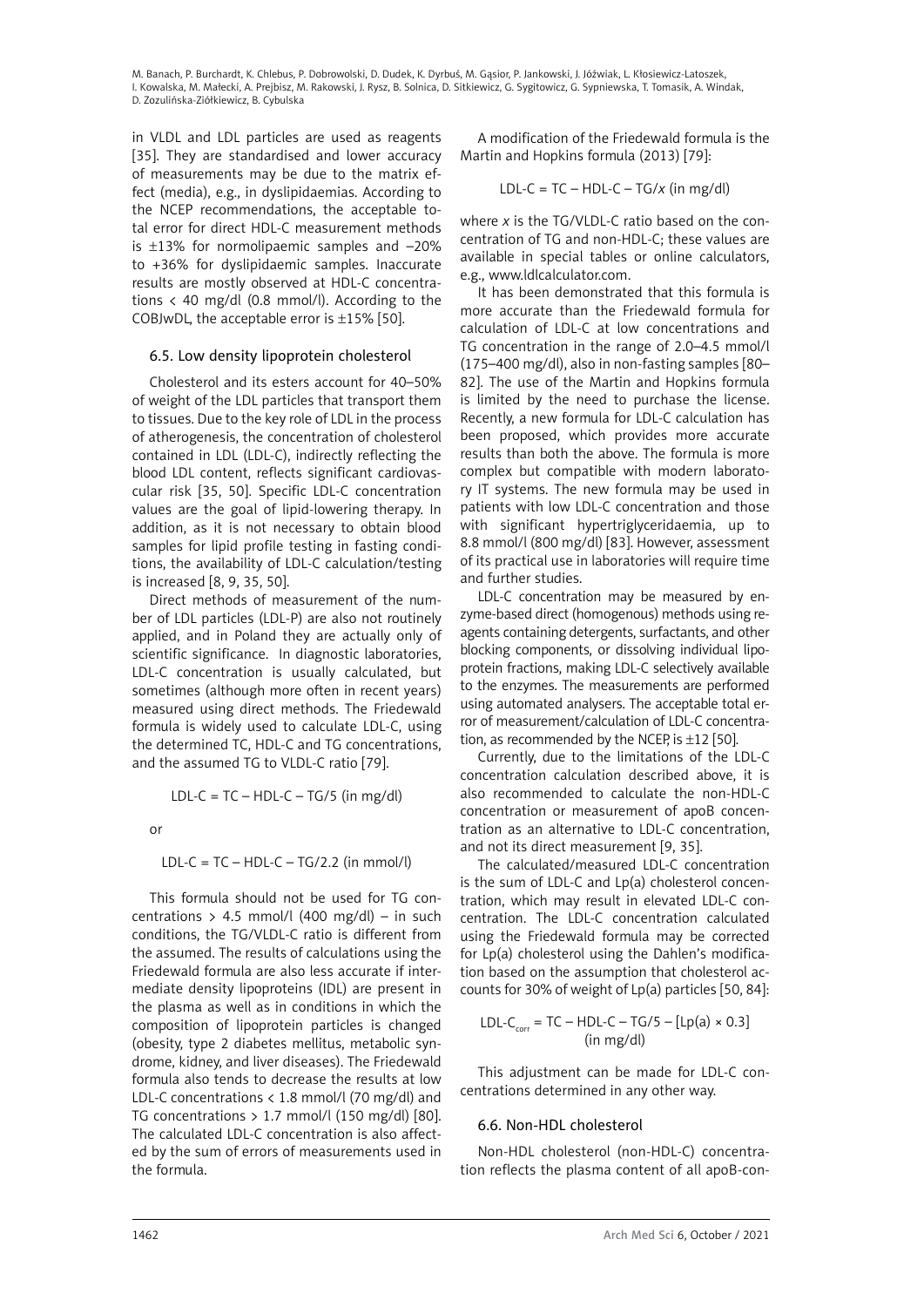<span id="page-16-0"></span>taining lipoproteins: LDL, VLDL, IDL, CM, CM remnants, VLDL remnants, and Lp(a), involved in the initiation of atherogenesis, and development and destabilisation of atherosclerotic plaques [85, 86]. As an indicator of atherogenic lipoprotein concentration, non-HDL-C concentration is very important for the assessment of cardiovascular risk and should be a permanent component of the lipid profile. This is of particular diagnostic importance if the accuracy of the LDL-C concentration calculation is limited. According to numerous studies, non-HDL-C concentration is more predictive for cardiovascular risk than LDL-C concentration [87, 88].

Non-HDL-C concentration is calculated using the following formula:

Non-HDL-C = TC – HDL-C (in mmol/l or mg/dl)

The calculated non-HDL-C concentrations are based on TC concentration calculated or determined using standardised methods and HDL-C concentration also determined by standardised direct methods. Nevertheless, the result of non-HDL-C concentration calculation is affected by the sum of errors of both measurements.

### 6.7. Apolipoprotein B

Apolipoprotein B (apoB), a component of all lipoproteins except HDL, occurs in two isoforms: apoB 100 present in VLDL, IDL and LDL, and apoB 48 (a fragment of apoB 100) present in CM and their remnants [9, 89]. Each LDL particle contains one apoB 100 molecule; therefore, the concentration of this apolipoprotein is a measure of the content of LDL particles in plasma/serum and a cardiovascular risk factor equivalent to the LDL-C concentration [90]. Measurement of the apoB concentration should be, in addition to calculation of the non-HDL-C concentration, an alternative to LDL-C calculation when its accuracy is reduced [9, 50]. Unfortunately, in Poland, apoB is still very rarely measured, which is due to the ongoing debate on the actual added value of this parameter in relation to LDL-C and non-HDL-C, as well as to additional costs of the test.

In laboratory practice, plasma/serum apoB concentration is determined using standardised immunoturbidimetric or immunonephelometric methods and automated analysers. The antibodies used in these methods are directed against apoB 100, although apoB 48 may also be measured using some of them. Possible interference with apoB 48 is marginal, as in the analysed material apoB 100 molecules, almost entirely LDL components, constitute of > 90% of apoB. The limit of acceptable error for apoB concentration measurement recommended by the NCEP is ±6% [50].

#### 6.8. Lipoprotein (a)

Lipoprotein (a) (Lp(a)) particles are a subpopulation of LDL of similar structure, containing one apoB 100 molecule combined with apolipoprotein (a) [apo(a)]. There is significant inter-individual variability as to molecular weight of Lp(a), depending on the number of repetitions of the kringle IV type 2 (KIV-2) domain, ranging from 3 to 40, genetically determined. This genetically determined Lp(a) particle size is inversely proportional to the rate of its synthesis, mainly in the liver, and its plasma/serum concentration [9, 91].

In Poland, the concentration of Lp(a) is measured definitely too rarely, and the knowledge about it is still very limited. Therefore, every effort should be made to change it as soon as possible. This is necessary due to a great scientific progress in this field. Today we know that Lp(a) is an independent cardiovascular risk factor and that up to > 30% of patients with familial hypercholesterolaemia and/or acute coronary syndrome may have an elevated Lp(a) concentration, often with the desired LDL-C concentration, and there are options for pharmacological reduction of Lp(a) concentration [45, 92–95]. Therefore, we recommend that plasma/serum Lp(a) concentration should be measured once in every adult individual's life to detect patients with its elevated concentration in whom the cardiovascular risk is high. Specific indications for Lp(a) measurement are: premature onset of cardiovascular disease, the lack of expected effect of statin therapy, and the need for better risk stratification in moderate- to high-risk individuals [50].

In diagnostic laboratories, plasma/serum Lp(a) concentration is determined mainly by immunochemical methods, i.e., immunoturbidimetric or immunonephelometric, or various immuno-enzyme methods, including ELISA. These tests may be performed routinely and readily available. Although the methods are standardised, sufficient harmonisation of results has not been achieved; this is considered a consequence of the impact of apo(a) particle size variation on the results of Lp(a) immunochemical assays [84, 96–98]. Therefore, for repeated Lp(a) concentration measurements the same method should be applied.

#### 6.9. Laboratory report of the lipid profile

The lipid profile includes a set of blood plasma/ serum tests discussed above performed for the diagnosis and monitoring of treatment of dyslipidaemia and to obtain a general picture of cardiovascular risk:

- total cholesterol concentration (TC).
- HDL cholesterol concentration (HDL-C).
- LDL cholesterol concentration (LDL-C),
- non-HDL cholesterol concentration (non-HDL-C),
- triglycerides concentration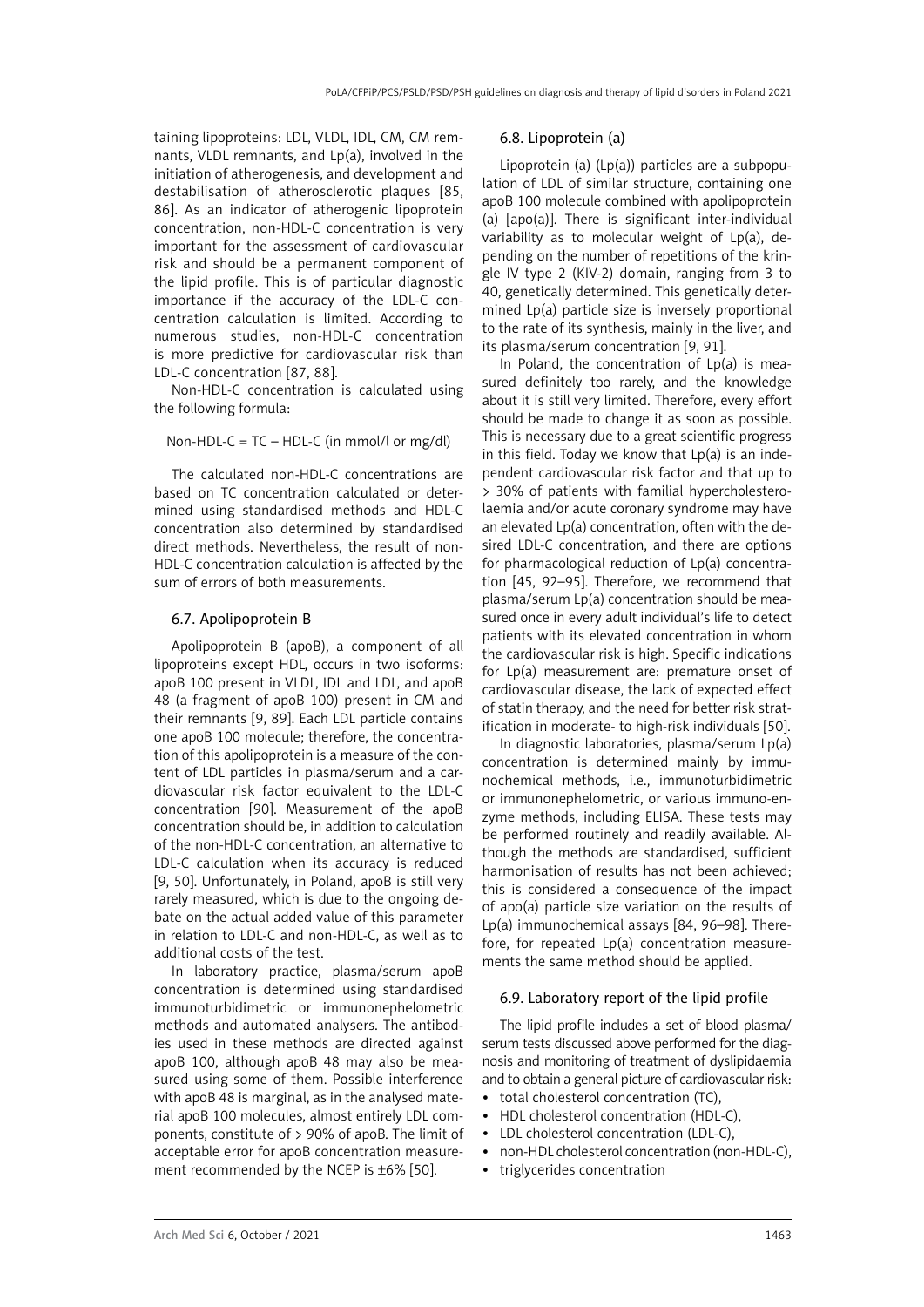and ordered as indicated:

- • apolipoprotein B concentration (apoB),
- $\bullet$  lipoprotein (a) concentration (Lp(a)).

In addition to the measured/calculated results, the laboratory lipid profile report (Table VIII) should include information on how the LDL-C con-

Table VIII. Lipid profile – recommended contents of the laboratory report

| Parameter                            | <b>Result</b><br>[mg/dl]<br>[mmol/l] | <b>Target values</b>                                                                                                                                                                                                                                                  | <b>Alarm values</b>                                                                                                                                                      |
|--------------------------------------|--------------------------------------|-----------------------------------------------------------------------------------------------------------------------------------------------------------------------------------------------------------------------------------------------------------------------|--------------------------------------------------------------------------------------------------------------------------------------------------------------------------|
| Total cholesterol (TC)               |                                      | Fasting and non-fasting: < 190 mg/dl<br>$(5.0$ mmol/l)                                                                                                                                                                                                                | > 290 mg/dl $(7.5 \text{ mmol/l})^1$ –<br>suspected heterozygous FH                                                                                                      |
| HDL cholesterol (HDL-C)              |                                      | Fasting and non-fasting: $> 40$ mg/dl<br>$(1.0 \text{ mmol/l})$ for men and > 45 mg/dl<br>(1.2 mmol/l) for women                                                                                                                                                      |                                                                                                                                                                          |
| Triglycerides (TG)                   |                                      | Fasting: $\langle 150 \text{ mg/dl} (1.7 \text{ mmol/l})$ ; non-<br>fasting: $<$ 175 mg/dl (2.0 mmol/l)                                                                                                                                                               | > 880 mg/dl (10.0 mmol/l)<br>- suspected familial<br>chylomicronaemia syndrome<br>(FCS)                                                                                  |
| LDL cholesterol (LDL-C) <sup>2</sup> |                                      | Fasting and non-fasting; cardiovascular<br>risk: extreme $\langle$ 40 mg/dl (1 mmol/l);<br>very high < 55 mg/dl (1.4 mmol/l);<br>high $\langle$ 70 mg/dl (1.8 mmol/l);<br>moderate $\langle 100 \text{ mg/dl} (2.6 \text{ mmol/l})$ ;<br>low < 115 mg/dl (3.0 mmol/l) | > 500 mg/dl (13 mmol/l)<br>- suspected homozygous<br>FH (> 300 mg/dl [8 mmol/l]<br>in patients on treatment);<br>> 190 mg/dl (5.0 mmol/l) -<br>suspected heterozygous FH |
| Non-HDL cholesterol<br>(non-HDL-C)   |                                      | Fasting and non-fasting; cardiovascular<br>risk: extreme $\langle 70 \text{ mg/dl} (1.8 \text{ mmol/l})$ ;<br>very high $\langle$ 85 mg/dl (2.2 mmol/l);<br>high < 100 mg/dl (2.6 mmol/l);<br>moderate $\langle$ 130 mg/dl (3.4 mmol/l)                               |                                                                                                                                                                          |
| Apolipoprotein B (apoB)              |                                      | Fasting; cardiovascular risk: extreme<br>< 55 mg/dl (0.55 g/l); very high<br>< 65 mg/dl (0.65 g/l); high < 80 mg/dl<br>(0.8 g/l); moderate < 100 mg/dl (1.0 g/l)                                                                                                      |                                                                                                                                                                          |
| Lipoprotein (a) $[Lp(a)]$            |                                      | Fasting and non-fasting: $\langle$ 30 mg/dl<br>$(75 \text{ nmol/l})$                                                                                                                                                                                                  | 30-50 mg/dl (75-125 nmol/l)<br>moderate risk:<br>> 50 mg/dl (125 nmol/l) high<br>$risk$ ; > 180 mg/dl<br>(450 nmol/l) very high<br>cardiovascular risk                   |

*1 FH – familial hypercholesterolaemia; in relation to the Simon Broome (UK) and MEDPED (US) FH diagnosis criteria [100]; 2 at TG > 400 mg/ dl (4.5 mmol/l), the LDL-C concentration is not calculated. An equivalent cardiovascular risk indicator is non-HDL-C or apoB concentration. URGENT MEDICAL CONSULTATION REQUIRED\**

*\*To be added to alarm findings indicating suspicion of severe dyslipidaemia.*

Table IX. Recommendations concerning the lipid profile measurement

| Recommendations                                                                                                                                                                                                                                                                                                                       | <b>Class</b>    | Level     |
|---------------------------------------------------------------------------------------------------------------------------------------------------------------------------------------------------------------------------------------------------------------------------------------------------------------------------------------|-----------------|-----------|
| LDL-C concentration is a key lipid parameter determining the cardiovascular risk and defining the<br>goals of lipid-lowering therapy.                                                                                                                                                                                                 |                 | A         |
| TG is a permanent component of the lipid profile. A high TG concentration, as a part of<br>atherogenic dyslipidaemia, increases cardiovascular risk regardless of the achieved target LDL-C.                                                                                                                                          |                 | B         |
| Non-HDL-C is a permanent component of the lipid profile.                                                                                                                                                                                                                                                                              |                 | C         |
| ApoB is a predictor of cardiovascular risk equivalent to LDL-C concentration and it is recommended<br>to be measured primarily in individuals with TG concentration $> 4.5$ mmol/l (400 mg/dl), obesity,<br>diabetes mellitus, metabolic syndrome, and low TC and LDL-C concentration.                                                |                 | $\subset$ |
| $Lp(a)$ concentration should be measured at least once in every adult individual's life.                                                                                                                                                                                                                                              | $\mathsf{II}$ a | C         |
| Measurement of $Lp(a)$ should be considered in all patients with premature onset of cardiovascular<br>disease, the lack of expected statin therapy effect, and in those with a borderline risk between<br>moderate and high, for better risk stratification.                                                                          | $\mathsf{II}$ a | C         |
| Measurement of $Lp(a)$ may be considered in patients with very high cardiovascular risk and<br>atherosclerotic cardiovascular disease, in patients with familial hypercholesterolaemia, and in<br>pregnant women as a prevention of pre-eclampsia or miscarriage, in recurrent pregnancy loss, or<br>intrauterine growth restriction. | I <sub>th</sub> | $\subset$ |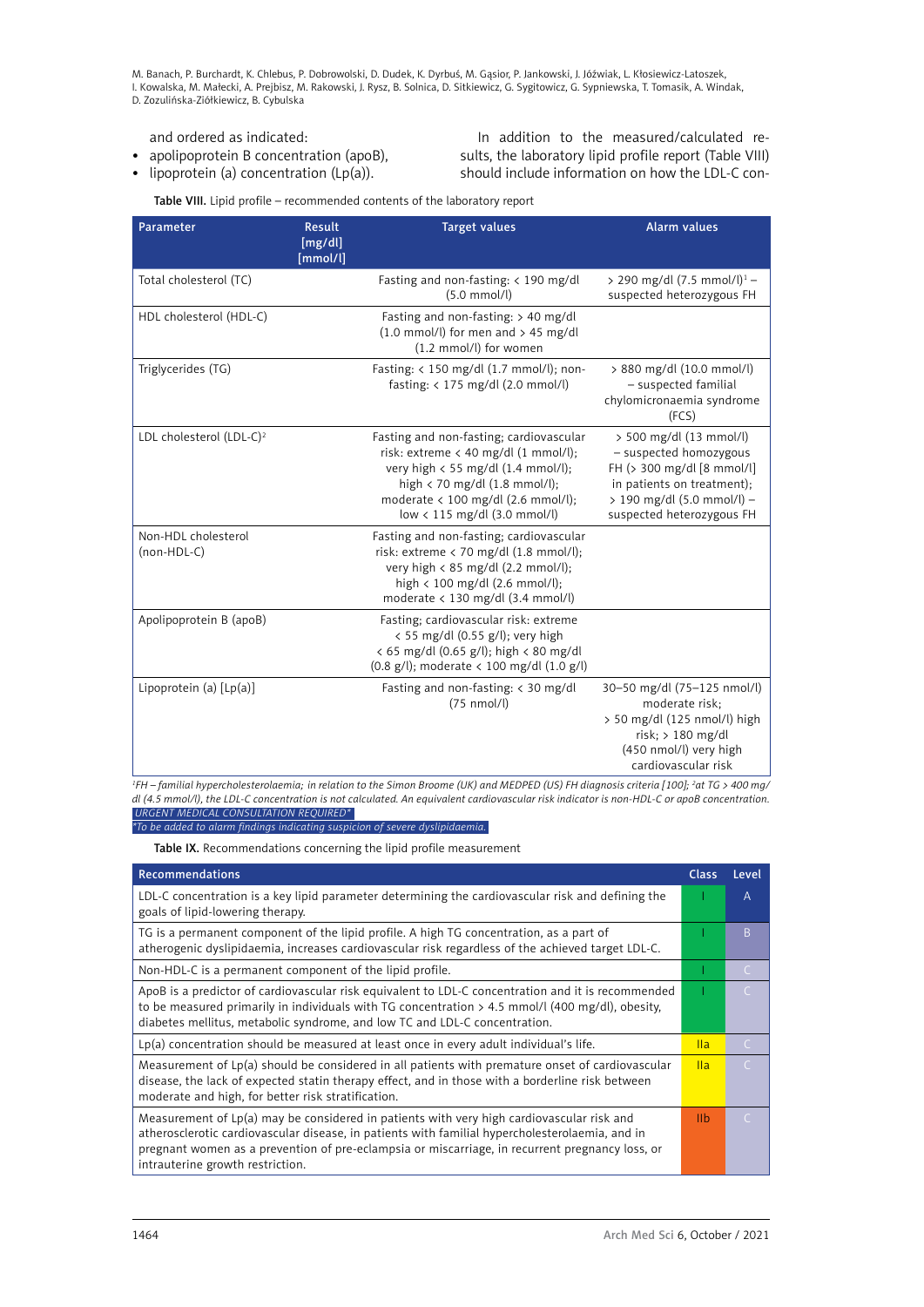<span id="page-18-0"></span>centration was determined, as well as the target (desired) and alarm concentrations of individual analytes [100]. If severe dyslipidaemia is suspected, it should also contain information on the need for an urgent medical consultation in case of LDL-C concentration indicating a possible diagnosis of heterozygous (> 5.0 mmol/l, 190 mg/dl) or homozygous (> 13.0 mmol/l, 500 mg/dl) familial hypercholesterolaemia (FH), Lp(a) concentration > 180 mg/dl (450 nmol/l) indicating a very high risk of cardiovascular events, or TG concentration > 10.0 mmol/l (880 mg/dl) indicating a high risk of acute pancreatitis or suspected familial chylomicronaemia syndrome (FCS) [99]. It is helpful for interpretation and authorisation of the results by laboratory technicians to provide information on the referral form whether the patient is overweight/obese and/or suffers from diabetes, and whether they receive lipid-lowering therapy (Table IX).

# KEY POINTS TO REMEMBER

- • The lipid profile includes measurement of serum/plasma concentrations of TG, TC, HDL-C, LDL-C, non-HDL-C, and, as indicated, apoB and Lp(a).
- In is not necessary to obtain blood samples for lipid profile testing in fasting conditions; repetition of the tests in fasting conditions should be considered at TG concentration > 5 mmol/l (440 mg/dl) in non-fasting conditions.
- • A high TG concentration even with the target LDL-C concentration attainment significantly increases cardiovascular risk (residual cardiovascular risk).
- HDL-C concentration is not a predictor of cardiovascular risk or a target of lipid-lowering therapy.
- LDL-C concentration is a key lipid parameter determining cardiovascular risk and a target of lipid-lowering therapy.
- LDL-C concentration may be calculated using the Friedewald formula or Martin and Hopkins formula with TG  $\leq$  4.5 mmol/l (400 mg/dl); at low LDL-C concentration < 1.8 mmol/l (70 mg/dl) and TG > 2.0 mmol/l (175 mg/dl), Martin and Hopkins formula is recommended.
- In individuals with TG concentration > 4.5 mmol/l (400 mg/dl), obesity, diabetes mellitus, metabolic syndrome, or low TC and LDL-C concentration, calculation of non-HDL-C or measurement of apoB concentration is recommended.
- It is recommended to calculate non-HDL-C concentration along with calculation/measurement of LDL-C. It is a very important parameter in evaluation of cardiovascular risk; more predictive than LDL-C concentration.
- Plasma/serum Lp(a) concentration should be measured once in every adult individual's life to detect patients with elevated concentration increasing cardiovascular risk, especially those with extremely high Lp(a) levels  $\geq$  180 mg/dl ( $\geq$  430 nmol/l) and therefore with a very high lifetime risk of ASCVD, approximately equivalent to the risk associated with HeFH.
- The laboratory lipid profile report should include the results of measurements as well as the target (desired) and alarm concentrations of the analytes, and information on the need for urgent medical consultation.

# 7. Therapy goals of lipid disorders – target values depending on the risk

The most important parameter of the lipid profile is LDL cholesterol. This is due to several facts, well-known for a long time. Firstly, epidemiological studies have demonstrated a close relationship between cholesterol concentration and the risk of cardiovascular events, mainly coronary events [8, 9]. Secondly, experimental studies indicate the central role of cholesterol in the pathogenesis of atherosclerosis and its complications [8, 9]. Thirdly, it has been demonstrated that cholesterol present in atherosclerotic plaques is derived from LDL particles [8, 9]. Fourthly, intensive pharmacological reduction of LDL-C concentration results in regression of atherosclerosis [101–103]. Fifthly, reduction of cholesterol concentration is associated with a proportional reduction of the risk of cardiovascular events [104, 105]. For these reasons, reduction of LDL-C concentration is the main (primary) target of lipid-lowering therapy. However, in recent years it has also been unequivocally demonstrated that not only effective reduction of cholesterol concentration according to the rule of "the lower the better" is important, but that achievement of the therapeutic goal for LDL-C as soon as possible, according to the rule of "the earlier the better", and maintaining it as long as possible (= "the longer the better"), is also of critical importance [2, 6, 7, 106].

No LDL cholesterol concentration has been identified below which no further benefits of lipid-lowering therapy can be observed (even for < 20 mg/dl or 0.5 mmol/l) or the risk of adverse effects outweighs the benefit [6, 8, 9]. It is worth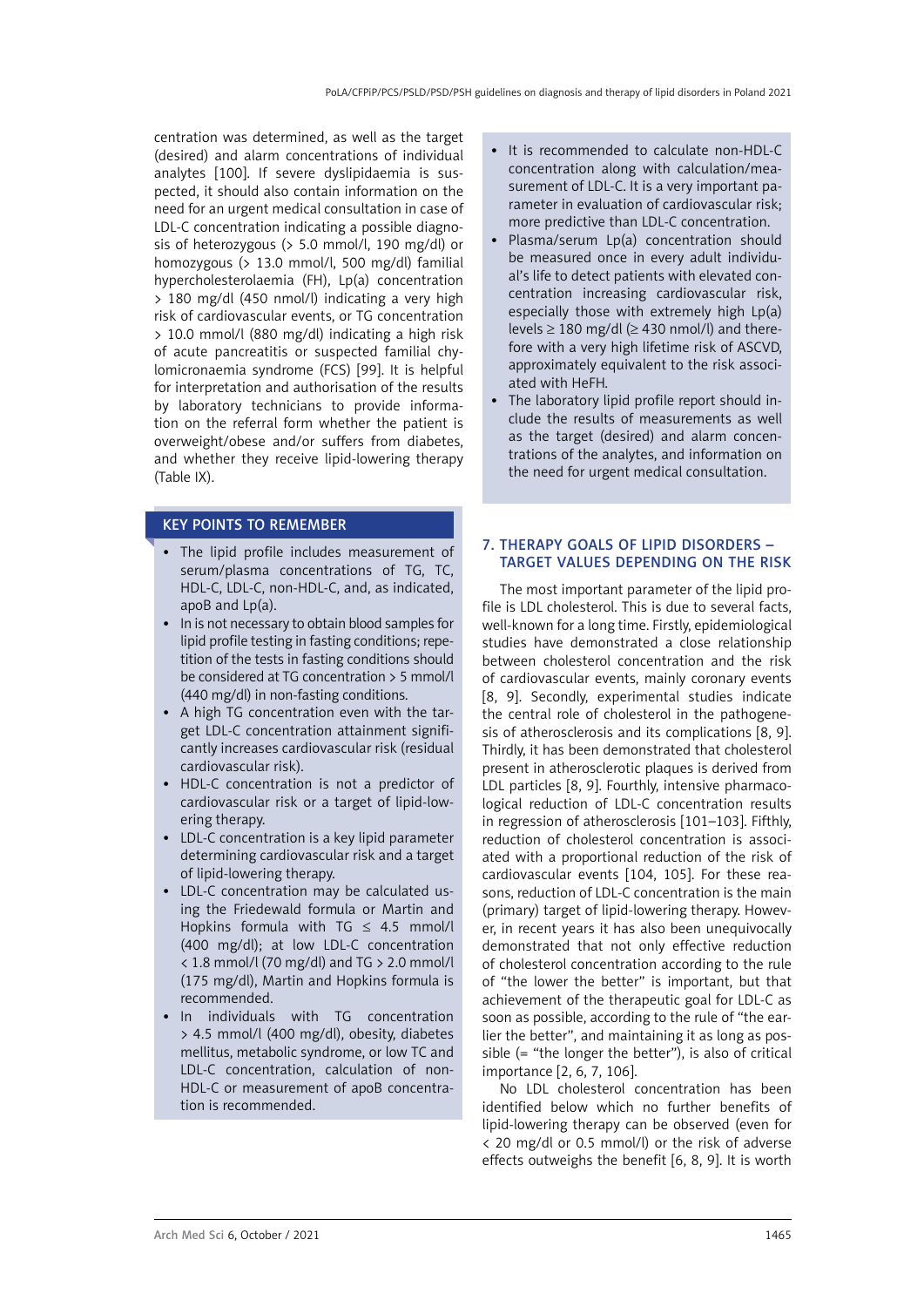emphasising, as the problem is often a matter of concern, that there is no evidence suggesting any risk of adverse effects, including neurocognitive disorders or haemorrhagic stroke, even for extremely low LDL-C concentrations [107, 108]. Since relative benefits of reduction of LDL-C concentration are largely independent of baseline cholesterol concentration [9, 105], absolute benefits are proportional to the overall cardiovascular risk. Therefore, the target LDL-C concentration depends on baseline cardiovascular risk (Tables X and XI). In relation to this, the authors of these guidelines decided to extend the definition of extreme cardiovascular risk in order to highlight the fact that very high-risk patients constitute a very heterogeneous group and with additional risk factors (i.e., higher risk) greater benefits of lipid-lowering interventions may be expected [109]. That is why it is so important to follow the rule of "the lower the better" in these patients and achieve the treatment goal as soon as possible [109]. The first data concerning this problem appeared after the IMPROVE-IT (*Improved Reduction of Outcomes: Vytorin Efficacy International Trial*) study with simvastatin and ezetimibe [110]; then the definition of extreme risk, still based on expert opinion, was introduced in the guidelines of the American Association of Clinical Endocrinologists (AACE) and the American College of Endocrinology (ACE) guidelines in 2017 [111], while hard clinical data were provided by the results of the FOURIER study for evolocumab and ODYSSEY OUTCOMES study for alirocumab, with a number of sub-analyses [112, 113]. In March 2019, we summarised these results and identified patient groups that obtain the

greatest benefit from treatment with PCSK9 inhibitors – assuming that these benefits are greatest for NNT (the number of patients who need to undergo a specific intervention for a defined period to prevent 1 event)  $\langle 30 \vert 49 \vert$ , which was eventually partially reflected in September 2019 in the ESC/EAS guidelines [9]. However, these guidelines were surprising as they limited this group to patients with ASCVD and another vascular event in the previous 2 years [9]. Therefore, as soon as in March 2020, in the PTDL/PTL guidelines [50] this definition was extended by 3 other groups, and in the current guidelines, based on a large amount of recent scientific data, two further groups have been added, including patients in primary prevention with Pol-SCORE > 20% (Tables V and X). However, it seems, particularly in the context of the latest analysis of the TERCET registry, in which we attempted to validate all available definitions and select those risk factors that significantly increase the risk of another myocardial infarction in a 12 to 36-month follow-up period, that this definition may still be changed [114].

The concentration of non-HDL cholesterol (a measure of cholesterol concentration in atherogenic lipoproteins, i.e., LDL, VLDL, and so-called remnants) and apolipoprotein B may be secondary goals of therapy, especially in patients with high triglyceride concentration. In these guidelines, we recommend the calculation of non-HDL cholesterol every time the lipid profile is performed. Adjustment of lipid-lowering treatment intensity in order to achieve target concentrations of non-HDL cholesterol (and apolipoprotein B in selected patient groups) may be considered in patients

Table X. Recommended LDL-C concentrations as lipid-lowering treatment goals

| <b>Recommendations</b>                                                                                                                                                                                                                                                                                                                                                                                                                                                                                                                                                                                                                                                                                                                                               | <b>Class</b> | Level        |
|----------------------------------------------------------------------------------------------------------------------------------------------------------------------------------------------------------------------------------------------------------------------------------------------------------------------------------------------------------------------------------------------------------------------------------------------------------------------------------------------------------------------------------------------------------------------------------------------------------------------------------------------------------------------------------------------------------------------------------------------------------------------|--------------|--------------|
| In secondary prevention patients with a very high cardiovascular risk, it is recommended to reduce<br>LDL-C concentration to < 1.4 mmol/l (< 55 mg/dl) and by $\geq$ 50% of the baseline value.                                                                                                                                                                                                                                                                                                                                                                                                                                                                                                                                                                      |              | A            |
| In primary prevention patients with a very high cardiovascular risk, with or without FH, it is<br>recommended to reduce LDL-C concentration to $\langle 1.4 \text{ mmol/} \vert \langle \langle 55 \text{ mg/} \vert 0 \rangle \rangle$ and by $\geq 50\%$ of the<br>baseline value.                                                                                                                                                                                                                                                                                                                                                                                                                                                                                 |              | C            |
| In primary prevention patients with Pol-SCORE $>$ 20% OR after an acute coronary syndrome (ACS)<br>and another vascular incident within the previous 2 years OR after an acute coronary syndrome<br>with peripheral vascular disease or polyvascular disease $OR$ after an acute coronary syndrome<br>with multivessel coronary artery disease $OR$ after an acute coronary syndrome with familial<br>hypercholesterolaemia OR after an acute coronary syndrome with diabetes mellitus and at least<br>one additional risk factor (elevated Lp(a) > 50 mg/dl or hsCRP > 3 mg/l or chronic kidney disease<br>(eGFR < 60ml/min/1.73 m <sup>2</sup> )), LDL cholesterol concentration < 1.0 mmol/l (< 40 mg/dl) may be<br>considered as the target value <sup>1</sup> . | <b>IIb</b>   | B            |
| In patients with a high cardiovascular risk, it is recommended to reduce LDL-C concentration to<br>< 1.8 mmol/l (< 70 mg/dl) and by $\geq$ 50% of the baseline value.                                                                                                                                                                                                                                                                                                                                                                                                                                                                                                                                                                                                |              | A            |
| In patients with a moderate cardiovascular risk, reduction of LDL-C concentration to $\langle 2.5 \text{ mmol/l} \rangle$<br>(< 100 mg/dl) should be considered.                                                                                                                                                                                                                                                                                                                                                                                                                                                                                                                                                                                                     | IIa          | $\mathsf{A}$ |
| In patients with a low cardiovascular risk, reduction of LDL-C concentration to $\langle 3.0 \text{ mmol/l} \rangle$<br>$\left($ < 115 mg/dl) may be considered.                                                                                                                                                                                                                                                                                                                                                                                                                                                                                                                                                                                                     | <b>IIb</b>   | Α            |

*1 Detailed explanations are provided in the legend of Table V.*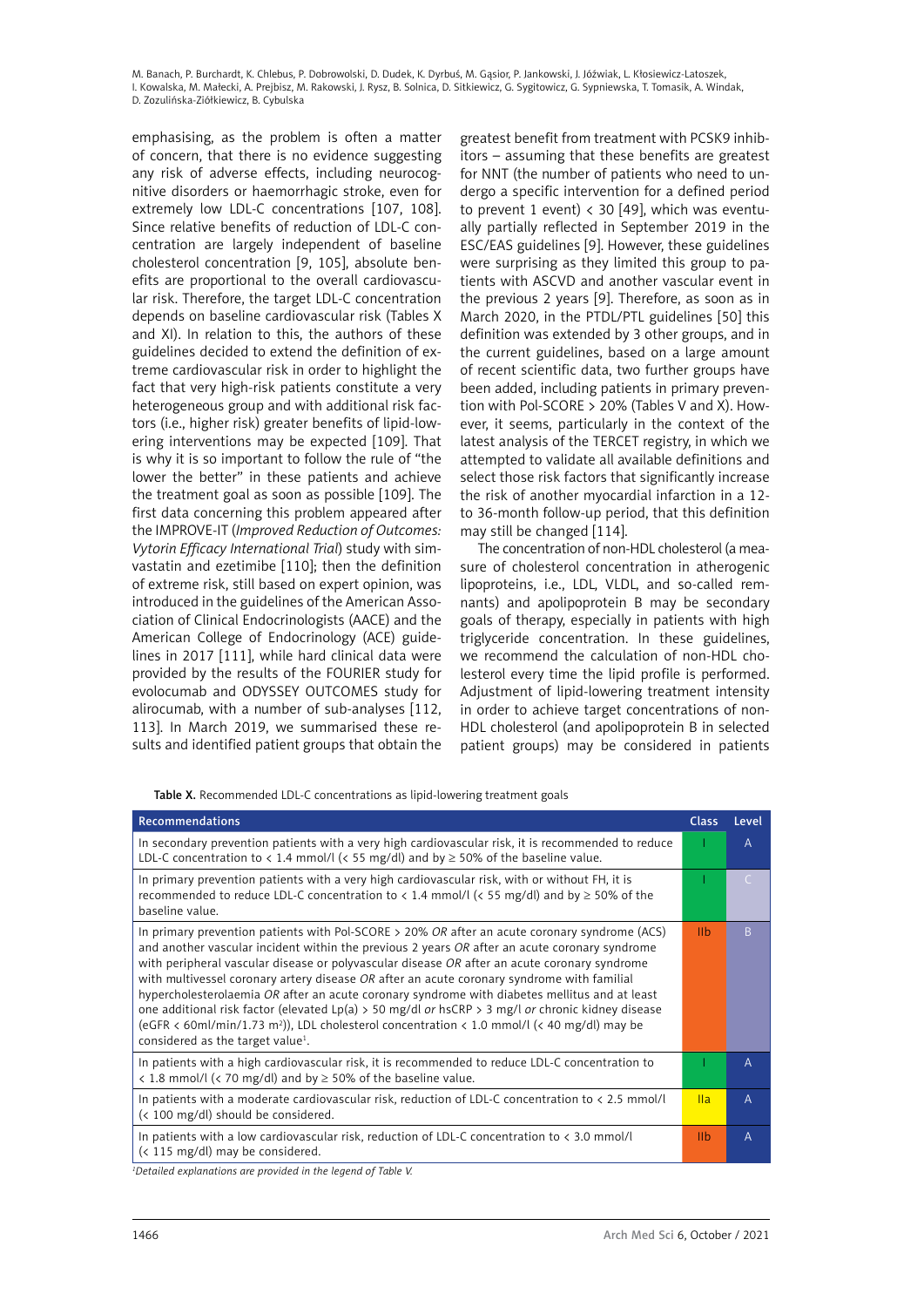| Preven-        | Total cardio-                              |                                                                                                     |                                                                                        |                                                                                        | Untreated LDL-C concentration                                                          |                                                                                        |                                                                                        |                                                              |
|----------------|--------------------------------------------|-----------------------------------------------------------------------------------------------------|----------------------------------------------------------------------------------------|----------------------------------------------------------------------------------------|----------------------------------------------------------------------------------------|----------------------------------------------------------------------------------------|----------------------------------------------------------------------------------------|--------------------------------------------------------------|
| tion           | vascular risk<br>(SCORE) %                 | $\sqrt{1.0 \text{ mmol/l}}$<br>$(40 \text{ mg/dl})$                                                 | $1.0$ to $< 1.4$ mmol/<br>(g/d)<br>(40 to < 55 m                                       | 1.4 to < 1.8 mmol/l<br>$(55 - 70 \text{ mg/dl})$                                       | $1.8$ to $\lt$ 2.5 mmol/l<br>$(70 - 100 \, \text{mg/dl})$                              | $2.5$ to $\lt$ 3.0 mmol/<br>$(100 - 115 \, \text{mg/dl})$                              | $3.0$ to < 4.9 mmol/l<br>$(115 - 190 \text{ mg/dl})$                                   | $(50 \, \text{mg/d})$<br>$\geq 4.9$ mmol/                    |
| Primary        | low risk<br>$\langle$ 1,                   | Lifestyle modification                                                                              | cation<br>Lifestyle modif                                                              | Lifestyle modification                                                                 | Lifestyle modification                                                                 | Lifestyle modification                                                                 | Lifestyle modification;<br>should be considered<br>pharmacotherapy<br>if insufficient, | Lifestyle modification<br>pharmacotherapy<br>and concomitant |
|                | Class/Level                                | $\geq$                                                                                              | $\leq$                                                                                 | $\geq$                                                                                 | $\geq$                                                                                 | $\leq$                                                                                 | Ila/A                                                                                  | Ila/A                                                        |
|                | or moderate<br>$\geq 1$ to $\lt$ 5<br>risk | Lifestyle modification                                                                              | cation<br>Lifestyle modif                                                              | Lifestyle modification                                                                 | Lifestyle modification                                                                 | Lifestyle modification;<br>should be considered<br>pharmacotherapy<br>if insufficient, | Lifestyle modification;<br>should be considered<br>pharmacotherapy<br>if insufficient, | Lifestyle modification<br>pharmacotherapy<br>and concomitant |
|                | Class/Level                                | $\leq$                                                                                              | $\leq$                                                                                 | Š                                                                                      | Ila/A                                                                                  | Ila/A                                                                                  | $M$ la                                                                                 | Ila/A                                                        |
|                | < 10 or high<br>$\geq$ 5 to<br>risk        | Lifestyle modification                                                                              | cation<br>Lifestyle modif                                                              | Lifestyle modification                                                                 | Lifestyle modification;<br>should be considered<br>pharmacotherapy<br>if insufficient, | Lifestyle modification<br>pharmacotherapy<br>and concomitant                           | Lifestyle modification<br>pharmacotherapy<br>and concomitant                           | Lifestyle modification<br>pharmacotherapy<br>and concomitant |
|                | Class/Level                                | $\frac{a}{B}$                                                                                       | lla/A                                                                                  | Ila/A                                                                                  | $\frac{a}{A}$                                                                          | N                                                                                      | N                                                                                      | $\leq$                                                       |
|                | $\geq 10$ or very<br>high risk             | Lifestyle modification                                                                              | ication<br>Lifestyle modif                                                             | Lifestyle modification;<br>should be considered<br>pharmacotherapy<br>if insufficient, | Lifestyle modification<br>pharmacotherapy<br>and concomitant                           | Lifestyle modification<br>pharmacotherapy<br>and concomitant                           | Lifestyle modification<br>pharmacotherapy<br>and concomitant                           | Lifestyle modification<br>pharmacotherapy<br>and concomitant |
|                | Class/Level                                | $\frac{a}{B}$                                                                                       | lla/B                                                                                  | lla/A                                                                                  | M                                                                                      | M                                                                                      | Š                                                                                      | Š                                                            |
| Second-<br>ary | Very high<br>risk                          | Lifestyle modification                                                                              | Lifestyle modification;<br>should be considered<br>pharmacotherapy<br>if insufficient, | Lifestyle modification<br>pharmacotherapy<br>and concomitant                           | Lifestyle modification<br>pharmacotherapy<br>and concomitant                           | Lifestyle modification<br>pharmacotherapy<br>and concomitant                           | Lifestyle modification<br>pharmacotherapy<br>and concomitant                           | Lifestyle modification<br>pharmacotherapy<br>and concomitant |
|                | Class/Level                                | llalB                                                                                               | Ila/A                                                                                  | <u>К</u>                                                                               | $\leq$                                                                                 | $\leq$                                                                                 | $\leq$                                                                                 | $\leq$                                                       |
|                |                                            | Extreme risk Lifestyle modification;<br>should be considered<br>pharmacotherapy<br>if insufficient, | Lifestyle modification<br>pharmacotherapy<br>and concomitant                           | Lifestyle modification<br>pharmacotherapy<br>and concomitant                           | Lifestyle modification<br>pharmacotherapy<br>and concomitant                           | Lifestyle modification<br>pharmacotherapy<br>and concomitant                           | Lifestyle modification<br>pharmacotherapy<br>and concomitant                           | Lifestyle modification<br>pharmacotherapy<br>and concomitant |
|                | Class/Level                                | l <sub>b/B</sub>                                                                                    | $\leq$                                                                                 | $\leq$                                                                                 | $\leq$                                                                                 | $\leq$                                                                                 | $\leq$                                                                                 | $\leq$                                                       |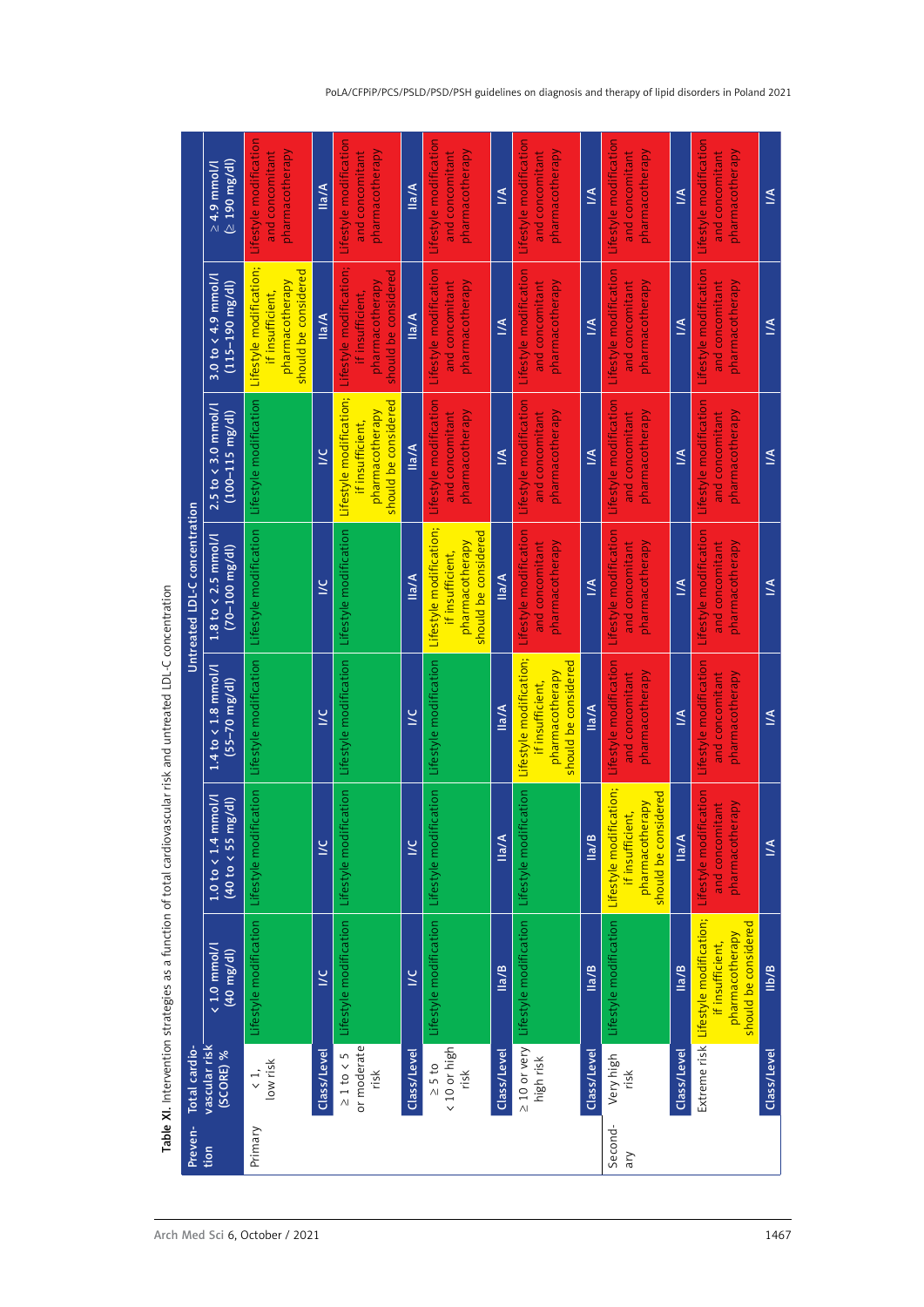<span id="page-21-0"></span>with a moderate, high, or very high cardiovascular risk, after the target LDL-C concentration has been achieved. Without calculation of non-HDL-C, having achieved the therapeutic goal for LDL cholesterol, we may omit a significant residual risk in our patient. In general, the target non-HDL cholesterol concentration should be approximately 0.8 mmol/l (30 mg/dl) higher than its equivalent LDL-C target.

The results of observational studies indicate that low HDL cholesterol concentration is a risk factor for ischaemic heart disease. However, it has not been decided whether it is a causal factor [71, 77]. According to the study results published so far, no reduction of the risk of cardiovascular events associated with the use of agents increasing HDL-C concentration has been observed [77, 78]. Therefore, HDL cholesterol concentration is not a treatment target; however, based on data from epidemiological studies, HDL-C < 1.0 mmol/l  $\left($  < 40 mg/dl) in men and < 1.2 mmol/l  $\left($  < 45 mg/dl) in women may be considered markers of increased risk, particularly in terms of SCORE risk estimation.

Available results of prospective and genetic studies as well as meta-analyses of numerous studies indicate that a high triglyceride concentration is an independent risk factor for cardiovascular events, especially in patients with diabetes mellitus or metabolic syndrome [115]. Scientific evidence indicating benefits of reduction of triglyceride concentration, especially with pharmacological treatment, is significantly poorer than the body of evidence for the benefits of LDL-C lowering. Although the relationship between triglyceride concentration and cardiovascular risk is continuous and triglyceride concentration is not a therapeutic target, a concentration < 1.7 mmol/l (< 150 mg/dl) is considered an indicator of low cardiovascular risk (Table XI).

# 8. NON-PHARMACOLOGICAL PREVENTION and treatment of lipid disorders

One of the primary targets in cardiovascular risk reduction is effective therapy of dyslipidaemia. LDL-C concentration is the most important parameter in diagnosing, prediction, monitoring, and treatment of lipid disorders [35]. According to current guidelines, once the patient's cardiovascular risk has been estimated and the complete lipid profile has been determined, the management strategy recommended for the appropriate patient group should be selected. Lifestyle modification is recommended for all patients, and lipid-lowering agents are recommended only in selected clinical situations. In patients already treated, it is always a combination therapy, and its indispensable component is non-pharmacological treatment

associated with lifestyle modification. The opinions expressed in the ESC/EAS 2019 guidelines on treatment of dyslipidaemia concur on this problem [9]. A summary of the effect of non-pharmacological modifications on individual lipoprotein fractions is presented in Table XII.

# 8.1. Effect on TC and LDL-C/non-HDL-C

The greatest effect on reduction of total cholesterol and low-density cholesterol has decreased consumption of saturated fatty acids (SFA) and *trans-*fatty acids [9, 116]. The use of phytosterol-containing functional food has comparable effects on TC and LDL-C. Conversion of 1% of the energy from SFA to energy from monounsaturated fatty acids (MUFA) may reduce plasma LDL concentration by 1.6 mg/dl, and conversion to energy from polyunsaturated fatty acids (PUFA) – by 2 mg/dl [117–119]. Conversion from SFA to carbohydrates corresponds to the lowest reduction in LDL-C concentration – by 1.2 mg/dl. When switching from SFA-rich foods to carbohydrate-rich foods, products containing high amounts of fibre should be chosen. Fibre actively reduces intestinal fat absorption, and the energy density of most fibre-rich plant products is low, which makes it easier to maintain caloric balance. Weight reduction, as well as physical activity, does not significantly reduce LDL-C concentration (LDL-C is reduced by an average of 8 mg/dl for each 10 kg lost, and with intensive exercise it is possible to reduce LDL-C by approximately 5–7%), while both overweight and low physical activity are independent risk factors for cardiovascular disease; furthermore, modification of these factors significantly affects the reduction of TG and increase of HDL-C concentration [117–119].

# 8.2. Effect on TG

Among interventions aimed at reduction of triglycerides, weight reduction, regular physical activity, minimum alcohol intake, and decreased consumption of monosaccharides play the most important role [120]. Reduction of body weight and increased physical activity improve tissue insulin sensitivity, which directly affects plasma TG concentration. Intake of calories contained in alcohol can make it difficult to achieve normal body weight. Alcohol consumed in excess (more than 10–30 g/day) significantly increases TG concentration [118, 119, 121]. Conversion from SFA to unsaturated fatty acids (especially PUFA) significantly improves insulin sensitivity. Unfortunately, their intake is rarely sufficient with diet based on natural products; in such cases, supplementation of n-3 PUFA should be considered, which in the last few years has started to play a key role in treatment of hypertriglyceridaemia [122, 123].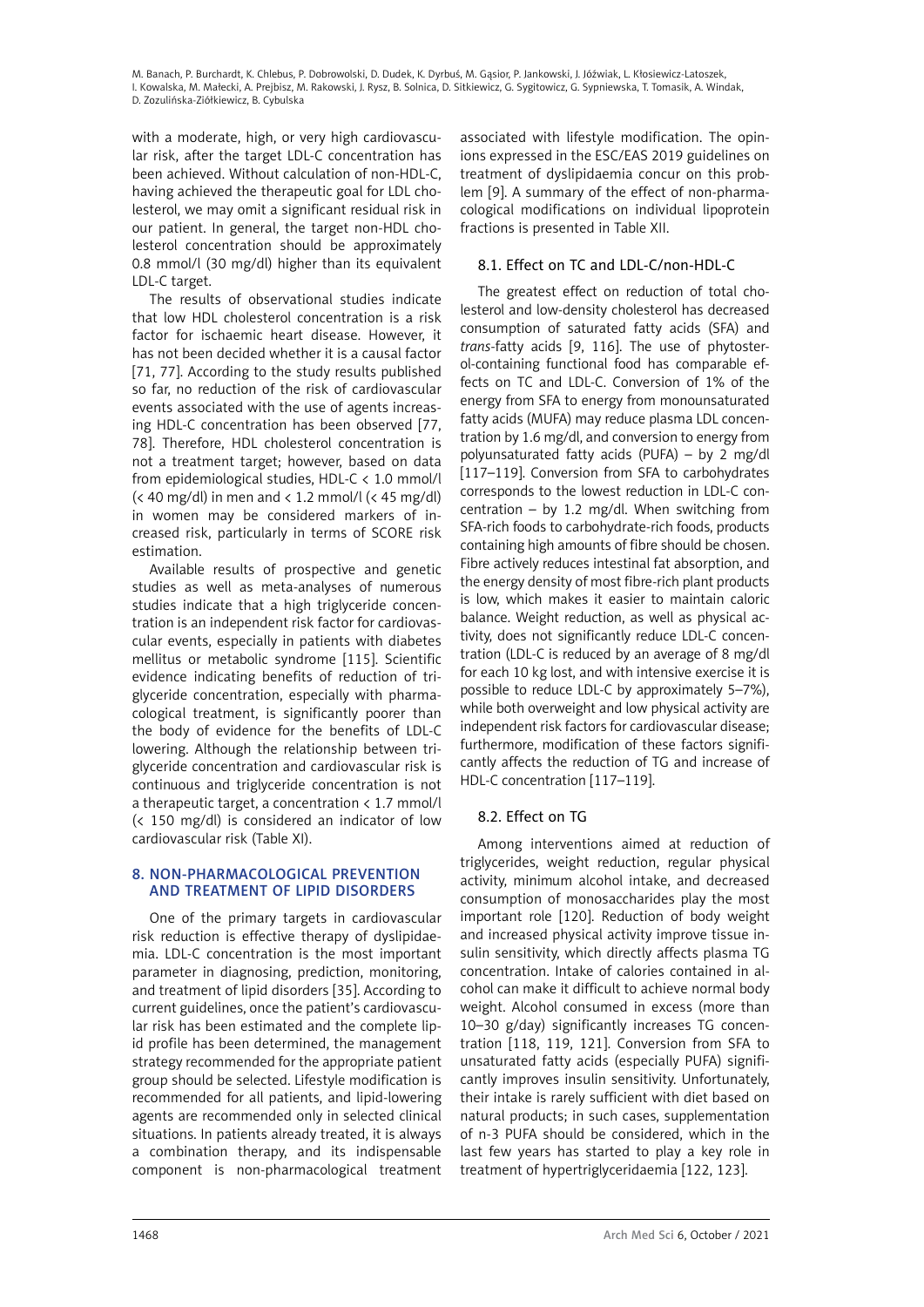<span id="page-22-0"></span>TG concentration is also closely associated with impaired carbohydrate metabolism. Excessive intake of monosaccharides, including fructose (> 10% of food energy), significantly translates into increased TG concentration [120]. Fructose intake equivalent to 15–20% of food energy increases plasma TG concentration by up to 30–40% [124]. The best results in terms of reduction of plasma TG concentration are achieved with food products with a low glycaemic index (e.g., raw fruit, vegetables, thick groats, oat bran, cottage cheese, fish). Glycaemic index makes it possible to identify foods with a rapid glucose absorption profile and differentiate them from products from which carbohydrates are slowly absorbed to plasma. Fibre contained in plant products decreases the glycaemic index of food products by means of glucose absorption followed by its gradual release during intestinal transit [125].

### 8.3. Effect on HDL-C

High density lipoproteins with normal functionality have anti-atherosclerotic properties. Anti-atherosclerotic activity of HDL is mainly related to their participation in reverse cholesterol transport, but also with their anti-inflammatory, anti-oxidative, anti-apoptotic, anticoagulation, cytoprotective, vasodilatory, or even antitumour activity [126, 127]. HDL-C concentration provides no information on HDL functionality. Unfortunately, pharmacological attempts to increase concentration of these lipoproteins have not produced satisfactory effects in terms of cardiovascular risk reduction; therefore, only methods of behavioural medicine remain at present at our disposal. Lifestyle modification leading to weight reduction contributes to an increase in HDL-C plasma concentration by 0.01 mmol/l (0.4 mg/dl) for every kg lost. Systematic exercise of moderate intensity ca. 300 min per week may increase HDL-C concentration by 0.15 mmol/l (6 mg/dl) [128]. Each 1000 kcal used translates into an increase of HDL-C concentration by ca. 3 mg/dl. Smoking cessation is also beneficial, provided that it does not result in body weight increase [129].

The most significant HDL-C increase may be observed as a result of *trans*-fats intake reduction; moreover, unsaturated *trans* fats increase LDL-C concentration. An increase in HDL-C is observed when SFA intake is increased. Unfortunately, this increase is associated with an increase in LDL-C, which in turn does not produce a beneficial effect in terms of cardiovascular risk reduction and cannot be recommended. It should be emphasised that conversion from fat to monosaccharides as a food energy source results in reduction of HDL-C concentration. However, this effect was not observed with conversion to complex carbohydrates and fibre-rich foods (with a low glycaemic index) [116].

Alcohol consumption is a dietary habit inducing an increase of HDL-C concentration. However, it should be remembered that this applies only to

| <b>Effect of non-pharmacological</b><br><b>interventions</b>  |                         | TC and LDL-C/non-HDL-C |         | <b>TG</b>      |           | HDL-C          |
|---------------------------------------------------------------|-------------------------|------------------------|---------|----------------|-----------|----------------|
| Reduction of trans-fat<br>consumption                         | $\overline{A}$<br>$+++$ |                        |         |                | $+++$     | $\overline{A}$ |
| Reduction of saturated fat<br>$+++$<br>consumption            |                         | $\overline{A}$         |         |                |           |                |
| Reduction of dietary fat intake<br>$\overline{B}$<br>$+$      |                         |                        |         |                |           |                |
| Increase of fibre intake<br>$++$                              |                         | $\overline{A}$         |         |                |           |                |
| Use of functional foods with<br>phytosterols                  | $++$                    | $\overline{A}$         |         |                |           |                |
| Reduction of alcohol<br>consumption                           |                         |                        | $+++$   | A              |           |                |
| Regular physical activity                                     | $+$                     | B                      | $++$    | $\mathsf{A}$   | $+++$     | $\mathsf{A}$   |
| Reduction of consumption of<br>mono- and disaccharides        |                         |                        | $^{++}$ | B.             |           |                |
| Reduction of excessive body<br>weight                         | $++$                    | $\overline{A}$         | $+++$   | $\overline{A}$ | $^{++}$   | A              |
| Use of supplements containing<br>red yeast rice (monacolin K) | $+++$                   | $\overline{A}$         |         |                |           |                |
| Use of supplements containing<br>omega-3 acids                |                         |                        | $+++$   | $\overline{A}$ |           |                |
| Smoking cessation                                             |                         |                        |         |                | $\ddot{}$ | B.             |

Table XII. Summary of the effect of non-pharmacological interventions on specific lipid profile parameters

*\*A, B, and C represent the level of evidence. The effect of a specific intervention is marked '+' or '-' as follows: +++, noticeable effect; ++, less expressed effect; +, little effect; and -, no effect).*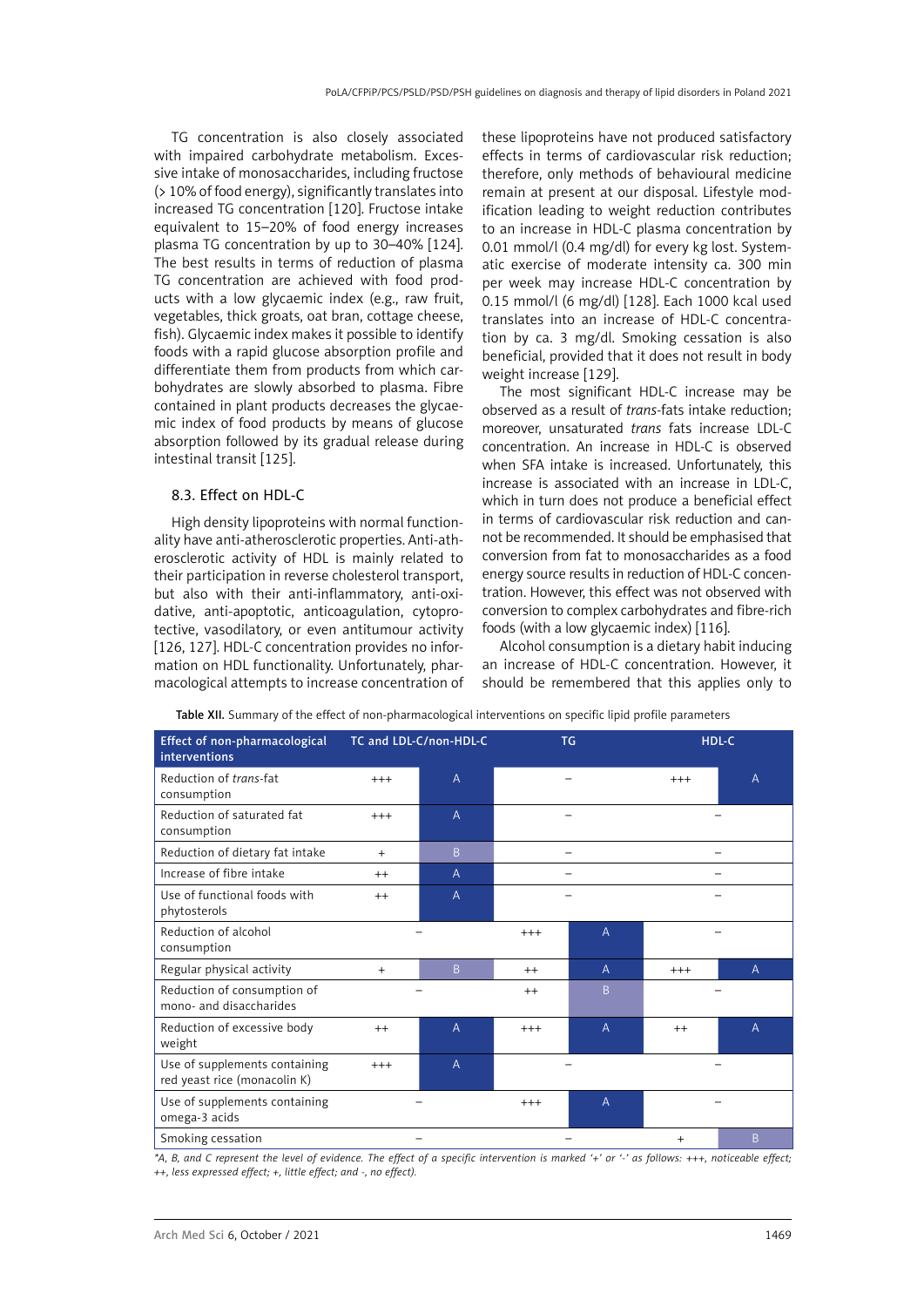<span id="page-23-0"></span>moderate alcohol consumption (up to 30 g/day in men and up to 20 g/day in women), and its abuse is a risk factor of numerous diseases. Due to the risk of dependence and alcohol-related harm, its consumption should not be recommended to patients; moreover, recent analyses of the *Global Burden of Disease* (GBD) expert group clearly indicate that any amount of alcohol is harmful, and such a recommendation should be given to patients [130].

# 8.4. Significance of nutraceuticals and modified foods

Functional foods/nutraceuticals have potentially significant functional effect that helps to achieve therapeutic goals in terms of concentration of TC and individual fractions. Interestingly, most natural products have pleiotropic effects (although it is an incorrect name), affecting not only the lipid profile but also glucose concentration, insulin resistance, vascular stiffness, blood pressure, inflammation, or oxidative stress [131]. Moreover, as natural products, they are very safe, provided that production quality is maintained, and no impurities or additional substances are present (e.g., citrinin in red rice). Therefore, for several years, apart from their focus on the properties of nutraceuticals, manufacturers and experts have also very seriously treated safety, its monitoring and reporting the occurrence of all adverse reactions (nutrivigilance) [132, 133].

Below we present only a few examples of nutraceuticals with documented lipid-lowering properties; see Table XIII for a complete list. The experts of these guidelines have adapted with minor modifications the recommendations of the International Lipid Expert Panel (ILEP) on the use of nutraceuticals in treatment of lipid disorders [134–136].

| Table XIII. Recommendations for the use of nutraceuticals in treatment of lipid disorders (adapted International |  |  |  |  |  |
|------------------------------------------------------------------------------------------------------------------|--|--|--|--|--|
| Lipid Expert Panel 2017 guidelines with modifications [134, 135])                                                |  |  |  |  |  |

| <b>Name</b>                                           | Recommended dosage                                      | <b>Expected LDL-C</b><br>reduction | mendation      | Class of recom- Level of recom-<br>mendation |
|-------------------------------------------------------|---------------------------------------------------------|------------------------------------|----------------|----------------------------------------------|
|                                                       | Inhibitors of cholesterol absorption from the intestine |                                    |                |                                              |
| Plant sterols and stanols                             | 400-3000 mg                                             | $-8\%$ to $-12\%$                  | $\mathsf{IIa}$ | $\overline{A}$                               |
| Soluble fibre (beta-glucan,<br>psyllium, glucomannan) | $5 - 15$ g                                              | $-5\%$ to $-15\%$                  | IIa            | A                                            |
| Chitosan                                              | $1-6$ g                                                 | $-5%$                              | I <sub>1</sub> | A                                            |
| Probiotics                                            | Depending on bacterial strain                           | $-5%$                              | I <sub>1</sub> | B.                                           |
| Inhibitors of hepatic cholesterol synthesis           |                                                         |                                    |                |                                              |
| Red yeast rice extract                                | $\langle 3 \text{ mg*}$                                 | $-15\%$ to $-25\%$                 | T              | A                                            |
| Garlic                                                | $5-6$ g (extract)                                       | $-5\%$ to $-10\%$                  | $\mathsf{II}a$ | A                                            |
| Pantethine (vitamin B.<br>derivative)                 | 600-900 mg                                              | $-5%$                              | IIa            | A                                            |
| Bergamot                                              | 500-1000 mg (polyphenol<br>fractions, BPF)              | $-15\%$ to $-40\%$                 | $\mathsf{II}a$ | $\overline{B}$                               |
| Polycosanol                                           | $10 - 80$ mg                                            | $-18\%$ to $-25\%$                 | I <sub>1</sub> | $\overline{B}$                               |
| Inducers of LDL-C excretion                           |                                                         |                                    |                |                                              |
| Berberine                                             | 500-1500 mg                                             | $-15\%$ to $-20\%$                 | Т              | A                                            |
| Green tea extract                                     | $25 - 100$ g                                            | $-5%$                              | IIa            | $\overline{A}$                               |
| Soy and lupin proteins                                | $25 - 100$ g                                            | $-3\%$ to $-10\%$                  | I <sub>1</sub> | $\overline{A}$                               |
| Other nutraceuticals of mixed properties              |                                                         |                                    |                |                                              |
| Polyunsaturated<br>omega-3 fatty acids**              | $2 - 4 g$                                               |                                    | ı              | A                                            |
| Gamma-oryzanol                                        | 300 mg                                                  | $-5\%$ to $-10\%$                  | I <sub>1</sub> | B.                                           |
| Spirulina                                             | 400-800 UI                                              | $-5\%$ to $-10\%$                  | $\mathsf{IIa}$ | $\overline{B}$                               |
| Curcumin                                              | $0.5 - 3$ g                                             | $-5\%$ to $-10\%$                  | IIa            | A                                            |
| L-carnitine                                           | $1-2$ g                                                 |                                    | I <sub>1</sub> | $\overline{B}$                               |
| Artichoke                                             | 1-3 g (leaf extract)                                    | $-5\%$ to $-15\%$                  | IIa            | $\overline{B}$                               |
| Vitamin E                                             | 400-800 UI                                              | Up to $-5%$                        | I <sub>1</sub> | $\overline{B}$                               |
| Anthocyanins                                          | 100-450 mg                                              | $-5\%$ to $-10\%$                  | IIb            | B                                            |

*\*Based on a draft EFSA decision of May 2021. \*\*Attention should be paid to increased risk of atrial fibrillation.*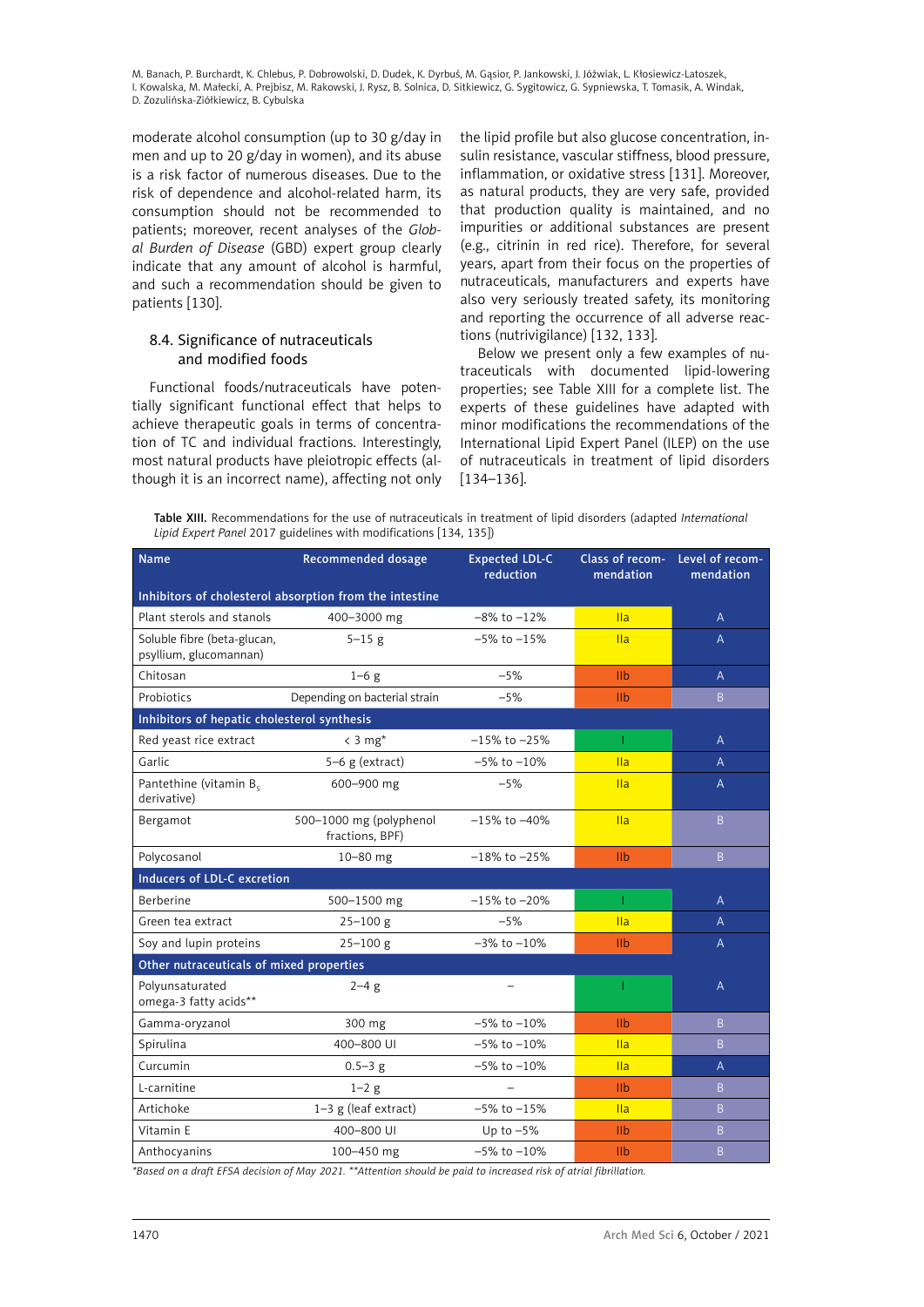#### <span id="page-24-0"></span>8.4.1. Phytosterols and stanols

The main phytosterols are sitosterol, campesterol, and stigmasterol. They are present naturally in vegetable fats, vegetables, fresh fruit, whole grain products, and leguminous plants. At present, they are added to certain margarines and yoghurts. Daily intake of 2 g of phytosterols or stanols (synthesised from plant sterols; naturally present in fruit, nuts, grain, and vegetable oils) translates into a reduction of LDL-C and TC concentration by ca. 7–10% [137, 138].

#### 8.4.2. MUFA and PUFA

In this group, n-3 acids deserve particular attention. Their consumption in the amount of about 2–4 g/day translates into a TG reduction by ca. 25–30%, as well as a significant reduction of inflammatory markers. However, such supplementation may translate into only a small reduction of LDL-C concentration (ca. 5%). The latest data indicate that the effect of MUFA treatment (as well as the use of omega-6 acids) is usually neutral and does not translate into significant clinical benefits; therefore, dietary fat content should not as much be reduced as modified, with focus on their quality and replacement of SFA with omega-3 PUFA [123, 139]. The use of n-3 PUFA is recommended in treatment of hypertriglyceridaemia in patients with very high TG concentration as an adjuvant treatment, and the latest data, especially those concerning highly purified eicosapentaenoic acid (EPA – icosapent ethyl), also indicate that this effect, associated with a significant reduction of TG concentration, translates into a significant reduction in cardiovascular events by 25%. Therefore, the most recent recommendations point to the role of omega-3 acids, particularly in patients diagnosed with ASCVD [140] (Section 9.9).

#### 8.4.3. Red yeast rice

The mechanism of action of pigments contained in fermented rice is identical to that of statins. This results from the fact that monacolin K contained in it is a molecule identical to lovastatin [141]. However, it should be remembered that marketed products containing monacolin K may differ with respect to dose, which translates into potency. Following a difficult to understand (taking into account ample data available) decision of the European Food Safety Authority (EFSA) of August 2018, the discussion on safety of the applied doses of monacolin K present in red rice continues [141]. The analyses performed since then indicate very high safety of the use of red rice, even in patients with statin intolerance, and the incidence of adverse events in consumer analysis is estimated at even less than 0.04% [132, 133]. The most recent draft ESFA recommendation indicates that formulations containing up to 3 mg of monacolin K will be commercially available.

However, these products (as well as others with demonstrated lipid-lowering properties) may provide a good solution for: (1) statin-ineligible patients receiving early pharmacotherapy of dyslipidaemia, (2) patients declining statin therapy, (3) statin-intolerant patients, and (4) all those who (both in primary and secondary prevention), despite available treatment, still fail to achieve the treatment goal.

#### 8.5. Importance of healthy lifestyle

Overweight and obesity comprise one of the most common risk factors for dyslipidaemia in Polish population; in 2021, after more than a year of the pandemic, it may be present in up to 50% of Poles [144]. It is therefore postulated that achievement of normal body mass index (BMI), i.e., 18.5–24.9 kg/m2 , should be pursued as one of the elements of struggle for normal lipoprotein concentrations. In addition to BMI, the patient's waist circumference is important in defining obesity. Waist circumference (men ≥ 94 cm; women ≥ 80 cm), independent of normal BMI values, determines a higher risk of cardiovascular disease [8, 9].

Development of dietary habits should be based not only on correct balance of caloric supply and expenditure, but also on ensuring appropriate proportions of essential nutrients. Fatty acids should not exceed 30% of energy supply, and SFA should not exceed 10% of the total energy supply in individuals without dyslipidaemia; in patients with dyslipidaemia, dietary intake of SFA should be limited to a maximum of 7% (Table XIV) [142, 143, 147]. In regular diet, SFA should optimally be replaced with MUFA, and, above all, PUFA. This may be done with plant-based diets. Such development of dietary habits is consistent with the latest nutrition pyramid proposed by the World Health Organization (WHO). Development of dietary habits based on plant products also allows for a large dietary supply of fibre and reduced consumption of monosaccharides. Complex carbohydrates should account for up to 55% of total energy supply. Within carbohydrates, complex carbohydrates should predominate, while monosaccharides and disaccharides should not exceed 10% of energy supply [145–147] (Table XIV).

Lifestyle medicine is one of the most important elements of prevention and treatment of lipid disorders. Modification of dietary habits, physical activity, avoiding of stimulants, and functional food supplementation play the most important role in this aspect. In view of current guidelines, lifestyle modification should be promoted in each patient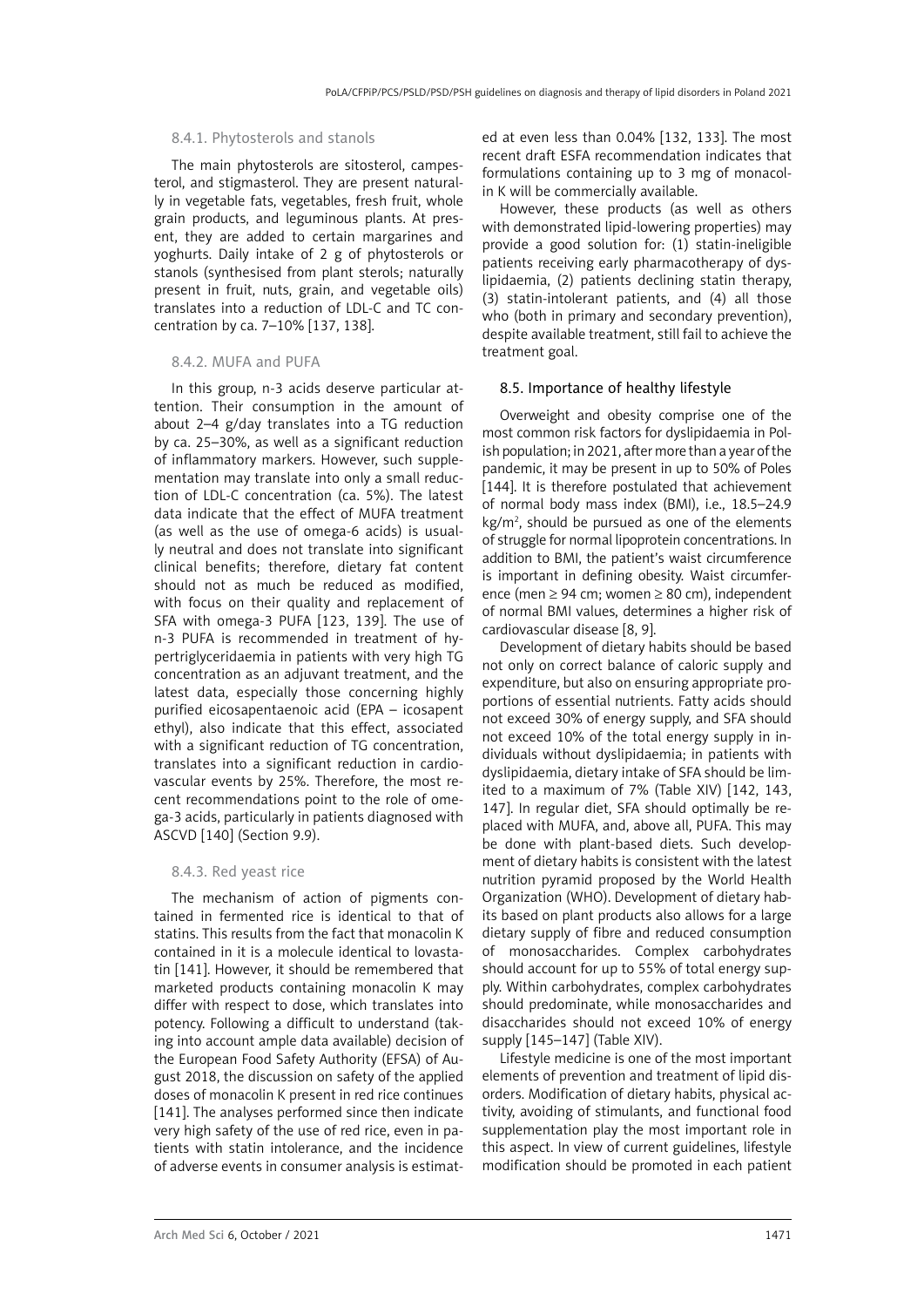Table XIV. Summary of recommendations as to the optimal lipid-lowering diet for a patient with hypercholesterolaemia vs. high TG concentration

| Variable                                      | Patient with hypercholesterolaemia                                                                                                                                                                                                                                                                                                                                                                                                                                                                                                                                               | Patient with a high TG concentration                                                                                                                                                                                                                                                                                                                                                                                                                                                                                                                                                                                                                                                                                                                                                          |
|-----------------------------------------------|----------------------------------------------------------------------------------------------------------------------------------------------------------------------------------------------------------------------------------------------------------------------------------------------------------------------------------------------------------------------------------------------------------------------------------------------------------------------------------------------------------------------------------------------------------------------------------|-----------------------------------------------------------------------------------------------------------------------------------------------------------------------------------------------------------------------------------------------------------------------------------------------------------------------------------------------------------------------------------------------------------------------------------------------------------------------------------------------------------------------------------------------------------------------------------------------------------------------------------------------------------------------------------------------------------------------------------------------------------------------------------------------|
| Fat intake                                    | • Saturated fatty acids should account for $\lt 7\%$ of • Saturated fatty acids should account for<br>total food energy (the less the better!)<br>• Cholesterol intake limited to < 300 mg/day                                                                                                                                                                                                                                                                                                                                                                                   | < 10% of total food energy                                                                                                                                                                                                                                                                                                                                                                                                                                                                                                                                                                                                                                                                                                                                                                    |
| Carbohydrate<br>intake                        | • Carbohydrates generally have a "neutral" effect<br>on LDL-C concentration                                                                                                                                                                                                                                                                                                                                                                                                                                                                                                      | • Excessive carbohydrate intake adverse-<br>ly affects plasma concentrations of TG<br>and HDL-C. Carbohydrate intake should<br>account for 45-55% of total food energy<br>• Sugar intake should not exceed 10% of<br>total food energy (this does not apply to<br>saccharides contained in natural prod-<br>ucts, such as fruit and milk products)<br>• More restrictive recommendations con-<br>cerning sugar intake may be beneficial<br>in individuals who require weight loss<br>or those with high plasma TG concen-<br>tration, metabolic syndrome, or diabe-<br>tes. Consumption of sweet alcohol-free<br>as well as alcoholic beverages in gen-<br>eral population should be eliminated,<br>primarily in individuals with elevated<br>plasma TG concentration or abdominal<br>obesity |
| Alcohol                                       | • Recent data indicate the need to eliminate alco-<br>hol completely                                                                                                                                                                                                                                                                                                                                                                                                                                                                                                             | Recent data indicate the need to elimi-<br>nate alcohol completely                                                                                                                                                                                                                                                                                                                                                                                                                                                                                                                                                                                                                                                                                                                            |
| Dietary<br>supplements and<br>functional food | • In statin-ineligible or statin-intolerant individu-<br>als, as well as in those who are not willing using<br>statin therapy or do not achieve the therapeutic<br>target, administration of nutraceuticals (phytos-<br>terols, red yeast rice, berberine, bergamot, poly-<br>cosanol, etc.) may be considered                                                                                                                                                                                                                                                                   | Nutraceuticals, especially omega-3 ac-<br>$\bullet$<br>ids, artichoke products, as well as poly-<br>cosanol and red yeast rice, may be highly<br>useful in as a supplementary treatment<br>of hypertriglyceridaemia [142]                                                                                                                                                                                                                                                                                                                                                                                                                                                                                                                                                                     |
| Dietary fibre                                 | • Dietary fibre (especially soluble), present in le-<br>guminous plants, vegetables, fruit, and whole<br>grain (e.g., oats and barley) products, reduces<br>cholesterol concentration<br>• Dietary fibre is a good substitute for saturat-<br>ed fatty acids and has an effect on maximising<br>benefits in terms of reduction of LDL-C concen-<br>tration, as well as minimising adverse effects of<br>high-carbohydrate diet on concentration of oth-<br>er lipoproteins<br>• It is recommended to consume 25-40 g of fibre,<br>of which $\geq$ 7-13 g should be soluble fibre | • Increased consumption of fibre reduces<br>harmful effects of high-carbohydrate<br>diet on TG                                                                                                                                                                                                                                                                                                                                                                                                                                                                                                                                                                                                                                                                                                |
| Omega-3<br>unsaturated fatty<br>acids         | • Consumption of fish (at least 2×/week) and<br>plant products rich in omega-3 fatty acids (EPA/<br>DHA) is recommended<br>$\bullet$ $\alpha$ -Linolenic acid is present in walnuts, certain<br>vegetables, and some seed oils; it is associated<br>with a lower risk of CV death and stroke [143]                                                                                                                                                                                                                                                                               | · Pharmacological doses of long-chain<br>omega-3 fatty acids (2-4 g/day) reduce<br>TG concentration (by ca. 30%) and post-<br>prandial increase in lipaemia<br>In individuals with elevated TG concen-<br>$\bullet$<br>tration despite statin therapy, consump-<br>tion of 4 g of icosapent ethyl daily in two<br>doses was associated with reduced risk<br>of CV events, including CV death [147]                                                                                                                                                                                                                                                                                                                                                                                            |
| Preferred<br>products in diet                 | • Whole grain products; raw and boiled vegetables; leguminous plants (lentils, beans, broad<br>beans, peas, chickpeas, soya beans); fresh or frozen fruit; lean and oily fish, skinned poultry;<br>skimmed milk and yoghurt; vinegar, mustard, fat-free sauces<br>• Methods of preparing food: grilling, boiling in water, steaming                                                                                                                                                                                                                                              |                                                                                                                                                                                                                                                                                                                                                                                                                                                                                                                                                                                                                                                                                                                                                                                               |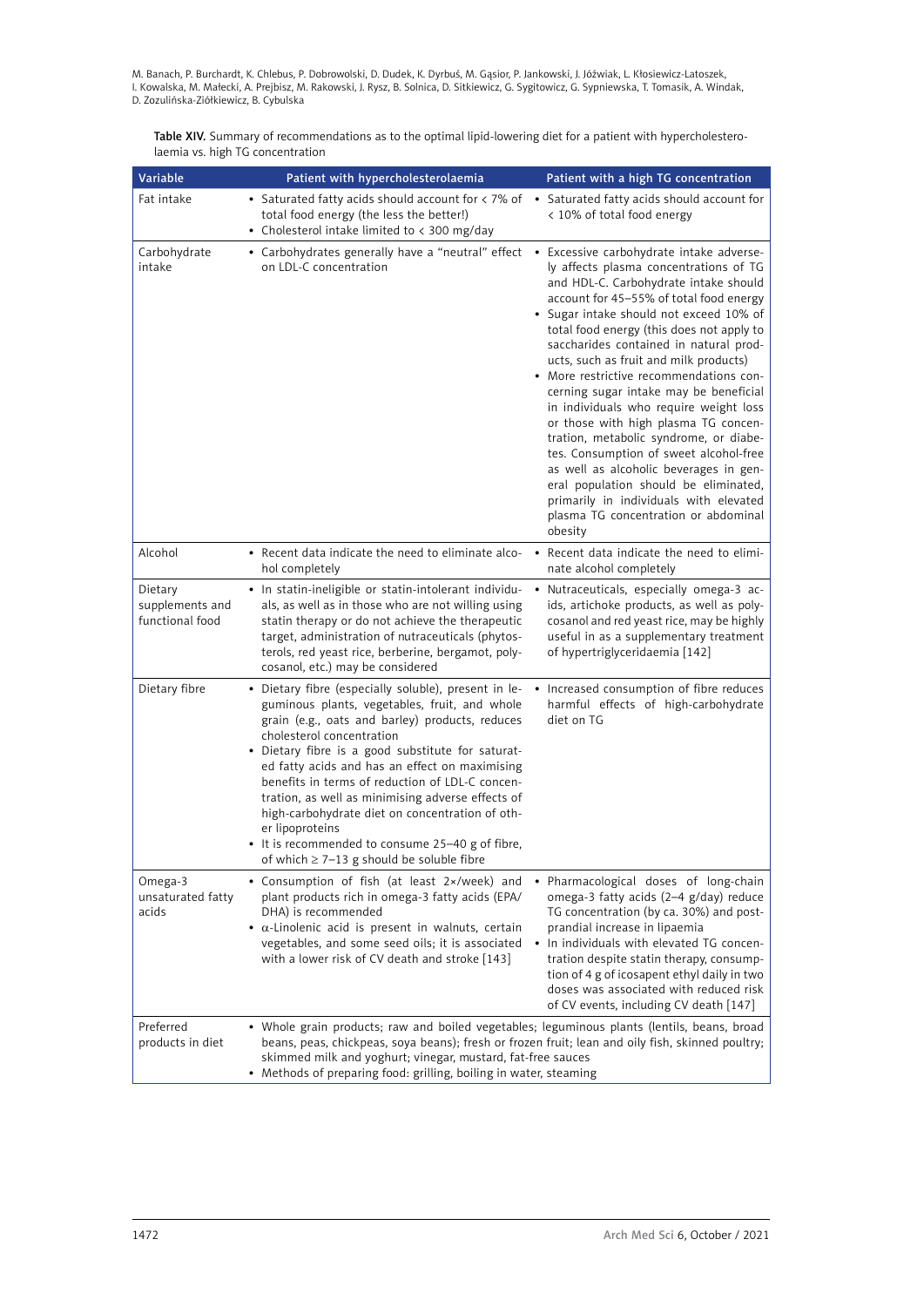| <b>Table XV.</b> Recommendations on healthy lifestyle as an essential component of treatment of lipid disorders |  |  |
|-----------------------------------------------------------------------------------------------------------------|--|--|
|-----------------------------------------------------------------------------------------------------------------|--|--|

<span id="page-26-0"></span>

| Recommendation                                                                                                                                                                                                                                                                                      | <b>Class</b> | Level     |
|-----------------------------------------------------------------------------------------------------------------------------------------------------------------------------------------------------------------------------------------------------------------------------------------------------|--------------|-----------|
| Non-pharmacological modifications (so called lifestyle changes) are recommended in all patients<br>with dyslipidaemia as an essential component of prevention and treatment.                                                                                                                        |              | A         |
| Consumption of saturated fatty acids should be reduced to $\langle$ 10% of energy supply, and in<br>patients with hypercholesterolaemia to $\langle$ 7% (the lower the better!).                                                                                                                    |              | B         |
| Unsaturated trans fatty acids of natural origin should account for $\lt$ 1% of caloric intake.<br>Unsaturated trans fatty acids of industrial origin should be excluded.                                                                                                                            |              |           |
| At least 200 g of fruit should be consumed daily.                                                                                                                                                                                                                                                   |              |           |
| At least 200 g of vegetables should be consumed daily.                                                                                                                                                                                                                                              |              | $\subset$ |
| Fish should be consumed at least once or twice per week.                                                                                                                                                                                                                                            |              | $\subset$ |
| Regular exercise (preferably no less than 30 min every day) of moderate intensity, from 3.5 to 7 h<br>per week, is recommended. Every increase in exercise intensity (regardless of baseline parameters)<br>reduces the risk of all-cause mortality and death due to ischaemic heart disease [148]. |              | $\subset$ |

group as a constant and inherent element of treatment of lipid disorders (Table XV) [148].

# 9. Principles of pharmacological treatment of lipid disorders

#### 9.1. Statins

Statins have been present in clinical practice for 30 years [149]. Currently, the two most potent agents in this group are preferred, i.e., atorvastatin and rosuvastatin. Pitavastatin, which in this year (2021) will appear on the Polish market, may also be used, especially as it is the  $3<sup>rd</sup>$ most potent statin (in a dose of 4 mg it may reduce LDL-C concentration by up to 47%), with unique properties associated with reduction of triglyceride concentration, and with the best safety profile (although relatively poorly studied) [150]. Statins inhibit hydroxymethylglutaryl-coenzyme A (HMG-CoA) reductase, a key enzyme in cholesterol synthesis in hepatocytes, resulting in increased LDL receptor activity on these cells and increased clearance of lipoproteins containing apolipoprotein B-100, i.e., LDL and VLDL remnants (including intermediate density lipoprotein – IDL) [35, 50]. In comparative studies, atorvastatin and rosuvastatin in a dose of 10 mg/d after 6 weeks of treatment reduced LDL-C concentration by 36.8% and 45.8%, in a dose of 20 mg/day by 42% and 52.4%, and in a dose of 40 mg/day by 47.8% and 55%, respectively [151]. Statins moderately reduce triglyceride concentration. Atorvastatin in a dose of 10 mg/day, 20 mg/day, and 40 mg/day by 20%, 22.6%, and 26.8%, respectively, and rosuvastatin at the same doses by 19.8%, 23.7%, and 26.1%, respectively. These two statins are most applicable in terms of achievement of the treatment goal for LDL-C, provided they are used regularly in appropriate doses [152]. Unfortunately, recent data have demonstrated that the highest dose of rosuvastatin (40 mg) is used in little more than 5% of patients, and that of atorvastatin (80 mg) in only 1.3%! (Figure 3).

The importance of statins is different in specific patient groups, e.g., the safe statin in patients with chronic kidney disease is atorvastatin, while moderate doses of rosuvastatin are preferred in the elderly, due to the best safety profile of this agent in this group [153]. It should also be emphasised that currently we do not recommend the use of simvastatin (particularly in a dose of 80 mg due to adverse reactions), but if the treatment goal has been achieved and the patient tolerates it well, there is no need to change it.

Achievement of treatment goals for LDL-C depends on its baseline concentration, statin strength, and dose. Therefore, knowledge of the LDL-C reduction levels for specific doses and formulations is so important. This makes it possible to adequately plan the treatment (in the context of the possibility of achievement of the therapeutic goal) and initiate lipid-lowering treatment with adequate reduction potential, according not only to the rule of "the lower the better", but also "the earlier the better". For example, in an ACS patient with baseline LDL-C concentration of 127 mg/dl, it is known that statins may reduce LDL-C by an average of 50% and the treatment goal for this patient is  $\langle$  55 mg/dl (1.4 mmol/l); therefore, statin monotherapy would be insufficient, so we should initiate treatment with a combination of statin with ezetimibe, which has the potential to lower LDL-C by an average of 65% (and for rosuvastatin 40 mg with ezetimibe 10 mg, even more than 70%). The guidelines concerning treatment of lipid disorders have been changed based on these assumptions in order to provide physicians with tools to achieve new therapeutic goals for patients with very high and extreme cardiovascular risk [109, 140].

By doubling the statin dose, an additional reduction of LDL-C concentration of only 6% is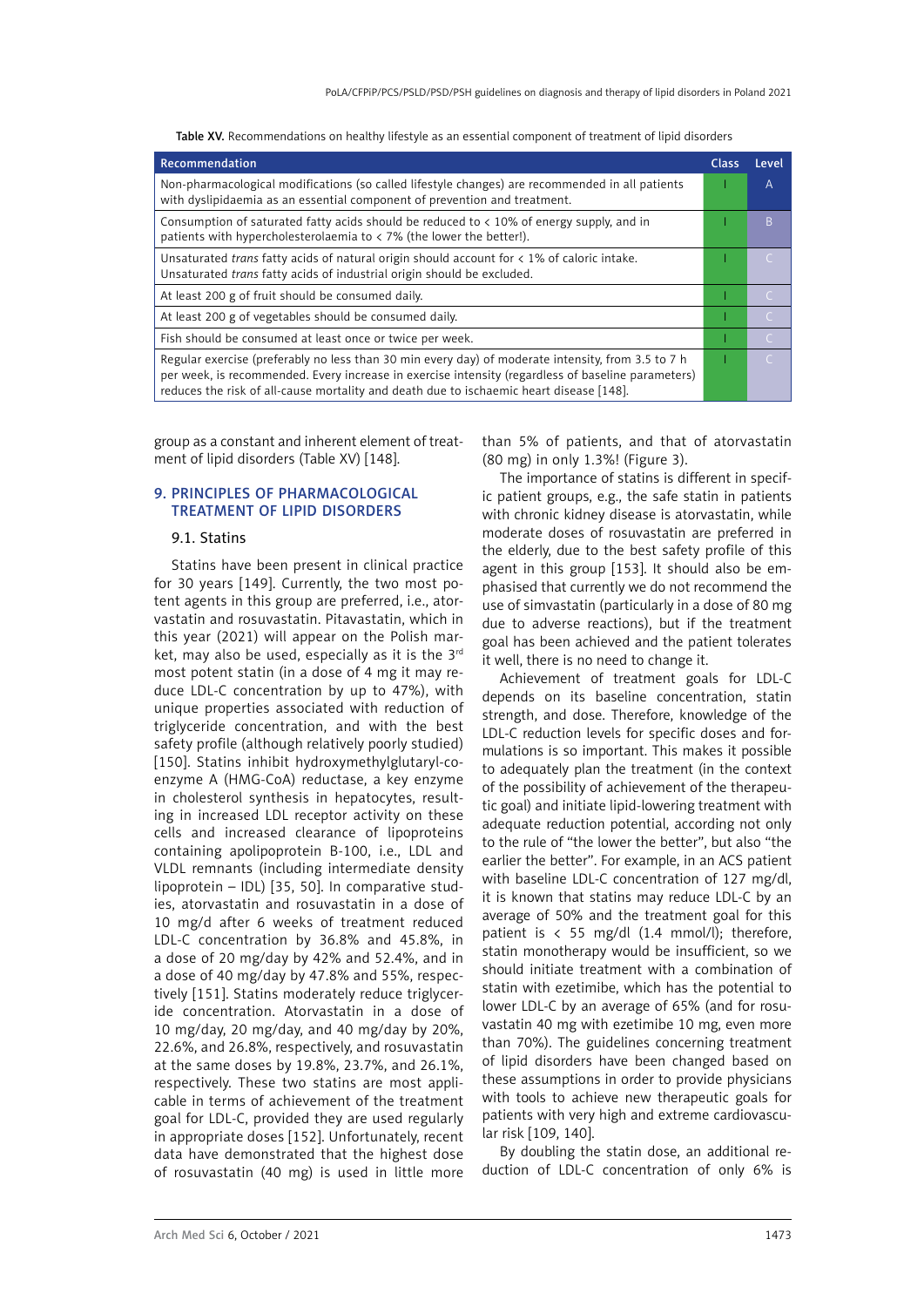

Figure 3. Frequency of prescription of specific doses of atorvastatin and rosuvastatin in Poland (2017April 2021; data based on the IMS)

achieved. This relatively small additional lipid-lowering effect is supposed to be due to an increase in the activity of subtilisin/kexin type 9 proprotein convertase (PCSK 9) during statin therapy (a rebound mechanism associated with reduced LDL-C concentration and an increased number of LDL receptors on hepatocyte surface). This enzyme breaks down LDL receptors in hepatocyte lysosomes and, therefore, once LDL-C particles enter the liver cells, the receptors do not return to the cell membrane to bind to subsequent lipoproteins [154]. Furthermore, particularly in high-risk patients, combination therapy may be more effective than doubling the statin dose both in terms of LDL-C reduction (by more than 15 mg/dl) and the number of patients achieving treatment goals (almost 2.5 times more) [155].

The main adverse effects of statins are myotoxicity, temporary elevation of alanine aminotransferase activity, and new cases of diabetes mellitus (Section 10.13 and Section 11) [153, 156]. Muscle symptoms are the most common reason for treatment discontinuation. These include mild to severe pain, muscle stiffness, tenderness, cramps, and weakness. They may be accompanied (or not) by elevated creatine kinase (CK) activity. Factors predisposing to myopathy include, but are not limited to, age over 75 years, female sex, renal or hepatic impairment, hypothyroidism, alcohol abuse, excessive physical exercise, genetic susceptibility, perioperative period, and concomitant use of agents that inhibit statin metabolism, e.g. clarithromycin, erythromycin, azole antifungals, dilitiazem, verapamil, amiodarone, fibrates, cyclosporine,

clopidogrel, or sulphonamides [8, 9, 153]; concomitant use of antiviral or anti-rheumatic agents should also be considered with care, especially in the current era of a pandemic, as they may also lead to intolerance [157]. Statins may have diabetogenic properties (especially in subjects receiving intensive statin therapy), but despite development of carbohydrate disorders or diabetes mellitus, statin therapy should not be discontinued due to its net benefit (up to 5 times) in terms of cardiovascular risk reduction [158]. The management should include glucose-lowering diet, weight reduction, if this is excessive, and possible use of antidiabetic agents [8, 9, 153].

In multiple randomised clinical trials, strong evidence for high efficacy of statins in primary and secondary prevention of cardiovascular disease has been provided. The lower LDL-C concentration was achieved, the lower was the risk of cardiovascular events. This relationship was clearly confirmed by a meta-analysis of 26 randomised clinical trials concerning statins [159]. In 21 studies (a statin *vs.* another intervention, mainly placebo) involving 126,526 patients, a reduction of LDL-C concentration by 1 mmol/l (~40 mg/dl) was found to significantly reduce cardiovascular events by 21%. In the same study it was shown that intensive statin treatment, as compared to moderate (5 studies involving 39,612 patients), provided a significant 28% reduction in cardiovascular events per 1 mmol/l of LDL-C reduction (~40 mg/dl). Statin therapy reduces the incidence of stroke, coronary mortality, and overall mortality [159].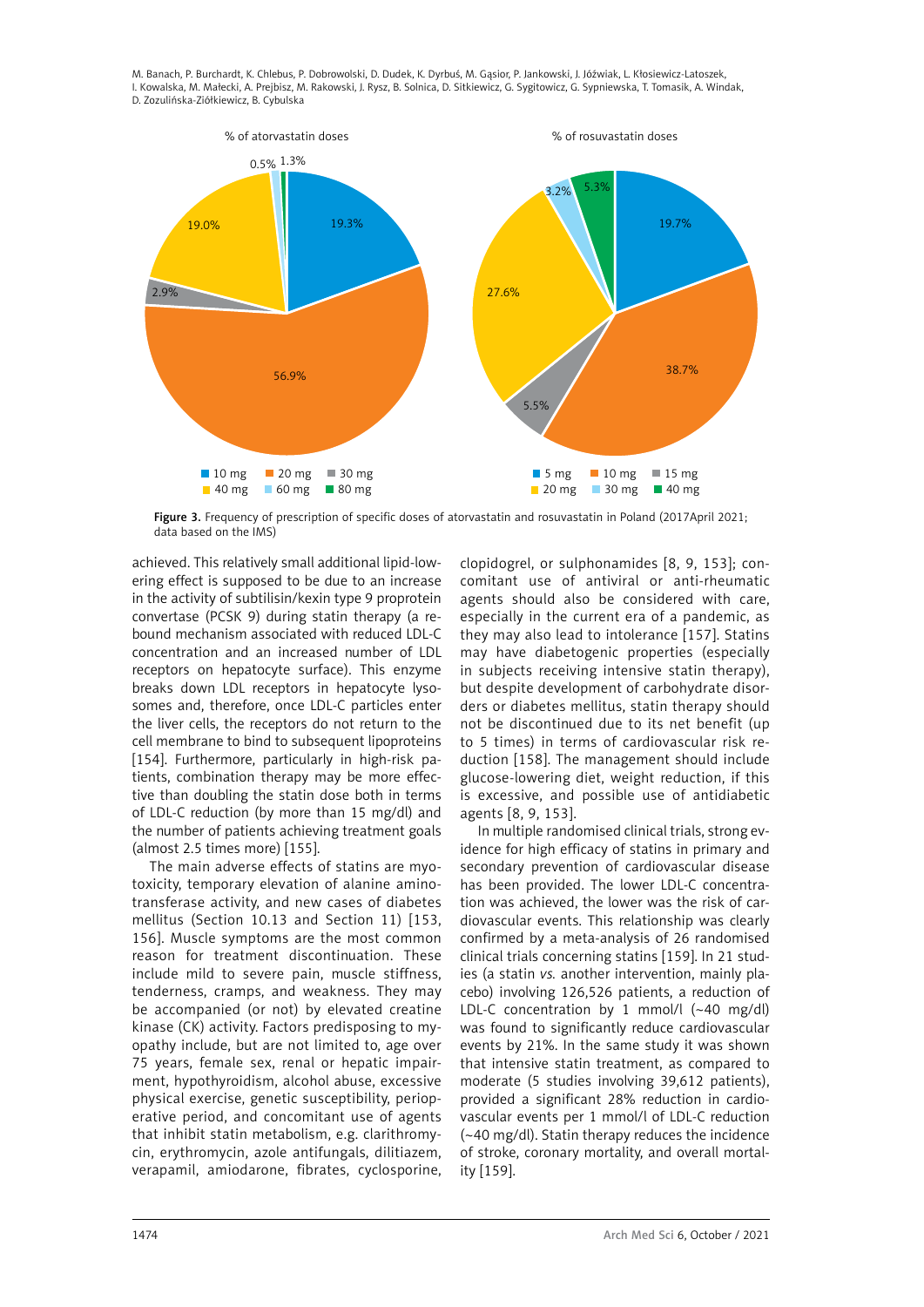# <span id="page-28-0"></span>KEY POINTS TO REMEMBER

- Statins are the gold standard first-line agents in treatment of hypercholesterolaemia, and among lipid-lowering agents have the best documented efficacy in primary and secondary prevention of cardiovascular diseases.
- • Due to the need to achieve the LDL-C treatment goal, atorvastatin and rosuvastatin are currently the most applicable agents. Unfortunately, due to the therapeutic inertia and lack of adherence, the doses in which they are most frequently used by patients are too low, what results in the lack of achievement of the therapeutic goal in 2/3 of patients [30].
- During treatment, one should pay attention to adverse effects reported by the patient, mainly muscle symptoms, and if these occur, follow the recommendations, and try not to discontinue statin therapy.

# 9.2. Ezetimibe

Ezetimibe selectively inhibits the absorption of cholesterol from the small intestinal lumen to enterocytes by selective blocking of the NPC1L1 (Niemann-Pick C1 like 1) sterol transport protein [160]. As a result of reduced absorption, less cholesterol reaches the liver and consequently the expression of LDL receptors (LDLR) on the surface of hepatocytes is increased, thus increasing liver uptake of endogenous cholesterol contained in LDL lipoproteins [160]. Ezetimibe monotherapy in a dose of 10 mg reduces LDL-C concentration by 15–25%; however, quite a high inter-individual variability is observed [161]. This is determined by dietary variability (the lipid-lowering effect of the agent is increased with a high-cholesterol diet) and probably the variability of genes encoding NPC1L1; therefore, the response to ezetimibe alone may be significantly better in a certain group of patients [162]. This agent reduces TG concentration by 1.7–9.4% and increases HDL-C concentration to a small extent by 1.3–6.2% [163]. However, data on the effect of ezetimibe on lipoprotein (a) are inconsistent, although all indicate a numerical Lp(a) reduction (from 2.6 to 7.1%) [164, 165]. Nevertheless, following a meta-analysis by Tsimikas *et al.* [166] indicating a moderate but statistically significant (although probably clinically insignificant) increase of Lp(a) concentration following statin treatment by 6–7%, particularly in high-risk patients with elevated concentration of this lipoprotein, combination therapy with a statin and ezetimibe is recommended [167].

Combination treatment with ezetimibe and a statin, as a result of a synergistic effect, results in greater LDL-C concentration decrease than monotherapy with either agent [168]. Ezetimibe added to a statin reduces LDL-C concentration by another 15–20%; therefore, a combination of high-intensity statin treatment (i.e., atorvastatin or rosuvastatin at their highest doses) with ezetimibe can reduce LDL-C concentration by up to 65–70% [8, 9]. This combination is more effective (by more than 15 mg/dl) in terms of LDL-C reduction and 2.45 times more effective in achieving the treatment goal as compared to doubling the statin dose [155, 168]. Unfortunately, the combination of a statin with ezetimibe is still very rarely used not only in Poland and in Europe, but also worldwide, even though for 4 years ezetimibe has been a generic and very cheap product. In the Da Vinci study, the combination therapy was used only in 9.2% of patients [30], whereas in Central and Eastern European countries, in 7% [31]. This is only a small increase from the 2016/2017 data in which, based on the TERCET registry, combination therapy with a statin and ezetimibe was used only in less than 3% of ACS patients [169] (Figure 4).

In published randomised trials with ezetimibe, high lipid-lowering efficacy and favorable safety profile of combination therapy in patients with familial hypercholesterolaemia, renal failure, type 2 diabetes mellitus, metabolic syndrome, high cardiovascular risk, and ACS was demonstrated [8, 9, 170, 171]. In all these studies, in the group receiving combination therapy, the target LDL-C concentration was achieved significantly more often, and greater reduction of TC, non-HDL-C, TG and ApoB concentration was observed than with statin monotherapy [8, 9]. In addition, the results of IMPROVE-IT (*Improved Reduction of Outcomes: Vytorin Efficacy International Trial*) study demonstrated that LDL-C reduction with ezetimibe significantly reduces the incidence of cardiovascular events, and the higher the patient's baseline cardiovascular risk, the higher the reduction [170, 171].

Ezetimibe is rapidly absorbed from the gastrointestinal tract, mainly as the pharmacologically active ezetimibe glucuronate. Simultaneous food intake does not significantly affect its bioavailability. It is metabolised in the intestine and the liver. It is neither an inducer nor an inhibitor of cytochrome P450 [8, 9]. Therefore, it does not interact with drugs metabolised by this cytochrome. Ezetimibe concentration profile has several daily peaks; therefore, time of administration does not affect its activity [172]. The agent is mainly (78%) eliminated with faeces, to a lesser extent (11%) with urine. Pharmacokinetic parameters of ezetimibe in the elderly and in patients with renal or mild hepatic insufficiency are not significantly altered [172]. It is contraindicated in patients with severe hepatic impairment. In contrast to agents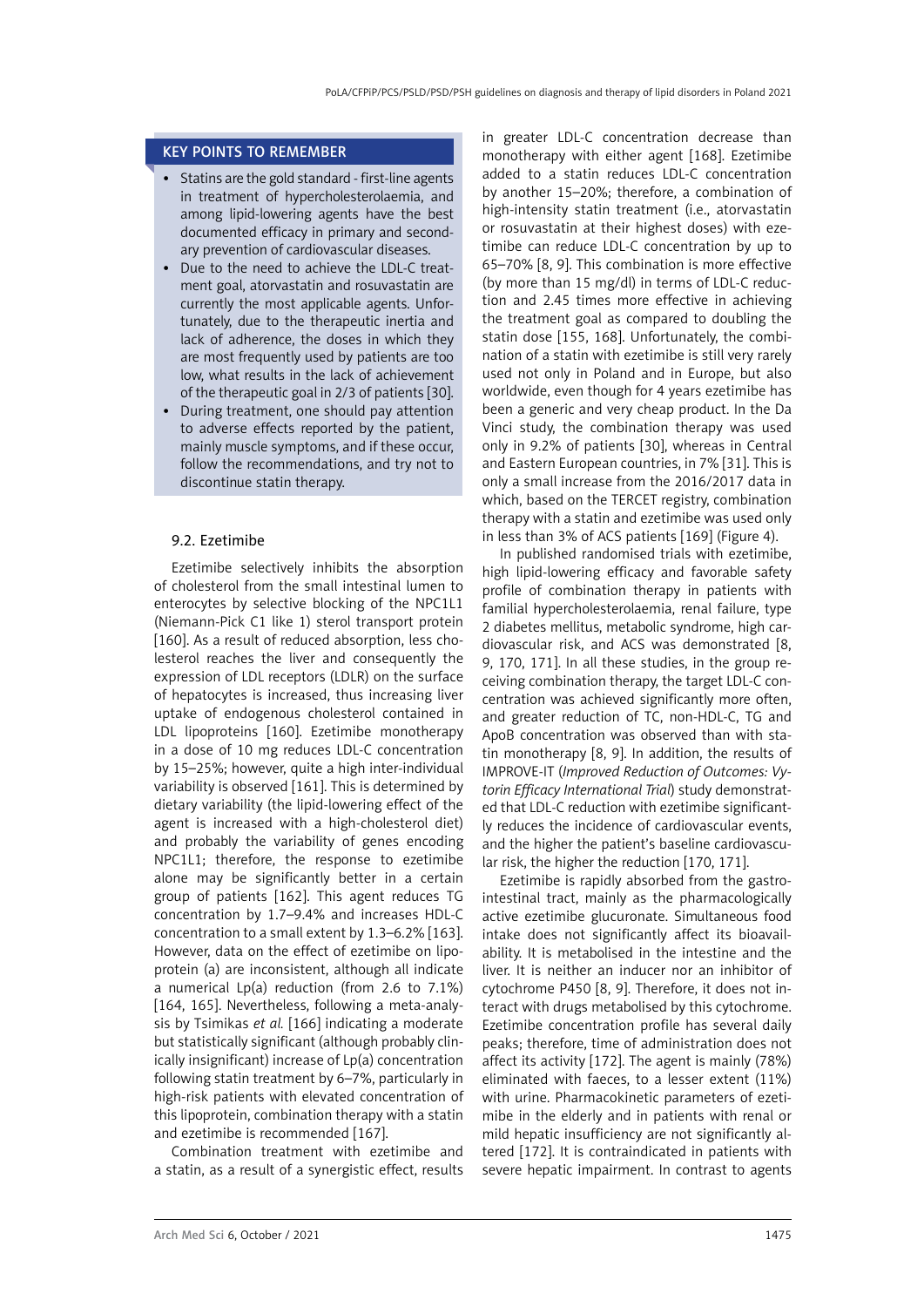<span id="page-29-0"></span>

Figure 4. Prescription of rosuvastatin in combination with ezetimibe (fixed combination) in Poland between May 2019 and April 2021 (based on the IMS)

interrupting bile acid reabsorption, ezetimibe does not impair the absorption of fat-soluble vitamins, thyroid hormone, warfarin, or β1-adrenolytic drugs. Ezetimibe inhibits the absorption of plant stanols and sterols, so these agents should not be used concomitantly [8, 172]. Data discussed above indicate that ezetimibe is an agent with a high lipid-lowering efficacy and a very good safety profile (it may also be used in pregnant women if benefits outweigh the risk); therefore, it should be used commonly, especially in the context of a very low percentage of patients achieving the therapeutic goal for LDL cholesterol in Poland (17% of very high risk patients achieve concentrations below 55 mg/dl  $(1.4 \text{ mmol/l})$  and in every  $4^{\text{th}}$  patient regardless of the risk) [30, 31].

# KEY POINTS TO REMEMBER

- • Combination therapy with a statin and ezetimibe (intensive lipid-lowering therapy) should be the gold standard of care for patients at very high and extreme risk (Section 9.8) as it significantly increases the chances of achieving new therapeutic LDL-C targets.
- High intensive statin plus ezetimibe provides very significant reduction of LDL-C concentration (by a mean of 65%) with a preserved or even better safety profile than high-intensity statin monotherapy.

Ezetimibe monotherapy should be considered immediately in patients with complete statin intolerance (without waiting for statin rechallenge) (Section 11), and in case of partial intolerance, in combination with the highest statin dose tolerated by the patient.

# 9.3. PCSK9 inhibitors

PCSK9 is a protein responsible for the metabolism of LDL-C bound to LDL-C receptors present in the blood and on the surface of liver cells [173]. This protein binds to LDLR on the hepatocyte surface and, along with LDL-C, undergoes endocytosis and then degradation of these complexes in liver cell lysosomes. This leads to reduced expression of LDL receptors on hepatocyte surface and in the blood, and therefore increases LDL-C concentration [173]. The discovery of this mechanism was accidental and concerned patients with very high LDL-C concentration and diagnosed with autosomal dominant hypercholesterolaemia (a *gain of function* mutation of PCSK9) as well as those with very low LDL-C  $( $20 \text{ mg/dl})$  with$ a *loss of function* mutation as a result of which non-functional PCSK9 did not bind to LDLRs, resulting in the receptors' return to the hepatocyte surface and effective LDL-C reduction [174]. This was the starting point for studies on various ways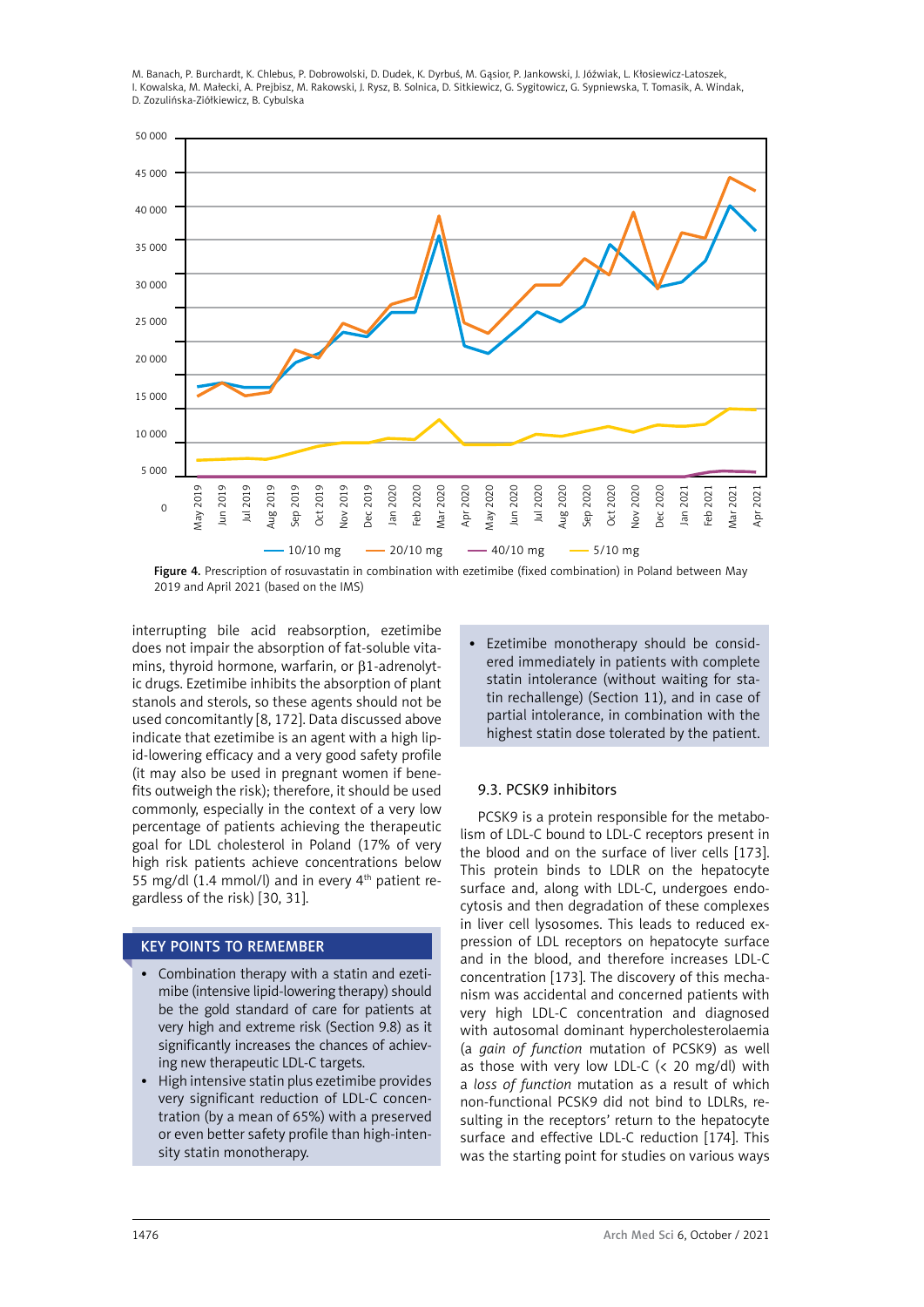of PCSK9 inhibition (using monoclonal antibodies or RNA interference) that could support statins in effective LDL-C reduction.

Studies with PCSK9 inhibitors (evolocumab and alirocumab) were conducted in 3 patient groups, i.e., those at high cardiovascular risk, patients with familial hypercholesterolaemia, and those with statin intolerance [173]. In these studies, high effectiveness of the analysed agents in reducing LDL-C concentration (from 45% to 65% depending on the patient group versus placebo and by ca. 35% to 45% compared with ezetimibe), allowing up to 80-90% of patients in these groups to achieve their treatment goals, has been confirmed. Furthermore, PCSK9 inhibitors are also effective with respect to other lipid profile parameters, effectively reducing non-HDL-C concentration (on average by ca. 50% vs. placebo), apoB (ca. 50%), TG  $(15–20%)$ , and Lp(a) (ca. 25%), as well as increasing HDL-C (5–10%) and apoA1 (3–5%) [173, 175]. Available studies indicate that PCSK9 inhibitors used in monotherapy may reduce LDL-C by 60% an average and used in combination with statins and ezetimibe by up to 85% [8, 9].

These agents (alirocumab and evolocumab) have been approved by both the US FDA and the European Medicine Agency (EMA) in the following indications: for use in adults with primary hypercholesterolaemia (familial heterozygous and non-familial) or mixed dyslipidaemia in addition to diet: (1) in combination with a statin or a statin and other lipid-lowering agents in patients, in whom the target LDL-C concentration cannot be achieved with the highest tolerated dose of a statin, or (2) alone or in combination with other lipid-lowering agents in statin-intolerant patients or those in whom statins are contraindicated. As evolocumab has been studied in patients with homozygous familial hypercholesterolaemia (the TAUSSIG and TESLA studies), it should also be considered in combination with other lipid-lowering agents in adults and adolescents aged at least 12 years with homozygous FH [175].

Both the FOURIER study [176] with evolocumab and the ODYSSEY OUTCOMES study [177] with alirocumab confirmed high efficacy of both PCSK9 inhibitors in terms of reduction of the primary endpoint (by 15%), and for alirocumab they demonstrated that PCSK9 inhibitors can also significantly reduce all-cause mortality (also by 15%). Subsequent sub-analyses, in subgroups of patients with a history of myocardial infarction and stroke, or several cardiovascular events, or an epidemiologically recent MI, or MI and concomitant peripheral vascular disease or multibed disease, post-MI patients with other risk factors, such as diabetes mellitus or elevated concentration of hsCRP or Lp(a), those with different baseline LDL-C concentration, or, finally, in patients with a long follow-up period ( $>$  3 years), not only confirmed their high efficacy [178], but also provided the basis for identification of patients with extreme cardiovascular risk and creation of a reimbursement programme which since November 1<sup>st</sup>, 2018, has been available for patients with familial hypercholesterolaemia, and since November 1<sup>st</sup>, 2020, for patients post myocardial infarction. Unfortunately, the adopted reimbursement criteria make it possible to include only about 5–7% of patients with FH (due to the required high LDL-C concentration despite treatment) and a relatively small group of post-MI patients (mainly due to the need to include them within 12 months of MI onset). Due to all the above, at the time of preparation of these guidelines approximately 200 patients in total, mostly those with FH (a little more than 150) in nearly 30 centres in Poland (the list is available on PoLA website: [https://ptlipid.pl/2020/09/28/osrodki-w-osrod](https://ptlipid.pl/2020/09/28/osrodki-w-osrodki-w-polsce-w-polsce-w-ktorych-jest-realizowany-program-lekowy-ktorych-jest-realizowany-program-lekowy-leczenie-hipercholesterolemii-rodzinnej-icd-10-e78-01/)[ki-w-polsce-w-polsce-w-ktorych-jest-realizowa](https://ptlipid.pl/2020/09/28/osrodki-w-osrodki-w-polsce-w-polsce-w-ktorych-jest-realizowany-program-lekowy-ktorych-jest-realizowany-program-lekowy-leczenie-hipercholesterolemii-rodzinnej-icd-10-e78-01/)[ny-program-lekowy-ktorych-jest-realizowany-pro](https://ptlipid.pl/2020/09/28/osrodki-w-osrodki-w-polsce-w-polsce-w-ktorych-jest-realizowany-program-lekowy-ktorych-jest-realizowany-program-lekowy-leczenie-hipercholesterolemii-rodzinnej-icd-10-e78-01/)[gram-lekowy-leczenie-hipercholesterolemii-rodz](https://ptlipid.pl/2020/09/28/osrodki-w-osrodki-w-polsce-w-polsce-w-ktorych-jest-realizowany-program-lekowy-ktorych-jest-realizowany-program-lekowy-leczenie-hipercholesterolemii-rodzinnej-icd-10-e78-01/)[innej-icd-10-e78-01/\)](https://ptlipid.pl/2020/09/28/osrodki-w-osrodki-w-polsce-w-polsce-w-ktorych-jest-realizowany-program-lekowy-ktorych-jest-realizowany-program-lekowy-leczenie-hipercholesterolemii-rodzinnej-icd-10-e78-01/) have been included into the therapeutic programme. As a result of intensive activity of the Societies (PoLA, PSC), experts, and patient organisations, the criteria have been changed since September 1<sup>st</sup> 2021, currently enabling treatment of patients with FH as early as at LDL-C  $> 100$  mg/dl (2.5 mmol/l) and after not 6 but 3 months of prior statin and ezetimibe therapy (Table XVI).

The results of studies confirming a high efficacy of PCSK9 inhibitors administered immediately after an ACS (the EVOPACS and EVACS studies with evolocumab [179, 180] and the VCU-alirocRT study with alirocumab [181]) are also worth noting, as they were the starting point for recommendation concerning initiation of treatment with PCSK9 inhibitors during hospitalisation (recommendation level IIa C) in the most recent ESC/EAS 2019 guidelines [9]. The EVACS study demonstrated that the use of evolocumab immediately after an ACS was associated with significant LDL-C reduction as early as after 3 days (mean concentration 1.3 mmol/l) and below 1 mmol/l (40 mg/dl) after 4–7 days, as compared with the control group. Such early treatment resulted in 65.4% of patients at discharge and more than 85% after 30 days achieving their LDL-C target concentration below 55 mg/dl [180].

Studies performed to date do not indicate any significant adverse effects of PCSK9 inhibitors compared to statins and/or ezetimibe. Injection site reactions (redness and soreness) may be observed occasionally. In addition, effects typical for monoclonal antibodies may be observed,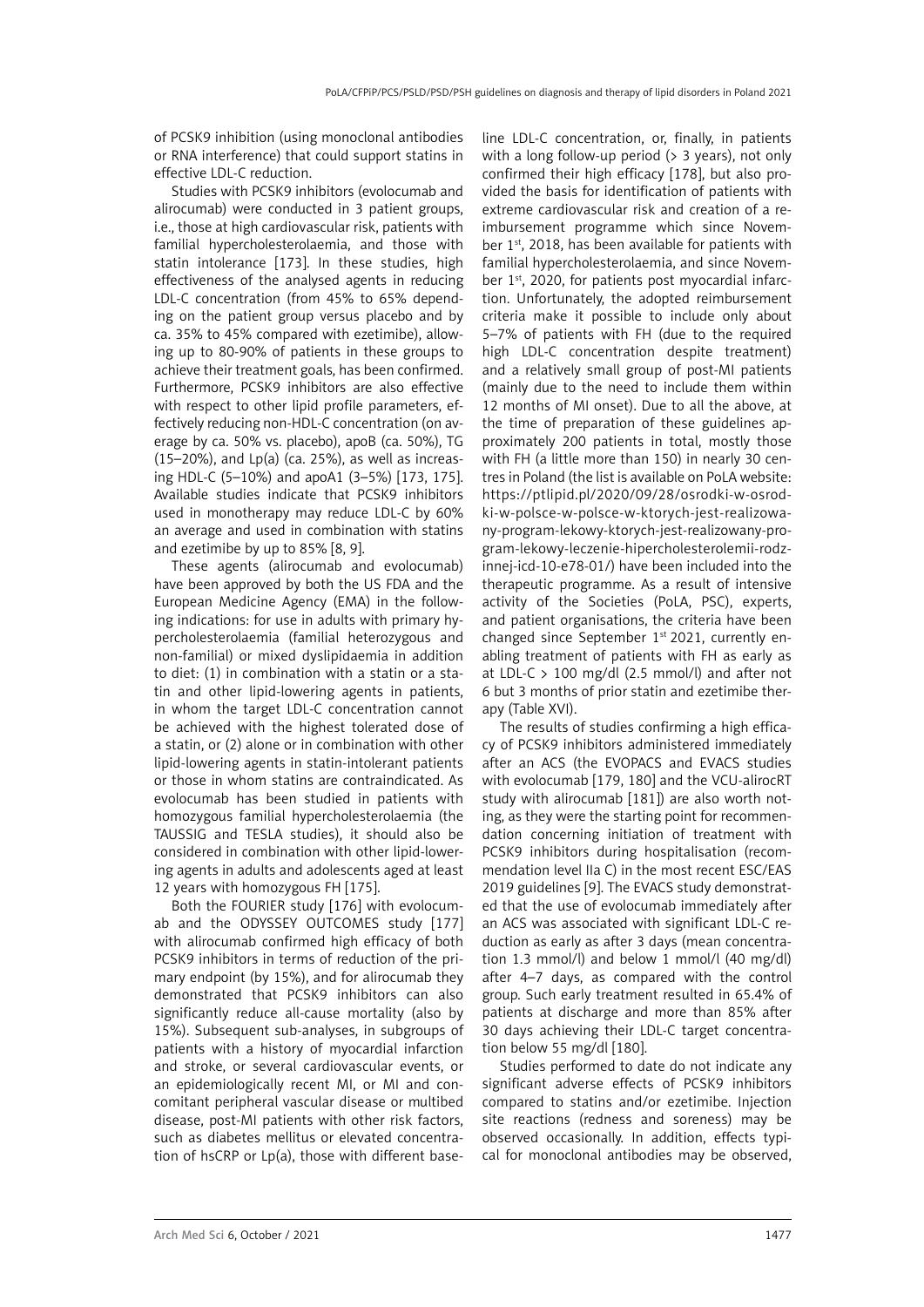Table XVI. Therapeutic programme: treatment with PCSK9 inhibitors in patients with lipid disorders (ICD-10 E78.01, I21, I22, I25) Table XVI. Therapeutic programme: treatment with PCSK9 inhibitors in patients with lipid disorders (ICD-10 E78.01, I21, I22, I25)

|                                                                                                                                                                                                                                                                                                                                                                                                                                                                                                                               | Scope of guaranteed benefit                                         |                                                                                                                                                                                                                                                                                                                                        |  |
|-------------------------------------------------------------------------------------------------------------------------------------------------------------------------------------------------------------------------------------------------------------------------------------------------------------------------------------------------------------------------------------------------------------------------------------------------------------------------------------------------------------------------------|---------------------------------------------------------------------|----------------------------------------------------------------------------------------------------------------------------------------------------------------------------------------------------------------------------------------------------------------------------------------------------------------------------------------|--|
| <b>Beneficiaries</b>                                                                                                                                                                                                                                                                                                                                                                                                                                                                                                          | In the programme<br>Dosing regimen                                  | As a part of the programme<br>Diagnostic tests performed                                                                                                                                                                                                                                                                               |  |
| 1.1. Treatment of patients with familial hypercholesterolaemia<br>Meeting of the following cumulative conditions:<br>1) age 18 years and over<br>1. Eligibility criteria                                                                                                                                                                                                                                                                                                                                                      | 150 mg of alirocumab administered every<br>1. Alirocumab<br>2 weeks | 1. List of tests for qualification for treatment<br>2) alanine aminotransferase (ALAT)<br>1) lipid profile                                                                                                                                                                                                                             |  |
| 2) definite diagnosis of heterozygous familial hypercholesterolaemia, i.e., the<br>a) intensive statin treatment at maximum doses, i.e., atorvastatin 80 mg or<br>rosuvastatin 40 mg, followed by atorvastatin 40–80 mg or rosuvastatin 20–<br>40 mg in combination with ezetimibe 10 mg; used for a total of 3 months,<br>including combination therapy with ezetimibe for at least 1 month<br>3) LDL-C > 100 mg/dl (2.5 mmol/dl) despite dietary intake, and:<br>Dutch Lipid Clinic Network score > 8                       | 140 mg of evolocumab administered every<br>2. Evolocumab<br>2 weeks | 1) Collection of data on treatment monitoring<br>1) Lipid profile - after 3 months, then every<br>2) Monitoring of treatment safety at every visit<br>3. Monitoring of the programme<br>4) creatine kinase (CK)<br>2. Treatment monitoring<br>3) creatinine/eGFR<br>12 months                                                          |  |
| followed by a statin<br>in combination with ezetimibe 10 mg; used for a total of 3 months, includ-<br>b) intensive statin treatment at maximum tolerated doses<br>1.2. Treatment of patients at very high cardiovascular risk<br>ing combination therapy for at least 1 month<br>Meeting of the following cumulative conditions:<br>ŏ                                                                                                                                                                                         |                                                                     | in the patient's medical records and their<br>(SMPT) available through a web application<br>provided by the Provincial Branch of the NHF,<br>presentation at each request of the National<br>2) Input of data as required by the registry<br>Health Fund                                                                               |  |
| 2) LDL-C > 100 mg/dl (2.5 mmol/l) despite diet and intensive statin treatment<br>at maximum tolerated doses followed by statins at maximum tolerated doses<br>with ezetimibe. A total treatment period of at least 3 months is required,<br>olysis, treatment duration is determined by the treating physician according<br>including at least 1 month of combination therapy (a statin at maximum toler-<br>ated doses + ezetimibe). In patients with suspected statin-related rhabdomy-<br>1) age 18 years and over         |                                                                     | mation to the NHF: the information is sent to<br>the NHF in a paper form or in an electronic<br>form, in accordance with the requirements<br>Provision of reporting and accounting infor-<br>at the frequency consistent with the pro-<br>published by the National Health Fund<br>gramme and at the end of treatment<br>$\widehat{3}$ |  |
| 3) A history of myocardial infarction diagnosed using invasive methods within<br>a) additional history of myocardial infarction and multivessel coronary dis-<br>12 months prior to inclusion in the therapeutic programme and:<br>ease, defined by at least 50% stenosis in at least 2 vessels<br>to ESC/EAS guidelines                                                                                                                                                                                                      |                                                                     |                                                                                                                                                                                                                                                                                                                                        |  |
| laudication with an<br>arterial revascular-<br>b) with atherosclerotic disease of non-coronary arteries, defined as:<br>ization or limb amputation due to atherosclerotic disease;<br>ankle-arm index (ABI) < 0.85 or a history of peripheral<br>peripheral arterial disease (PAD), i.e., intermittent cl<br>ŏ                                                                                                                                                                                                                |                                                                     |                                                                                                                                                                                                                                                                                                                                        |  |
| provided that they met the programmes eligibility criteria at the beginning of<br>1.3. In addition, patients currently receiving evolocumab or alirocumab may be el-<br>or transient isch-<br>igible for the therapeutic programme in order to ensure continuous therapy,<br>treatment with evolocumab or alirocumab and did not meet the criteria de-<br>cerebrovascular disease, i.e., prior ischaemic stroke<br>2. Determination of treatment duration in the programme<br>aemic attack (TIA)<br>scribed in section 3<br>ŏ |                                                                     |                                                                                                                                                                                                                                                                                                                                        |  |
| The treatment should be continued until the physician decides to exclude a patient<br>from the programme in accordance with the criteria for termination of the patient's<br>participation in the programme presented in Section 3                                                                                                                                                                                                                                                                                            |                                                                     |                                                                                                                                                                                                                                                                                                                                        |  |

M. Banach, P. Burchardt, K. Chlebus, P. Dobrowolski, D. Dudek, K. Dyrbuś, M. Gąsior, P. Jankowski, J. Jóźwiak, L. Kłosiewicz-Latoszek, I. Kowalska, M. Małecki, A. Prejbisz, M. Rakowski, J. Rysz, B. Solnica, D. Sitkiewicz, G. Sygitowicz, G. Sypniewska, T. Tomasik, A. Windak, D. Zozulińska-Ziółkiewicz, B. Cybulska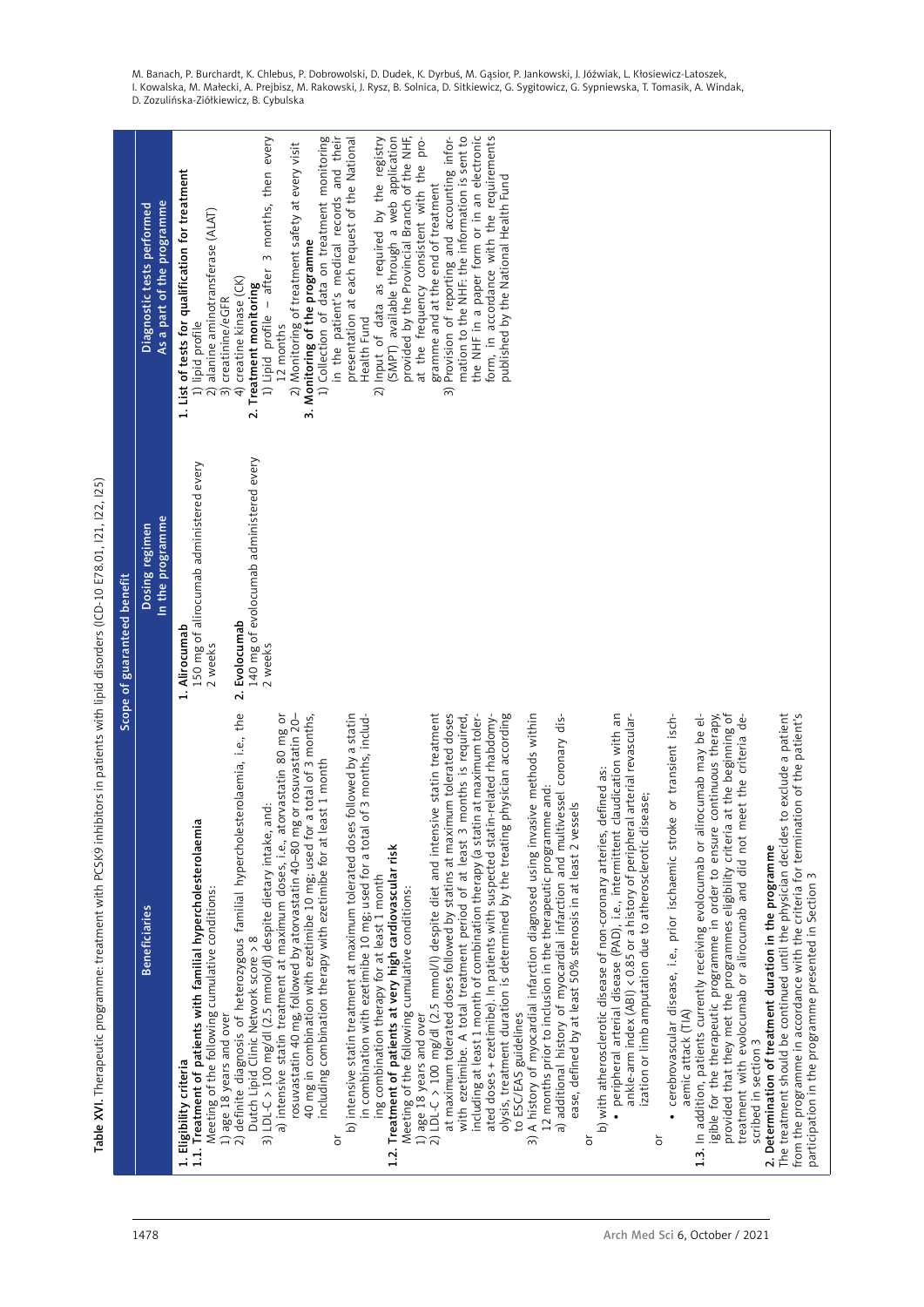<span id="page-32-0"></span>

|                             | As a part of the programme<br>Diagnostic tests performed |                                                                                                                                                                                                                                                                                                                                                                                                                                                                                                                                                                                                                                                                                                                                                                                                                                                                                                                                                                                                                                                                                                                        |
|-----------------------------|----------------------------------------------------------|------------------------------------------------------------------------------------------------------------------------------------------------------------------------------------------------------------------------------------------------------------------------------------------------------------------------------------------------------------------------------------------------------------------------------------------------------------------------------------------------------------------------------------------------------------------------------------------------------------------------------------------------------------------------------------------------------------------------------------------------------------------------------------------------------------------------------------------------------------------------------------------------------------------------------------------------------------------------------------------------------------------------------------------------------------------------------------------------------------------------|
| Scope of guaranteed benefit | In the programme<br>Dosing regimen                       |                                                                                                                                                                                                                                                                                                                                                                                                                                                                                                                                                                                                                                                                                                                                                                                                                                                                                                                                                                                                                                                                                                                        |
|                             | <b>Beneficiaries</b>                                     | a) prior to initiation of the LDL apheresis procedure, in patients in whom it<br>the programme according<br>c) at the time of treatment initiation, in patients enrolled in the programme<br>as reduction of LDL-C con-<br>b) at the time of inclusion in the programme, in patients not treated previous-<br>any of the excipients<br>1) severe allergic reaction following treatment administration<br>centration by < 30% from the baseline value determined:<br>3. Criteria for termination of participation in the programme:<br>was used at the time of inclusion in the programme<br>3) severe renal impairment (eGFR < 30 ml/min/1.73 m <sup>2</sup> )<br>ly with LDL apheresis (including those enrolled in<br>7) hypersensitivity to evolocumab or alirocumab, or to<br>2) lack of efficacy after 3 months of therapy, defined<br>4) severe hepatic impairment (Child-Pugh class C)<br>4. Criteria preventing inclusion in the programme:<br>2) homozygous familial hypercholesterolaemia<br>) secondary hyperlipidaemia<br>according to Section 1.3<br>to Section 1.2)<br>6) breast feeding<br>5) pregnancy |

including: nasopharyngitis (< 5%), upper respiratory tract infections (ca. 3%), back pain (ca. 3%), arthralgia (ca. 2%), flu-like symptoms (ca. 2%), and nausea (ca. 2%). Despite numerous studies and much discussion, no increased risk of muscle symptoms (myalgia and myopathy), elevated liver enzymes or creatine kinase, or the risk of new cases of diabetes mellitus or cognitive dysfunction has been confirmed [9, 49, 182]. With reference to the assessment of cognitive risk, the EBBINGHAUS study with evolocumab enrolled 1204 patients followed up for a mean of 19 months [182–184]. No differences between the groups (evolocumab vs. placebo) were observed, either with respect to the primary endpoint (Spatial Working Memory Index) or to the secondary endpoints, i.e., the results for working memory, episodic memory, and psychomotor speed. Exploratory analysis revealed no association between LDL-C concentration and cognitive changes [182–184].

# KEY POINTS TO REMEMBER

- • Based on the results of the FOURIER and ODYSSEY OUTCOMES studies and their sub-analyses, PCSK9 inhibitors are recommended in secondary prevention in very highrisk patients who do not achieve their target with the maximum tolerated statin dose and ezetimibe.
- • PCSK9 inhibitors are also recommended in very high-risk patients with FH (i.e., those with ASCVD or another major risk factor) who do not achieve their target with the maximum tolerated statin dose and ezetimibe.
- • Available data also demonstrate the importance of PCSK9 inhibitors in primary prevention that may be considered in very high-risk patients (but without FH) if the LDL-C target has not been achieved with the maximum tolerated statin dose and ezetimibe.
- PCSK9 inhibitors should be introduced as soon as possible (after 4–6 weeks if the treatment goal has not been achieved) in patients with extreme cardiovascular risk in whom treatment should be started with a combination of a statin and ezetimibe (Section 9.8).
- Studies performed so far have not indicated any significant adverse effects of this class of agents.

# 9.4. Fibrates

The mechanism of action of fibrates depends on the activation of transcription factors called peroxisome proliferator-activated receptors- $\alpha$ (PPAR-α) [185]. Fibrates are ligands of PPAR-α and peroxisome proliferators. By activating PPAR-α,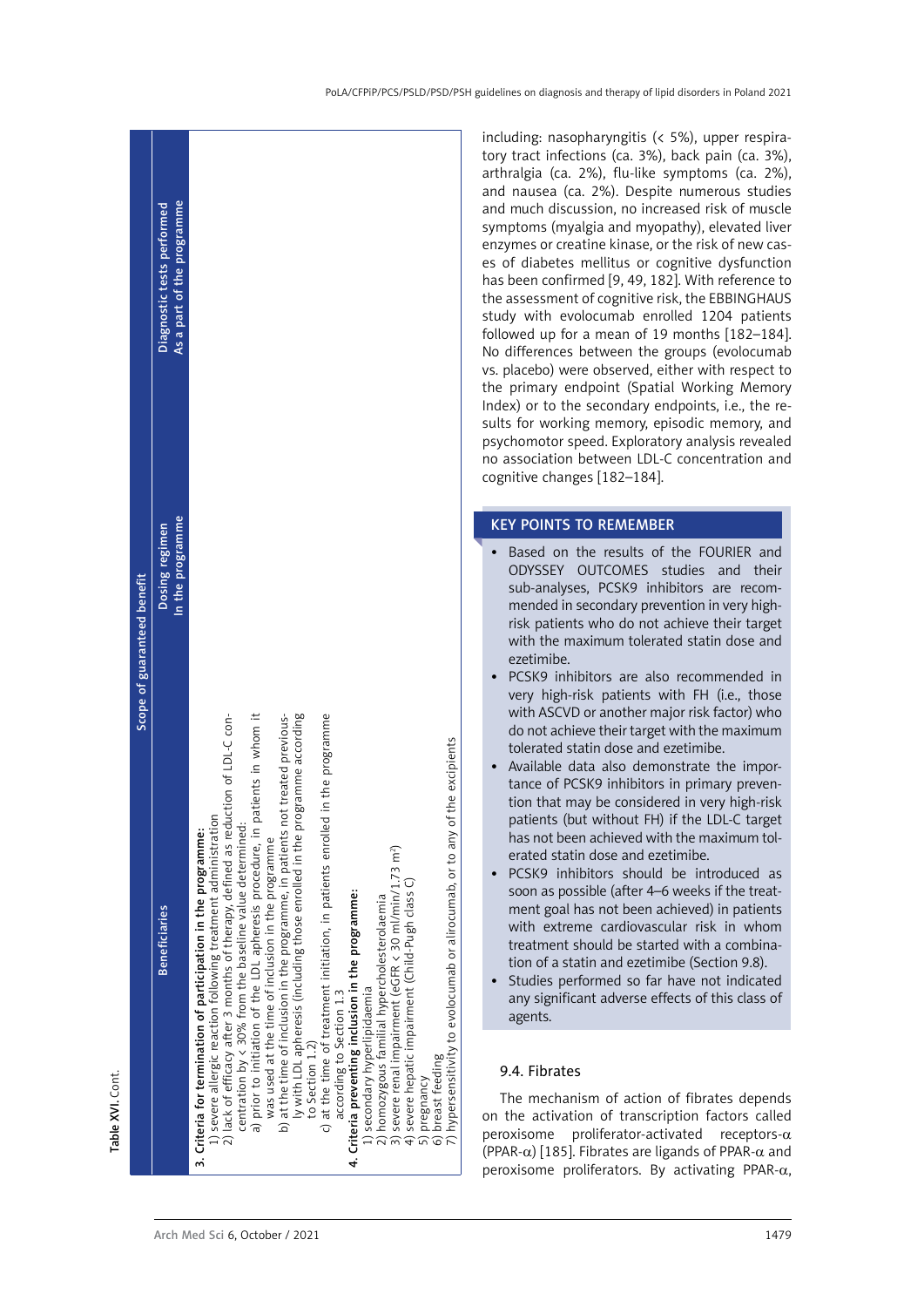these agents affect the expression of key genes encoding proteins involved in lipid metabolism. Reduction of triglycerides concentration is associated with activation of oxidative enzymes which increase oxidation of fatty acids in the liver, resulting in decreased lipid synthesis, and with increased activity of lipoprotein lipase (LPL), an enzyme on the vascular endothelium responsible for hydrolysis of triglycerides, and thus their catabolism. Fibrates increase synthesis of apolipoproteins A-I and A-II, two proteins present in HDL cholesterol [8, 185].

Fibrates reduce TG concentration by 25–50% and increase HDL-C by 10–25%. In cases of severe hypertriglyceridaemia, treatment should be initiated with a fibrate in order to quickly reduce serum lipid concentration as it is a risk factor for acute pancreatitis, which increases the risk of serious complications, including death [8, 185]. In large clinical trials with fenofibrate, in patients with diabetes (FIELD*, the Fenofibrate Intervention and Event Lowering in Diabetes,* and ACCORD, *Action to Control Cardiovascular Risk in Diabetes*) randomised to receive the active agent no effect on cardiovascular risk was observed as compared to placebo [186, 187]. However, such benefits (i.e., reduction of cardiovascular events) were observed in subgroups of patients with atherogenic dyslipidaemia (increased TG and decreased HDL-C concentration) and those with micro- and macroangiopathic complications (retinopathy or diabetic nephropathy) [186, 187]. Furthermore, both studies were subject to significant methodological errors; the largest study concerning statins (i.e., the Heart Protection Study, HPS) which demonstrated significant benefits of statin therapy in patients with diabetes was published during the FIELD trial, resulting in twice as many patients receiving statins in the placebo arm than in the fenofibrate arm. After adjustment of the results, i.e., exclusion of patients treated with statins in both groups, fenofibrate significantly reduced the primary endpoint of the FIELD study [115, 186]. Similarly, the ACCORD study, in which patients virtually optimally treated with statins with slightly elevated TG concentration were enrolled, also eventually failed to demonstrate reduction of the primary endpoint (excluding patients with atherogenic dyslipidaemia) [115, 187]. In the ACCORDION study, being continuation of the ACCORD study, 4644 subjects were enrolled, including 35% of patients with prior cardiovascular events. Only 4.3% of the study participants continued treatment with fenofibrate after completion of the ACCORD study [188]. In a follow-up period of 9.7 years, the hazard ratio (HR) for the primary endpoint in patients originally randomised to fenofibrate as compared to placebo was 0.93 (95% CI: 0.83–1.05; *p* = 0.25), i.e., comparable to the value originally observed in the ACCORD study [187, 188]. Again, it was observed that in patients with atherogenic dyslipidaemia (TG  $> 204$  mg/dl and HDL-C  $< 34$  mg/dl), fenofibrate treatment significantly reduced the risk of cardiovascular complications by 27% (HR = 0.73; 95% CI: 0.56–0.95) [188]. Unfortunately, no large clinical trials with fibrates used exclusively in patients with atherogenic dyslipidaemia have been performed.

The only fibrate available in Poland is fenofibrate, which has the highest number of studies; in other countries bezafibrate is also used, which, similarly to fenofibrate, is highly efficacious in reduction of TG concentration, and its effect on reduction of cardiovascular incidents has been confirmed [189]. Considering a growing percentage of individuals with metabolic disorders in Poland, this agent should also be available on the market for treatment of hypertriglyceridaemia. It is also worth mentioning that research on a new fibrate, i.e., pemafibrate, is ongoing; this agent may prove the strongest in the entire group in terms of TG reduction. In the PROVIDE trial, the efficacy and safety of pemafibrate in subjects with type 2 diabetes and hypertriglyceridaemia was evaluated in a period of 52 weeks [190]. The patients were randomised to placebo or pemafibrate 0.2 or 0.4 mg/day for 24 weeks; the treatment was then continued in all patients through week 52. The percentage changes in fasting serum TG concentration at the end of the study were –48.2%, –42.3%, and –46.4% for placebo/pemafibrate 0.2 mg/day, and pemafibrate 0.4 mg/day, respectively. Pemafibrate was well tolerated throughout the study [190]. The ongoing PROMINENT study (*Pemafibrate to Reduce Cardiovascular OutcoMes by Reducing Triglycerides IN patiENts With diabe-Tes*), in which 10,000 patients with diabetes mellitus, mild to moderate hypertriglyceridaemia (TG: 200–499 mg/dl), and low HDL-C ( $\leq$  40 mg/dl) will be enrolled and treated with pemafibrate (0.2 mg BID) for a maximum of 5 years (mean: 3.75 years), may answer the question of how this effective TG reduction will translate into reduction of cardiovascular events [191].

The most recent ESC/EAS 2019 guidelines [9] on the management of dyslipidaemia allow consideration of combination therapy with a statin and fenofibrate if TG concentration during statin therapy is still above 200 mg/dl (> 2.3 mmol/l).

Adverse effects of fibrates are generally moderate and rarely observed. Myalgia and myopathy (in combination with high-dose statins) as well as increased aminotransferase activity have been reported. These agents increase creatinine concentration. It should be known that fibrates are in 60–90% excreted renally, which limits their use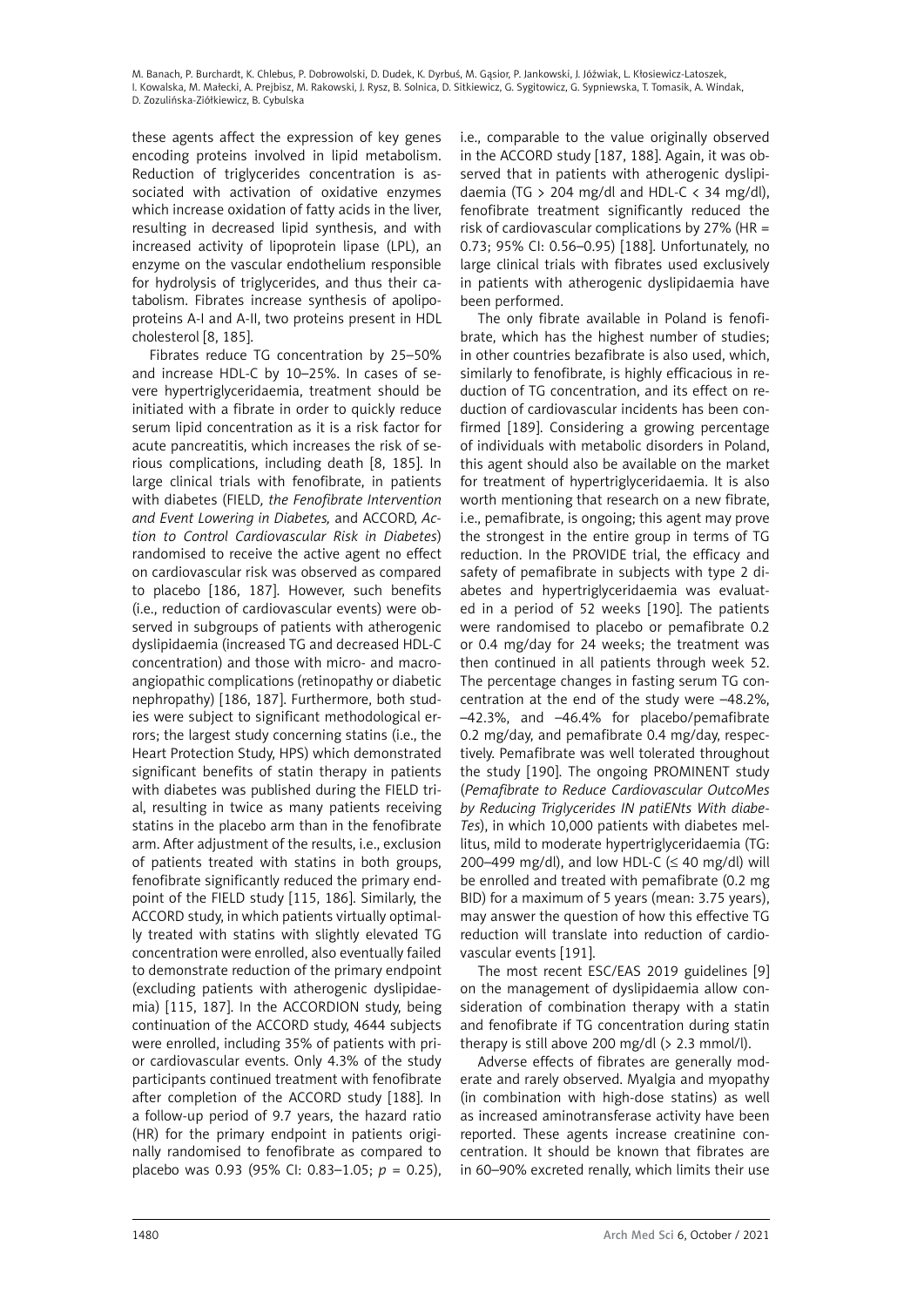<span id="page-34-0"></span>in chronic kidney disease. Increased homocysteine concentration, cases of acute pancreatitis, and thromboembolism were also observed [8, 115].

### KEY POINTS TO REMEMBER

- The main indication for the fibrate therapy is severe hypertriglyceridaemia. In this case, fibrates are the first-line agents.
- In patients with hypertriglyceridaemia statins are the first-line agents. Addition of a fibrate to a statin should be considered in patients with persistent hypertriglyceridaemia (TG > 200 mg/dl or 2.3 mmol/l) despite statin therapy.

# 9.5. Omega-3 acids

The importance of omega-3 has been discussed in detail in Section 8.4. It should be emphasised that their role in treatment of hypertriglyceridaemia has changed significantly over the last few years, especially after the REDUCE-IT (*the Reduction of Cardiovascular Events with Icosapent Ethyl–Intervention Trial)* study was published; it concerned highly purified eicosapentaenoic acid (EPA) (icosapent ethyl) which in a dose of 4 g/day demonstrated high efficacy in both primary prevention (in patients with diabetes and other risk factors) and secondary prevention in patients with ASCVD, reducing the primary endpoint of the study by 25% (HR = 0.75; 95% CI: 0.68–0.83;  $p$  < 0.001) [147]. It was also observed that cardiovascular mortality was significantly lower in the icosapent ethyl group than in the placebo group (4.3% vs. 5.2%; HR = 0.80; 95% CI: 0.66–0.98;  $p = 0.03$ ). As to safety, a higher proportion of patients in the icosapent ethyl group were hospitalised due to atrial fibrillation or flutter (3.1% vs. 2.1%,  $p = 0.004$ ) [147]. Further studies demonstrated the effect of icosapent ethyl on reduction of atherosclerotic plaque volume. The EVAPORATE study (*Effect of Vascepa on Improving Coronary Atherosclerosis in People With High Triglycerides Taking Statin Therapy*) enrolled patients with coronary atherosclerosis ( $\geq 1$  angiographic stenosis ≥ 20%) treated with statins with LDL-C concentration 40–115 mg/dl and persistent high triglyceride concentration (135–499 mg/dl). In a 9-month analysis, a significant effect of omega-3 acids on atherosclerotic plaque morphology (i.e. increased plaque calcification, as well as reduction of the fibrous part and total volume of the plaque) was demonstrated [192].

Interestingly, these results have not been confirmed in subsequent studies with the mixture of omega-3 acids (EPA and docosahexaenoic acid –

DHA). The VITAL study included nearly 26,000 individuals (in primary prevention, aged > 50 years for men and  $> 55$  years for women) who were treated with vitamin  $D_3$  (2000 IU daily) and n-3 fatty acids of marine origin  $(1 \text{ g}/\text{day})$ . The use of omega-3 acids did not significantly affect the study endpoints; only significant reduction in the risk of myocardial infarction was observed ( $HR =$ 0.72; 95% CI: 0.59–0.90) [193]. As noted in the comments, negative results of the study could be associated with a low-risk patient population (primary prevention), the form of omega-3 acids used (mixture), or a low dose used in the study.

Therefore, in a subsequent STRENGTH (*A Long-Term Outcomes Study to Assess STatin Residual Risk Reduction with EpaNova in HiGh Cardiovascular Risk PatienTs with Hypertriglyceridemia*) study the effect of a preparation containing EPA and DHA carboxylic acids in a dose of 4 g/day was investigated in over 13,000 patients with high cardiovascular risk and atherogenic dyslipidaemia treated with statins. Interestingly, in the study corn oil was used as placebo, which might have had an impact on the results of the study. The primary composite endpoint comprised cardiovascular mortality, nonfatal myocardial infarction, nonfatal stroke, coronary revascularization, or unstable angina requiring hospitalization. When 1384 patients experienced the primary endpoint (of the planned 1600 events), the study was prematurely terminated based on an interim analysis that demonstrated low probability of clinical benefit from the use of omega-3 CA vs. the comparator applied. The primary endpoint occurred in 785 (12.0%) omega-3-treated patients compared with 795 (12.2%) corn oil-treated patients (HR =  $0.99$ ; 95% CI: 0.90–1.09; *p* = 0.84) [194]. In the omega-3 group, a significant reduction in TG concentration by 19% and hsCRP by 20% in comparison with the control group was observed [194].

A meta-analysis summarising studies concerning omega-3 acids published in recent years, which finally included 13 studies covering 127,447 individuals, demonstrated significant reduction of the risk of death due to ischaemic heart disease (risk ratio (RR) = 0.91, 95% CI: 0.85–0.97, *p* = 0.010), major vascular events (RR =  $0.95$ ,  $95\%$  CI:  $0.93-$ 0.98,  $p = 0.001$ ), nonfatal myocardial infarction (RR = 0.89, 95% CI: 0.83–0.95, *p* = 0.001) and all-cause mortality (RR = 0.95, 95% CI: 0.92–0.99, *p* = 0.025) [195].

The REDUCE-IT study significantly changed the view on omega-3 fatty acids and their use in treatment of hypertriglyceridaemia. In December 2019, the FDA approved an icosapent ethyl formulation (Vazkepa) for treatment of hypertriglyceridaemia in order to reduce cardiovascular risk in high-risk patients [196]. In January 2021, the Committee for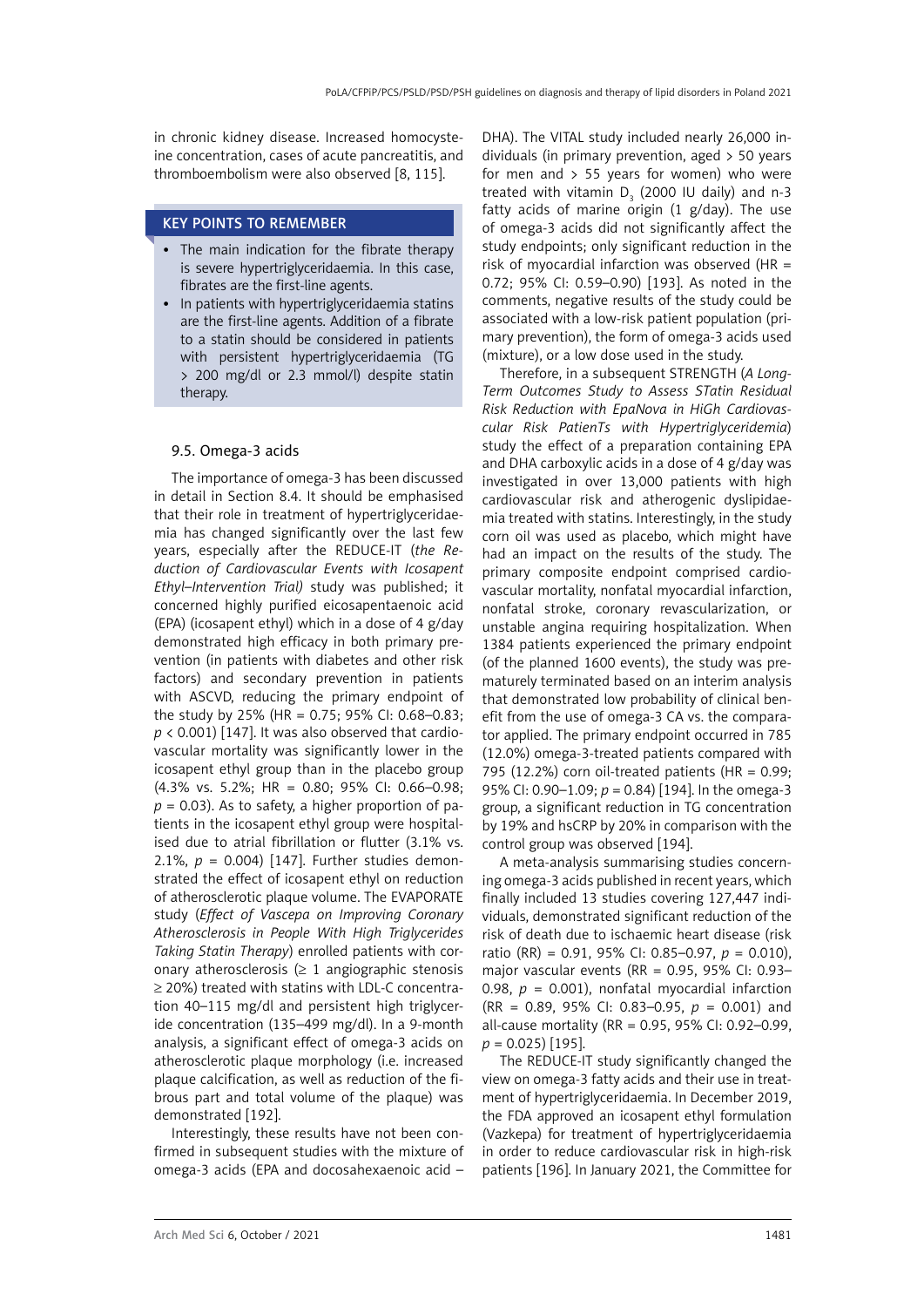<span id="page-35-0"></span>Medicinal Products for Human Use (CHMP) of the European Medicines Agency (EMA) adopted a positive opinion recommending marketing authorisation of Vazkepa to reduce the risk of cardiovascular events in patients at high cardiovascular risk [196].

Therefore, currently we recommend the use of omega-3 acids (in Poland Vazkepa is still unavailable, and combined formulations of omega-3 acids in a dose of less than 1 g are dominant) in treatment of hypertriglyceridaemia in a dose of at least 2 g daily, as adjunct treatment to statins and fibrates, except in patients already using omega-3 acids in combination with statins, in whom fibrates can be used as a  $3<sup>rd</sup>$  line treatment.

# KEY POINTS TO REMEMBER

- • Omega-3 polyunsaturated acids significantly reduce triglyceride concentration (by 20– 30%) and hsCRP (by 12–20%).
- In patients with hypertriglyceridaemia statins are the first-line agents. Addition of omega-3 acids in a dose of at least 2 g to a statin and a fibrate may be considered in patients with persistent hypertriglyceridaemia (TG > 200 mg/dl or 2.3 mmol/l) despite combination therapy.
- If available, icosapent ethyl should be considered in a dose of  $2 \times 2$  g in addition to a statin in very high-risk patients with ASCVD with persistent TG concentration > 150 mg/dl.

# 9.6. Bile acids sequestrants (resins)

Resins bind bile acids in the intestine, reducing their enterohepatic circulation. In this way, by feedback, conversion of cholesterol into bile acids in the liver is activated. Reduced cholesterol content in hepatocytes increases expression of the LDL receptor, which in turn reduces serum LDL-C concentration [197]. In some patients resins may increase hepatic VLDL formation, resulting in increased serum TG concentration. In addition, they reduce glucose concentration in patients with diabetes mellitus. Addition of colesevelam to antidiabetic agents significantly improves glycaemic control, although no data on the effect of such treatment on cardiovascular risk reduction are available [197].

Bile acids sequestrants in maximum doses, i.e., cholestyramine 24 g/day, colestipol 20 g/day, or colesevelam 4.5 g/day reduce LDL-C concentration by 18–25%. No significant effect on HDL-C levels has been observed. Treatment with cholestyramine in primary prevention in patients with hypercholesterolaemia resulted in significant reduction in cardiovascular episodes by 19% [198, 199]. A colesevelam preparation (Cholestagel) is

available on the Polish market, and the use of ion exchange resins is currently limited to treatment of severe hypercholesterolaemia during pregnancy.

Resins are not absorbed from the gastrointestinal tract and demonstrate no systemic toxicity. However, they often cause gastrointestinal adverse effects (constipation, flatulence, nausea). They reduce absorption of fat-soluble vitamins. To avoid reduced absorption of other medicines, ion exchange resins should be taken 4 h before or 1 h after other medicines. Colesevelam is the best tolerated resin [200].

# KEY POINTS TO REMEMBER

- • Bile acids sequestrants in monotherapy should be considered in statin-intolerant patients and may be considered in combination therapy if the treatment goal has not been achieved with the maximum tolerated statin doses.
- Bile acids sequestrants are safe in pregnant and breast-feeding women.

# 9.7. Nicotinic acid

Nicotinic acid (niacin) inhibits lipolysis in adipose tissue, thus reducing synthesis of free fatty acids (FFA) and their inflow into the liver [8, 201]. This leads to reduction of the amount of FFA supplied to the liver and therefore VLDL production. Reduced VLDL synthesis in turn leads to reduced production of intermediate-density lipoprotein (IDL) and LDL [8, 201]. In addition, niacin directly inhibits hepatic diacylglycerol O-acyltransferase 2 (DGAT2) – the key enzyme in triglyceride synthesis [8], and increases synthesis of apoA1 in the liver, leading to increase in HDL-C concentration [8, 201]. Nicotinic acid in a dose of 2 g/day reduces LDL-C concentration by ca. 15–18%, TG by ca. 20– 40%, and Lp(a) by 30%, as well as increases HDL-C concentration by 25% [8, 201, 202].

Niacin is rarely used (in most countries it is unavailable or available in targeted import only) due to negative study results as well as adverse effects [8]. Results of the AIM-HIGH (*Atherothrombosis Intervention in Metabolic Syndrome with Low HDL/High Triglycerides: Impact on Global Health Outcomes*) [203] and HPS2-THRIVE (*The Heart Protection Study 2–Treatment of HDL to Reduce the Incidence of Vascular Events*) [204] studies contributed to a virtual lack of use of niacin in lipid-lowering therapy. In the AIM-HIGH trial, in highrisk patients with cardiovascular disease, addition of prolonged-release niacin (1500–2000 mg/dl) to standard statin therapy did not result in additional reduction of cardiovascular events  $(HR = 1.02$ ; 95 CI: 0.87–1.21; *p* = 0.79), despite an increase of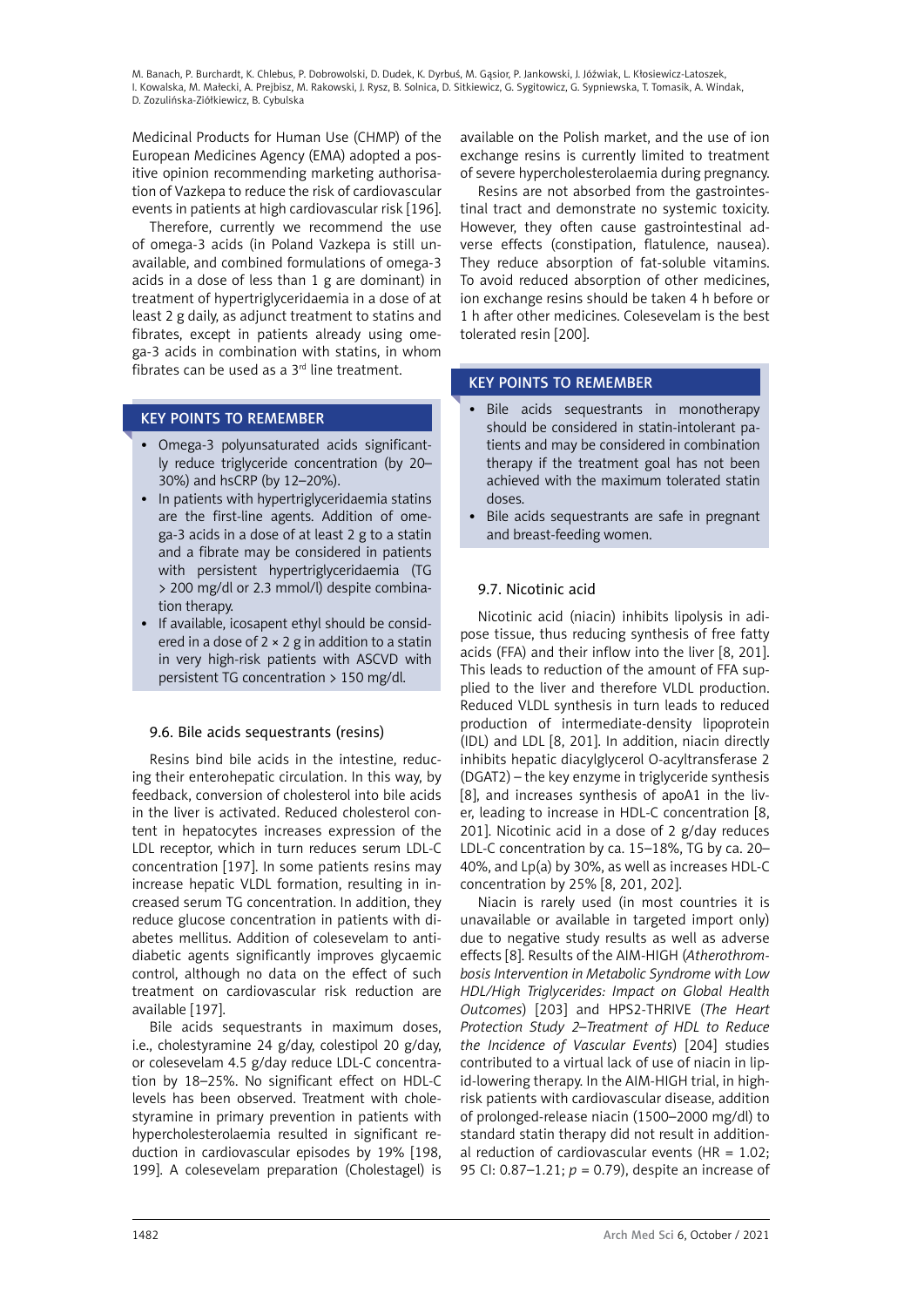HDL-C concentration from 35 mg/dl (0.91 mmol/l) to 42 mg/dl (1.08 mmol/l), and a TG reduction from 164 mg/dl (1.85 mmol/l) to 122 mg/dl  $(1.38 \text{ mmol/l})$ , Lp $(a)$  from 36 to 27 nmol/l, and LDL-C from 74 mg/dl (1.91 mmol/l) to 62 mg/dl (1.60 mmol/l) [203]. Explanation of these results includes optimum treatment of ASCVD patients (during the study); what is interesting, despite the fact that in the niacin group almost twice as many patients had to reduce the dose because of adverse reactions (6.3%) and more patients discontinued treatment, the adherence was still above 75% in 90% of patients [203]. In the HPS2- THRIVE study, also no additional clinical benefit was observed from treatment with prolonged-release niacin and laropiprant (a compound that inhibits prostaglandin D2 synthesis responsible for skin flushing and hot flashes) in combination with a statin [204]. However, in the analysis of all components of the endpoints, significant reduction in coronary revascularisation and all revascularisation (10% reduction,  $p = 0.03$ ) was observed in the niacin/laropiprant group. In this study, in comparison with statin monotherapy, significantly more cases of infection, hyperglycaemia, new cases of diabetes mellitus, gastrointestinal or musculoskeletal symptoms, gastrointestinal bleeding, and skin symptoms were noted. Those findings were surprising, given the earlier safety data for niacin; therefore, in comments following publication of the study, there was a suggestion that these adverse reactions could be largely due to the use of laropiprant [8, 9].

# KEY POINTS TO REMEMBER

- • Currently, there are no indications for the use of nicotinic acid and no formulation of this agent is available in Poland.
- In 2013, the EMA restricted the use of a slow-release formulation of nicotinic acid to the lipid disorders therapy with elevated triglyceride concentration, and only as an alternative therapy. At the same time, niacin in combination with laropiprant was withdrawn from the market.
- • In justified circumstances (in which the benefits outweigh the risks), nicotinic acid may be considered in order to reduce residual risk in patients with high Lp(a) concentration if other agents (i.e., PCSK9 inhibitors or inclisiran) are not available.

### 9.8. Combination therapy and guidelines concerning treatment of lipid disorders

In the context of potential combination therapy, we usually refer to high-risk and very high-risk

patients. Unfortunately, more and more often we have problems with adequately effective treatment of low-risk patients, relatively young (40+, 50+), with one isolated risk factor, for example, elevated LDL-C concentration [2, 9]. In the European guidelines [8, 9], the management of this group has never been properly described from a practical point of view, i.e. what the non-pharmacological management should be, when to initiate pharmacological treatment, how to achieve the treatment goal effectively. Therefore, in reference to the ILEP recommendations [2], the authors of these guidelines point to the need of possibly optimum non-pharmacological management (lifestyle modification), and in case of failure (unfortunately, this may apply to up to 80% of individuals) [152], after not more than 6 months, to consider initiation of pharmacological treatment, i.e. nutraceuticals (preferably, in the form of polypills containing several natural substances with proven effect on LDL-C [135]), low-dose statin (with LDL-C reduction up to 30%), or ezetimibe (in case of statin intolerance), and if this is not effective, a combination of these therapies; the efficacy of this approach has been demonstrated in available studies (low-dose statin + nutraceutical, nutraceutical + ezetimibe) [135] (Figure 5).

Although many patients achieve their LDL cholesterol target concentration with monotherapy using appropriate doses, a large proportion of high-risk and very high-risk patients, or those with markedly elevated LDL-C concentration, require additional treatment. In the EUROASPIRE-V study, as much as 71% of high-risk patients did not achieve the treatment goal, and in the Da Vinci study, it was true for 2/3 of all patients, regardless of risk, and as much as 82% of very high-risk patients; it is also estimated that only ca. 8% of extreme risk patients achieve the treatment goal [30, 31, 205].

In such cases, combination therapy is justified and should be initiated as soon as possible, and in justified cases immediately after a diagnosis of lipid disorders was established. According to the ESC/EAS 2019 guidelines, addition of ezetimibe (as early as after 4–6 weeks) is recommended in very high-risk individuals and those at high risk despite statin therapy with maximum tolerable doses; if this is not sufficient to achieve treatment goals, addition of a PCSK9 inhibitor is recommended (after another 4–6 weeks). Therefore, the guidelines have definitely shortened the time in which our patient should receive combination therapy – to as little as 8 weeks. At the same time, for the first time (in line with the results of the EVOPACS, EVACS and VCU-alirocRT trials [179– 181], the possibility of combination therapy with PCSK9 inhibitors during hospitalization was recommended. In most very high-risk patients this is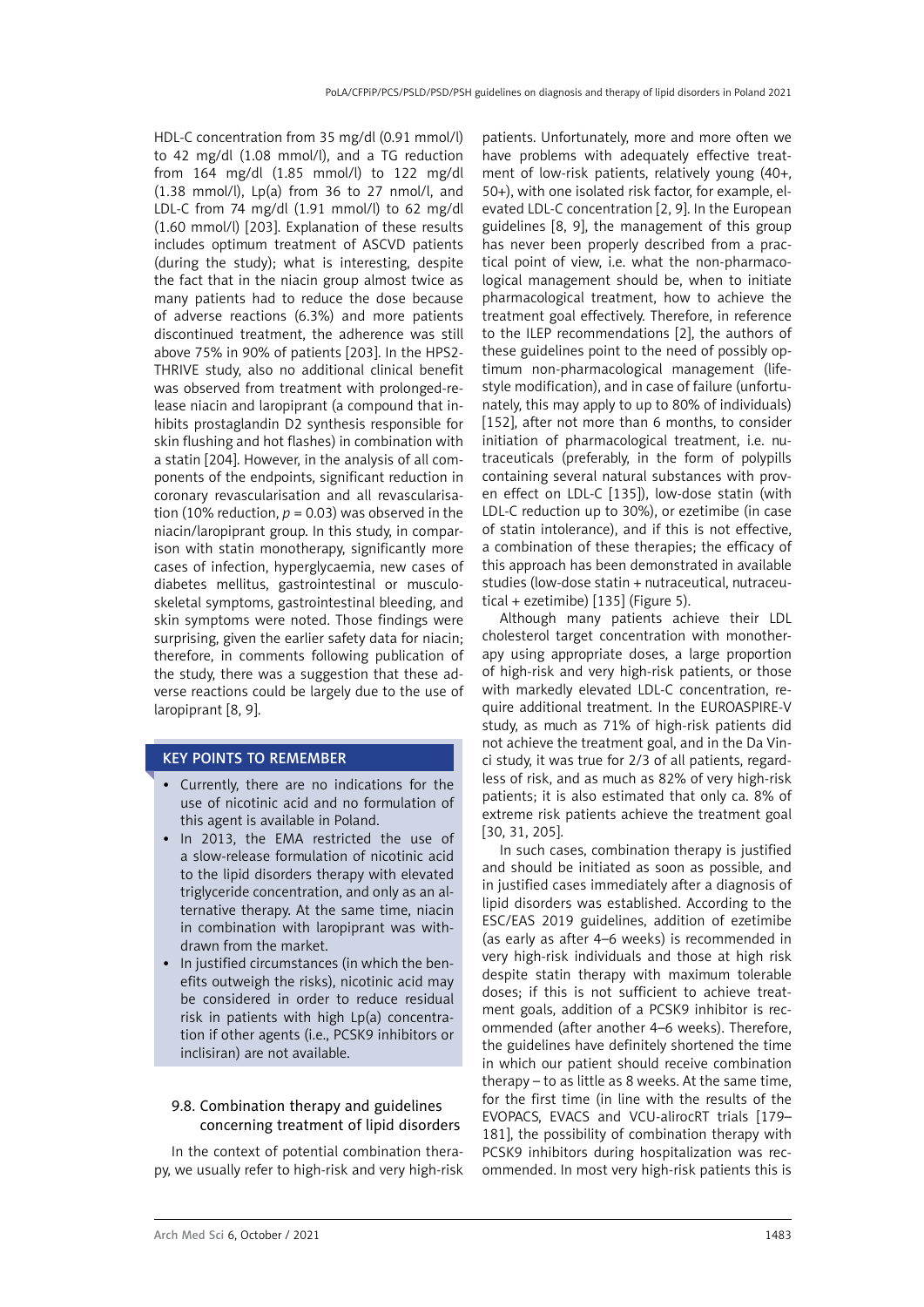

Figure 5. Recommendations for low-risk patients with persistently elevated LDL cholesterol concentration (modified according to the ILEP 2020 recommendations [2])

the only chance to achieve the therapeutic goal, in accordance with the rules: "the lower the better", but also "the earlier the better". Therefore, the authors of these guidelines also recommend that in very high-risk patients (1) with baseline LDL-C concentration that prevents achievement of the therapeutic goal with statin monotherapy (e.g. in patients with LDL-C  $>$  120 mg/dl (3.1 mmol/l), assuming that intensive treatment reduces LDL-C concentration by ca. 50%), (2) in those with extreme cardiovascular risk, (3) those with statin intolerance (complete or partial), and (4) in patients already receiving intensive statin treatment prior to hospitalisation, combination therapy with ezetimibe should be initiated immediately. Each patient group listed above should achieve the treatment goal as soon as possible,

and LDL-C concentration should be as low as possible, even  $\langle$  40 mg/dl (1 mmol/l) in patients with extreme cardiovascular risk. Patients with familial hypercholesterolaemia should also be mentioned here, in whom baseline LDL-C concentration may be above 300 mg/dl (7.8 mmol/l); in these patients only immediate initiation of triple therapy provides an opportunity to achieve the therapeutic goal (assuming 85% reduction on triple therapy). Detailed recommendations concerning the efficacy and use of combination therapy are presented in Tables XVII and XVIII, and in Figures 6–9. In this aspect, the authors of these guidelines agree with and adapt the recommendation of the International Lipid Expert Panel (ILEP) [109]. Of course, these recommendations still do not reflect actual circumstances, especially with respect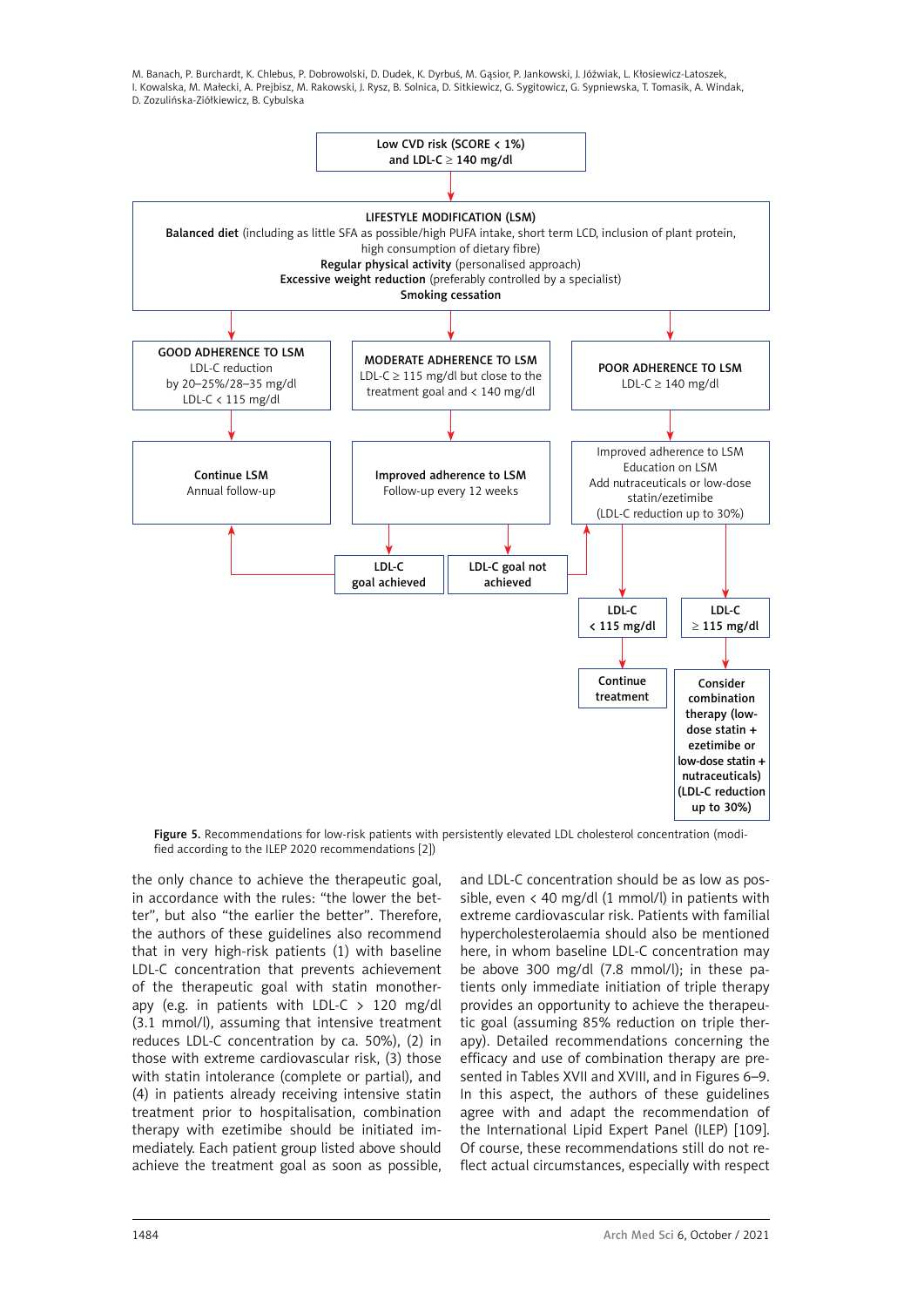|  |  | Table XVII. Summary of recommendations on the principles of lipid-lowering therapy |  |  |  |  |
|--|--|------------------------------------------------------------------------------------|--|--|--|--|
|--|--|------------------------------------------------------------------------------------|--|--|--|--|

| Recommendation                                                                                                                                                                                                                                                                                                | <b>Class</b>    | Level          |
|---------------------------------------------------------------------------------------------------------------------------------------------------------------------------------------------------------------------------------------------------------------------------------------------------------------|-----------------|----------------|
| High-intensity statin therapy with the highest tolerated dose is recommended in order to achieve<br>the targets defined for a specific level of risk.                                                                                                                                                         |                 | $\overline{A}$ |
| If goals have not been achieved with the maximum tolerated statin dose, combination with<br>ezetimibe is recommended.                                                                                                                                                                                         |                 | B.             |
| In post-ACS patients with (1) extreme cardiovascular risk, (2) familial hypercholesterolaemia, or<br>(3) baseline LDL-C concentration (with or without treatment) that prevents achievement of the<br>treatment goal with statin therapy, initiation of combination therapy with ezetimibe may be considered. | I <sub>II</sub> | $\mathsf{C}$   |
| In very high-risk patients in primary prevention but without FH, combination with a PCSK9<br>inhibitor may be considered if the LDL-C goal has not been achieved with the maximum tolerated<br>dose of a statin and ezetimibe.                                                                                | I <sub>1</sub>  | $\subset$      |
| In secondary prevention, combination with a PCSK9 inhibitor is recommended in very high-risk<br>patients in whom the target has not been achieved with the maximum tolerated dose of a statin<br>and ezetimibe.                                                                                               |                 | $\overline{A}$ |
| Combination with a PCSK9 inhibitor is recommended in very high-risk patients with FH (i.e., with<br>ASCVD or another major risk factor) in whom the target has not been achieved with the maximum<br>tolerated dose of a statin and ezetimibe.                                                                |                 | B.             |
| If a statin-based regimen is not tolerated at any dose (even after rechallenge), the use of ezetimibe<br>should be considered.                                                                                                                                                                                | IIa             | $\mathsf{C}$   |
| In statin-intolerant patients who require discontinuation of lipid-lowering therapy, immediate<br>initiation of ezetimibe may be considered.                                                                                                                                                                  | I <sub>II</sub> | $\mathsf{C}$   |
| In high-risk patients with partial statin intolerance requiring statin dose reduction, immediate<br>addition of ezetimibe to a tolerated dose of a statin may be considered.                                                                                                                                  | I <sub>1</sub>  | $\mathsf{C}$   |
| If a statin-based regimen is not tolerated at any dose (even after rechallenge), addition of a PCSK9<br>inhibitor to ezetimibe should be considered.                                                                                                                                                          | IIa             | B              |
| In patients requiring statin/ezetimibe combination therapy, a fixed dose formulation (polypill)<br>should be considered.                                                                                                                                                                                      | IIa             | $\mathsf{C}$   |

Table XVIII. Recommendations on the intensity of lipid-lowering therapy including combination therapy depending on the cardiovascular risk categories

| <b>Risk group</b> | LDL-C                                                                                      | Non-HDL-C                              | <b>Treatment</b>                                                                                                                                                                                                                                                                                                                                                                                                                                                                                                                                                                                                                                                                                                                                                                                                                                                        |
|-------------------|--------------------------------------------------------------------------------------------|----------------------------------------|-------------------------------------------------------------------------------------------------------------------------------------------------------------------------------------------------------------------------------------------------------------------------------------------------------------------------------------------------------------------------------------------------------------------------------------------------------------------------------------------------------------------------------------------------------------------------------------------------------------------------------------------------------------------------------------------------------------------------------------------------------------------------------------------------------------------------------------------------------------------------|
| Extreme risk      | $<$ 40 mg/dl<br>$(1.0 \text{ mmol/l})$                                                     | $< 70$ mg/dl<br>$(1.8 \text{ mmol/l})$ | Extremely intensive lipid-lowering therapy<br>(%LDL-C reduction by 80-85%)<br>Atorvastatin 40-80 mg/day + Alirocumab/Evolocumab<br>Rosuvastatin 20–40 mg/day + Alirocumab/Evolocumab<br>Atorvastatin 40-80 mg/day + Ezetimibe 10 mg/day +<br>Alirocumab/Evolocumab<br>Rosuvastatin 20–40 mg/day + Ezetimibe 10 mg/day +<br>Alirocumab/Evolocumab<br>Atorvastatin 40–80 mg/day + Inclisiran 300 mg every<br>$3/6$ months <sup>1</sup><br>Rosuvastatin 20–40 mg/day + Inclisiran 300 mg every<br>3/6 months                                                                                                                                                                                                                                                                                                                                                               |
| Very high risk    | $<$ 55 mg/dl<br>$(1.4 \text{ mmol/l})$<br>and reduction<br>of baseline<br>LDL-C $\geq$ 50% | $< 85$ mg/dl<br>$(< 2.2$ mmol/l)       | Very intensive lipid-lowering therapy<br>(%LDL-C reduction by 60-80%)<br>Atorvastatin 40–80 mg/day + Ezetimibe 10 mg/day<br>Rosuvastatin 20–40 mg/day + Ezetimibe 10 mg/day<br>Atorvastatin 40–80 mg/day + Ezetimibe 10 mg/day +<br>Bempedoic acid 180 mg/day <sup>2</sup><br>Rosuvastatin 20-40 mg/day + Ezetimibe 10 mg/day +<br>Bempedoic acid 180 mg/day<br>Rosuvastatin 10 mg + Ezetimibe 10 mg/day + Bempedoic<br>acid 180 mg/day<br>Atorvastatin 20 mg + Ezetimibe 10 mg/day + Bempedoic<br>acid 180 mg/day<br>Alirocumab 150 mg every 2 weeks<br>Evolocumab 140 mg every 2 weeks<br>Rosuvastatin 5–10 mg/day (+ Ezetimibe 10 mg/day) +<br>Alirocumab/Evolocumab/Inclisiran<br>Atorvastatin 10-20 mg/day (+ Ezetimibe 10 mg/day) +<br>Alirocumab/Evolocumab/Inclisiran<br>Simvastatin 20–40 mg/day (+ Ezetimibe 10 mg/day) +<br>Alirocumab/Evolocumab/Inclisiran |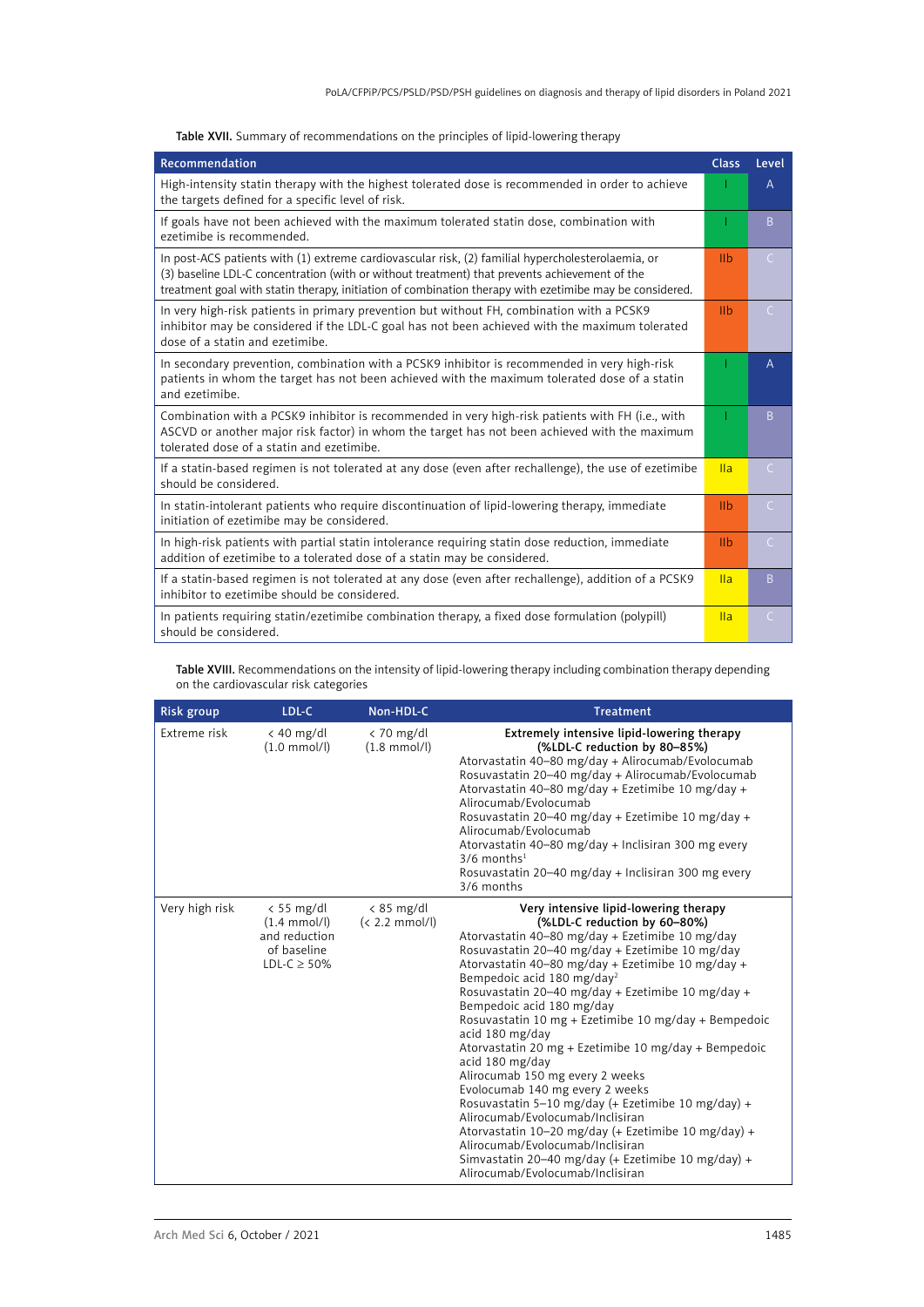#### Table XVIII. Cont.

| <b>Risk group</b> | LDL-C                                                                                | Non-HDL-C                               | <b>Treatment</b>                                                                                                                                                                                                                                                                                                                                                                                                                                                                                                                                          |
|-------------------|--------------------------------------------------------------------------------------|-----------------------------------------|-----------------------------------------------------------------------------------------------------------------------------------------------------------------------------------------------------------------------------------------------------------------------------------------------------------------------------------------------------------------------------------------------------------------------------------------------------------------------------------------------------------------------------------------------------------|
| High risk         | $< 70$ mg/dl<br>$(< 1.8$ mmol/l)<br>and reduction<br>of baseline<br>LDL-C $\geq$ 50% | $< 100$ mg/dl<br>$(< 2.5$ mmol/l)       | Intensive lipid-lowering therapy<br>(%LDL-C reduction by 50-60%)<br>Atorvastatin 40-80 mg/day<br>Rosuvastatin 20-40 mg/day<br>Rosuvastatin 5-10 mg/day + Ezetimibe 10 mg/day<br>Atorvastatin 10-20 mg/day + Ezetimibe 10 mg/day<br>Pitavastatin 4 mg + Ezetimibe 10 mg/day<br>Simvastatin 20-40 mg/day + Ezetimibe 10 mg/day<br>Pravastatin 40 mg/day + Ezetimibe 10 mg/day<br>Lovastatin 40 mg/day + Ezetimibe 10 mg/day<br>Fluvastatin 80 mg/day + Ezetimibe 10 mg/day<br>Inclisiran 300 mg every 3/6 months                                            |
| Moderate risk     | $< 100$ mg/dl<br>$(< 2.5$ mmol/l)                                                    | $<$ 130 mg/dl<br>$(3.4 \text{ mmol/l})$ | Moderately intensive lipid-lowering therapy<br>(%LDL-C reduction by 30-50%)<br>Rosuvastatin 5-10 mg/day<br>Atorvastatin 10-20 mg/day<br>Pitavastatin 4 mg/day<br>Simvastatin 20-40 mg/day<br>Pravastatin 40 mg/day<br>Lovastatin 40 mg/day<br>Fluvastatin 80 mg/day<br>Pitavastatin 1-2 mg + Ezetimibe 10 mg/day<br>Simvastatin 10-20 mg/day + Ezetimibe 10 mg/day<br>Pravastatin 20 mg/day + Ezetimibe 10 mg/day<br>Lovastatin 20 mg + Ezetimibe 10 mg/day<br>Fluvastatin 40 mg + Ezetimibe 10 mg/day<br>Bempedoic acid 180 mg/day + Ezetimibe 10 mg/day |
| Low risk          | $< 115$ mg/dl<br>$(3 \text{ mmol/l})$                                                |                                         | Low-intensity lipid-lowering therapy<br>(%LDL-C reduction by $\langle 30\% \rangle$<br>Pitavastatin 1 mg/day<br>Simvastatin 10 mg/day<br>Pravastatin 10-20 mg/day<br>Lovastatin 10-20 mg/day<br>Fluvastatin 40 mg/day<br>Ezetimibe 10 mg/day<br>Bempedoic acid 180 mg/day                                                                                                                                                                                                                                                                                 |

*1 The recommended dose is 300 mg of inclisiran as a single subcutaneous injection administered: for the first time, again after 3 months, and then every 6 months thereafter. 2 as monotherapy or as a fixed dose combination.* 

to limitations concerning PCSK9 inhibitors, but provide a clear recommendation for immediate use of statin/ezetimibe combination therapy in selected groups of patients (similarly to lipid-lowering therapy) and indicate the need to extend the therapeutic programme with PCSK9 inhibitors as soon as possible, with the possibility of immediate inclusion for selected patient groups (i.e. without the need to wait 3-6 months, in accordance with current regulations).

In addition, in some patients with mixed hyperlipidaemia (dyslipidaemia or atherogenic dyslipidaemia), in order to optimise cardiovascular risk, a fibrate (fenofibrate) or a formulation of unsaturated omega-3 acids should be used in addition to a statin or a statin and ezetimibe. The use of several agents with different mechanisms of action may significantly increase treatment efficacy, and in some cases makes it possible to use lower doses, which in turn leads to a lower risk of adverse reactions to these agents.

At the same time, it should be emphasised that lipid disorders are often accompanied by other

conditions which often require pharmacotherapy. Therefore, patients treated for hyperlipidaemia often use several or even a dozen medicines at the same time, which results in errors, irregular medication use, and frequent discontinuation of treatment (i.e., the lack of adherence and/or compliance). For those reasons, in treatment of lipid disorders, as in treatment of arterial hypertension, combination preparations containing two or more active agents in one tablet are increasingly used. It was demonstrated that reduction of the number of tablets used and simplification of the dosing regimen, with the same daily doses of medicines used, is associated with more regular use of prescribed medication and less frequent treatment discontinuation, which directly translates into better treatment effects and, consequently, reduction of the risk of cardiovascular events [206, 207]. In treatment of hyperlipidaemia, combinations of different statins (atorvastatin and rosuvastatin in all doses) with ezetimibe in one tablet are currently available. Similarly, a combination of ezetimibe with bempedoic acid should appear on Polish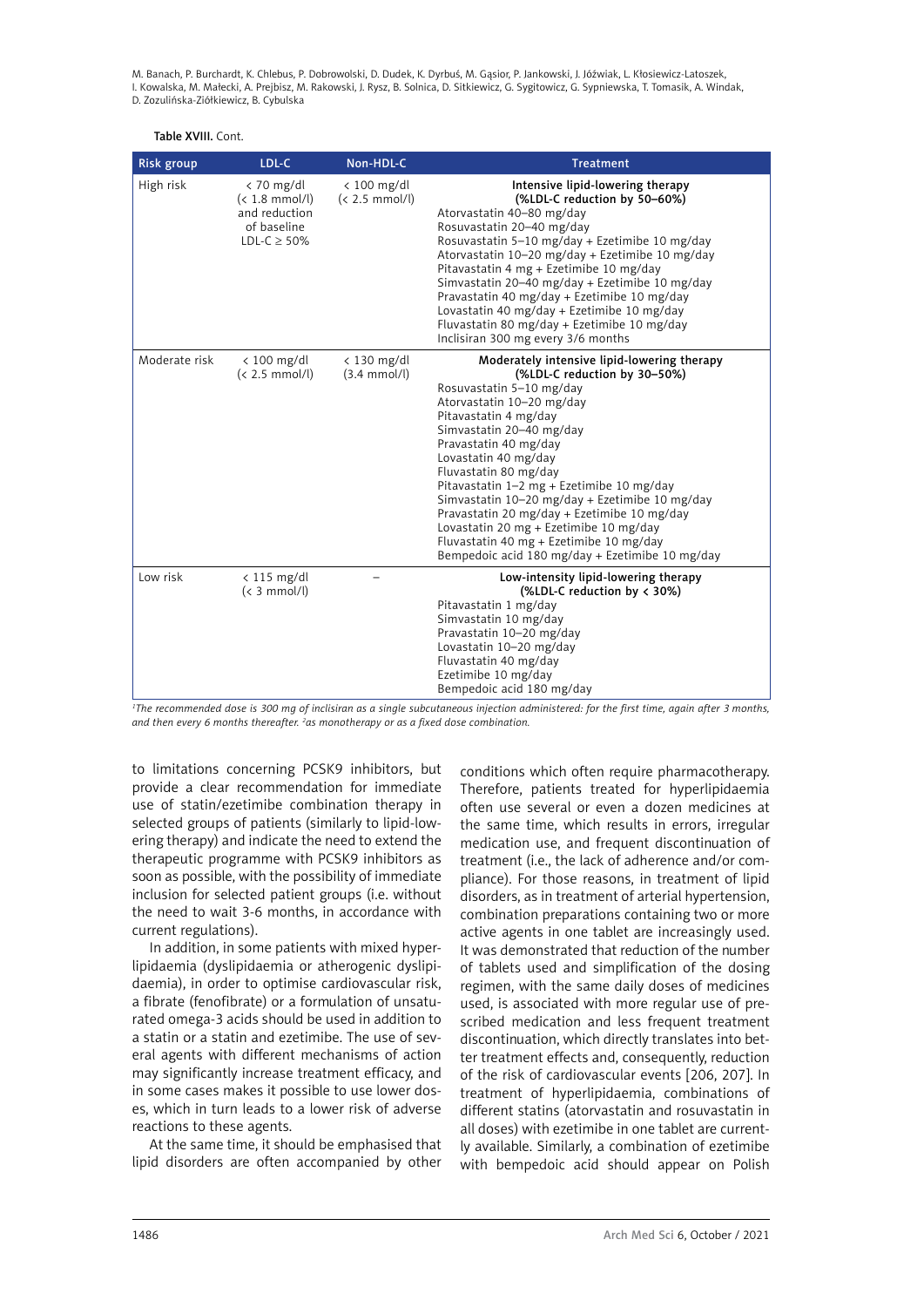PoLA/CFPiP/PCS/PSLD/PSD/PSH guidelines on diagnosis and therapy of lipid disorders in Poland 2021



Figure 6. Algorithm for intensive lipid-lowering combination therapy in patients with ACS at very high or extreme risk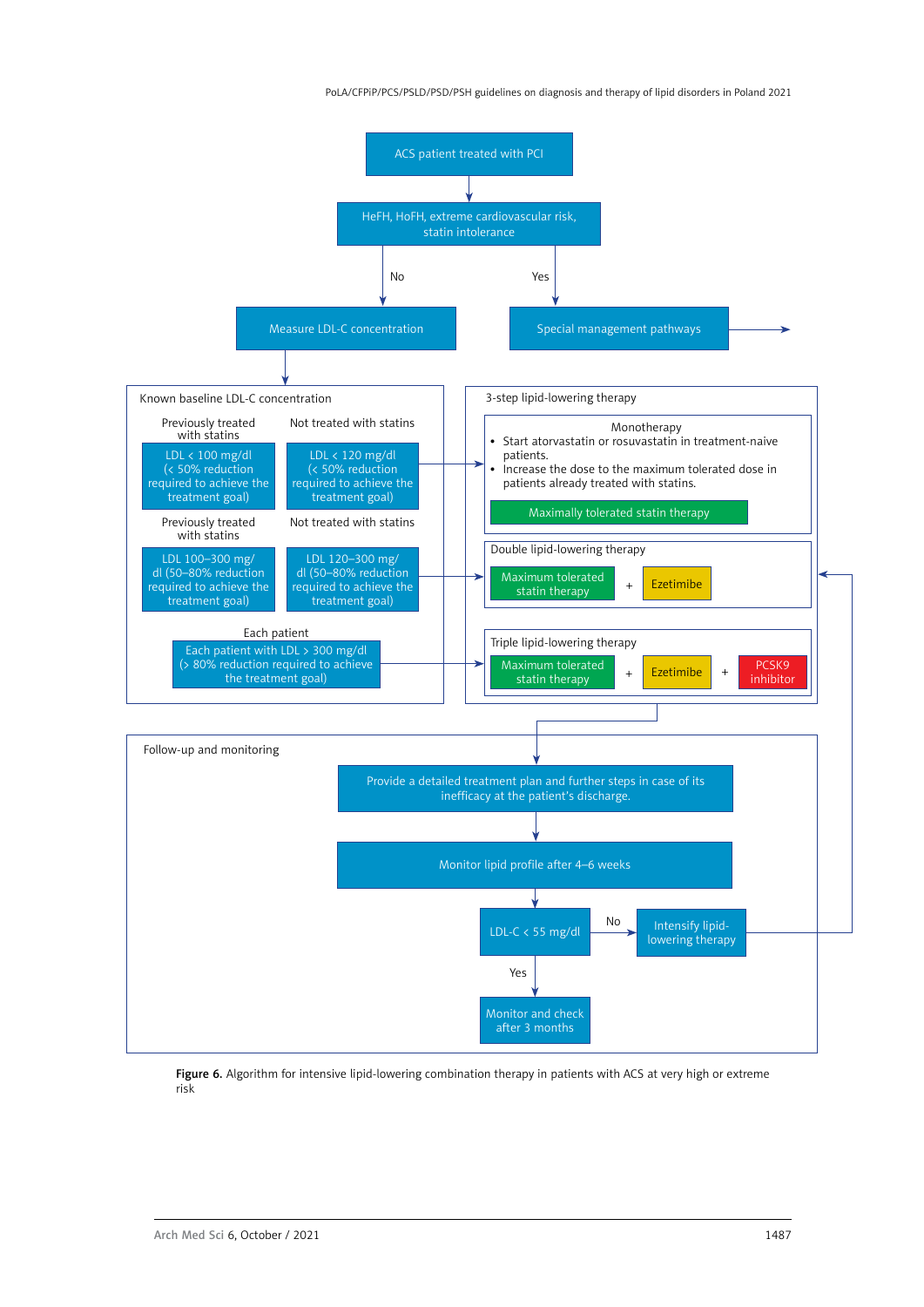

Figure 7. Algorithm for intensive lipid-lowering combination therapy in patients at extreme cardiovascular risk



Figure 8. Algorithm for lipid-lowering therapy in statin-intolerant patients with ACS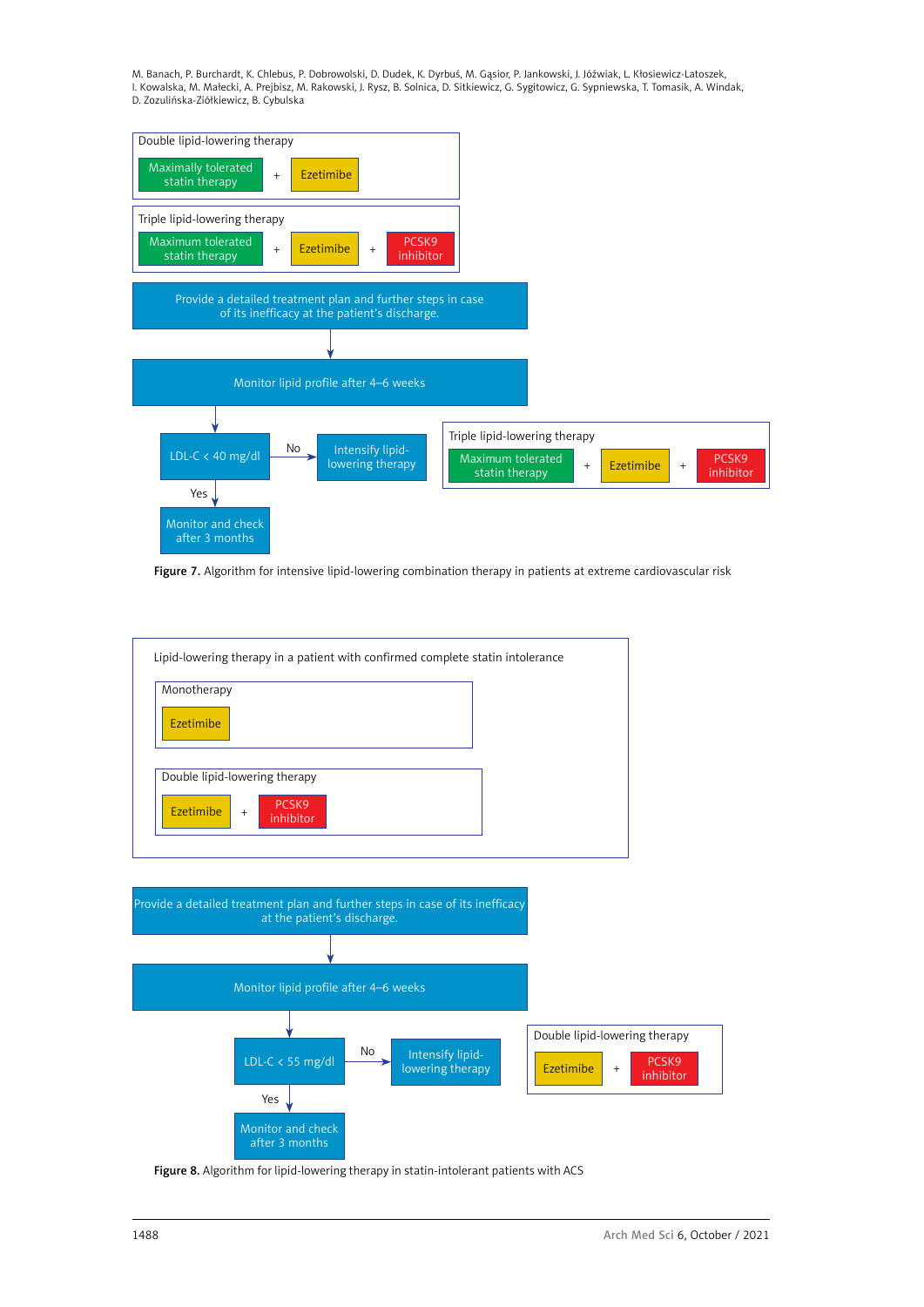#### PoLA/CFPiP/PCS/PSLD/PSD/PSH guidelines on diagnosis and therapy of lipid disorders in Poland 2021



Figure 9. Algorithm for intensive lipid-lowering combination therapy in patients with ACS optimally treated before hospitalization



Figure 10. Possible combinations of individual agents used in treatment of lipid disorders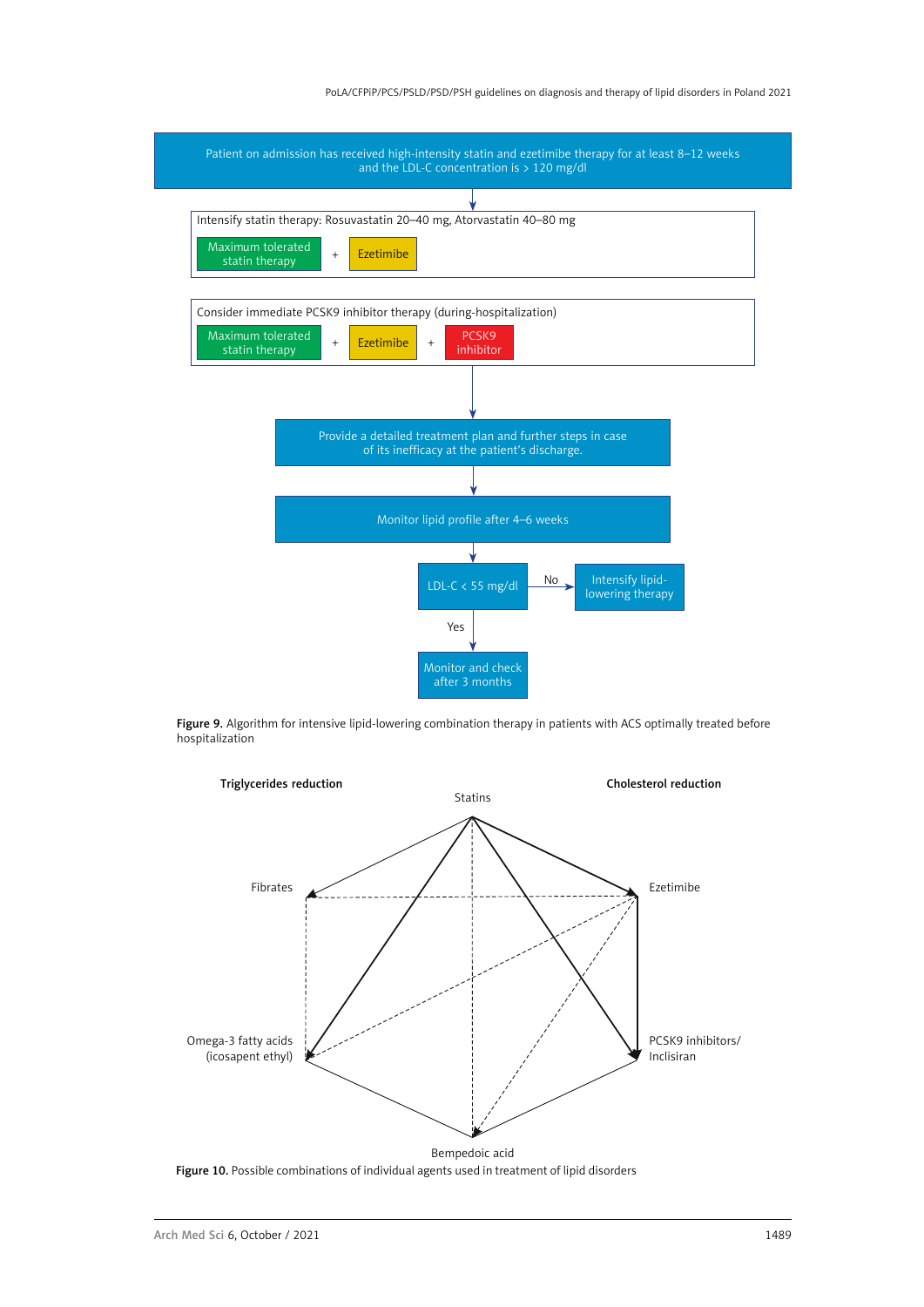market this year. It has been demonstrated that use of one preparation containing a statin and ezetimibe leads to greater reduction of cholesterol concentration and more frequent achievement of recommended cholesterol concentration than use of the same agents in the same doses, but as separate tablets [208, 209]. Results of studies demonstrating the efficacy and safety of combination formulations of bempedoic acid with ezetimibe as well as atorvastatin with fenofibrate are also available [209, 210]. Possible combinations of individual agents used in treatment of lipid disorders are summarised in Figure 10.

#### 9.9. Recommendations on management of hypertriglyceridaemia

Hypertriglyceridaemia (HTG) is defined as fasting triglyceride (TG) concentration  $\geq 1.7$  mmol/l (150 mg/dl) and non-fasting  $\geq$  2 mmol/l (175 mg/dl). It may be mild to moderate with TG concentration of 1.7–9.9 mmol/l (150–885 mg/dl) or severe with TG concentration  $> 10$  mmol/l (885 mg/dl); the latter is associated with a high risk of pancreatitis [211]. Mild to moderate HTG is related to elevated concentration of VLDL triglycerides (VLDL-TG) or triglyceride-rich lipoprotein (TRL) remnants, while in severe HTG, occurring much less often, chylomicrons in fasting plasma are present. HTG is classified as primary (Table XIX) or secondary (Table XX). Before treatment initiation, it should be diagnosed whether HTG is a primary disorder (occurring in only a few percent of patients) or is associated with another disease or medication. Primary hypertriglyceridaemia is a monogenic (rare) or polygenic (common) disorder [211]. Large population-based studies, clinical trials in secondary prevention, and genetic studies (variants of genes affecting TG concentration) have demonstrated an association between TG concentration and the risk of cardiovascular diseases [212]. Apparently, atherogenic properties are associated not as much with triglycerides themselves as with TG-containing lipoproteins, primarily smaller VLDL and so-called remnants, i.e., partially catabolised VLDL (largely free of triglycerides) and chylomicrons. Therefore, complex hyperlipidaemia (small VLDL + elevated LDL-C concentration) and dysbetalipoproteinaemia (remnants) are associated with a high risk of cardiovascular disease. The mechanism of atherogenic action of smaller VLDL and remnants is similar to that of LDL molecules. Newly formed chylomicrons themselves are not atherogenic because they are too large to enter the vascular wall. Thus, the main threat associated with severe HTG with fasting chylomicronaemia is acute pancreatitis (AP) [99, 213]. Up to 10% of AP cases develop as a consequence of severe HTG.

In patients diagnosed with hypertriglyceridaemia, secondary causes should be first ruled out, as appropriate management of a concomitant condition or modification of medications used may improve lipid profile. It should be noted that in secondary HTG indeterminated multigene genetic basis may also be present. In case of severe HTG, fasting serum is equally lipaemic (milky), and when stored in a refrigerator (temperature +4°C) for over 12 h, a layer of fat (chylomicrons) separates on the serum surface [99, 214]; this is a positive result of the cold flotation test (fridge test). Severe HTG with the presence of chylomicrons in fasting serum may be monogenic (very rarely) or polygenic (much more often) (Table XIX). Monogenic chylomicronaemia (formerly called familial chylomicronaemia syndrome, FCS or historically, according to the Fredrickson classification, type 1 hyperlipoproteinaemia) occurs with a prevalence of 1 case/100,000 population. Clinical signs, especially in homozygous individuals, include nodular xanthomatosis, yellow papules on the trunk, arms and lower extremities, and retinal lipaemia. In multifactorial or polygenic chylomicronaemia syndrome (MCS, or Fredrickson type 5 hyperlipoproteinaemia), in addition to chylomicrons, VLDL-TG concentration is also elevated. This lipid disorder is usually associated with factors increasing hypertriglyceridaemia, such as alcohol, carbohydrate-rich diet (fructose), uncontrolled diabetes mellitus, obesity, hypothyroidism, pregnancy, or certain medications [99].

In Table XIX, in addition to primary severe hypertriglyceridaemia, classification of mild to moderate hypertriglyceridaemia is presented. It includes multifactorial or polygenic HTG (formerly familial HTG or type 4 hyperlipoproteinaemia with increased VLDL-TG concentration), dysbetalipoproteinaemia (formerly type 3 hyperlipoproteinaemia or dysbetalipoproteinaemia or remnant disease) with elevated concentration of VLDL remnants and chylomicron remnants as a result of their impaired catabolism, and combined hyperlipoproteinaemia (formerly type 2b hyperlipoproteinaemia or familial combined hyperlipoproteinaemia) with elevated VLDL-TG and LDL-C concentration [212].

Although the target triglyceride concentrations have not been established, lower concentrations indicate lower cardiovascular risk and values > 2.3 mmol/l (200 mg/dl) have been considered an indication for pharmacological reduction [8, 9]. Failure to set the TG target results from the lack of evidence from randomised clinical trials that would make its determination possible. The most important treatment goal in prevention of cardiovascular diseases remains low LDL-C concentration, and in patients with TG concentration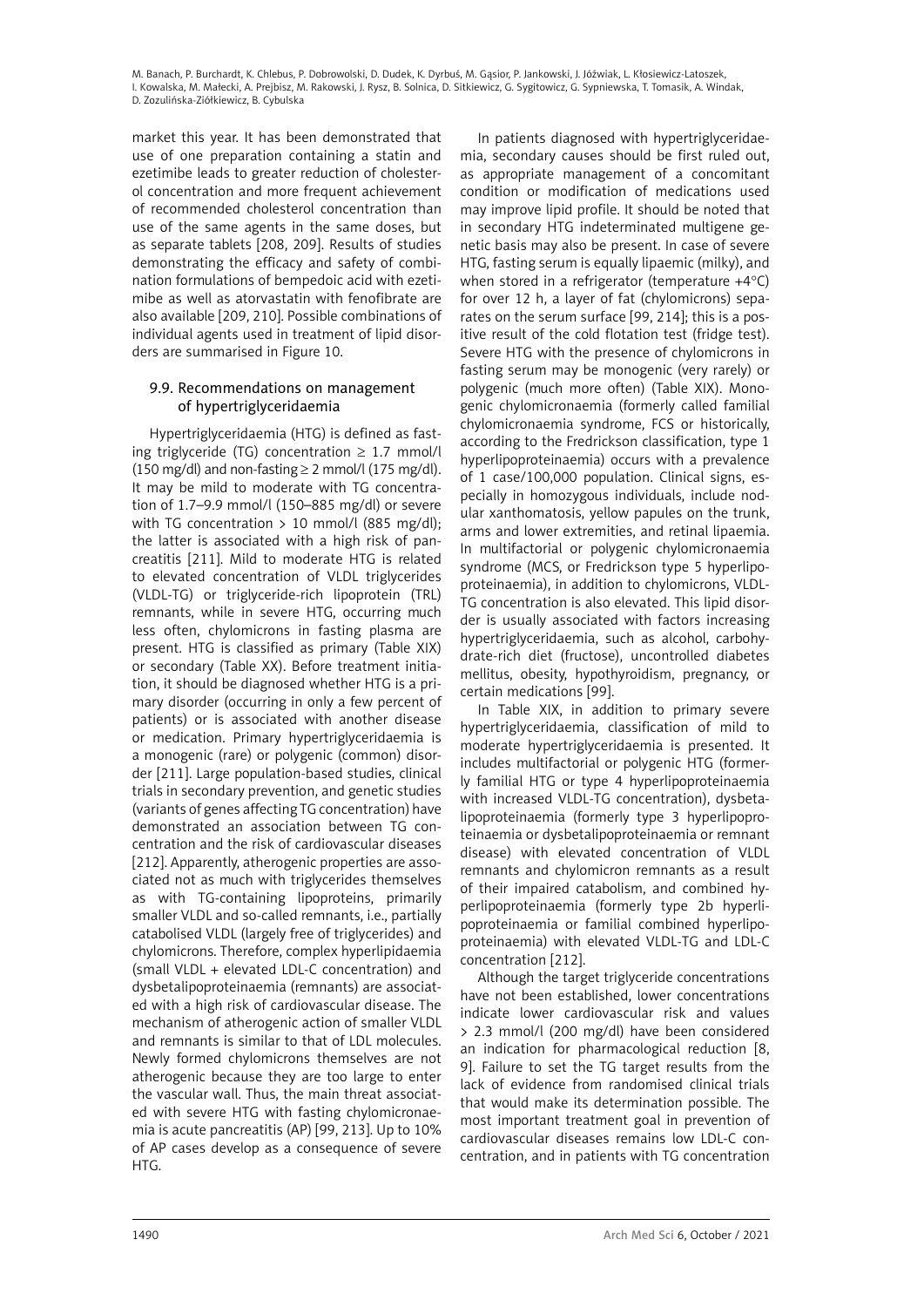# Table XIX. Classification of primary hypertriglyceridaemia

| <b>Types of HTG</b>                                                                                                                                                                                                               | <b>Risk</b>                                                                                  |                                                                                                                                                                                                                                                             | <b>Diagnostic evaluation</b>                                                                                                                                                                                                                                                                                   |
|-----------------------------------------------------------------------------------------------------------------------------------------------------------------------------------------------------------------------------------|----------------------------------------------------------------------------------------------|-------------------------------------------------------------------------------------------------------------------------------------------------------------------------------------------------------------------------------------------------------------|----------------------------------------------------------------------------------------------------------------------------------------------------------------------------------------------------------------------------------------------------------------------------------------------------------------|
|                                                                                                                                                                                                                                   |                                                                                              | Clinical                                                                                                                                                                                                                                                    | Laboratory                                                                                                                                                                                                                                                                                                     |
| Monogenic<br>chylomicronaemia<br>(familial chylomicronaemia<br>syndrome, FCS)<br>- mutation of one of the<br>5 genes:<br>most frequently<br>lipoprotein lipase,<br>apolipoprotein CII,<br>apolipoprotein CV, LIMF1,<br>or GPIHBP1 | • Risk of recurrent acute<br>pancreatitis                                                    | • Xanthomata or yellow<br>papules (xanthomas) on<br>the skin, retinal lipaemia<br>in homozygotes<br>• Paroxysmal abdominal<br>pains may occur                                                                                                               | • High TG and total<br>cholesterol (TC)<br>$concentration - it$ is<br>chylomicron cholesterol<br>• LDL-C and<br>apolipoprotein B not<br>elevated<br>• Milky fasting serum<br>• Positive cold flotation<br>test (chylomicron layer<br>at the serum surface)                                                     |
| Multifactorial or polygenic<br>chylomicronaemia<br>(multifactorial<br>chylomicronaemia<br>syndrome, MCS)<br>$-$ accumulation of<br>genes associated<br>with increased TG<br>concentration                                         | • Risk of acute<br>pancreatitis<br>• Risk of CVD may be<br>increased                         | • Paroxysmal abdominal<br>pains may occur                                                                                                                                                                                                                   | • High TG and TC<br>concentrations - this is<br>chylomicron cholesterol<br>and VLDL cholesterol<br>• LDL-C, usually not<br>elevated<br>• Milky fasting serum<br>• Positive cold flotation<br>test (chylomicron<br>layer at the surface,<br>cloudy serum under<br>chylomicron layer due<br>to increased VLDL-TG |
| Dysbetalipoproteinaemia<br>(formerly type III HLP or<br>dysbetalipoproteinaemia<br>or remnant disease) -<br>apo E2/apo E2<br>homozygosity                                                                                         | • Very high risk of CVD                                                                      | • Characteristic palmar<br>tendon xanthomas                                                                                                                                                                                                                 | • TG and T TC (from<br>remnants)<br>$\bullet$ $\downarrow$ HDL-C<br>• Apo B not elevated<br>• DNA testing (genotype<br>apo E2/apo E2)                                                                                                                                                                          |
| Multifactorial or polygenic<br>hypertriglyceridaemia<br>(formerly type IV HLP or<br>familial HTG)                                                                                                                                 | • Increased risk of CVD.<br>May be a risk factor of<br>AP with high VLDL-TG<br>concentration |                                                                                                                                                                                                                                                             | • Significantly elevated TG<br>concentration (VLDL-TG)<br>• LDL-C normal or slightly<br>increased<br>• Cold flotation test<br>negative - cloudy to<br>milky serum without<br>a chylomicron layer on<br>the surface after 10-12 h<br>of refrigerated storage                                                    |
| Combined<br>hyperlipoproteinaemia<br>(formerly type IIb HLP<br>or familial combined<br>hyperlipoproteinaemia).<br>This is a polygenic disorder                                                                                    | • High risk of CVD                                                                           | • Premature CVD<br>and/or combined<br>hyperlipidaemia in first-<br>degree relatives<br>• Intraindividual and<br>interindividual (relatives,<br>phenotypic variation), i.e.<br>periodically elevated TG<br>and LDL-C, or elevated<br>TG alone or LDL-C alone | • Typically elevated<br>concentration of TG,<br>LDL-C and apo B                                                                                                                                                                                                                                                |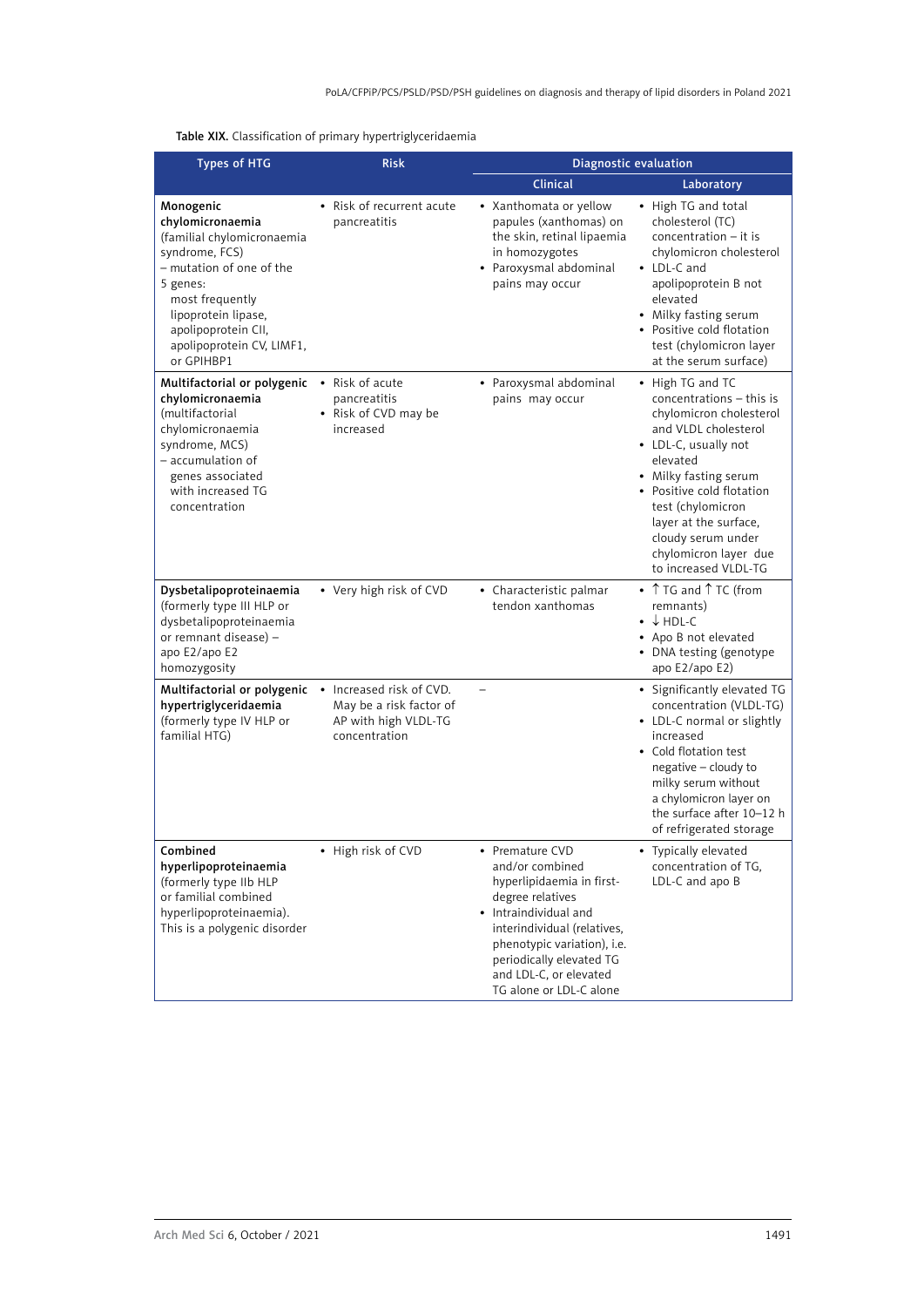Table XX. Secondary causes of hypertriglyceridaemia

- • Obesity
- • Diabetes mellitus
- • Excessive alcohol consumption
- Hypothyroidism
- • Renal diseases (proteinuria, uraemia,
- glomerulonephritis)
- Paraproteinaemia, systemic lupus erythematosus
- Pregnancy (especially third trimester)
- • Diet rich in monosaccharides
- • Medicines: glucocorticosteroids, oral oestrogens, non-cardioselective b-adrenolytic drugs, thiazides, retinols, agents disrupting bile acid circulation, protease inhibitors used in HIV treatment, tamoxifen, cyclophosphamide, cyclosporine, L-asparaginase, second-generation antipsychotics (clozapine, olanzapine)

> 4.5 mmol/l (400 mg/dl), non-HDL-C concentration.

#### 9.9.1. Dietary management

Dietary management is of significant importance in treatment of hypertriglyceridaemia [8, 9]. It may vary depending on whether the condition is a result of elevated concentration of VLDL triglycerides or chylomicron triglycerides and VLDL-TG. In patients with elevated VLDL-TG concentration, reduction and preferably avoidance of alcohol consumption is considered important. Obese patients should reduce body weight (improved sensitivity to insulin). Hyperinsulinaemia associated with abdominal obesity stimulates TG synthesis in the liver; lipolysis in adipose tissue is increased, and released fatty acids transported to the liver are a substrate for TG synthesis. Hypertriglyceridaemia may be a symptom of metabolic syndrome, in which abdominal obesity is usually the main feature. It may be said that obesity removes the mask of a patient with HTG. This also applies to alcohol and carbohydrate consumption [8, 9].

Important nutritional recommendations with high efficacy in reducing VLDL-TG include reduction of total carbohydrate intake, in particular mono- and disaccharides (fructose and sucrose). Carbohydrates are substrates for hepatic TG production. The effect of carbohydrate-rich products on triglycerides is much weaker if diet is based on high-fibre foods with low glycaemic index. In reduction of TG concentration, physical activity is also very important as working muscles use fatty acids contained in them as a source of energy [8, 9]. It must not be forgotten to replace saturated fats with mono-, and above all polyunsaturated fats [139, 143], or generally speaking animal fats with vegetable fats, with the exception of two tropical oils, i.e., coconut and palm oil.

In patients with elevated concentration of chylomicron triglycerides and VLDL triglycerides

(polygenic chylomicronaemia), diet is very important, although more difficult to implement, as it should be targeted at reduction of chylomicron synthesis in the intestinal epithelium, so fat intake must be very limited  $($  15–20% of energy) [99, 211, 213], and at the same time at reduction of VLDL triglyceride synthesis (recommendations discussed above). Chylomicrons are formed from both saturated and unsaturated fat, hence drastic reduction of total fat intake. The effect of such diet is very rapid. A large decrease in TG occurs after a few days. In some patients, medium-chain TG (MCT) may be considered as a source of energy; these are transported directly to the liver through the portal vein and metabolised there, so chylomicrons do not form. Alcohol abstinence is recommended. In monogenic chylomicronaemia (FCS), the primary treatment is low-fat diet, although recently a new agent has been introduced, which offers hope for effective treatment of patients with FCS.

### 9.9.2. Pharmacological management

In high-risk patients with TG concentration > 2.3 mmol/l (200 mg/dl), treatment is always initiated with a statin (atorvastatin or rosuvastatin). This is a class I recommendation. Following publication of the REDUCE IT study results, in which the use of EPA (icosapent ethyl  $2 \times 2$  g/ day) for 4.9 years in patients optimally treated with statins with fasting TG concentration 1.5 to 5.6 mmol/l (135–499 mg/dl) and high cardiovascular risk resulted in a reduction of incidence of cardiovascular events by 25% [147], European experts recommended adding EPA to a statin in such cases (IIaB) [9]. A fibrate may also be added to a statin in primary prevention (IIbB) as well as in high-risk patients in whom LDL-C concentration corresponds to the target and TG concentration exceeds 2.3 mmol/l (IIbC) [9]. The authors of these guidelines generally accept European recommendations, however, pointing out a much greater role of fibrates in high-risk patients, which may be very effective in reduction of the risk of micro- and macrovascular complications (recommendation level IIaB), and the fact that icosapent ethyl is still unavailable on Polish market; therefore, the recommendations include for the first time omega-3 acids in high doses (at least 2 g/day – recommendation level IIbC) (see sections on omega-3 acids and fibrates; Table XXI and Figure 11).

If TG concentration is  $\geq$  5.6 mmol/l (500 mg/ dl), treatment is initiated with fibrate to quickly decrease its concentration and reduce the risk of AP. If chylomicrons are present in the fasting state and VLDL-TG concentration is increased (multifactorial or polygenic chylomicronaemia), combination pharmacotherapy with a fibrate and n-3 PUFA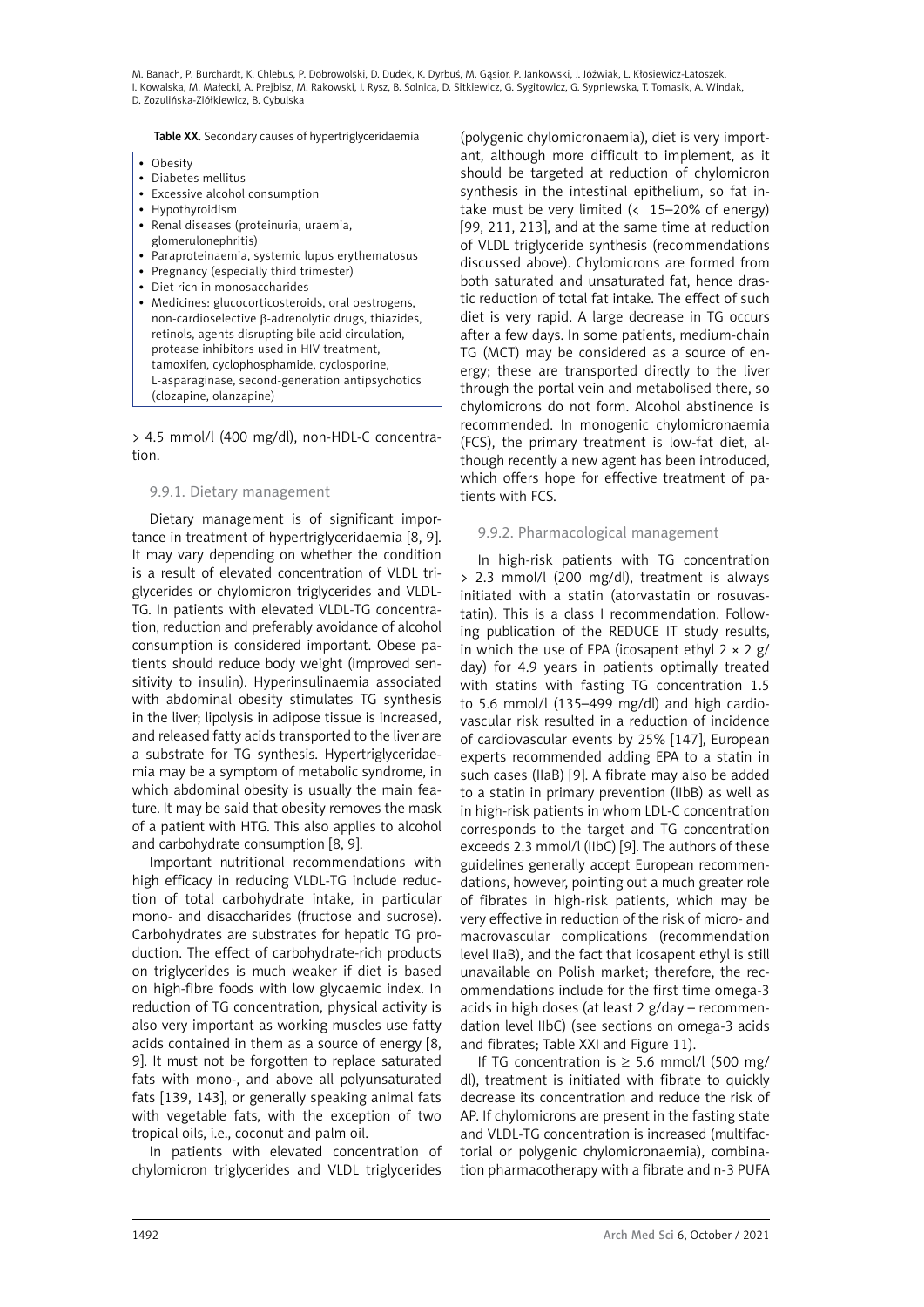Table XXI. Recommendations on treatment of hypertriglyceridaemia

| Recommendation                                                                                                                                                                                         | <b>Class</b>    | Level     |
|--------------------------------------------------------------------------------------------------------------------------------------------------------------------------------------------------------|-----------------|-----------|
| Statins are recommended as first-line therapy to reduce the risk of CVD in high-risk individuals<br>with hypertriglyceridaemia (TG > 2.3 mmol/l/> 200 mg/dl).                                          |                 | B.        |
| In at least high-risk patients with TG $\geq$ 1.7 mmol/l ( $\geq$ 150 mg/dl) despite statin treatment,<br>icosapent ethyl ( $2 \times 2$ g/day) in combination with a statin should be considered.*    | $\mathsf{IIa}$  | C         |
| In at least high-risk patients with TG $\geq$ 2.3 mmol/l ( $\geq$ 200 mg/dl) despite statin therapy, omega-3<br>acids (PUFA in a dose of 2 to 4 g/day) in combination with a statin may be considered. | 11 <sub>b</sub> | $\subset$ |
| In patients in primary prevention who achieved their LDL-C goals with persistent TG concentration<br>> 2.3 mmol/l (> 200 mg/dl), fenofibrate in combination with a statin may be considered.           | <u>IIb</u>      | B         |
| In high-risk patients who achieved their LDL-C goals with persistent TG concentration $> 2.3$ mmol/l<br>(> 200 mg/dl), fenofibrate in combination with a statin should be considered.                  | <b>Ila</b>      | B.        |

*\*Increased risk of atrial fibrillation should be kept in mind.* 

#### High and very high-risk patients with elevated TG



Figure 11. Recommendations on treatment of hypertriglyceridaemia (adapted and modified, based on the EAS Expert Opinion 2021 [140])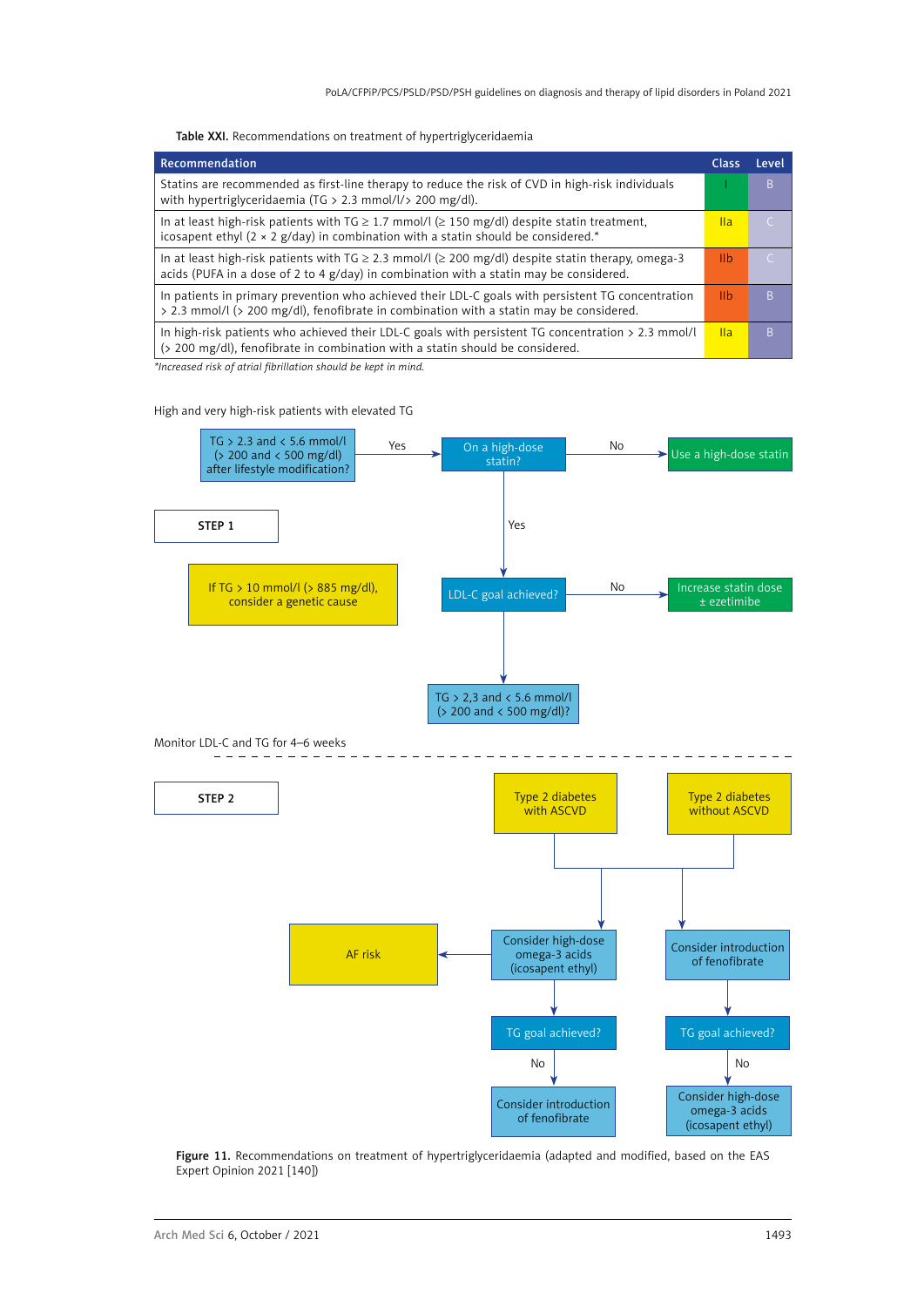Table XXII. Summary of hypertriglyceridaemia management recommendations

| Variable                             | Mild to moderate -<br><b>Elevated VLDL-TG</b>                                                                                                                                                                                                                                                                                                                                                                                      | Severe-<br>Chylomicrons and TVLDL-TG present                                                                                                                                                                                               |
|--------------------------------------|------------------------------------------------------------------------------------------------------------------------------------------------------------------------------------------------------------------------------------------------------------------------------------------------------------------------------------------------------------------------------------------------------------------------------------|--------------------------------------------------------------------------------------------------------------------------------------------------------------------------------------------------------------------------------------------|
| TG concentration                     | 150-885 mg/dl (1.7-10 mmol/l)                                                                                                                                                                                                                                                                                                                                                                                                      | > 885 mg/dl (> 10 mmol/l)                                                                                                                                                                                                                  |
| Primary treatment<br>goal            | Target LDL-C concentration                                                                                                                                                                                                                                                                                                                                                                                                         | TG reduction                                                                                                                                                                                                                               |
| Secondary<br>treatment goal          | Target non-HDL-C concentration                                                                                                                                                                                                                                                                                                                                                                                                     | Target LDL-C and non-HDL-C, if the risk of AP<br>is reduced                                                                                                                                                                                |
| Non-<br>pharmacological<br>treatment | • Limited consumption of alcohol or<br>abstinence<br>• Weight reduction in case of obesity<br>• Reduction of carbohydrate intake,<br>in particular fructose and sucrose<br>• Increased physical activity<br>• Substitution of saturated fats with<br>unsaturated fats (especially<br>polyunsaturated)                                                                                                                              | • Alcohol abstinence<br>• Restrictive low-fat diet (10-15% of total<br>energy)<br>• Weight reduction in case of obesity<br>• Reduction of total carbohydrate intake,<br>particularly fructose and sucrose<br>• Increased physical activity |
| Pharmacological<br>treatment         | • Statin (atorvastatin, rosuvastatin,<br>pitavastatin)<br>• Start with fibrate alone if TG > 500 mg/dl<br>(5.6 mmol/l) to reduce the risk of ACS<br>• Consider adding PUFA n-3<br>• in case of high cardiovascular risk and TG<br>> 150 mg/dl (1.7 mmol/l)<br>• Consider adding a fibrate if the target<br>LDL-C has been achieved<br>and TG $> 200$ mg/dl ( $> 2.3$ mmol/l) in<br>primary prevention and in high-risk<br>patients | • Fibrate (fenofibrate) + PUFA n-3<br>• Volanesorsen in monogenic<br>chylomicronaemia (family<br>chylomicronaemia syndrome, FCS) (still<br>unavailable in Poland)                                                                          |
| Genetic testing                      | • HTG mainly polygenic. No indications for<br>genetic testing                                                                                                                                                                                                                                                                                                                                                                      | • HTG very likely to be monogenic. Genetic<br>tests indicated in children and adolescents.<br>Recommended cold flotation test                                                                                                              |

 $(2 \times 2 \text{ g/day})$  is used together with diet. In monogenic chylomicronaemia, the efficacy of treatment with a fibrate and PUFA n-3 is low, and as mentioned above, effective pharmacotherapy has become possible only recently [215]. It is also worth noting that recently (May 2019) the EMA has granted conditional approval for the use of a novel agent effectively lowering TG concentration in monogenic chylomicronaemia [215]. Volanesorsen is an antisense oligonucleotide that inhibits translation of apolipoprotein CIII (Apo CIII) mRNA. Apo CIII, present in lipoproteins transporting TG, inhibits lipoprotein lipase (LPL) activity. Volanesorsen is administered subcutaneously once a week for 3 months, then once every 2 weeks. It still has not been approved by the FDA. Thrombocytopenia is a common adverse reaction associated with volanesorsen (see section on new agents in treatment of lipid disorders) [215].

A practical summary of management of hypertriglyceridaemia is presented in Table XXII.

### 9.10. New agents in lipid disorders therapy

9.10.1. Bempedoic acid

Bempedoic acid is an ATP-citrate lyase (ACL) inhibitor that decreases LDL-C concentration

by means of inhibition of cholesterol synthesis in the liver. ACL is an enzyme preceding 3-hydroxy-3-methylglutarylcoenzyme A (HMG-CoA) reductase in the cholesterol biosynthesis pathway [216]. Importantly, bempedoic acid is an inactive prodrug and requires activation by coenzyme A (CoA) with long-chain acyl-CoA 1 synthetase (ACSVL1), and the entire process takes place in the liver rather than in skeletal muscles, which from the very beginning indicated that it may be a very effective agent for statin-intolerant patients [216]. Inhibition of ACL by bempedoic acid decreases hepatic cholesterol synthesis and reduces blood LDL-C concentration by increasing the activity of LDL receptors; it also affects simultaneous inhibition of hepatic biosynthesis of fatty acids [216].

The efficacy of bempedoic acid has been investigated in numerous phase II studies and 4 pivotal phase III studies in the CLEAR programme (*Cholesterol Lowering via Bempedoic acid, an ACL-Inhibiting Regimen*). In the *CLEAR Tranquility* study [217], patients with a history of statin intolerance and LDL-C concentration  $\geq 100$  mg/dl were enrolled. After a 4-week lead-in period of treatment with ezetimibe, 269 patients were randomised 2 : 1 to bempedoic acid 180 mg or placebo once daily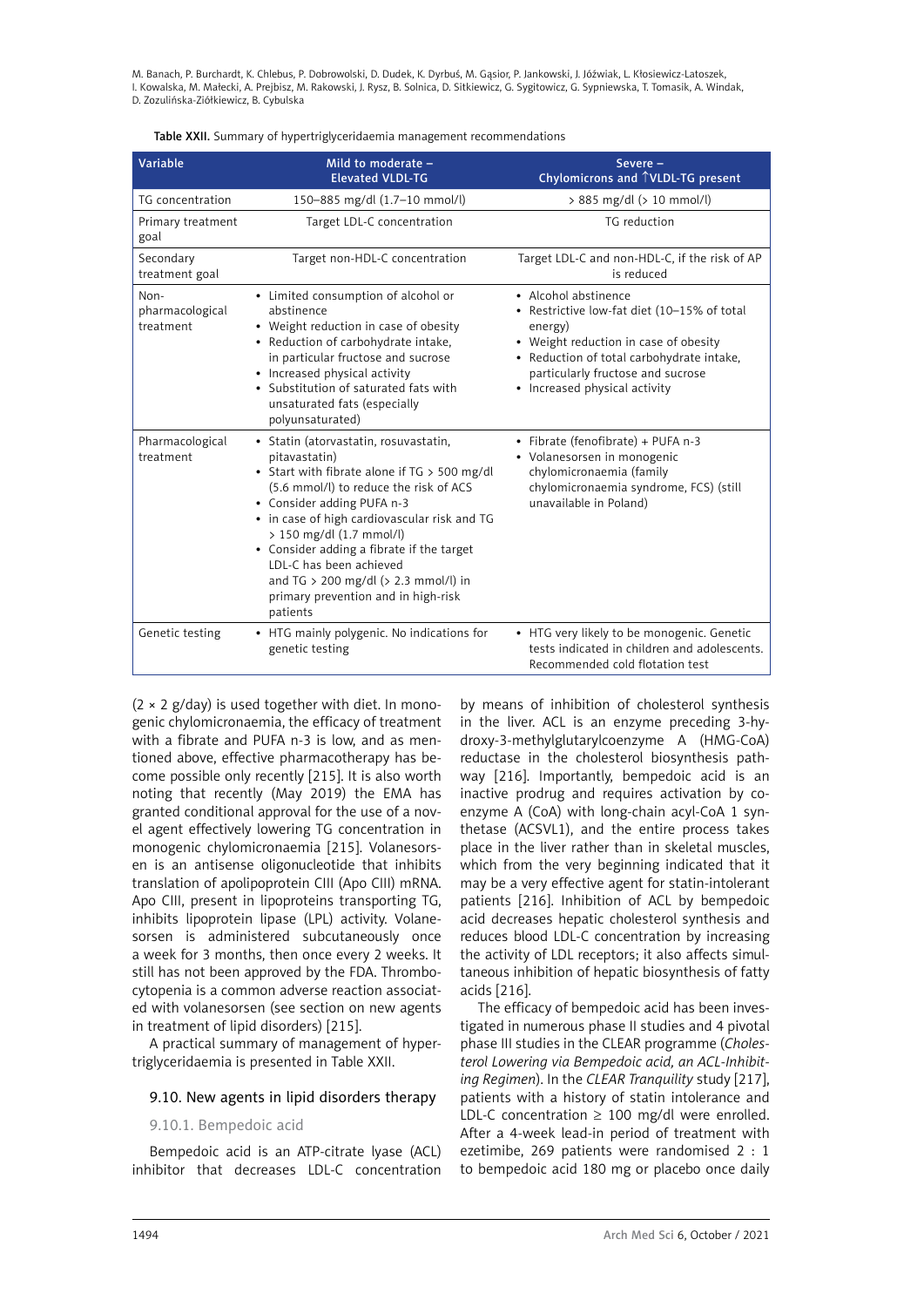added to ezetimibe for 12 weeks. Bempedoic acid reduced LDL-C cholesterol by 28.5% in comparison with placebo ( $p < 0.001$ ), as well as non-HDL (–23.6%), TC (–18.0%), ApoB (–19.3%), and what is particularly interesting in terms of residual risk associated with inflammation, hsCRP (–31.0%). The treatment was well tolerated; the incidence of treatment-related adverse events, muscle-related adverse events, and treatment discontinuation was similar between the bempedoic acid and placebo groups [217].

In the *CLEAR Harmony* study [218], patients with ASCVD and/or heterozygous FH and LDL-C concentration  $\geq$  70 mg/dl (1.8 mmol/l) despite maximum tolerated statin therapy with or without additional lipid-lowering therapy were enrolled. The primary endpoint was safety, and the key secondary endpoint was percent change in LDL cholesterol concentration after 12 weeks of treatment. The study included 2230 patients, of whom 1488 received bempedoic acid and 742 placebo; the follow-up period was 52 weeks. The incidence of adverse events and serious adverse events during the intervention period did not differ significantly between the two groups, but the incidence of adverse events leading to treatment discontinuation was higher in the bempedoic acid group than in the placebo group (162 (10.9%) patients vs. 53 (7.1%) patients), as was the incidence of gout (18 (1.2%) patients vs. 2 (0.3%) patients). Bempedoic acid reduced mean LDL-C concentration by 18.1% in comparison with placebo [218].

In the *CLEAR Serenity* study [219], 345 patients with hypercholesterolaemia and a history of intolerance to at least 2 statins, including one at the lowest available dose, were randomised. Mean age of the enrolled patients was 65.2 years, mean baseline LDL-C concentration was 157.6 mg/dl, and 93% of patients reported a history of muscle symptoms associated with statin therapy. Treatment with bempedoic acid, in comparison with placebo, significantly reduced LDL-C concentration by 21.4% (95% CI: –25.1 to –17.7%; *p* < 0.001), non-HDL-C by 17.9%, total cholesterol by 14.8%, as well as ApoB  $(-15.0%)$  and hsCRP  $(-24.3%).$ Bempedoic acid was safe and well tolerated; muscle-related adverse effects (muscle pain) occurred in 4.7% and 7.2% of patients who received bempedoic acid and placebo, respectively [219].

In another study, *CLEAR Wisdom* [220], a total of 779 patients with ASCVD and/or heterozygous familial hypercholesterolaemia and LDL-C concentration  $\geq$  70 mg/dl (1.8 mmol/l) while receiving maximum tolerated lipid-lowering therapy were enrolled. The follow-up period was 52 weeks. Bempedoic acid reduced LDL-C concentration significantly more than placebo (–17.4%; 95% CI: –21.0% to –13.9%; *p* < 0.001); a significant reduction of non-HDL cholesterol (-13.0%), total cholesterol (–11.2%), and ApoB concentration (–13.0%), as well as hsCRP (median: –18.7% vs. –9.4%), was also observed. Common adverse events included nasopharyngitis (5.2% vs. 5.1% for bempedoic acid and placebo, respectively), urinary tract infection (5.0% vs. 1.9%), and hyperuricaemia (4.2% vs. 1.9%) [220].

In another study, being a pooled analysis of 4 phase III studies, the efficacy and safety of bempedoic acid in patients with ASCVD and/or FH as well as in patients with partial and complete statin intolerance was assessed [221]. The final analysis included 2425 patients in the group receiving bempedoic acid and 1198 in the placebo group. Mean age of patients was 66 ±9 years and the mean baseline LDL-C value at randomisation was 108 ±33 mg/dl and 144 ±39 mg/dl in the statin-intolerant group. After 12 weeks of treatment, in comparison with placebo, LDL-C was reduced by 17.8% in the bempedoic acid group, whereas in the statin-intolerant subgroup, the LDL-C reduction was 24.5%; this effect was maintained after 52 weeks of the study. Significant decrease of concentration of non-HDL cholesterol, TC, ApoB, and hsCRP was also observed in the bempedoic acid group. Treatment with bempedoic acid was well tolerated but was associated with a higher incidence of mild (resolving upon treatment discontinuation) adverse events, such as increased uric acid concentration (2.1% vs. 0.5%), decreased eGFR (0.7% vs. < 0.1%), increased aminotransferase activity (2.8% vs. 1.3%), and an increased incidence of gout (1.4% vs. 0.4%) [221]. We have obtained very similar results in a meta-analysis of 10 phase II and III trials, which enrolled nearly 4000 patients, where, interestingly, as also observed in phase III trials, treatment with bempedoic acid was associated with a 41% reduction in the risk of development of new cases of diabetes (OR = 0.59; 95% CI: 0.39–0.90; *p* = 0.01) [222].

Only the *CLEAR Outcomes* study, in which 14,014 high-risk patients with statin intolerance were enrolled, will answer the question on how the addition of bempedoic acid may translate into a reduction in cardiovascular events. The study is planned to complete in December 2022; it will continue until 1620 patients experience the primary endpoint. The minimum duration of treatment will be 36 months, and the predicted median exposure to treatment – 42 months [223]. However, the currently available study results provided the basis for positive assessment of bempedoic acid and its combination with ezetimibe by the FDA (February 2020) and by the EMA (April 2020).

According to the EMA regulations, bempedoic acid is indicated in adults with primary hypercholesterolaemia (heterozygous familial and non-fa-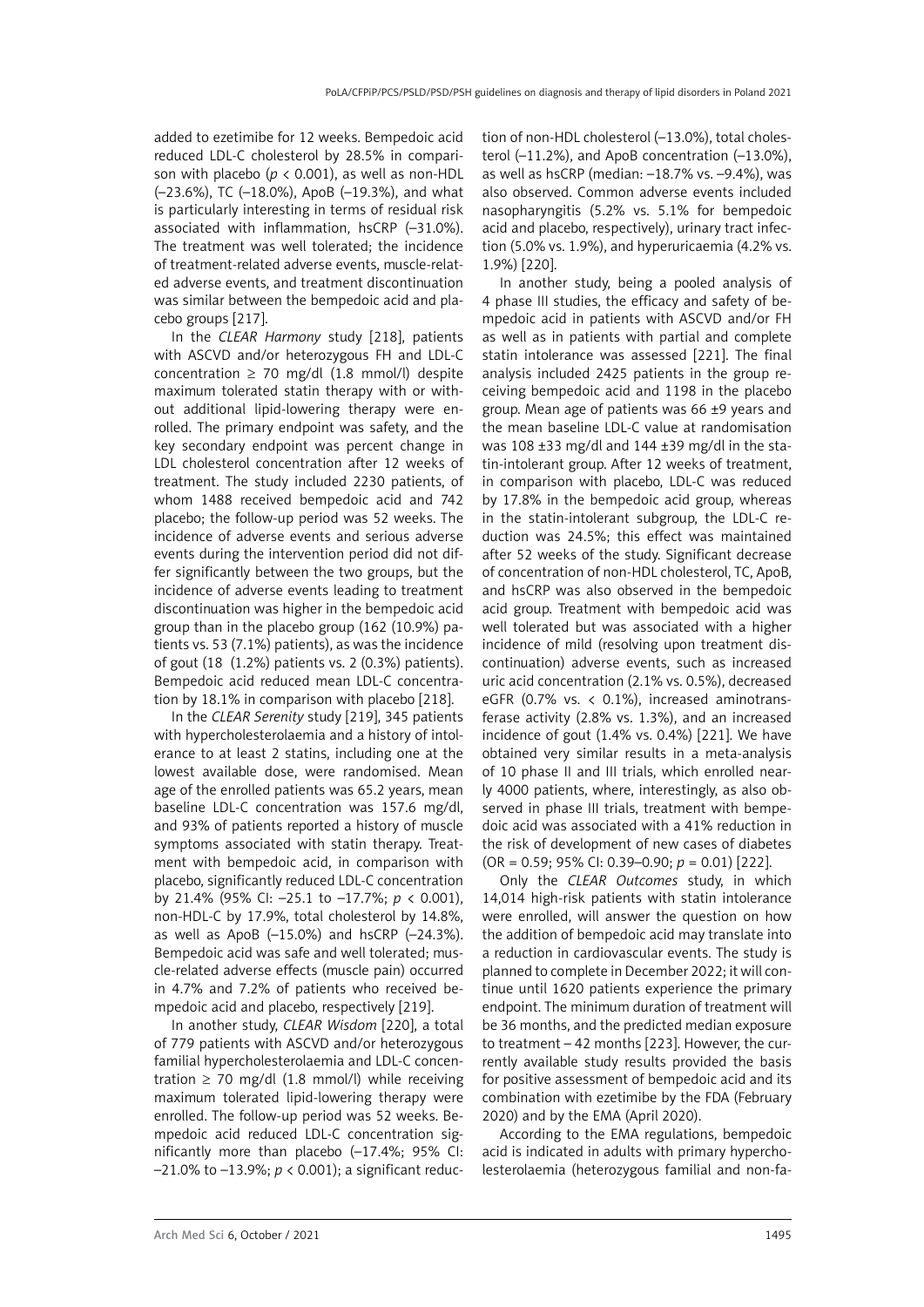Table XXIII. Recommendations on the use of bempedoic acid

| Recommendation                                                                                                                                                                         | Class | l evel |
|----------------------------------------------------------------------------------------------------------------------------------------------------------------------------------------|-------|--------|
| In patients with ASCVD who have not achieved the LDL-C target at their maximum tolerated dose<br>of a statin and ezetimibe, combination therapy with bempedoic acid may be considered. | -lib  | B      |
| In FH patients at very high risk not achieving the LDL-C target with the maximum tolerated dose of<br>a statin and ezetimibe, combination with bempedoic acid may be considered.       | -lib  | B      |
| If a statin-based regimen is not tolerated at any dose (even after rechallenge), bempedoic acid or<br>the combination of ezetimibe and bempedoic acid may be considered.               | 11h   | B      |

milial) or mixed dyslipidaemia in addition to diet: (1) in combination with a statin or a statin and other lipid-lowering therapies in patients, in whom the target LDL-C reduction has not been achieved with the maximum tolerated statin dose, OR (2) alone or in combination with other lipid-lowering therapies in patients who are intolerant to or have contraindications for statin therapy. Based on available studies, the authors of these guidelines also decided to recommend bempedoic acid (and its combination with ezetimibe) in selected groups of patients with lipid disorders (Table XXIII).

#### 9.10.2. Inclisiran

The primary mechanism of action of inclisiran is inhibition of PCSK9 synthesis (by catalytic degradation of PCSK9 mRNA), which binds to and promotes degradation of LDL-C receptors, resulting in increased LDL-C concentration. Inclisiran is a so-called short interfering RNA, i.e. a double-stranded [RNA](https://pl.wikipedia.org/wiki/Kwasy_rybonukleinowe) molecule with a length of about 20–25  [base pairs](https://pl.wikipedia.org/wiki/Para_zasad) that silences the expression of genes with homologous sequence ([RNAi](https://pl.wikipedia.org/wiki/Interferencja_RNA)) – in this case the mRNA which carries information for PCSK9 synthesis [224]. It is worth remembering that for discovery of the phenomenon of RNA interference, American scientists Andrew Z. Fire and Craig C. Mello received a Nobel Prize in Medicine and Physiology in 2006.

Inclisiran binds to asialoglycoprotein receptors on the hepatocyte surface (present only on these cells) and then binds to the *RNA-induced silencing complex* (RISC) which has the activity of ribonuclease and makes it possible to degrade the information RNA (mRNA) coding for PCSK9. As a result, inclisiran decreases PCSK9 synthesis in ribosomes (by means of inhibition of translation, often referred to as "gene silencing"), increases the number of LDL receptors on the surface of hepatocytes, and decreases the LDL cholesterol concentration [225, 226]. Inclisiran is administered parenterally (subcutaneously) and its characteristic feature is a long duration of activity, which allows for application every 6 months.

The safety and efficacy of inclisiran is being evaluated in the ORION programme (and currently in the follow-up VICTORION programme), in which its efficacy in high cardiovascular risk

patients with ASCVD or FH (both hetero- and homozygous) is evaluated, as well as in primary prevention in patients with so-called cardiovascular risk equivalent, and in populations with a socalled unmet need, i.e. patients with low treatment adherence (including statin intolerance), or those with chronic kidney disease (including those with severe renal impairment and GFR between  $\langle 30 \text{ ml/min}/1.73 \text{ m}^2 \rangle$  and chronic liver disease [224–226].

In recently published studies, it has been demonstrated that inclisiran reduces LDL-C cholesterol by ca. 50% (up to 55%), among others in individuals with familial hypercholesterolaemia (the ORION-9 study, which enrolled 482 patients with FH and a mean LDL-C concentration of 4.0 mmol/l (155 mg/dl), 90% of subjects were treated with a statin and 53% with ezetimibe), those with a history of atherogenic cardiovascular disease (CHD, CVD, or PAD) (the ORION-10 study, which enrolled 1561 patients; mean LDL-C concentration 2.7 mmol/l, 89% treated with a statin, 10% with ezetimibe), and those with or without ASCVD, but with high cardiovascular risk, i.e. socalled ASCVD risk equivalent (the ORION 11 study, 1617 patients enrolled, mean LDL cholesterol concentration: 2.7 mmol/l, 95% treated with a statin, 7% with ezetimibe) [227, 228]. In addition, in these studies a decrease of triglyceride concentration by 7% to 13 %, and  $Lp(a)$  by 17% to 26% was observed, as well as an increase in HDL-C by 3% to 6% in the inclisiran-treated groups in comparison with patients receiving placebo. All studies demonstrated very good tolerance of the agent, except for local injection site reactions, which occurred several times more often in the inclisiran groups [227, 228].

The objective of the studies discussed above was not assessment the effect of inclisiran on the risk of cardiovascular events; therefore, the number of patients enrolled, and the number of such endpoints did not allow to draw reliable conclusions in this regard. However, a meta-analysis of these studies (total number of patients analysed: 3660) demonstrated that inclisiran not only reduced the LDL cholesterol concentration (by a mean of 50.5%) but also reduced the risk of major cardiovascular events (a composite endpoint of cardiac death, sudden cardiac arrest, myocardi-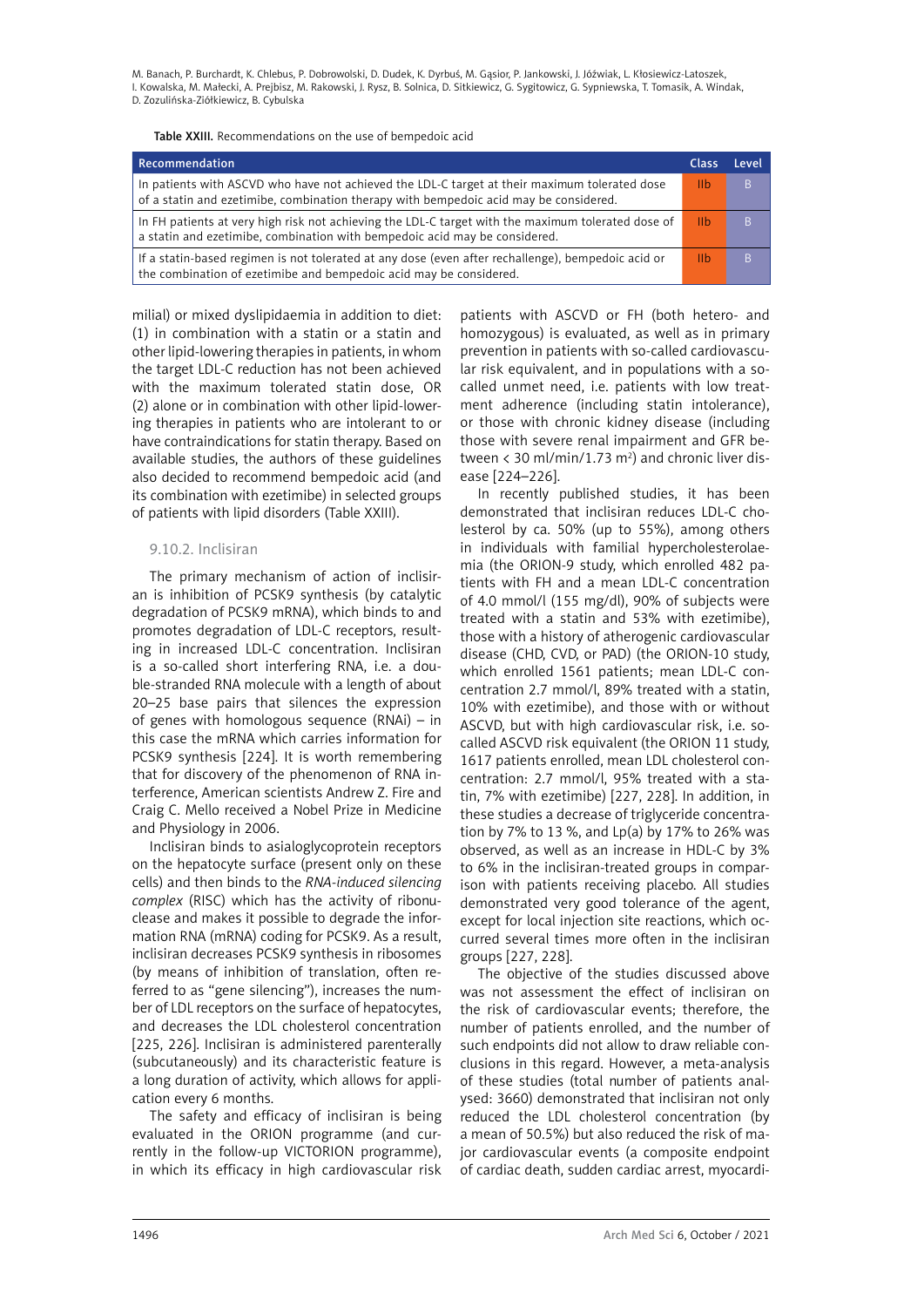al infarction, and stroke) by 24% ( $p = 0.01$ ) [229]. The meta-analysis once again confirmed very good tolerability of the product [229]. Furthermore, the association between decreased LDL-C concentration and reduced risk of cardiovascular events as a result of inclisiran treatment has been shown to be similar to the relationship between cardiovascular risk reduction and change in LDL-C concentration for alirocumab and evolocumab [230]. Of course, only the results of the ORION-4 study, which are awaited by the end of 2024, will answer the question on how this significant LDL-C reduction plus a unique mode of administration (two doses per year), which will definitely translate into improved adherence, will reduce cardiovascular events and mortality.

It is worth noting that completed phase II and III studies as well as pooled analyses of these studies and meta-analyses were the basis for the approval of inclisiran by the EMA in December 2020. According to this decision, the product should be administered in a dose of 300 mg subcutaneously (inclisiran sodium equivalent to 284 mg of inclisiran in 1.5 ml of solution); after the first injection, the next dose should be given after 3 months, and then every 6 months in the following indications:

- in adults with primary hypercholesterolaemia (heterozygous familial hypercholesterolaemia and multigenic hypercholesterolaemia), or mixed dyslipidaemia, as an adjunct to diet,
- in combination with a statin, or a statin with other lipid-lowering agents, in patients who cannot achieve their target LDL-C concentration with the maximum tolerated statin dose OR
- alone or in combination with other lipid-lowering agents in patients who are statin-intolerant or in whom statin treatment is contraindicated.

In Poland, inclisiran is available (few patients have been already administrated) but still not reimbursed, and work on the preparation of a therapeutic drug programme is ongoing. However, in view of the above, primarily the results of the available studies, the authors of these guidelines have decided to propose the first recommendations on the use of inclisiran and the groups of patients who might most benefit (Table XXIV).

#### 9.10.3. Apabetalone

Apabetalone is an oral BET (*bromodomain and extra-terminal domain*) inhibitor with particular affinity for bromodomain-containing protein 4 (BRD4) [231]. Apabetalone binds to the second bromodomain, thus inhibiting epigenetic modulators of gene transcription. The effects of apabetalone include stimulation of gene expression and production of ApoA-I, the main component of high-density lipoproteins (HDL). Beneficial effects of the agent on severity of inflammation and the composition and volume of atherosclerotic plaques have also been demonstrated [231]. A meta-analysis of three small studies comprising the BETonMACE programme  $(n = 798)$  demonstrated a beneficial effect of the agent on the concentration of apolipoprotein A-I, HDL-C, the number of large HDL particles, and CRP [232]. In addition, a significant reduction of the risk of cardiovascular events in comparison with placebo was observed, especially in patients with diabetes, low HDL cholesterol concentration, and in those with elevated CRP concentration [232]. However, the published results of the BETonMACE study, which included 2425 post-ACS patients with type 2 diabetes and low HDL-C concentration, did not confirm a statistically significant difference in the risk of a composite endpoint of cardiovascular death, myocardial infarction, or stroke (10.3% vs. 12.4%,  $p = 0.11$ ) between the groups receiving apabetalone (100 mg bid) and placebo [233]. As a result of good tolerability of the new agent and a low number of adverse reactions during treatment, results of subsequent studies on "the first agent modifying processes on the epigenetical level in patients with cardiovascular diseases" may be awaited; the agent may be a valuable addition to treatment of lipid disorders in selected groups of patients (currently, it seems that patients with atherogenic dyslipidaemia may comprise such a group) [231–233]. The results of a subanalysis of the BETonMACE study in patients with ACS, diabetes and chronic kidney disease may be a confirmation [234]. The median follow-up period was 27 months; in patients with CKD apabetalone in comparison with placebo was associated with fewer major adverse cardiovascu-

Table XXIV. Recommendations on the use of inclisiran

| Recommendation                                                                                                                                                                                                 | <b>Class</b> | l evel |
|----------------------------------------------------------------------------------------------------------------------------------------------------------------------------------------------------------------|--------------|--------|
| In patients with ASCVD and/or FH who do not achieve the target at the maximum tolerated dose<br>of a statin and ezetimibe, initiation of inclisiran may be considered.                                         | IIh          | B      |
| If a statin-based regimen is not tolerated at any dose (even after rechallenge), treatment with<br>inclisiran may be considered.                                                                               | IIb          |        |
| In primary or secondary prevention in very high-risk patients who are non-adherent to lipid-<br>lowering therapy or who are not willing to use statin therapy, treatment with inclisiran may be<br>considered. | Ilh          |        |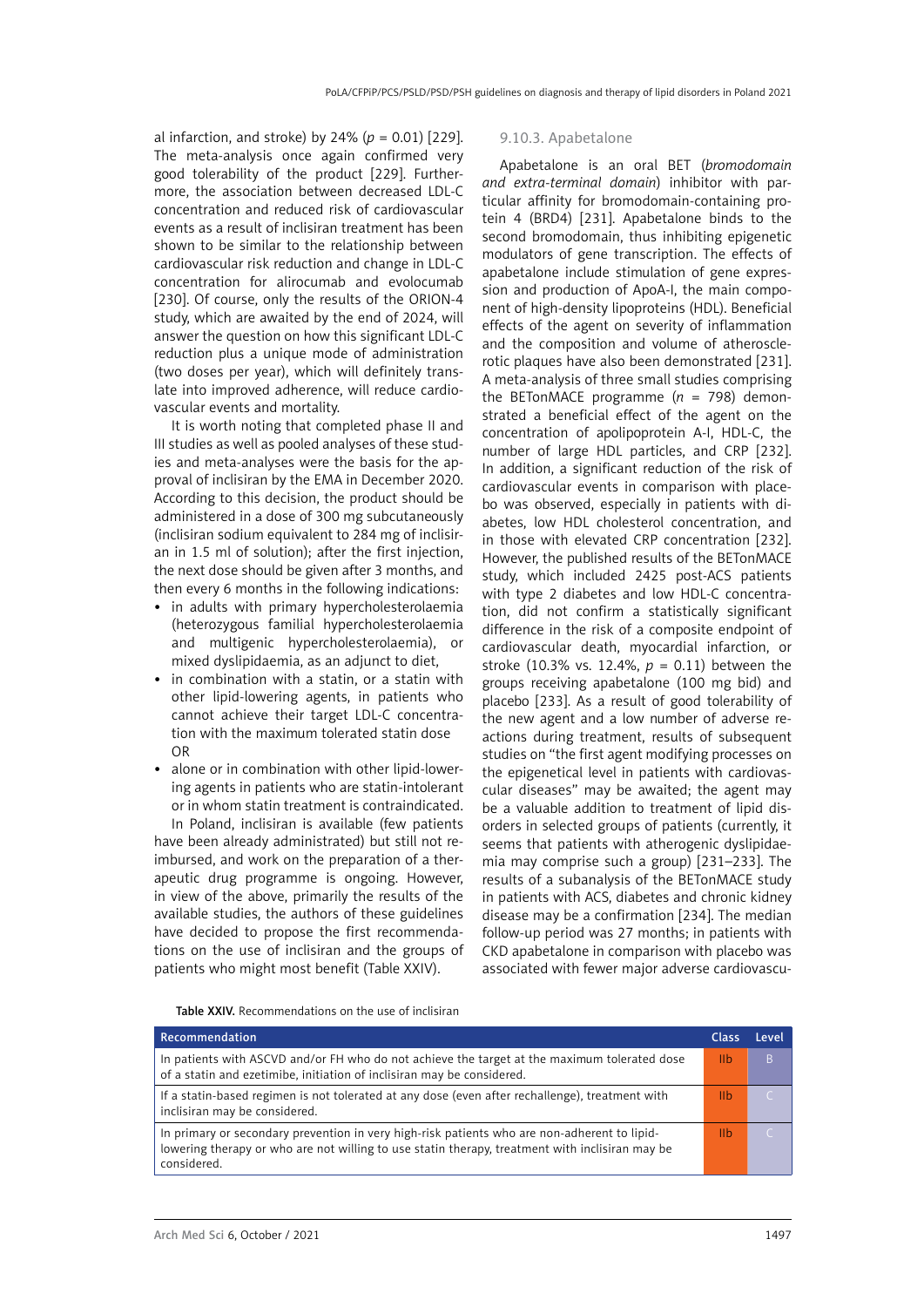lar events (MACE) (HR = 0.50; 95% CI: 0.26–0.96) and hospitalisations related to heart failure (HR = 0.48; 95% CI: 0.26–0.86). In patients with CKD, a similar number of adverse events was observed, regardless of randomisation to apabetalone or placebo, and fewer serious adverse events (29% vs. 43%;  $p = 0.02$ ) in the apabetalone group [234].

### 9.10.4. Volanesorsen

Volanesorsen is an antisense oligonucleotide that inhibits the synthesis of ApoC-III, a protein known as an inhibitor of lipoprotein lipase (LPL), a regulator of triglyceride metabolism and hepatic clearance of chylomicrons and other lipoproteins with a high content of triglycerides [235]. It has recently been shown that apoC-III increases triglyceride concentration on a pathway independent of lipoprotein lipase as well [236]. Volanesorsen selectively binds to information ribonucleic acid (mRNA) coding for apoC-III and prevents translation. The agent reduces the concentration of apoC-III by ca. 80–90% and that of triglycerides by ca. 70% [235]. The safety and efficacy of volanesorsen in patients with elevated triglyceride concentration were assessed in two phase III trials [236, 237]. The primary indication for volanesorsen is chylomicronaemia (FCS, type I hyperlipoproteinaemia).

In a recently published COMPASS study (phase III), adult patients  $(n = 114)$  with multifactorial severe hypertriglyceridaemia or FCS, BMI of 45 kg/m2 or less, and fasting plasma triglycerides at least 500 mg/dl were enrolled [238, 239]. Patients were randomised  $(2 : 1)$  to receive subcutaneous volanesorsen (300 mg) or placebo (1.5 ml) once a week for 26 weeks. After 13 weeks of treatment, the dose was changed to 300 mg of volanesorsen or placebo every 2 weeks. Volanesorsen reduced the mean plasma triglyceride concentration by 71.2% (95% CI: –79.3 to –63.2) from baseline, compared with 0.9% (–13.9 to 12.2) in the placebo group ( $p \lt 0.0001$ ), which represents an absolute mean decrease of fasting plasma triglyceride concentration by 869 mg/dl (95% CI: –1,018 to –720; 9.82 mmol/l (–11.51 to –8.14)) in the volanesorsen group compared with a 74 mg/dl increase (–138 to 285; 0.83 mmol/l (–1.56 to 3.22);  $p \lt 0.0001$  in the placebo group. In the safety analysis, 5 cases of acute pancreatitis were reported, all in the placebo group [239].

In August 2018, the FDA made a negative decision on the use of volanesorsen in FCS. In May 2019, volanesorsen (Waylivra) was approved by the EMA for the treatment of familial chylomicronaemia syndrome (FSC). It is available as a solution for subcutaneous injections, at the beginning of treatment administered once a week; after 3 months, patients in whom a sufficient decrease in triglyceride concentration has occurred may receive volanesorsen every 2 weeks. The frequency of injections is re-adjusted after 6 and 9 months of treatment.

### 9.10.5. Evinacumab

Evinacumab is a monoclonal antibody binding to angiopoietin-like protein 3 (ANGPTL3). The contribution of ANGPTL3 to lipid metabolism consists primarily in the inhibition of lipoprotein lipase (LPL) and endothelial lipase activity [240, 241]. In the phase III ELIPSE HoFH (*Evinacumab Lipid Studies in Patients with Homozygous Familial Hypercholesterolemia*) study, the use of evinacumab for 24 weeks was associated with a reduction in LDL cholesterol (baseline mean concentration of 255.1 mg/dl) by 49% (absolute reduction: 132.1 mg), and triglyceride concentration by 50% in patients with homozygous familial hypercholesterolaemia [240]. The agent is also effective in individuals with refractory hypercholesterolaemia. In a study involving 272 subjects (83% treated with a statin, 38% with ezetimibe, 96% with a PCSK-9 inhibitor) evinacumab reduced LDL-C concentration by 24% to 56%, depending on the dose and route of administration (300–450 mg/ week, or 300 mg s.c. twice a week, or 15 mg/kg bw/4 weeks, or 5 mg/kg bw/4 weeks) [241]. The most recent analysis (a phase I study) demonstrated that the use of evinacumab in patients with mixed dyslipidaemia and elevated triglyceride concentration (even up to 1500 mg/dl) was associated with a very significant reduction of triglycerides, with a peak median reduction of 81.8% (compared with 20.6% in the placebo group); the median achieved concentration was 83 mg/dl vs. 444.0 mg/dl in the evolocumab and placebo group, respectively [242].

In February 2021, the FDA approved evinacumab (Evkeeza) as an add-on therapy for patients over 12 years of age with homozygous FH. The same recommendation was adopted by the EMA in June 2021. Evinacumab is administered as intravenous infusion over 60 min every 4 weeks in the recommended dose of 15 mg/kg body weight.

# 9.10.6. Antisense therapies

Translation is the second process (following transcription) in protein biosynthesis. Polypeptide chain formation is controlled by the mRNA sequence. Translation occurs in the cytoplasm or on the membrane of the endoplasmic reticulum. This process is catalysed by a ribosome as its subunits move along the mRNA strand [243]. In antisense therapy strategies, gene expression inhibition takes place at the stage of translation.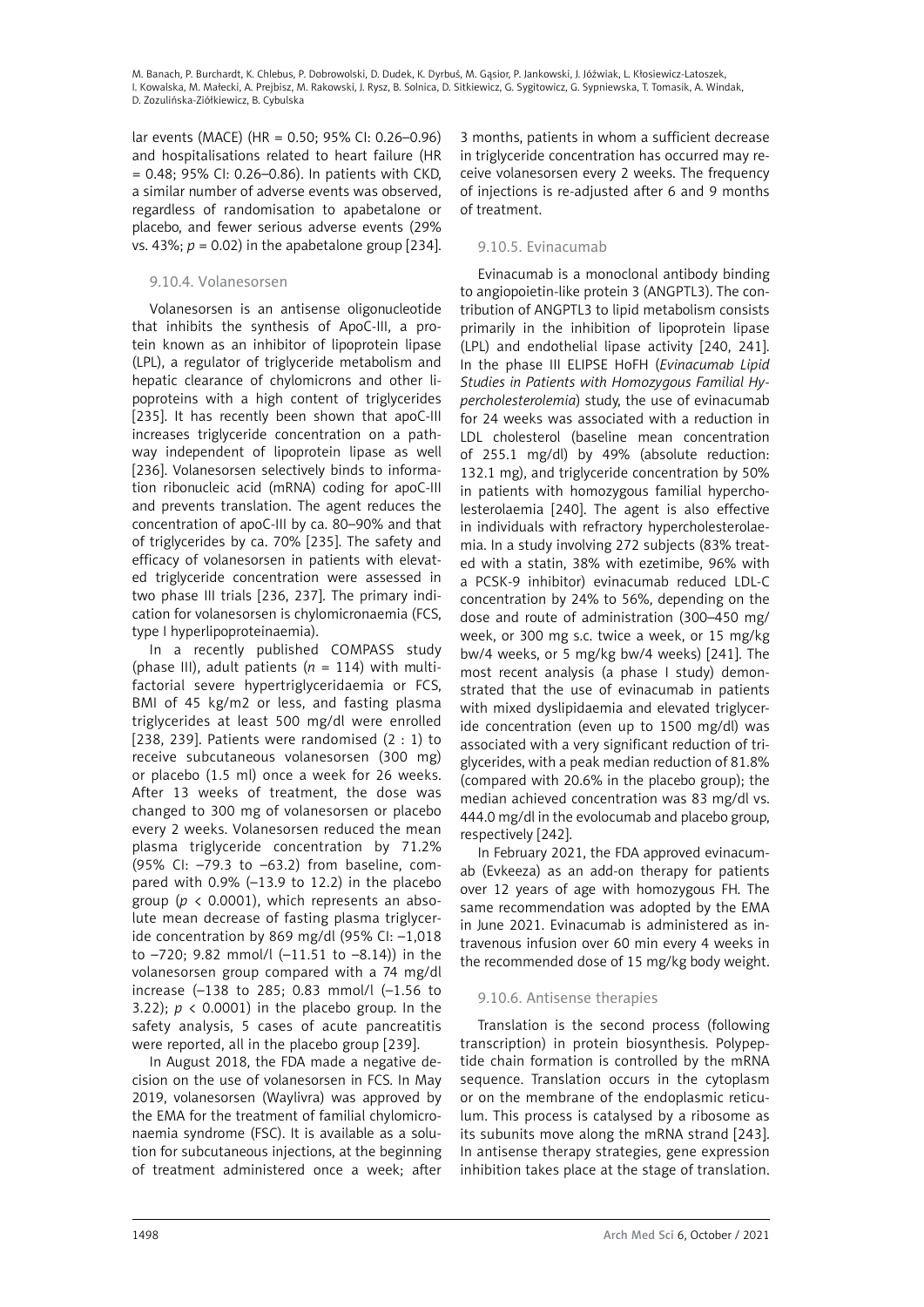In this method oligonucleotides with sequences complementary to mRNA areas critical for translation are used. These oligonucleotides bind to mRNA fragments and thus prevent protein synthesis [243]. An example of such an oligonucleotide is volanesorsen (discussed above). Another example is vupanorsen that inhibits ANGPTL-3 synthesis. Study results have demonstrated that the agent effectively reduces triglyceride concentration (by 36–53% depending on the dosage), while its effect on LDL-C concentration is relatively small [243]. Another agent, mipomersen, inhibits the synthesis of apolipoprotein B-100, one of the main molecules contained in low and very low-density lipoproteins (LDL and VLDL), and was registered in certain countries for the treatment of homozygous familial hypercholesterolaemia [244].

### 9.11. Management of elevated Lp(a) concentration

The molecule of lipoprotein (a)  $(Lp(a))$ , structurally similar to LDL, contains apolipoprotein (a) (apo(a)) which is covalently bound by a disulfide bridge to ApoB 100 [245, 246]. The apo(a) molecule is highly similar to plasminogen, which results in pro-atherogenic activity associated with the procoagulant effect. Due to its small diameter ( $\langle$  70 nm), Lp(a) may flow freely across the endothelial barrier and, like LDL, be retained in the artery wall, which in turn may increase the risk of atherosclerotic cardiovascular diseases [246]. Pro-inflammatory and antifibrinolytic effects are also attributed to LP(a), which is important for progression of the atherosclerotic process [45, 246]. Large observational studies and meta-analyses have demonstrated a relationship between the Lp(a) concentration and the risk of ischaemic heart disease, ischemic stroke, and aortic valve stenosis [45, 247–250]. Although Lp(a) is a weaker risk factor than LDL-C, it is an independent factor, as evidenced by the fact that up to 30% of patients with familial hypercholesterolaemia and/or acute coronary syndrome may have an elevated concentration of this lipoprotein with a desired LDL-C concentration [45]. High Lp(a) concentration is associated with an increased risk of major cardiovascular events by 40% compared with low concentration [45]. A similar risk (41%) of ischaemic stroke was demonstrated in patients with  $Lp(a) > 50$  mg/dl [9, 45].

The assumed desired Lp(a) concentration is < 30 mg/dl (< 75 nmol/l) (Table VIII). Conversely, a concentration  $\geq$  30 mg/dl indicates increased risk; it was assumed that concentrations > 180 mg (> 450 nmol/l) indicated a very high risk of myocardial infarction and aortic valve stenosis [9, 50, 249]. Detailed recommendations on when and in whom Lp(a) concentration should be measured have been discussed above in Sections 6.8 and 6.9, and Tables VIII and IX**.** Experts agree that at least once in every adult individual's life Lp(a) concentration should be measured to detect patients at the highest risk, i.e., those with Lp(a) > 180 mg/dl. Furthermore, Lp(a) measurement should be considered in all patients with premature onset of cardiovascular disease, lack of effect of statin treatment, and in those at moderate to high risk. The authors of these guidelines also recommend consideration of Lp(a) measurement in individuals with ASCVD or FH, and in pregnant women. LP(a) has also been added to the definition of extreme risk patients as an additional risk-modifying factor in patients with ACS and diabetes (Table X).

Clinical trial results have demonstrated that lipid-lowering agents reduce Lp(a) concentration, although their effects are very variable (Table XXV). The most controversial results were obtained in patients treated with statins as both reduced and increased Lp(a) concentrations (particularly with pitavastatin) were observed [92]. Of currently available agents, the most promising clinical significance in Lp(a) reduction and incident reduction is attributed to PCSK9 inhibitors [251–253]. In the FOURIER study, in a group of patients with stable coronary artery disease treated with evolocumab, a 26.9% (6.2–46.7%) reduction of Lp(a) concentration was achieved, and a 23% incident reduction (HR = 0.77; 95% CI: 0.67–0.88) in those with baseline Lp(a) above the median (37 nmol/l  $\sim$ 15 mg/dl), while in the group with Lp(a) below the median by only 7% (HR = 0.93; 95% CI: 0.80–1.08) [252]. The *number needed-to-treat* (NNT) was 41 and 105, respectively. A significant relationship between a 15% reduction in the risk of major coronary events (95% CI: 2–25%; *p* = 0.0199) and a reduction of Lp(a) by 25 nmol/l was demonstrated after adjustment for LDL [252].

Table XXV. Effects of lipid-lowering drugs on Lp(a)

| <b>Treated</b>                               | Estimated % Lp(a)<br>change |
|----------------------------------------------|-----------------------------|
| Antisense oligonucleotides<br>against apo(a) | $\downarrow$ by 70–90%      |
| Lipoprotein apheresis                        | $\downarrow$ by 20-30%      |
| Niacin                                       | $\downarrow$ by 30%         |
| PCSK9 inhibitors                             | $t$ by 20-30%               |
| CETP inhibitors                              | $\downarrow$ by 25%         |
| Mipomersen                                   | $\downarrow$ by 25%         |
| Inclisiran                                   | $\downarrow$ 15-26%         |
| Ezetimibe                                    | $\downarrow$ up to 7%       |
| <b>Statins</b>                               | Possible 1 by 6-10%         |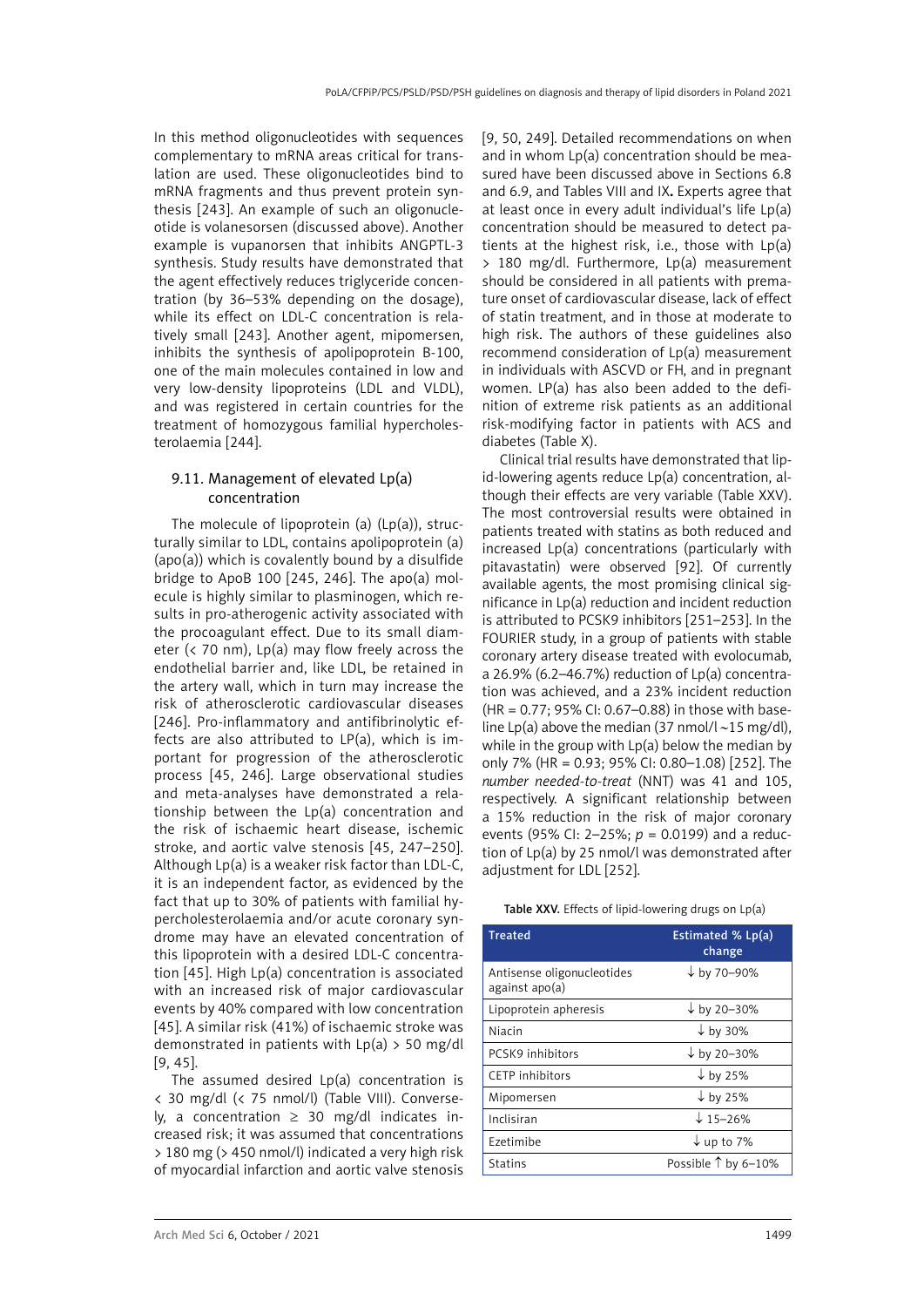Similar results have been obtained in a subanalysis of the ODYSSEY OUTCOMES study in post-ACS patients treated with alirocumab. Risk reduction after 4 months of treatment analysed in patient groups with baseline Lp(a) concentration  $\langle 6, 7 \rangle$  mg/dl, 6.7 to 21.2 mg/dl, 21.2 to 59.6 mg/dl, and  $\geq$  59.6 mg/dl was, respectively, 5% (HR = 0.95; 95% CI: 0.97–1.15), 15% (0.85; 0.71–1.03), 21% (0.79, 0.66–0.94), and 17% (0.83; 0.70–0.98). A reduction in  $Lp(a)$  by 5 mg/ dl was associated with a significant reduction of cardiovascular events by 2.5% [253, 254]. Reduction of the risk of ischaemic heart disease was also demonstrated in an analysis of 62,240 patients with this disease compared with a control group of 127,000 patients. It was demonstrated that each reduction of  $Lp(a)$  by 10 mg/dl was associated with a reduction of the risk of ischaemic heart disease by 5.8% (OR =  $0.94$ ; 95% CI: 0.93–0.95). In contrast, a reduction of LDL-C concentration by 10 mg/dl resulted in a significant reduction of the risk of this disease by 14.5% (OR = 0.86; 95% CI: 0.82–0.89). It was demonstrated that with a decrease of Lp(a) concentration by 101.5 mg/dl a similar reduction in ischaemic disease was achieved as with a decrease of LDL-C by 38.7 mg/dl [255].

Significant reduction of Lp(a) concentration can also be achieved using lipoprotein apheresis or new agents (apo(a) antisense oligonucleotides, e.g., pelacarsen) which are still not widely available and require further clinical studies [45].

# KEY POINTS TO REMEMBER

- • Lp(a) measurement is indicated at least once in every adult individual's life to detect elevated lipoprotein (a) concentration that can significantly modify residual risk, as well as patients with the highest risk of ASCVD, i.e., those with  $Lp(a) > 180$  mg/dl (> 450 nmol/l).
- Measurement of Lp(a) should be considered in patients with premature onset of cardiovascular disease, lack of statin effect, and in those with a borderline risk level between moderate and high to improve risk assessment.
- Measurement of  $Lp(a)$  may be considered in patients with very high cardiovascular risk and atherosclerotic cardiovascular disease, in patients with familial hypercholesterolaemia, and in pregnant women in prevention of pre-eclampsia or miscarriage, in recurrent pregnancy loss, or intrauterine growth restriction.
- High  $Lp(a)$  concentration may cause an artifactual increase in LDL-C concentration.

# 9.12. The importance of antihyperglycaemic agents in treatment of lipid disorders and cardiovascular risk reduction

Pharmacological reduction of hyperglycaemia in multifactorial treatment of type 2 diabetes mellitus (in addition to treatment of hypertension and dyslipidaemia, lifestyle modification, antiplatelet therapy, etc.) is essential in prevention and inhibition of the progress of chronic diabetes-related complications (macro- and microvascular) and thus affects life expectancy [125, 256, 257]. In selection of therapy and combination of antihyperglycaemic medications, their effects on non-glycaemic parameters (mortality, cardiovascular or renal risk, body weight, risk of hypoglycaemia, lipid profile, etc.) should be taken into consideration while following the principle of personalisation of treatment. In patients with atherosclerotic cardiovascular disease, systolic heart failure, chronic kidney disease, or multiple cardiovascular risk factors, agents with proven beneficial effects on the risk of progression of these conditions as well as on overall and cardiovascular mortality should be used first (Table XXVI). This effect has been demonstrated for certain inhibitors of sodium-glucose cotransporter-2 (SGLT2) (flozins) and certain glucagon-like peptide-1 (GLP-1) receptor agonists [125, 256, 257]. In patients with chronic kidney disease and systolic heart failure, the choice of a flozin should be preferred, and if they are contraindicated, a GLP-1 analogue [125, 256, 257]. In patients diagnosed with ASCVD, both classes should be considered, and in the case of multiple risk factors, GLP-1 receptor agonists should be considered first. Early combination therapy with metformin and certain flozins and/ or GLP-1 receptor agonists should be considered in the cases listed above in each patient, regardless of the achievement of the treatment goal [125, 256, 257]. Also in concomitant obesity, it is recommended to prefer GLP-1 receptor agonists or SGLT2 inhibitors. If the risk of hypoglycaemia is high, the same classes of agents and a dipeptidyl peptidase 4 (DPP-4) inhibitor or a peroxisome proliferator-activated receptors (PPAR-y) agonist should be considered. In Poland, with limited reimbursement of new antihyperglycaemic agents, the most readily available and affordable classes of agents are sulfonylurea derivatives, PPAR-g agonists, and acarbose [125, 256, 257].

# 9.13. Apheresis in lipid disorders

### 9.13.1. LDL apheresis

LDL apheresis is a mechanical method of removal of LDL particles from serum. Blood collected from the patient is first divided in a separator into morphotic elements and plasma, which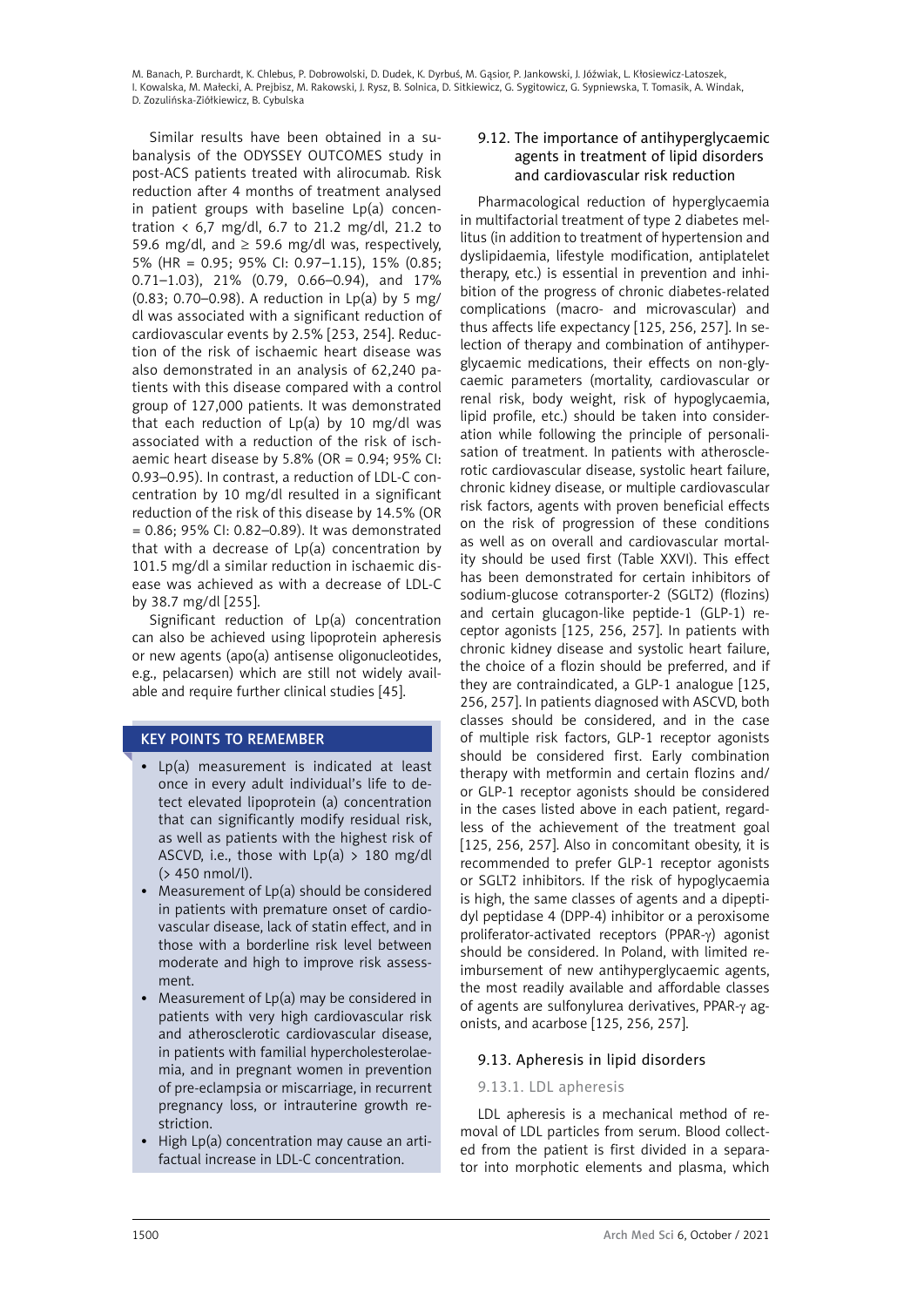| Antihyperglycaemic<br>agent            | LDL-C                          | <b>TG</b>         | HDL-C             | <b>Body</b><br>weight                    | Effect on atherosclerotic<br>cardiovascular events                | <b>Heart failure</b>                                              |
|----------------------------------------|--------------------------------|-------------------|-------------------|------------------------------------------|-------------------------------------------------------------------|-------------------------------------------------------------------|
| Metformin                              | ↓                              | ↓                 | ↑                 | $\downarrow$ $\leftrightarrow$           | Favourable                                                        | Neutral                                                           |
| Sulfonylurea<br>derivatives            | $\leftrightarrow$              | $\leftrightarrow$ | $\leftrightarrow$ | ↑ with the<br>exception of<br>gliclazide | Neutral                                                           | Neutral                                                           |
| SGLT-2 inhibitors<br>(flozins)         | $\leftrightarrow$ or<br>↑      | $\leftrightarrow$ | ↑                 |                                          | Favourable<br>(empagliflozin,<br>canagliflozin,<br>dapagliflozin) | Favourable<br>(empagliflozin,<br>canagliflozin,<br>dapagliflozin) |
| GLP-1 receptor<br>agonists (incretins) | ↓                              | ↓                 | ↑                 | ↓↓                                       | Favourable (liraglutide,<br>semaglutide,<br>dulaglutide)          | Neutral                                                           |
| DPP-4 inhibitors<br>(gliptins)         | $\downarrow$ $\leftrightarrow$ | $\leftrightarrow$ | $\leftrightarrow$ | $\leftrightarrow$                        | Neutral                                                           | Neutral<br>(unfavourable<br>saxagliptin)                          |
| Pioglitazone                           | $\leftrightarrow$              | ↓                 | ↑                 | ↑                                        | Potentially favourable                                            | Unfavourable                                                      |
| Acarbose                               | $\leftrightarrow$              | $\leftrightarrow$ | $\leftrightarrow$ | $\leftrightarrow$                        | Neutral                                                           | Neutral                                                           |
| Insulin                                | $\leftrightarrow$              | ↓                 | ↑                 | ↑                                        | Neutral                                                           | Neutral                                                           |

Table XXVI. The effects of antihyperglycaemic agents on the lipid profile and cardiovascular risk

goes further into a set of LDL-C-separating filters. Once the plasma is filtered, it is transfused back to the patient together with cellular elements. The entire procedure lasts from 2 to 4 h. During this period, about 1.5–3 l of blood is filtered, and a reduction of LDL-C by 55–70% is achieved [258]. During apheresis, not only LDL-C, but also VLDL, fibrinogen, Lp(a),  $\alpha$ 2-macroglobulin, and coagulation factors are removed from the plasma [259]. Clinical observations suggest that long-term use of LDL-apheresis in patients with severe HoFH contributes to regression and stabilisation of atherosclerotic plaques, improves cardiovascular prognosis, and reduces xanthomata of the skin and tendons [260].

Despite high costs (the mean procedure cost amounts to PLN 5616) and the burden for the patient, LDL apheresis is still a very important complementary therapy for homozygous FH [259, 261–263]. The most recent ESC/EAS recommendations [9] and the position of the EAS experts [264] on HoFH did not significantly change the position on this issue, while recommending maintenance of pharmacological treatment at maximum tolerated doses [9, 264]. Importantly, LDL apheresis is a safe method for pregnant women [259, 261].

The results of key clinical trials which may significantly affect the position of LDL-apheresis in the next edition of recommendations are worth noting; even today, they are a real clinical alternative for the few patients undergoing these procedures in our country. The results of the TESLA [265] and TAUSSIG [266] studies concerning treatment of HoFH with evolocumab have demonstrated the efficacy of PCSK9 inhibitors in LDL-C reduction, comparable to LDL apheresis, with good treatment tolerance. Also in HeFH well-documented clinical trials have been performed and their results allow for replacement of apheresis with biological treatment. The ODYSSEY ESCAPE study met its primary endpoint showing that in patients in whom alirocumab was added to their previous regimen a significant 75% reduction in the frequency of apheresis in comparison with placebo was achieved. In 63% of patients receiving alirocumab apheresis was no longer required, compared with no such patients among those receiving placebo [267]. In view of lower costs and definitely better tolerability in comparison with LDL-apheresis, this creates a highly promising perspective for patients with HeFH. For patients with confirmed FH, such an alternative is already available in a therapeutic programme financed by the NHF (Table XVI).

In the position of the Working Group for Apheresis of the Polish Society of Nephrology [268] which was widely discussed and criticised at many sites, other (in addition to HoFH and HeFH) indications for treatment with LDL-apheresis have also been listed:

- 1. Primary prevention of cardiovascular disease: in patients with documented risk factors for coronary artery disease or its equivalent (e.g. peripheral atherosclerotic disease) who cannot be diagnosed with FH according to the Dutch criteria, although they have lipid disorders and do not achieve their LDL-C targets, according to the adopted guidelines (…), and in whom all other standard therapies have failed (for at least 3 months) or are poorly tolerated, and/or there are contraindications to pharmacological treatment (adverse effects, complications, e.g. rhabdomyolysis).
- 2. Secondary prevention of cardiovascular disease in high-risk patients diagnosed with car-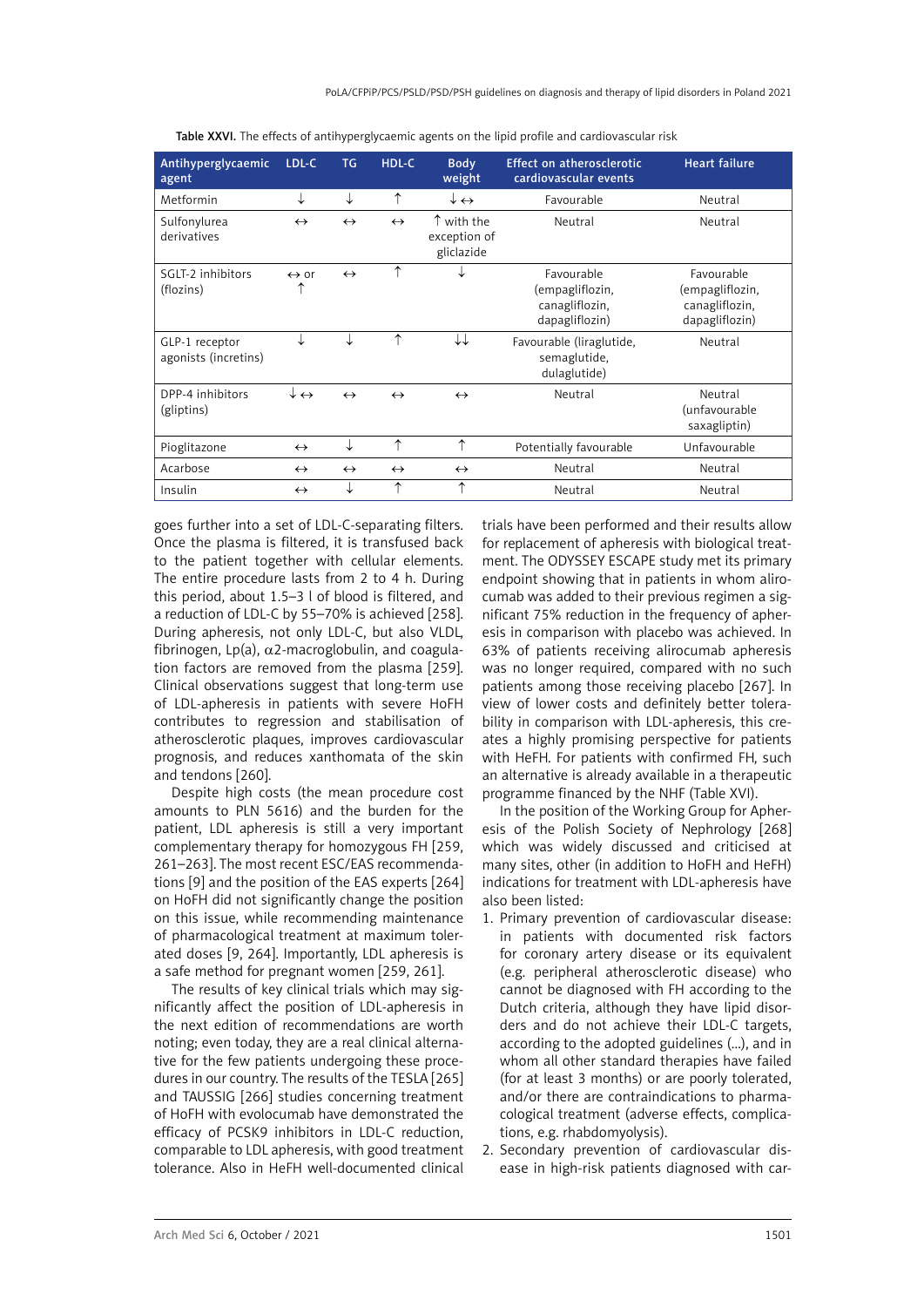diovascular disease (status post myocardial infarction or stroke, peripheral arterial disease), type 2 diabetes, or moderate to severe chronic kidney disease (CKD 4-5): in patients who cannot be diagnosed with FH according to Dutch criteria, although they have lipid disorders and do not achieve their LDL-C targets, according to the adopted guidelines (…), and in whom all other standard therapies have failed (for at least 3 months) or are poorly tolerated, and/or there are contraindications to pharmacological treatment (adverse effects, complications, e.g. rhabdomyolysis).

- 3. Isolated Lp(a) hyperlipoproteinaemia > 60 mg/dl with normal and/or high LDL-C concentration despite diet and maximum tolerated treatment for 3 months, with documented coronary artery disease.
- 4. Severe mixed hyperlipidaemia (refractory nephrotic syndrome in the course of focal segmental glomerulosclerosis).
- 5. Sudden sensory loss of hearing.
- 6. Severe hypertriglyceridaemia (TG  $\geq$  11.3 mmol/l (1000 mg/dl)) with acute pancreatitis with the use of double filtration LDL apheresis with citrate anticoagulation.

The most important adverse effects of LDL-apheresis include: hypotension, abdominal pain, nausea, vomiting, vertigo and headache, hypocalcaemia, iron deficiency anaemia, allergic reactions, haemolysis, and thrombocytopenia. Due to the risk of hypotension in patients treated for arterial hypertension, it is recommended to omit hypotensive medication on the day of the procedure. Complete blood count and iron concentration should be monitored and supplemented, if necessary [9]. Antiplatelet therapy should not be discontinued.

# 9.13.2. Apheresis in severe HTG

The procedure may be used in prevention of acute pancreatitis [269]. It is estimated that ca. 7% of cases of acute pancreatitis are associated with hypertriglyceridaemia [269]. The apheresis procedure may be considered on an individual basis, in addition to other elements of standard therapy [270], i.e., reduction of food energy and fat content, alcohol abstinence, and pharmacotherapy: fibrates (fenofibrate) and omega-3 fatty acids (2–4 g/day) (Sections 9.4 and 9.9). Effective insulin therapy is required in patients with diabetes. The efficacy of apheresis in acute pancreatitis has not been confirmed yet. The results of the only study comparing the efficacy of intensive insulin therapy with that of plasmapheresis are still unknown at the time of publication of these recommendations [271].

### 9.13.3. Lp(a) apheresis

The effects of reduction of Lp(a) concentration by means of apheresis have been documented not only in terms of anti-atherosclerotic, but also anti-inflammatory and anticoagulant activity; therefore, it is considered the intervention of choice in patients with high Lp(a) levels and signs of rapid progression of atherosclerosis [272]. German findings based on the *German Lipoprotein Apheresis Registry* (GLAR) demonstrated a 71% decrease in Lp(a) concentration with an associated decrease in MACE by 78% as early as after 2 years of follow-up [273]. As high efficacy of LDL-apheresis in reduction of  $Lp(a)$  concentration ( $> 60\%$ ) has been demonstrated, even in comparison with new treatment options (mipomersen ∼25%, CETP inhibitors ∼25%, PCSK9 inhibitors ∼30%; Table XXV) it seems an interesting option for patients with high Lp(a) concentration and rapidly progressive atherosclerosis [274].

### KEY POINTS TO REMEMBER

- LDL-apheresis may be considered as adjunctive therapy in patients with HoFH.
- LDL-apheresis should be considered in patients not meeting the criteria for treatment with PCSK9 inhibitors in therapeutic programmes (currently in HeFH and secondary prevention), when further progression of clinically evident atherosclerosis is observed despite maximum tolerated lipid-lowering therapy.
- LDL apheresis should be considered in patients with high Lp(a) concentration and signs of rapid progression of atherosclerosis.

### 10. Treatment of lipid disorders in specific populations

# 10.1. Familial hypercholesterolaemia

Familial hypercholesterolaemia is a single-gene, autosomal dominant dyslipidaemia that results in life-long elevated serum LDL-C concentration, leading to premature complications of atherosclerosis. Untreated, it usually leads to premature CAD (in women before 60 years of age, and in men before 55 years) which means an up to 10-fold increase in the risk of CAD [275]. Heterozygous FH (HeFH) is relatively common; according to the latest meta-analysis including over 11 million patients, the rate for the world population is 1 : 313, but in patients with ischaemic heart disease the incidence is 10 times higher  $(1:31)$ , with premature ischaemic heart disease 20 times  $(1 : 15)$ , and in those with severe hypercholesterolaemia,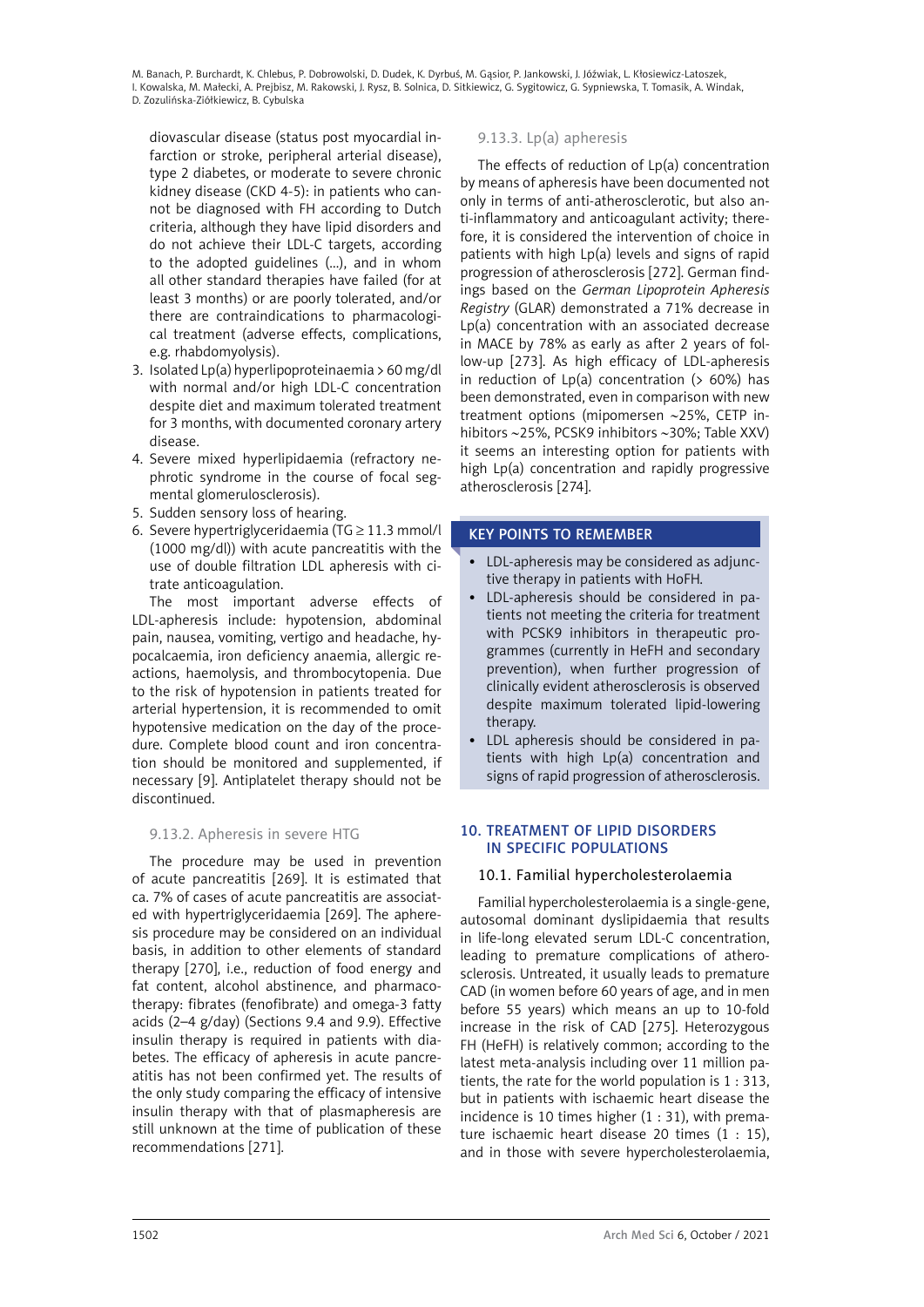| Parameter            | Criteria                                                                                                                               | <b>Score</b>   |
|----------------------|----------------------------------------------------------------------------------------------------------------------------------------|----------------|
| Family history       | A first-degree relative with premature cardiovascular disease and/or LDL-C<br>> 95 centile (190 mg/dl, i.e. 5.0 mmol/l)                |                |
|                      | A first-degree relative with tendinous xanthomata and/or $\lt 18$ years of age<br>with LDL-C > 95 centile (155 mg/dl, i.e. 4.0 mmol/l) | $\overline{2}$ |
| Clinical history     | Premature cardiovascular disease (before 55 years of age in men and before<br>60 years in women)                                       | $\overline{2}$ |
|                      | Premature cerebrovascular or peripheral arterial disease                                                                               |                |
| Physical examination | Tendinous xanthomata                                                                                                                   | 6              |
|                      | Arcus cornealis before 45 years of age                                                                                                 | 4              |
| LDL-C                | $≥$ 330 mg/dl ( $≥$ 8.5 mmol/l)                                                                                                        | 8              |
|                      | 250-329 mg/dl (6.5-8.4 mmol/l)                                                                                                         | 5              |
|                      | 190-249 mg/dl (5.0-6.4 mmol/l)                                                                                                         | 3              |
|                      | 155-189 mg/dl (4.0-4.9 mmol/l)                                                                                                         |                |
| DNA testing          | LDLR, ApoB or PCSK9 gene mutation                                                                                                      | 8              |

Table XXVII. Diagnostic criteria for heterozygous familial hypercholesterolaemia (HeFH) according to the Dutch Lipid Clinic Network [8, 9]

*\*Interpretation: > 8 points, certain HeFH; 6–8 points, probable HeFH; 3–5 points, possible HeFH.* 

23 times higher  $(1:14)$  [276]. The global number of people affected by FH is estimated at 14–34 million [277], with only a small proportion of them diagnosed and treated [278].

In Poland, according to a meta-analysis of six large observational studies, based on the Dutch Lipid Clinic Network (DLCN) criteria (Table XXVII), FH was diagnosed in approximately one in 250 individuals aged 20–79 years [279], which translates into approximately 122.5 thousand people with FH in our country (based on the 2014 GUS data on the population of Poland). Similar estimates were obtained in other studies, although according to the LIPIDOGRAM study, which enrolled nearly 34,000 patients, the estimated prevalence may be even higher [278, 280].

Genetic causes of FH are single-gene loss of function mutations in the LDLR or ApoB genes or gain of function mutations in the PCSK9 gene. LDLR mutations are definitely most common (> 1700 different mutations have been identified [281]), while *gain of function* mutations in the PSCK9 gene comprise only a few percent of all FH cases.

In most cases, the diagnosis of FH is based on the clinical presentation, although significance of molecular testing is increasingly emphasised in the literature [282]. The superiority and importance of genetic testing consists primarily in the possibility of diagnosis at an early age by performing cascade diagnostics among first-degree relatives [9, 283, 284]. DLCN criteria, presented in the table above, are usually used in clinical diagnosis; alternatively, the Simone Broome registry or WHO criteria are used [8, 9]. It should be stressed that for proper assessment, one (the highest) criterion in each category (family history, clinical history,

physical examination, LDL-C concentration, genetic testing) should be summed up. It is worth noting that LDL-C concentration should be measured without treatment; with statins, the values obtained may be multiplied by 1.43 [285] to estimate LDL-C concentration without a specific lipid-lowering therapy.

In the management of FH patients, effective treatment reducing LDL-C concentration (to the target values compliant with the ESC recommendations) [9] which may significantly reduce the risk of CAD is the most important issue. According to the criteria adopted in these guidelines, subjects with FH and without other major risk factors are considered high-risk patients, while those with FH and ASCVD or other major risk factors are considered very high-risk patients, which implies a recommendation to achieve specific treatment goals (< 55 mg/dl (1.4 mmol/l)). Furthermore, the authors of these guidelines believe that patients with FH and ACS should be considered extreme cardiovascular risk patients in whom, depending on baseline LDL-C values, immediate dual (intensive statin therapy + ezetimibe) or triple therapy (plus a PCSK9 inhibitor) should be considered (Tables V and XX, Section 9.8).

It is recommended to start treatment immediately once the diagnosis has been established. Modification of the patient's lifestyle with respect to modifiable risk factors is a necessary but definitely insufficient therapeutic intervention. The treatment should include a potent high-dose statin, i.e., atorvastatin (40–80 mg/day) or rosuvastatin (20–40 mg/day), with a focus on the highest available doses of both statins. For very high-risk FH patients with ASCVD, the recommended treatment goal is reduction of LDL-C concentration by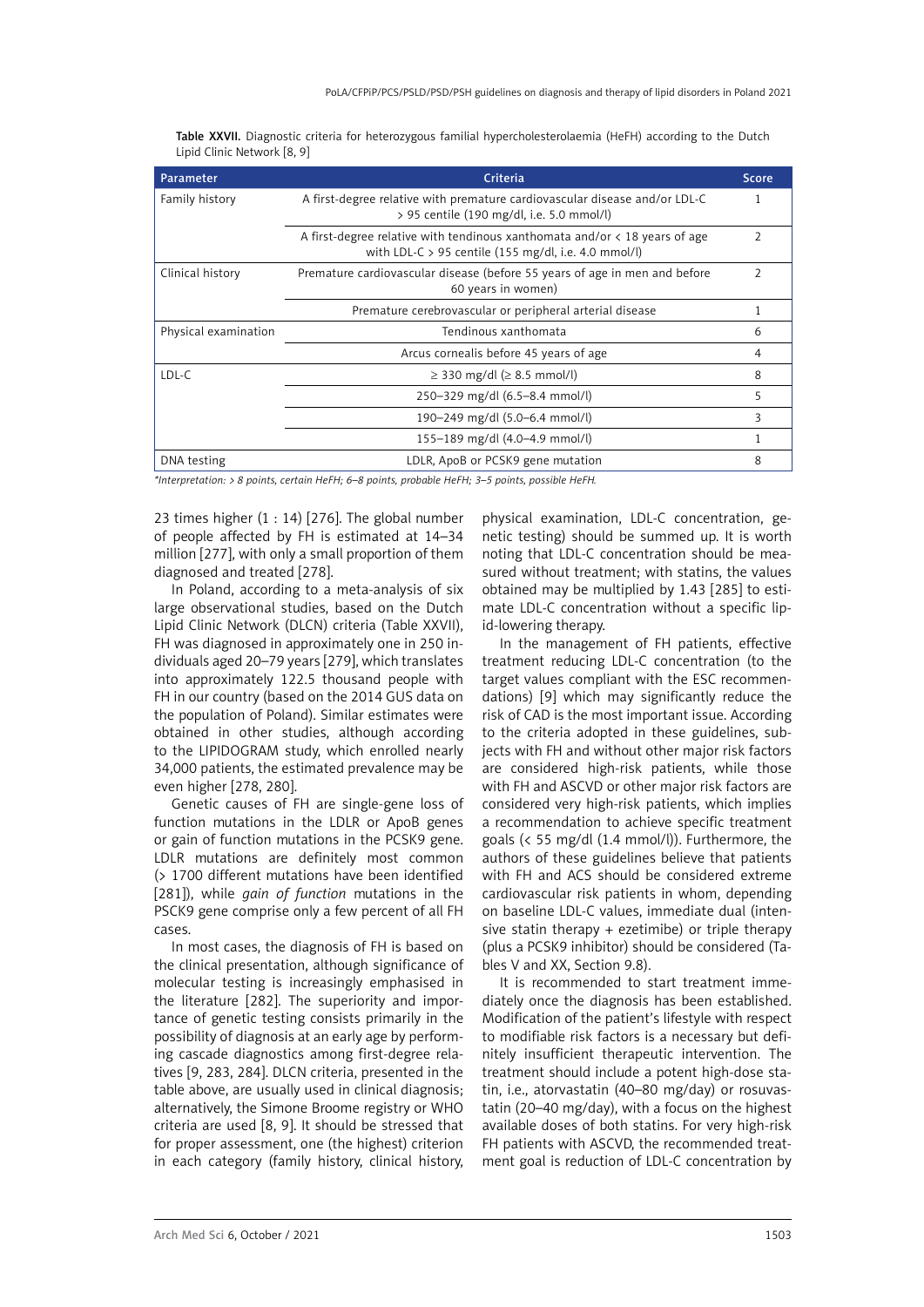≥ 50% from baseline and a target LDL-C concentration of  $\langle 1.4 \text{ mmol/l} \rangle (\langle 55 \text{ mg/dl} \rangle)$ . Unless it is possible to achieve treatment goals with statin monotherapy, combination therapy with ezetimibe is recommended; this should be initiated immediately post diagnosis in selected patients (see above), with a focus on the role of combination tablets (polypills), further improving adherence to treatment.

In primary prevention in very high-risk patients with FH, reduction of LDL-C concentration  $by \geq 50\%$  from baseline and a target LDL-C concentration of  $\langle 1.4 \text{ mmol/} \vert \langle \langle 55 \text{ mg/} \vert 0 \rangle \rangle$  should be considered the treatment goal. If this has not been achieved in very high-risk FH patients despite the use of the highest tolerated dose of a statin in combination with ezetimibe, a PCSK9 inhibitor is recommended (Tables XVII and XVIII).

Earlier than before, i.e., at the age of 5 years, it is recommended to start diagnostics for FH in children, and if HoFH is suspected, even earlier. That is why it seems so important to introduce the need for LDL-C measurement in the child's health evaluation  $-$  at the age of 6 years at the latest. Unfortunately, the efforts to do so in Poland have not been successful so far. In children diagnosed with FH, it is recommended to start statin therapy at the age of 8, or at the latest 10 years, with education on appropriate diet. At the age > 10 years, the target LDL-C concentration should be < 3.4 mmol/l (< 130 mg/dl) [8, 9, 286]. The main problem is treatment of children with FH, since it is introduced gradually, usually too low doses are used, and it is often poorly monitored, which ultimately leads to very rare achievement of therapeutic goals in children [287].

Homozygous FH is a rare disease (ca. 1 : 160,000) resulting from the inheritance of a genetic mutation from both parents, resulting in pathologically elevated plasma LDL-C concentration (> 500 mg/dl) and an increased rate of atherosclerosis development (tendon and skin xanthomata below 10 years of age) and significantly increased cardiovascular risk [9, 265]. The prognosis in untreated HoFH is poor, and the majority of patients die before the age of 30 years. Since effective LDL-C reduction is the most important method to improve the prognosis in HoFH, intensive treatment should be carried out, involving all available interventions, i.e., high doses of potent statins, ezetimibe, PCSK9 inhibitors, and LDL apheresis [265, 284]. The ESC recommendations, as well as these guidelines, emphasise the importance of LDL apheresis [9], with the frequency adjusted to the patient's individual needs. In this patient group, the efficacy of LDL-C reduction using PCSK9 inhibitors, i.e., evolocumab [265] and alirocumab [288], is well documented. Early genetic testing (including cascade screening of the

patient's relatives) and early intensive lipid-lowering therapy remain essential for the survival of patients with HoFH. Highly promising results have been achieved using new agents dedicated to this group of patients, including lomitapide (Lojuxta) [289] available in doses from 5 to 60 mg, mipomersen (Kynamro, which was not authorised for use by the EMA in 2013), as well as new therapies, including, above all, evinacumab (Evkeeza) (Section 9.10), which since June 2021, following a positive decision of the EMA, have been authorised for use in patients with HoFH in the European Union.

### KEY POINTS TO REMEMBER

- • Heterozygous familial hypercholesterolaemia is a relatively common condition in Polish population with a prevalence of 1 case per 250 adults or higher (even up to 120- 140,000 adult Poles).
- In Poland, only ca. 5% of patients with FH have been diagnosed; most of them still remain undiagnosed and are not treated.
- Genetic testing is highly useful in confirming the diagnosis of FH, especially in young patients and in screening of the family members (cascade screening), but is not required to initiate therapy;
- Potent statins in the highest doses should be used in combination with ezetimibe; if therapeutic goals are not achieved, PCSK9 inhibitors should be added.
- In extreme-risk patients (FH and ACS) and in those with high baseline LDL-C concentration ( $> 120$  and  $> 300$  mg/dl, respectively), immediate combination therapy with a statin and ezetimibe (polypill combination therapy is preferred) or triple therapy should be considered;
- • In primary prevention in very high-risk patients with FH and in patients with FH and ASCVD, the recommended treatment goal is reduction of LDL-C concentration by  $\geq 50\%$ from baseline and a target LDL-C concentration < 1.4 mmol/l (< 55 mg/dl).

# 10.2. Prediabetes and diabetes mellitus

Despite advances in early diagnosis and treatment strategies that reduce atherosclerotic CVD risk factors, diabetes mellitus remains one of the major causes of cardiovascular morbidity and mortality. It is an independent risk factor for CVD and nullifies the protective role of gender in women [290, 291]. Current data suggest that in patients with diabetes the risk of CVD is, on average, twice as high, but this risk varies widely de-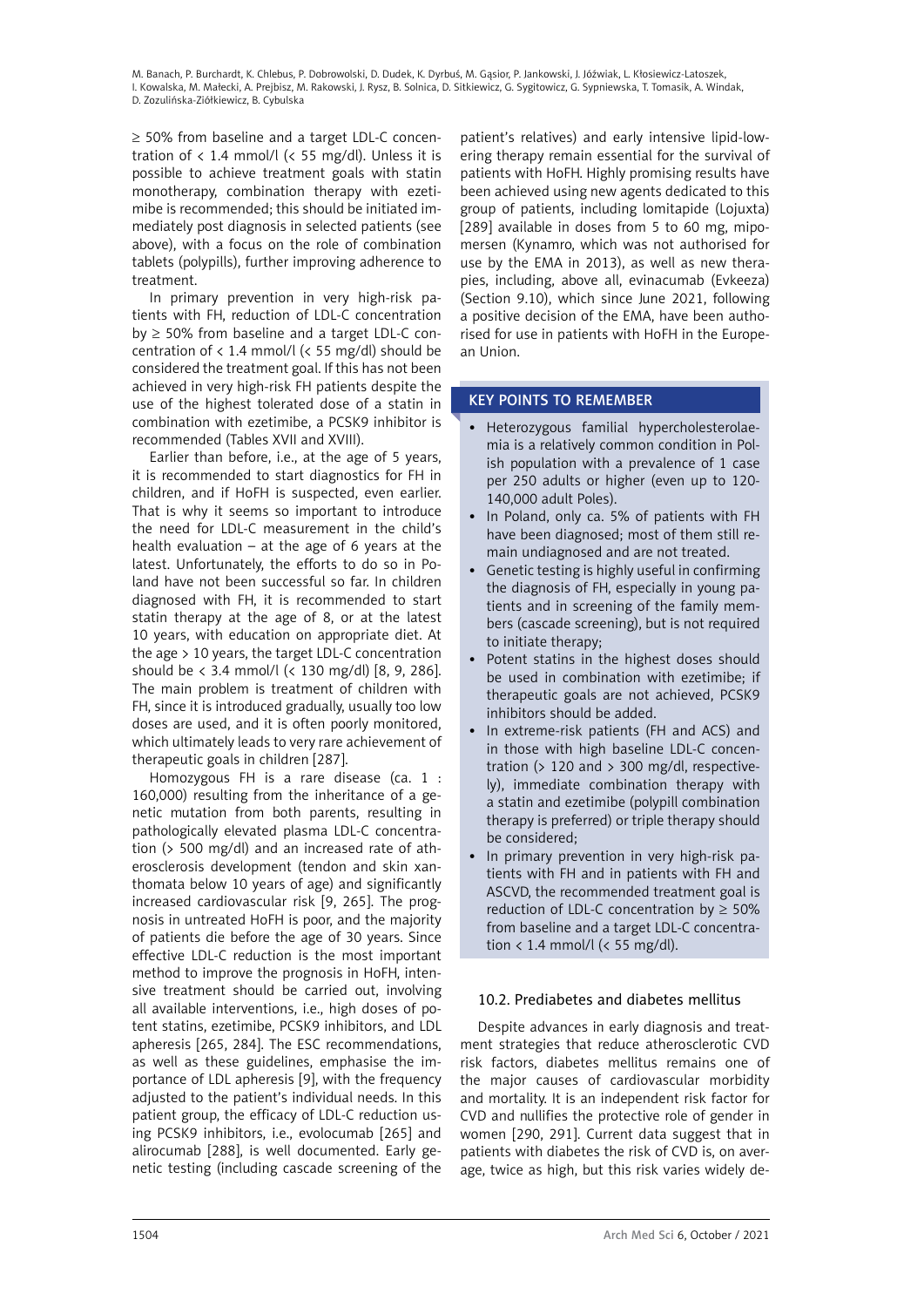| <b>Extreme</b> | Status post-acute coronary syndrome in a patient with diabetes and at least one additional risk<br>factor (increased Lp(a) > 50 mg/dl or hsCRP > 3 mg/l or chronic kidney disease<br>$(eGFR < 60 \text{ ml/min}/1.73 \text{ m}^2))$                                                                                                                                                                                          |
|----------------|------------------------------------------------------------------------------------------------------------------------------------------------------------------------------------------------------------------------------------------------------------------------------------------------------------------------------------------------------------------------------------------------------------------------------|
| Very high      | Type 2 diabetes with organ damage <sup>1</sup> or other major risk factors <sup>2,3</sup> , type 1 diabetes with early onset<br>and duration $> 20$ years                                                                                                                                                                                                                                                                    |
| <b>High</b>    | Diabetes mellitus without organ damage (regardless of duration) <sup>4</sup>                                                                                                                                                                                                                                                                                                                                                 |
|                | $\mathcal{P}(\mathbf{a} = \mathbf{a} = \mathbf{a} = \mathbf{a} = \mathbf{a} = \mathbf{a} = \mathbf{a} = \mathbf{a} = \mathbf{a} = \mathbf{a} = \mathbf{a} = \mathbf{a} = \mathbf{a} = \mathbf{a} = \mathbf{a} = \mathbf{a} = \mathbf{a} = \mathbf{a} = \mathbf{a} = \mathbf{a} = \mathbf{a} = \mathbf{a} = \mathbf{a} = \mathbf{a} = \mathbf{a} = \mathbf{a} = \mathbf{a} = \mathbf{a} = \mathbf{a} = \mathbf{a} = \mathbf{$ |

Table XXVIII. Cardiovascular risk categories in patients with diabetes mellitus

*1 Organ damage is defined as the presence of microalbuminuria, retinopathy, neuropathy, and/or left ventricular muscle damage; 2 other means at least 2 or more; 3 major risk factors include: age* ≥ *65 years, hypertension, dyslipidaemia, tobacco smoking, obesity; 4 not applicable to type 1 diabetes in young adults (< 35 years of age) with duration of diabetes < 10 years.* 

pending on the population studied and the treatment applied. In patients with diabetes, increased cardiovascular risk is strongly determined by the presence of organ damage, mainly diabetic kidney disease. The diagnosis of type 2 diabetes typically coexists with other cardiovascular risk factors, such as abdominal obesity, dyslipidaemia, and arterial hypertension, defining so-called metabolic syndrome [290, 291].

A vast majority of patients with diabetes are at very high or high cardiovascular risk. The last guidelines [9], however, have definitely made risk stratification in patients with diabetes more difficult, which may translate into inappropriate treatment (underestimated risk resulting in not adequately intensive treatment) [292]. Therefore, the authors of these guidelines have decided to simplify risk assessment in patients with diabetes mellitus, considering that in each case at least high cardiovascular risk should be assumed (Table XXVIII).

### 10.2.1. Lipid disorders in patients with type 2 diabetes

For type 2 diabetes, atherogenic dyslipidaemia is characteristic, with elevated TG concentration, decreased HDL-C concentration, and usually increased LDL-C concentration in the lipid profile. It is a consequence of insulin resistance and relative insulin deficiency. Increasing concentration of large VLDL particles in type 2 diabetes initiates a sequence of events that generates atherogenic remnants, small dense LDL, and small dense dysfunctional HDL particles with high TG content [41]. In the natural course of type 2 diabetes mellitus, quantitative and qualitative changes of lipoproteins are observed already in prediabetes. Increased plasma concentration of Apo C-III slows down the removal of TG-rich particles. Thus, increased synthesis and defective catabolism of TGrich particles lead to increased plasma concentration of TG and Apo B [293].

### 10.2.2. Lipid disorders in patients with type 1 diabetes

In individuals with type 1 diabetes and continuously well controlled glycaemia, a "super-normal"

lipid profile is observed, characterised by high plasma HDL-C concentration as well as low TG and LDL-C concentration. In individuals with newly diagnosed type 1 diabetes, an increase of HDL-C concentration is observed as early as 3 months after initiation of insulin therapy [294]. This may be explained by subcutaneous administration of insulin, which increases LPL activity in adipose tissue and skeletal muscles, and consequently accelerates VLDL particle turnover [295]. A positive quantitative composition does not mean equally good quality and function. HDL-C dysfunctionality confers pro-atherogenic properties to these particles [296]. In a considerable proportion of patients with type 1 diabetes, concomitant obesity and insulin resistance-related metabolic disorders are observed. Too high doses of exogenous insulin and its route of administration generate secondary insulin resistance with its metabolic consequences.

### 10.2.3. Pharmacotherapy of lipid disorders in patients with diabetes

In patients with diabetes, the goal of lipid-lowering therapy is to reduce LDL-C concentration to values dependent on cardiovascular risk. The secondary target of therapy in this group is to reduce non-HDL-C concentration [9, 125]. In contrast, the authors of these guidelines are the first to point out that both LDL-C and non-HDL-C goals should be considered the primary objectives, which is particularly important for patients with atherogenic dyslipidaemia.

It is worth noting that adequate metabolic control of diabetes plays an important role in treatment of lipid disorders, especially in the case of hypertriglyceridaemia. Starting with the *Heart Protection Study* (HPS), research data suggest that all patients with type 2 diabetes benefit significantly from statin therapy (with a possible addition of ezetimibe), regardless of baseline LDL-C concentration [8, 9]. In the IMPROVE-IT study, in the subgroup of patients with diabetes, ezetimibe in addition to simvastatin was particularly effective, reducing the relative risk by 15% (95% CI: 6–22%), and the absolute risk by 5.5% [297]. The FOURIER study demonstrated that therapy with a PCSK9 inhibitor provides similar benefits in pa-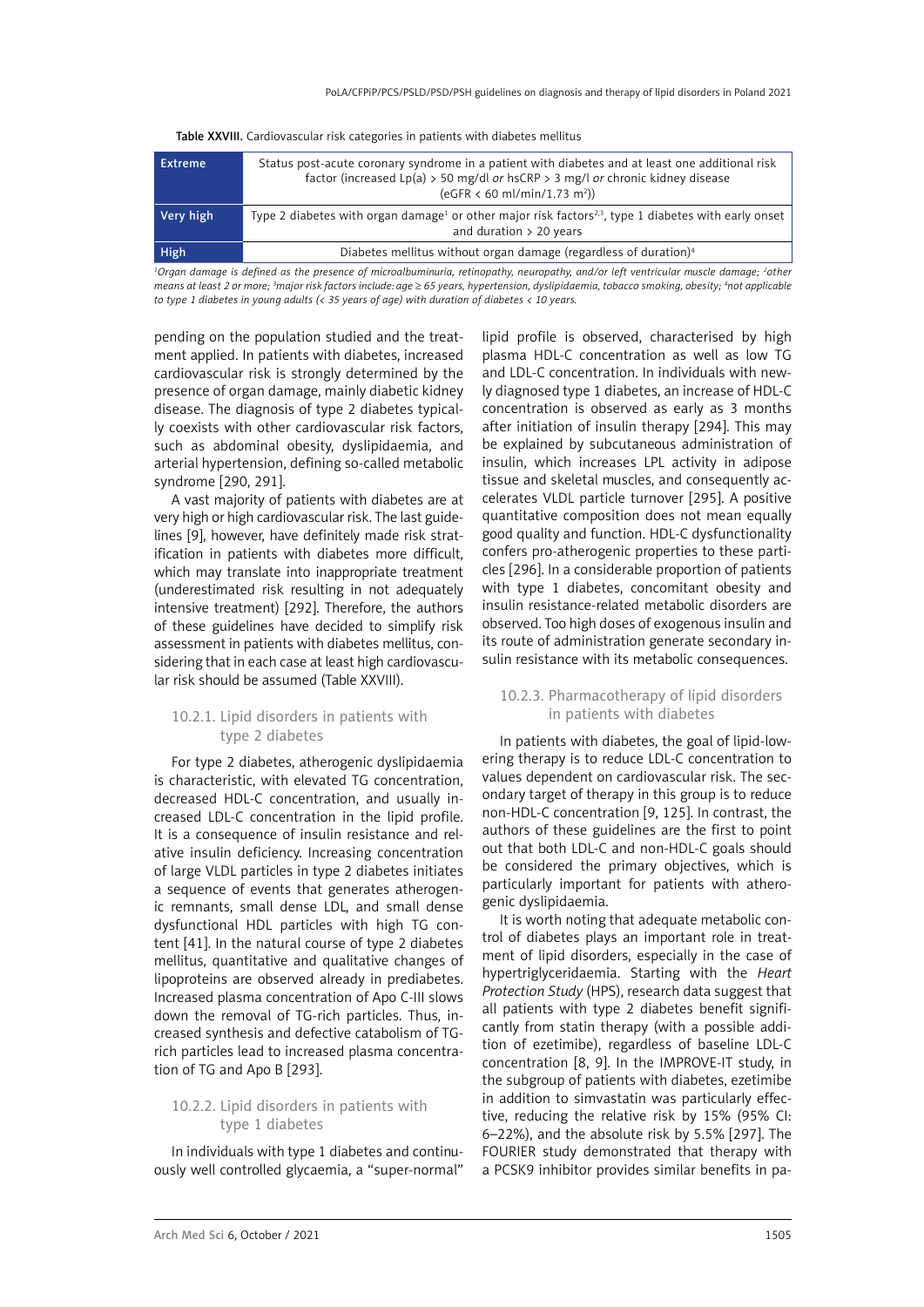tients with and without diabetes; however, due to a higher baseline risk in patients with diabetes, a trend towards greater absolute risk reduction was observed (2.7% absolute reduction in major vascular events over 3 years) [298]. Of note, an LDL-C concentration of 0.8 mmol/l (31 mg/dl) was achieved in the evolocumab arm. The same benefits were demonstrated in the ODYSSEY Outcomes study in patients with diabetes mellitus post ACS [299]. Additional analyses concerning new agents, i.e., inclisiran and bempedoic acid, are also awaited. The latter may indeed be an interesting treatment option because it not only reduces LDL and non-HDL concentration, but also hsCRP, and the largest meta-analysis of Phase II and III studies has shown its significant efficacy in reducing the risk of new cases of diabetes [222] (Section 9.10).

There is evidence of an increased risk of diabetes mellitus with statin therapy, especially in patients with prediabetes or risk factors for diabetes, particularly those receiving intensive lipid-lowering therapy. Potential risk of diabetes should not affect the recommendation of statin therapy, as cardiovascular benefits should guide treatment strategies, and these are up to 5-fold higher than the risk of diabetes, particularly for atorvastatin and rosuvastatin [158]. A total lack of effect and even improved metabolic indices (glucose concentration,  $HbA_{1d}$ , HOMA-IR) with pitavastatin treatment are also worth noting [150] (Section 9.1). Similarly, no increased risk of diabetes mellitus associated with the use of ezetimibe or PCSK9 inhibitors was observed in RCTs.

In type 2 diabetes, the lipid profile is often typical for atherogenic dyslipidaemia and, therefore, addition of fibrates to statin therapy may be associated with an additional benefit of reducing the incidence of cardiovascular events, but the evidence supporting recommendation of such management is not sufficient to date [9]. However, it should be emphasised that the evidence comes from studies with significant methodological limitations, and additional subgroup analyses confirmed the importance of treatment with fenofibrate in patients with diabetes. Moreover, the current ESC/EAS 2019 recommendations, approved also in these guidelines with the recommendation level increased to IIa (from IIb), unequivocally state that fibrate therapy should be considered in all statin-treated patients with hypertriglyceridaemia and TG concentration > 200 mg/dl (2.3 mmol/l). Subjects with type 1 diabetes with coexisting microalbuminuria and chronic kidney disease should be treated with statins regardless of baseline LDL-C values. Their goal should be reduction of LDL-C concentration by at least 50% from baseline [9] (Table XXIX).

### 10.3. Arterial hypertension and lipid disorders

Elevated arterial blood pressure and hypercholesterolaemia are, beside smoking, two main modifiable cardiovascular risk factors determining cardiovascular risk. An approach targeting both risk factors if they coexist is the basis for primary and secondary prevention of cardiovascular events.

In the WOBASZ II study, performed in the years 2013–2014 in a randomly selected cross-sectional sample of over 6000 individuals aged 19–99 years, the coexistence of arterial hypertension and hypercholesterolaemia in Polish population was assessed. In 34.5% of men and 31% of women (32.2% of the overall population), coexistence of these two main cardiovascular risk factors was

Table XXIX. Recommendations on treatment of lipid disorders in patients with diabetes

| Recommendation                                                                                                                                                                                                                                                                                                                                                                                            | <b>Class</b>    | Level          |
|-----------------------------------------------------------------------------------------------------------------------------------------------------------------------------------------------------------------------------------------------------------------------------------------------------------------------------------------------------------------------------------------------------------|-----------------|----------------|
| In patients with obesity and pre-diabetes or type 2 diabetes, weight reduction is recommended by<br>changing dietary habits and increased exercise.                                                                                                                                                                                                                                                       |                 | A              |
| Patients with type 2 diabetes at very high cardiovascular risk should be treated in order to<br>reduce LDL-C concentration by $\geq$ 50% from baseline; the recommended target is < 55 mg/dl<br>(< 1.4 mmol/l), and the secondary objective is to reduce non-HDL-C concentration to below<br>85 mg/dl (< 2.2 mmol/l).                                                                                     |                 | $\overline{A}$ |
| Patients with type 2 diabetes at high cardiovascular risk should be treated in order to reduce LDL-C<br>concentration by $\geq$ 50% from baseline; the recommended target is < 70 mg/dl (< 1.8 mmol/l), and<br>the secondary objective is to reduce non-HDL-C concentration to below 100 mg/dl ( $\langle$ 2.6 mmol/l).                                                                                   |                 | A              |
| Patients post-acute coronary syndrome with diabetes and at least one additional risk factor<br>(increased Lp(a) > 50 mg/dl or hsCRP > 3 mg/lor chronic kidney disease (eGFR < 60 ml/min/<br>1.73 m <sup>2</sup> )) should be treated in order to reduce LDL-C concentration < 40 mg/dl (< 1.0 mmol/l),<br>and the secondary objective is to reduce non-HDL-C concentration below 70 mg/dl (< 2.6 mmol/l). | I <sub>1</sub>  | B.             |
| In patients with diabetes, if statin therapy has not produced the desired effect, addition of<br>ezetimibe is recommended.                                                                                                                                                                                                                                                                                |                 | B.             |
| In individuals with type 2 diabetes, addition of a fibrate to statin therapy should be considered if<br>TG concentration remains $> 200$ mg/dl (2.3 mmol/l).                                                                                                                                                                                                                                              | $\mathsf{II}$ a | B.             |
| Statins are recommended for patients with type 1 diabetes at high or very high risk.                                                                                                                                                                                                                                                                                                                      |                 | А              |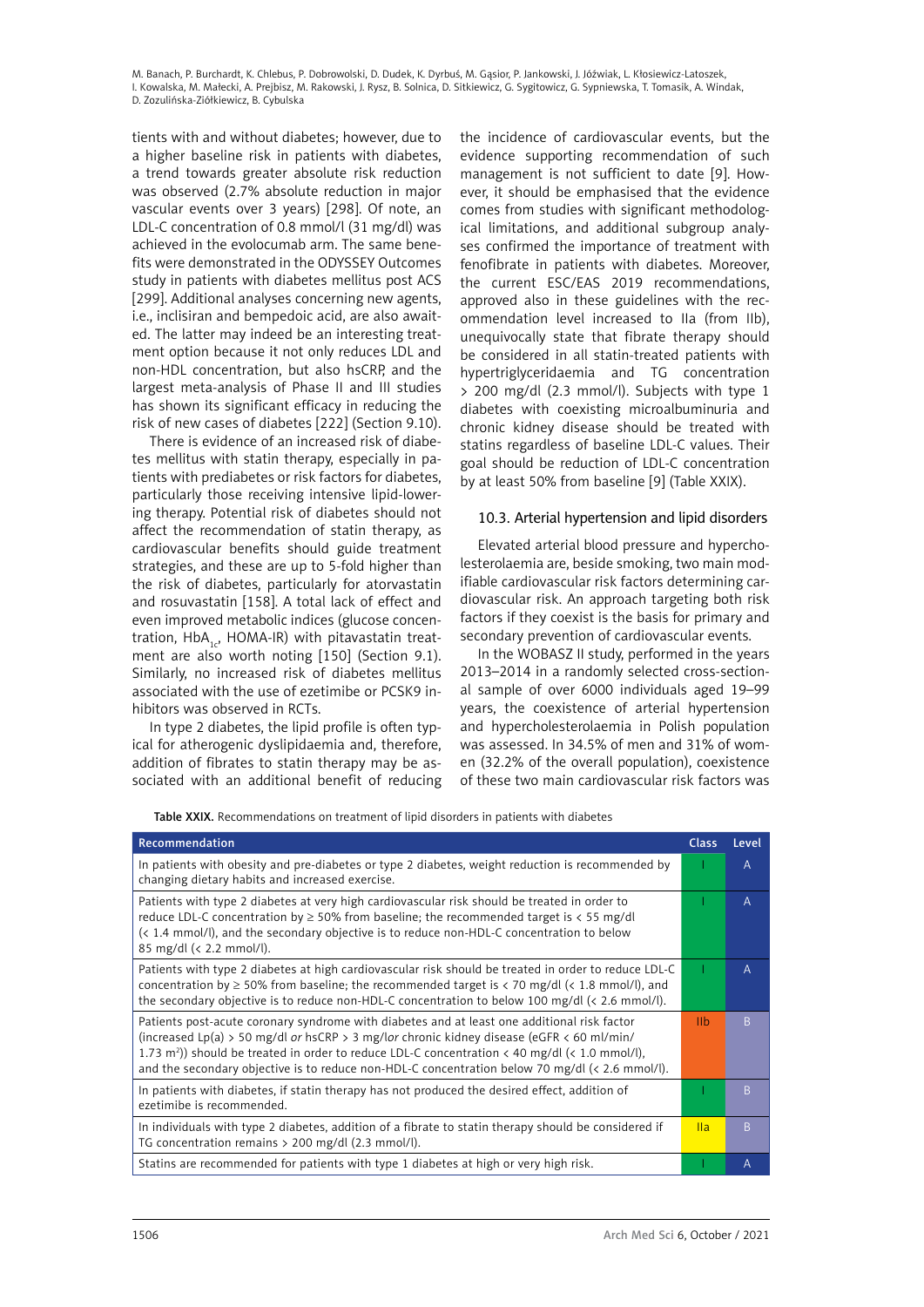found [300]. The prevalence of coexistence of lipid disorders and arterial hypertension depends on age. In the population of individuals aged 50–59 years, arterial hypertension and hypercholesterolaemia coexist in nearly half of the patients (46.2%). After 60 years of age, in more than 50% of the population lipid disorders coexist with arterial hypertension [300].

The WOBASZ study also made it possible to assess the frequency of control of arterial hypertension and lipid disorders [300]. The control rate of both arterial hypertension and lipid disorders in the overall population was 5.4% and in no age group, except for those aged 80 years and older, exceeded 10%. It should be noted that the low control rate could result from an unsatisfactory percentage of patients receiving pharmacological treatment – of patients with concomitant arterial hypertension and lipid disorders, only 59% received hypotensive treatment and only 31% lipid-lowering therapy. Factors associated with control of arterial hypertension and lipid disorders have also been identified. Multivariate analysis demonstrated that higher education and diagnosed cardiovascular disease were associated with achievement of therapeutic goals, whereas smoking was associated with worse control of arterial blood pressure and LDL-C concentration [300] (Section 13).

Treatment of arterial hypertension should be carried out in accordance with the Polish Society of Hypertension (PSH) 2019 guidelines, in which the 2018 ESC/ESH guidelines have been adapted. The need to use combination therapy, based on fixeddose combinations (a two-component product in the  $1<sup>st</sup>$  step of the therapy and a three-component product in the 2nd step), and to achieve lower arterial blood pressure values than previously accepted (i.e., 120–129/70–79 mm Hg) in patients below 65 years of age, should be emphasised [301, 302]. It has been demonstrated that simplified therapy with the use of fixed-dose combination products is associated with improved compliance [303]. Therefore, combination products containing antihypertensive agent(s) and a statin are a valuable supplement to the therapy. Combination products available in Poland containing two antihypertensive agents and a statin are based on optimum and consistent with the guidelines combinations of long-acting antihypertensive agents and a potent, long-acting statin; therefore, they can be used once daily in the morning [301].

Special populations should also be taken into consideration, which should be more often and more closely than individuals in the general population controlled for risk factors, including arterial blood pressure and lipid profile parameters:

• patients with arterial hypertension and target organ damage (left ventricular hypertrophy, moderate albuminuria) [301, 302, 304],

- women with a history of pre-eclampsia or gestational hypertension [305],
- young people with isolated systolic hypertension [306],
- patients with obstructive sleep apnoea [306],
- patients with primary hyperaldosteronism [306],
- patients with atherosclerotic renal artery stenosis [306].

The patient groups listed above are at increased cardiovascular risk; therefore, therapeutic interventions should be earlier and more intensive in these groups.

### KEY POINTS TO REMEMBER

- • Coexistence of arterial hypertension and hypercholesterolaemia is very common. The level of control of arterial hypertension and hypercholesterolaemia is definitely too low.
- Treatment of arterial hypertension is based on combination therapy with fixed-dose combination products. Combination products containing an anti-hypertensive agent (or agents) and a statin are available; their use may lead to improved control of arterial hypertension and hypercholesterolaemia by simplifying therapy and increasing compliance (adherence).
- Several groups of patients have been identified which, due to their cardiovascular risk being higher than that assessed using classic risk scores, require careful control of arterial blood pressure and cholesterol concentration, as well as earlier and more intensive therapeutic decisions, e.g. patients with arterial hypertension and target organ damage, women with a history of gestation-related hypertensive states, young individuals with isolated systolic hypertension, and patients with secondary forms of arterial hypertension.

### 10.4. Ischaemic heart disease

### 10.4.1. Stable coronary syndromes

All patients with documented coronary atherosclerosis are at very high cardiovascular risk or extreme cardiovascular risk as defined previously. The rules for management of lipid disorders in this group of patients remain the same as in other patients at very high and/or extreme risk. In patients at very high cardiovascular risk, the treatment goal is to reduce LDL-C concentration by ≥ 50% from baseline and achieve a target LDL-C concentration of  $\langle 1.4 \text{ mmol/} \vert \langle \langle 55 \text{ mg/} \mathrm{dl} \rangle \rangle$ . In patients at extreme cardiovascular risk, reduction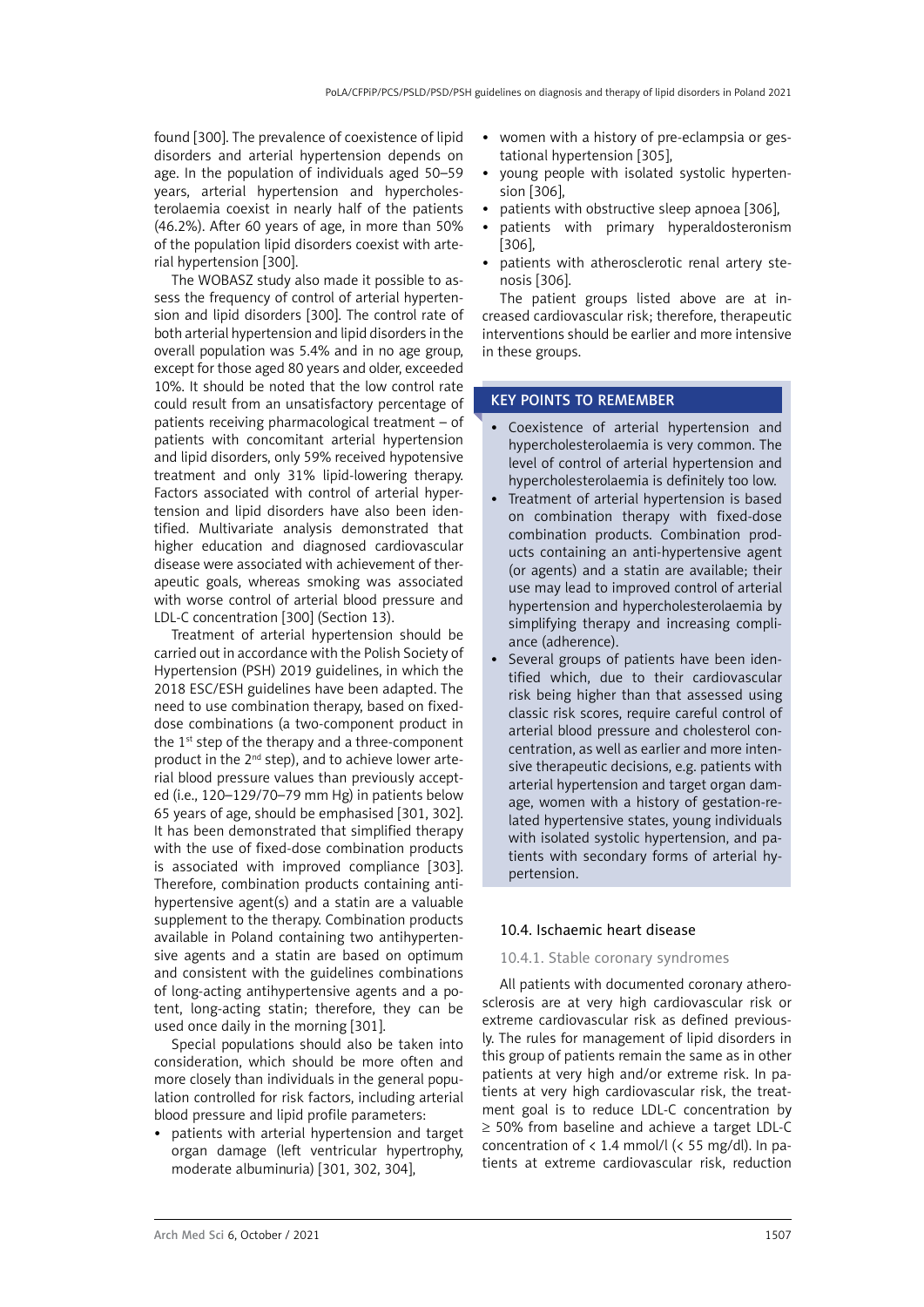of LDL-C concentration by  $\geq$  50% from baseline should also be aimed at (although not considered the treatment goal), with a target concentration of < 40 mg/dl (1 mmol/l) (Tables X and XI).

The mainstay of treatment are potent statins (atorvastatin and rosuvastatin), administered in high doses, allowing for the above-mentioned reduction by  $\geq 50\%$  and achievement of the treatment goals (Table XVIII). In patients undergoing coronary angioplasty (PCI) or coronary artery bypass grafting (CABG), administration of a loading statin dose before the planned procedure should be considered, and the treatment goals remain the same as discussed above.

Despite their high efficacy, even with the most potent statins used in monotherapy the patients are less and less likely to achieve their target lipid concentrations (at present, the proportion does not exceed 40%) [179]. If high-intensity statin therapy remains ineffective, combination therapy with agents of a different mechanism of action should always be considered. The primary agent used in combination treatment is ezetimibe which has already been available for 4 years in the form of generic products and combination products with statins (*polypills*). If combination treatment with a statin and ezetimibe remains ineffective, PCSK9 inhibitors should be added. In case of intolerance of high-dose statins, a low dose of a statin should be used in combination with other agents. Atorvastatin and rosuvastatin may also be used every 2–3 days with significant reduction of LDL-C concentration [307]. In case of complete statin intolerance, treatment with ezetimibe, bempedoic acid, or PCSK9 inhibitors//inclisiran, or even nutraceuticals as monotherapy or in combination therapy, should be considered.

In the current guidelines [9], much lower LDL-C target concentrations in comparison with the previous guidelines should be noticed. This position was based on the results of trials in which combinations of statins with ezetimibe, or statins with PCSK9 inhibitors and/or ezetimibe were used. Historically, the first large study in patients with recent ACS who received more intensive lipid-lowering therapy with simvastatin and ezetimibe (IMPROVE-IT) demonstrated significantly higher efficacy of combination therapy and improved long-term outcomes in comparison with statin treatment alone [297]. In the 7-year follow-up period, long-term maintenance of low LDL-C concentration (< 55 mg/dl (< 1.4 mmol/l)) was not associated with any obvious adverse effects [297]. New recommendations were affected by even better outcomes of LDL-C lowering therapies that have been achieved with addition of PCSK9 inhibitors to conventional treatment. In combination with high or maximum tolerated statin doses and/or ezetimibe, alirocumab and evolocumab reduced LDL-C concentration by 46–73% in comparison with placebo and by 30% in comparison with ezetimibe [308]. In patients who cannot use statins, PCSK9 inhibitors administered in combination with ezetimibe reduce LDL-C concentration by more than 60% and significantly reduce atherosclerotic plaque volume [309]. Both alirocumab and evolocumab have been shown to effectively reduce LDL-C concentration in patients at high and very high (as well as extreme) cardiovascular risk, including those with diabetes, inflammation, hyper-Lp(a), peripheral vascular disease/multiple level atherosclerosis, after several vascular events, post-stroke, and the elderly [49]. In addition, it was found that maintenance of low LDL-C concentration (even  $\langle$  20 mg/dl  $\langle$  0.5 mmol/l)) for several years did not cause any worsening of cognitive function or a higher risk of dementia in

Table XXX. Recommendations for target LDL cholesterol values in patients with stable coronary syndrome at very high or extreme risk

| Recommendations                                                                                                                                                                                                                                                                                                                                                                                                                                                                                                                                                                                                                                                                                                           | <b>Class</b>    | Level |
|---------------------------------------------------------------------------------------------------------------------------------------------------------------------------------------------------------------------------------------------------------------------------------------------------------------------------------------------------------------------------------------------------------------------------------------------------------------------------------------------------------------------------------------------------------------------------------------------------------------------------------------------------------------------------------------------------------------------------|-----------------|-------|
| In secondary prevention patients at very high risk it is recommended to reduce LDL-C<br>concentration by $\geq$ 50% from baseline <sup>1</sup> with LDL-C concentration of < 1.4 mmol/l (< 55 mg/dl)<br>recommended as the target value.                                                                                                                                                                                                                                                                                                                                                                                                                                                                                  |                 | Α     |
| In patients (1) with ASCVD who had a second vascular event within 2 years (not necessarily of<br>the same type as the first), (2) after ACS and with peripheral vascular disease or polyvascular<br>disease <sup>2</sup> (multilevel atherosclerosis), (3) post ACS with multivessel coronary disease, (4) post ACS<br>with familial hypercholesterolaemia, and (5) post ACS in a patient with diabetes and at least<br>one additional risk factor (elevated Lp(a) > 50 mg/dl or hsCRP > 3 mg/l or chronic kidney disease<br>(eGFR $\lt$ 60 ml/min/1.73 m <sup>2</sup> )) despite maximum tolerated statin therapy, LDL-C concentration<br>$\langle$ 1.0 mmol/l ( $\langle$ 40 mg/dl) may be considered the target value. | -lib            | B     |
| Routine pre-treatment or loading (in patients receiving chronic statins) with a high dose of statin<br>should be considered in patients undergoing PCI for ACS or elective PCI.                                                                                                                                                                                                                                                                                                                                                                                                                                                                                                                                           | $\mathsf{II}$ a | B     |

*1 The term "baseline" refers to LDL-C concentration in a person not receiving any LDL-C-lowering therapy. In individuals receiving an agent (agents) that reduce LDL-C concentration, predicted baseline LDL-C concentration (without treatment) should be estimated on the basis of the average efficacy of a specific agent or a combination of agents with respect to LDL-C reduction; 2 Polyvascular disease (= multilevel atherosclerosis) is defined as the presence of significant atherosclerotic lesions in at least two of the three vascular beds, i.e. coronary vessels. cerebral arteries, and/or peripheral vessels. ASCVD – atherosclerotic cardiovascular disease, LDL-C – low density lipoprotein cholesterol.*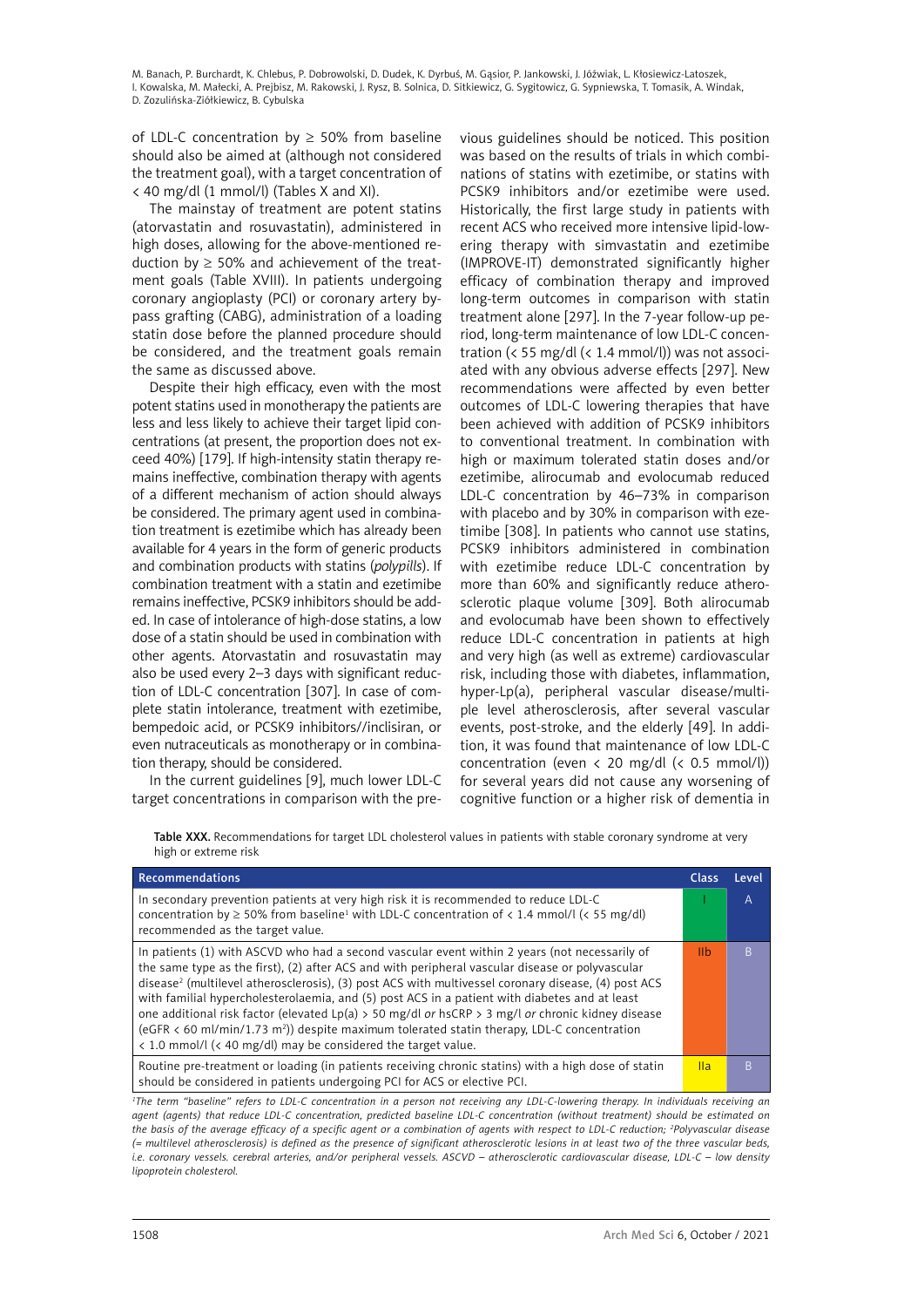treated individuals, and even led to a reduction in all-cause mortality and a significant reduction in further cardiovascular events [310].

The algorithms for management of patients with chronic stable coronary syndromes are presented in Table XXX.

### KEY POINTS TO REMEMBER

- • Statins are the first-line treatment in patients with stable coronary syndrome.
- In every patient, and primarily after PCI or CABG, one should aim to achieve LDL-C concentration  $\langle 1.4 \text{ mmol/l} \rangle \langle 55 \text{ mg/dl} \rangle$ .
- In treatment of a patient after percutaneous coronary intervention, with regard to LDL-C concentration, the rules of "the lower the better", "the earlier the better", and "the longer the better" should be applied.
- In each patient planned for PCI or CABG, a loading dose of a potent statin should be considered.
- In each patient meeting the definition of extreme cardiovascular risk, one should aim to achieve LDL-C concentration < 1.0 mmol/l (< 40 mg/dl).
- • After percutaneous coronary intervention, each patient should undergo lifelong lipid-lowering therapy.
- • A large percentage of patients after percutaneous coronary intervention require combination treatment; in some of them it should be initiated already during hospitalisation (Section 9.8) in order to achieve the treatment goal.
- Fixed combination products (polypills) available on the market are very helpful in treatment, mainly as a tool to improve the patient's therapy adherence.

#### 10.4.2. Acute coronary syndromes

Following an acute coronary syndrome (ACS), patients are at increased risk of recurrent cardiovascular events, which in Poland may affect up to 20% of patients within 1 year after the incident. In all ACS patients without contraindications or intolerance to statins, treatment with a potent statin in a high dose (atorvastatin 80 or rosuvastatin 40 mg daily) is recommended, i.e. should be continued or initiated as soon as possible, regardless of baseline LDL-C concentration. If the target LDL-C concentration has not been achieved after 4–6 weeks of statin therapy at the highest tolerated dose, it is recommended to start combination therapy with a statin and ezetimibe. If the target LDL-C value has not been achieved after another 4–6 weeks, addition of a PCSK9 inhibitor is recommended. It means that treatment with PCSK9 inhibitors can be initiated as early as after 8 weeks. In patients who develop ACS and have not achieved their target LDL-C concentration despite the use of a statin in the highest tolerated dose in combination with ezetimibe, addition of a PCSK9 inhibitor immediately after the event (if possible, even during hospitalisation) should be considered. Treatment with ezetimibe in combination with a statin during hospitalisation is currently the subject of a vigorous debate. Although no trials are available to support the clinical efficacy of this therapy, based on the rules of *the lower the better* and *the earlier the LDL-C goal is achieved the better,* the authors of these guidelines recommend that combination therapy with a statin and ezetimibe may be considered during hospitalisation, in particular in patients (1) already receiving intensive/optimal therapy, (2) in statin-treated patients with still high LDL-C concentration (> 100 mg/dl), (3) in untreated patients with baseline LDL-C concentration too high to achieve their target LDL-C concentration after 4–6 weeks of statin treatment (> 120 mg/dl), (4) in extreme-risk patients, and (5) in patients with partial or complete statin intolerance (Table XXXI, Section 9.8, Figures 6–9).

As in patients with stable coronary syndrome, in those undergoing percutaneous coronary intervention for ACS, routine initial treatment or loading (in patients receiving chronic statins) with a high dose of statin should be considered. Such treatment in ACS reduces infarction size [311]. Initial treatment with a statin also reduces the risk of contrast-induced acute kidney injury after coronary angiography or PCI.

If a statin-based regimen is not tolerated at any dose (even after rechallenge), the use of ezetimibe in monotherapy or in combination with PCSK9 inhibitors should be considered [312]. The algorithms for management of patients with myocardial infarction, including those with extreme cardiovascular risk, are presented in Figures 6–9.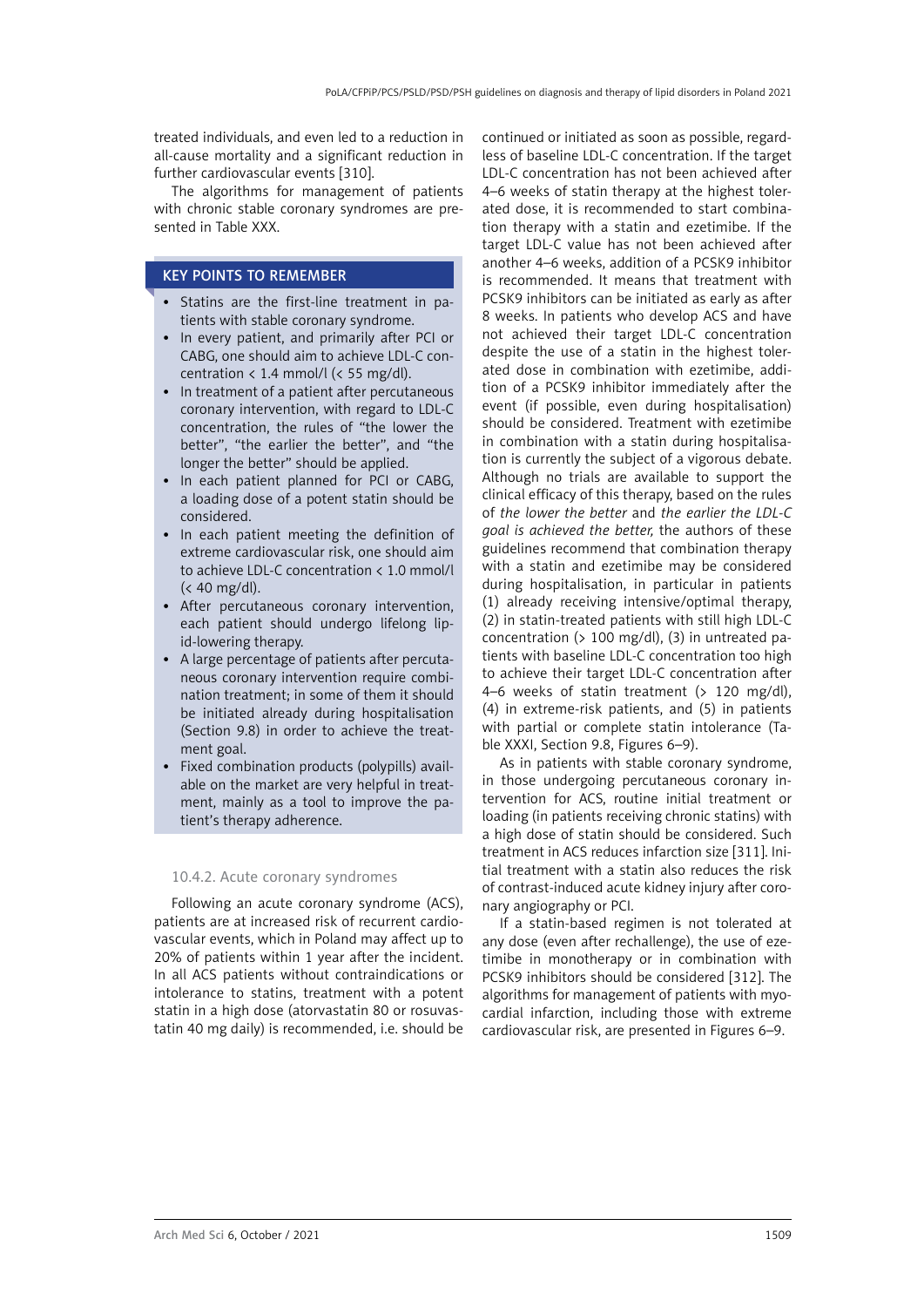Table XXXI. Recommendations for lipid-lowering therapy in patients with acute coronary syndromes (ACS)

| Recommendation                                                                                                                                                                                                                                                                                                                                                                                                                                                                                                                                                                                                           | <b>Class</b>   | Level        |
|--------------------------------------------------------------------------------------------------------------------------------------------------------------------------------------------------------------------------------------------------------------------------------------------------------------------------------------------------------------------------------------------------------------------------------------------------------------------------------------------------------------------------------------------------------------------------------------------------------------------------|----------------|--------------|
| In all ACS patients without contraindications or a history of confirmed intolerance, it is<br>recommended to initiate or continue high-dose statin therapy as early as possible, regardless of<br>baseline LDL-C concentration.                                                                                                                                                                                                                                                                                                                                                                                          |                | A            |
| Lipid concentration should be re-evaluated 4–6 weeks after ACS to determine if reduction of LDL-C<br>concentration $\geq$ 50% from baseline and the target LDL-C concentration of < 1.4 mmol/l (< 55 mg/dl)<br>have been achieved. In such cases, the safety of treatment should be evaluated, and statin doses<br>adjusted accordingly.                                                                                                                                                                                                                                                                                 | IIa            | C.           |
| If the target LDL-C values have not been achieved after 4–6 weeks of treatment with the maximum<br>tolerated statin dose, it is recommended to combine a statin with ezetimibe.                                                                                                                                                                                                                                                                                                                                                                                                                                          |                | <sub>B</sub> |
| In post-ACS patients, especially those (1) already receiving intensive/optimal treatment, (2) statin-<br>treated with still high LDL-C concentration (> 100 mg/dl), (3) in untreated patients with baseline<br>LDL-C concentration too high to achieve their target LDL-C concentration after 4–6 weeks of statin<br>treatment (> 120 mg/dl), including patients with familial hypercholesterolaemia, (4) in patients<br>at extreme cardiovascular risk, and (5) with partial or complete statin intolerance, initiation of<br>combination therapy with a statin and ezetimibe may be considered during hospitalisation. | I <sub>1</sub> | C            |
| If the target LDL-C values have not been achieved after 4-6 weeks of treatment with the maximum<br>tolerated statin dose in combination with ezetimibe, it is recommended to add a PCSK9 inhibitor.                                                                                                                                                                                                                                                                                                                                                                                                                      |                | A            |
| In patients with confirmed statin intolerance or in whom statins are contraindicated, the use of<br>ezetimibe should be considered.                                                                                                                                                                                                                                                                                                                                                                                                                                                                                      | IIa            | C            |
| In patients who develop ACS and have not achieved their target LDL-C concentration despite the<br>use of a statin in the highest tolerated dose in combination with ezetimibe, addition of a PCSK9<br>inhibitor immediately after the event (during hospitalisation due to ACS, if possible) should be<br>considered.                                                                                                                                                                                                                                                                                                    | IIa            | C            |

*LDL-C – low density lipoprotein cholesterol, ACS – acute coronary syndrome, PCSK9 – subtilisin/kexin type 9 proprotein convertase.*

#### KEY POINTS TO REMEMBER

- In each patient with acute coronary syndrome, the maximum tolerated statin dose should be initiated as soon as possible, regardless of the lipid profile.
- In each patient with acute coronary syndrome, administration of a loading dose of a potent statin before PCI should be considered.
- In each patient post-acute coronary syndrome, one should aim to achieve LDL-C concentration  $\langle 1.4 \text{ mmol/} \vert \langle \langle 55 \text{ mg/} \vert \rangle \rangle$  as early as possible to effectively prevent further events.
- In each patient meeting the definition of extreme cardiovascular risk, the treatment goal should be LDL-C concentration < 1.0 mmol/l (< 40 mg/dl).
- • Lipid-lowering therapy in each post-ACS patient should be lifelong.
- A large proportion of post-ACS patients require combination therapy to achieve their treatment goal.
- Fixed combination products (polypills) available on the market are helpful in treatment, mainly as a tool to improve the patient's therapy adherence.

### 10.5. Cerebral stroke

The use of statins in primary prevention makes it possible to reduce the risk of ischaemic stroke by 22% [313]. Patients with a history of stroke or a transient ischaemic attack (TIA) are at a higher risk of another cerebral event (by as much as 40%), but also of other major cardiovascular events [9]. Patients with atherosclerotic stroke require intensive lipid-lowering therapy, all the more so that the results of a meta-analysis of randomised trials involving more than 170,000 patients indicate that reduction of LDL-C concentration by 1.0 mmol/l (38 mg/dl) with statins decreases the risk of serious vascular events (myocardial infarction, coronary death, all-cause stroke, or coronary revascularization) by about 22%, and all strokes by 17% [159]. Post-stroke patients should be treated as those with very high or extreme cardiovascular risk (as patients with multibed disease), and the treatment goal should be reduction of LDL-C concentration by  $\geq$  50% from baseline and achievement of the target LDL-C concentration of  $\langle$  55 mg/dl ( $\langle$  1.4 mmol/l) or  $\langle$  40 mg/dl (1 mmol/l), respectively (Tables X and XI).

Individuals with haemorrhagic stroke often do not benefit from lipid-lowering therapy, and it may even be harmful if this form of stroke occurs in non-atherosclerotic patients [314]. However, it should be noted in this context that the lack of benefit in patients post haemorrhagic stroke is a different issue from the risk of stroke with inten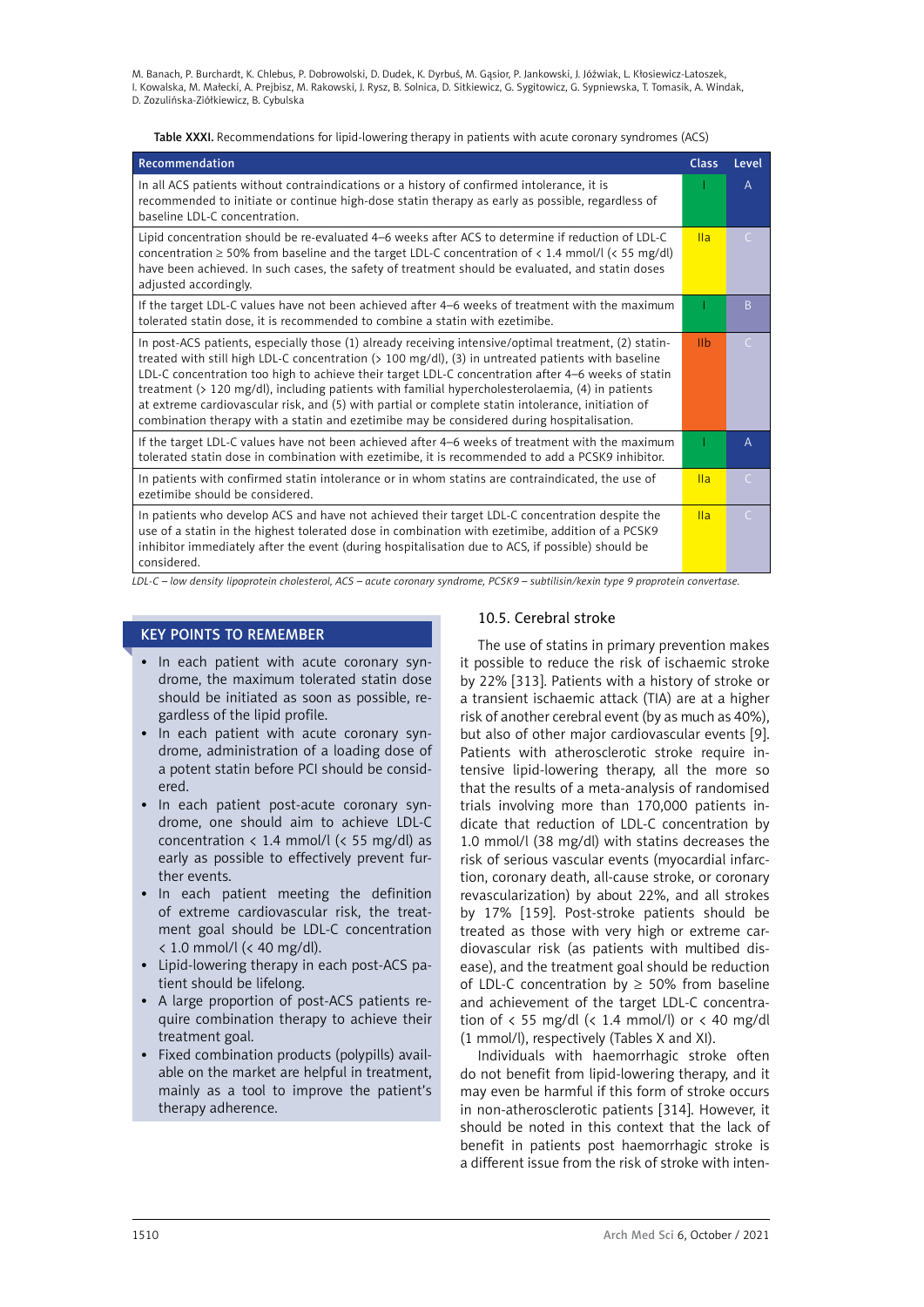sive lipid-lowering therapy (statins or combination therapy, including PCSK9 inhibitors) and even extremely low LDL-C values achieved (< 20 mg/dl). Available data from recent meta-analyses of randomised trials and observational studies do not confirm such an association [315–317].

### KEY POINTS TO REMEMBER

- In primary prevention of stroke, statin therapy should be recommended in patients with other atherosclerotic diseases.
- In patients with a history of atherosclerotic stroke or TIA, intensive statin therapy or intensive lipid-lowering combination therapy are the mainstay of treatment; the aim is to achieve the treatment LDL-C goal as soon as possible.
- No causal relationship between intensive lipid lowering therapy (statins, combination therapy including PCSK9 inhibitors) and in consequence very low LDL-C concentration, and the risk of haemorrhagic stroke has been confirmed.

#### 10.6. Peripheral vascular disease

Atherosclerotic lesions are the predominant cause (> 95%) of chronic lower limb ischaemia and amputation. Symptoms of lower limb ischaemia in the form of intermittent claudication may sometimes be the first clinical manifestation of systemic atherosclerosis [9]. Peripheral arterial atherosclerotic lesions are an independent risk factor for cardiovascular events, including ACS and stroke. To improve prognosis, in a patient with peripheral arterial atherosclerosis active pharmacological and non-pharmacological management should be urgently initiated [10]. In this group of patients, lipid-lowering therapy not only contributes to inhibition of atherosclerosis progression in the peripheral arterial bed, but reduces the risk of serious events in other vascular beds (i.e., coronary, cerebral) [9]. That is why not only peripheral vascular disease, but multibed disease, defined as the involvement of at least two out of three vascular beds, has been recently discussed. Especially now, in the era of innovative therapies, analyses are available indicating that intensive lipid-lowering therapy, especially combination therapy with the use of PCSK9 inhibitors, may translate into a highly significant reduction in the risk of patients with multibed disease, and the more advanced the disease (more beds involved), the greater the benefits. Data concerning alirocumab indicate that such treatment may translate into an absolute risk reduction by up to 13%, with the benefit seen in every 7–8 patient (NNT =  $8$ ) [113].

A meta-analysis of 18 clinical trials involving more than 10,000 patients with lower limb atherosclerosis has demonstrated that lipid-lowering therapy decreases the risk of cardiovascular events by nearly 20% and reduces all-cause mortality by 14% [314]. Patients with peripheral atherosclerotic disease (multibed disease) should be treated as patients with very high or extreme cardiovascular risk, and the treatment goal should be reduction of LDL-C concentration by  $\geq$  50% from baseline and achievement of the target LDL-C concentration of  $\langle 55 \text{ mg/d} \rangle$  ( $\langle 1.4 \text{ mmol/l} \rangle$  or  $\langle 40 \text{ mg/d} \rangle$ (1 mmol/l), respectively (Tables X and XI).

# KEY POINTS TO REMEMBER

- In patients with peripheral atherosclerosis, treatment goals and management are the same as in other patients with very high/ extreme cardiovascular risk.
- In patients with peripheral vascular disease, non-pharmacological lifestyle modification is essential, including non-smoking and increased regular physical activity (Table XV, Section 8.5), including march training (which not only has a positive effect on lipoprotein concentration, but stimulates development of collateral circulation and improves metabolism of ischaemic muscles).
- In a patient with risk factors and cardiovascular disease, one should always bear in mind the assessment and monitoring of peripheral vascular bed for atherosclerotic lesions (ankle-brachial index (ABI), Doppler ultrasonography).

# 10.7. Heart failure

Numerous available studies have demonstrated that treatment with statins in patients with ischaemic heart disease as well as in primary prevention reduces the risk of heart failure [8, 9, 318]. It has also been demonstrated that highdose statins used in these groups reduce the risk of hospitalisation due to heart failure in comparison with low doses [318]. Patients with advanced chronic heart failure usually have lower cholesterol concentrations [9, 318]. In contrast to those without heart failure, low cholesterol concentration in patients with heart failure is associated with poorer prognosis. Although the results of observational studies suggest a beneficial effect of statins on the risk of death in patients with heart failure, this effect has not been confirmed in interventional studies (despite numerous methodological errors of these studies). However, the safety of statins in patients with heart failure has been demonstrated [318–321].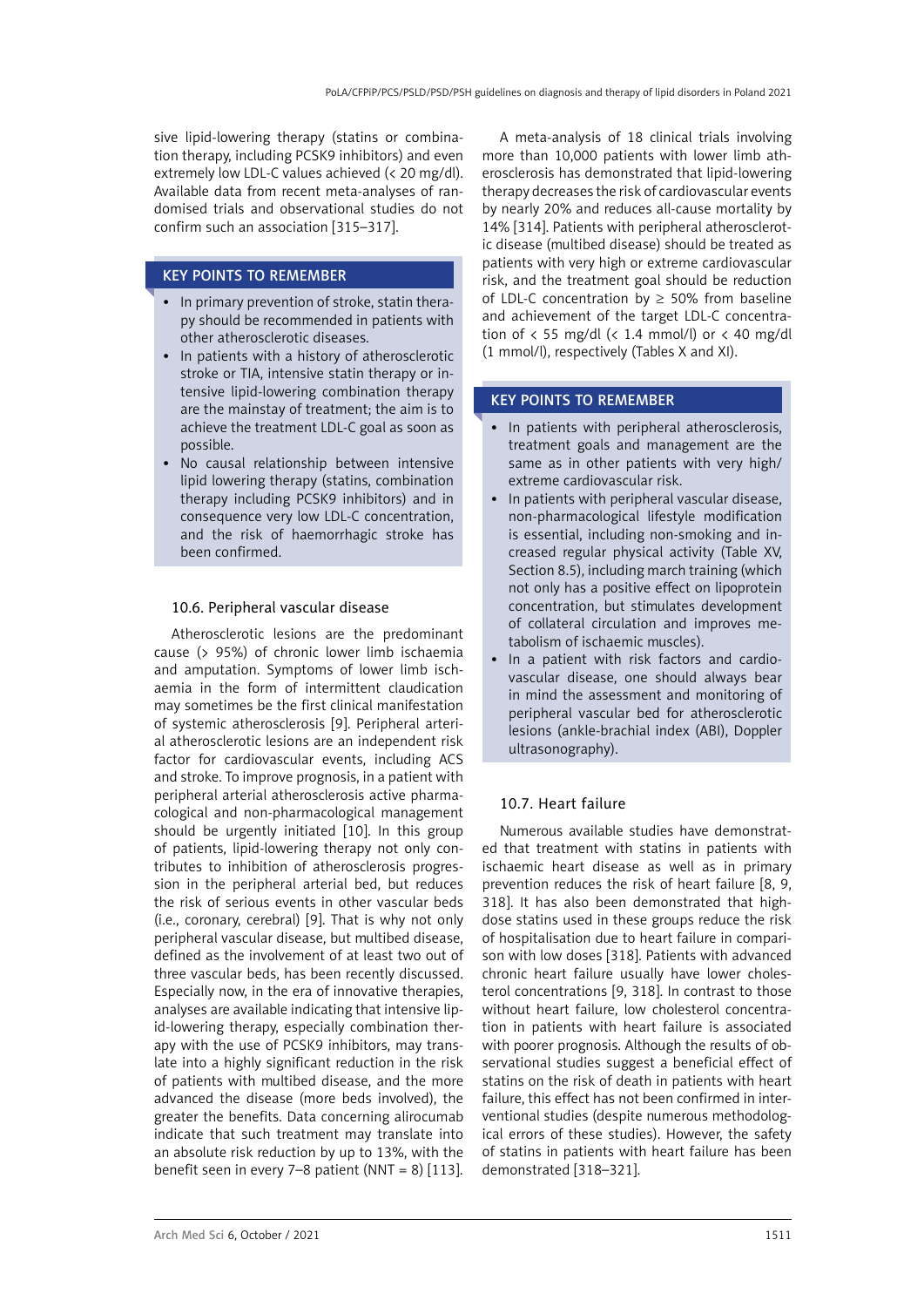It has been suggested that the role of lipid-lowering therapy may vary slightly depending on the left ventricular systolic function, which may be due to different aetiology and different mechanisms leading to development of heart failure [320–322]. Opinions based on analysis of pathogenetic mechanisms of heart failure and the mechanism of action of statins, but not the results of large clinical trials, indicate potentially greater benefits in patients with heart failure with preserved ejection fraction. Statin therapy has not been demonstrated to reduce the risk of death in patients with heart failure with reduced ejection fraction; however, a meta-analysis of 12 placebo-controlled randomised trials indicates that statin therapy may be associated with a 12% reduction in the risk of hospitalisation due to heart failure (confidence interval: 8–16%) [323]. No results from randomised trials are available to evaluate the efficacy of statins in patients with heart failure with preserved ejection fraction. However, analyses of observational studies suggest that expectation of such benefits is reasonable [320].

In summary, according to current evidence, statins are not recommended when heart failure is the only indication. However, it seems reasonable to continue statin therapy in patients who develop ischaemic heart failure. An indirect comparison of the efficacy of lipophilic and hydrophilic statins in patients with heart failure indicates lower risk of cardiovascular events in the group receiving lipophilic statins (atorvastatin, pitavastatin, simvastatin) than in the hydrophilic rosuvastatin group [324]. At present, still no data on the efficacy of PCSK-9 inhibitors in patients with heart failure are available. Treatment with unsaturated omega-3 acids may bring little benefit, as has been demonstrated in the GISSI-HF study (a reduction in the risk of death by 9%) [325], although the study included a relatively small number of patients with heart failure of any aetiology, and only 1 g of a mixture of omega-3 acids daily was applied, which, in view of our current knowledge, is an ineffective dose in terms of achieving a significant reduction of cardiovascular events (currently at least 2 g daily is recommended, with the target of 4 g)  $[325]$ (Tables XIII and XIV**,** Sections 8.4 and 9.9).

### KEY POINTS TO REMEMBER

- • Lipid-lowering therapy with statins should not be applied if heart failure is the only indication.
- Statin therapy should be continued in patients with ischaemic heart disease who develop heart failure. Dyslipidemic therapy discontinuation is one of the most common errors observed in the therapy of patients with heart failure.

#### 10.8. Chronic kidney disease

In patients with chronic kidney disease, early evaluation of the complete lipid profile is recommended. In these patients, atherogenic dyslipidaemia is usually observed, often with normal or slightly elevated LDL-C and elevated Lp(a) concentration [326]. Cardiovascular risk categorisation is based on the stage of chronic kidney disease, cholesterol concentration, and other clinical and demographic characteristics. Individuals with advanced chronic kidney disease are at very high (eGFR < 30 ml/min/1.73 m2 ) or high (eGFR 30– 60 ml/min/1.73  $m^2$ ) cardiovascular risk (Table V).

In patients with chronic kidney disease, direct relationship between cholesterol concentration and cardiovascular risk is less pronounced than in general population [327]. The results of a meta-analysis of 28 randomised trials indicate that relative benefits of lipid-lowering therapy decrease with progression of chronic kidney disease. The relative risk of a vascular event associated with a reduction of LDL-C concentration by 1 mmol/l with a statin is 0.78 (95% CI: 0.75–0.82) in patients with eGFR ≥ 60 ml/  $min/1.73$   $m^2$  and 0.76 (0.70–0.81), 0.85 (0.75–0.96), 0.85 (0.71–1.02), and 0.94 (0.79–1.11) in those with eGFR in the range of 45–60 ml/min/1.73 m<sup>2</sup>, 30–45 ml/min/1.73 m<sup>2</sup>, < 30 ml/min/1.73 m<sup>2</sup> not receiving dialysis therapy, and those receiving dialysis therapy, respectively (*p* for trend 0.008) [328]. Similar results have been obtained by other authors, indicating no benefit in patients with endstage renal disease and in those receiving dialysis [329], no or minor effect on specific parameters of renal function (depending on treatment duration), and decreased effect of reduction of specific lipid fractions in this group of patients [330, 331]. This can be explained in a number of ways, one of which is the lack of real possibility of statin effect due to increased inflammation and vascular calcification; it is also worth mentioning that (severe) chronic kidney disease so strongly modifies cardiovascular risk that it is no longer possible to significantly reduce this risk with statin treatment.

Similar relationships are observed when considering the association of statin use with the risk of other endpoints, including all-cause mortality. This may be due to relatively higher non-vascular mortality in patients with more advanced renal disease, as well as difficulties in correct diagnosis of vascular events due to their atypical symptoms in patients with kidney failure [332]. As mentioned above, no effect of lipid-lowering therapy on prognosis in patients receiving dialysis therapy has been demonstrated, whereas available evidence justifies the recommendation of statins in kidney transplant patients [333].

Ezetimibe in combination with a statin reduced the risk of cardiovascular events in patients with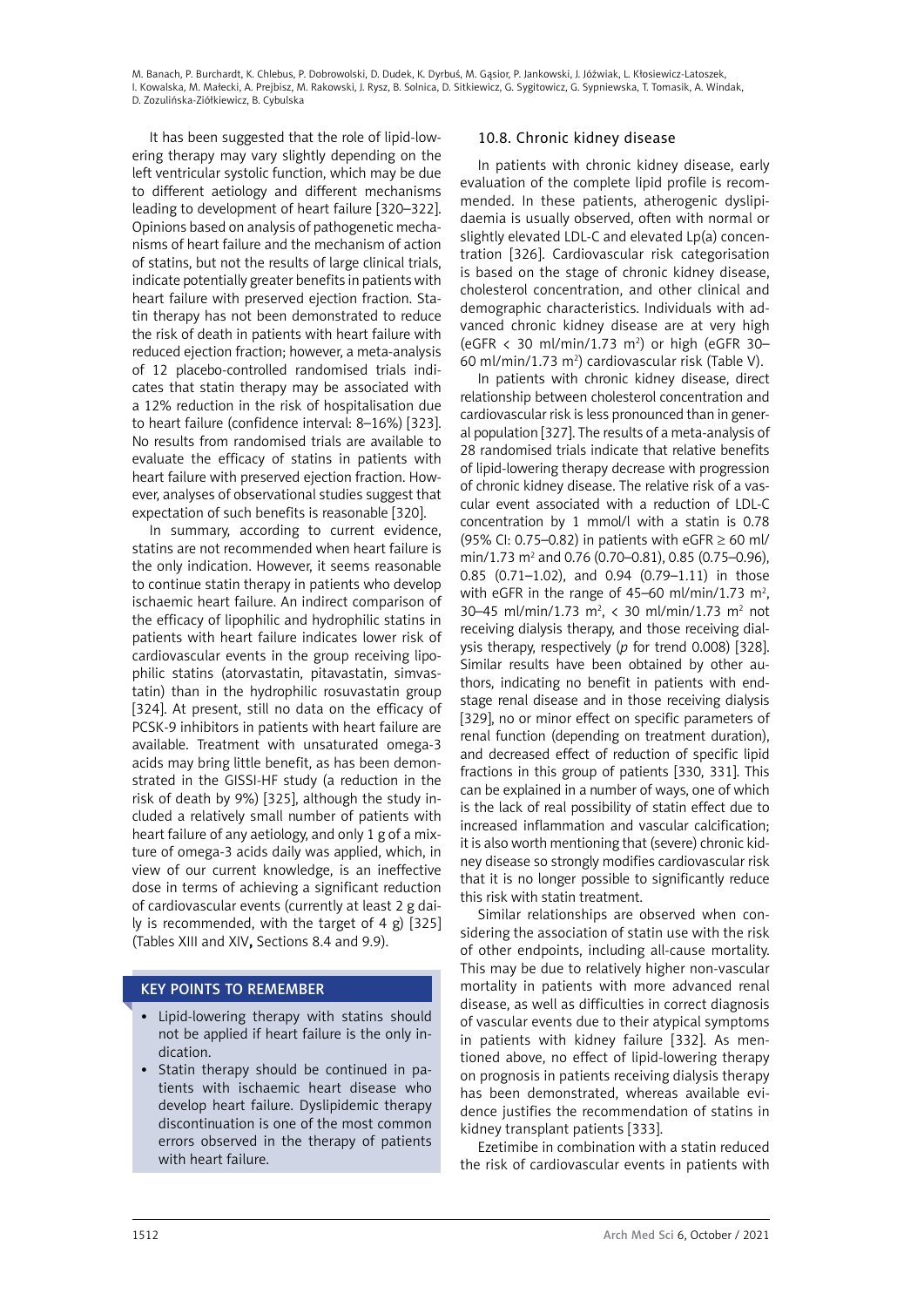| Recommendation                                                                                                                                                                                               | Class | Level |
|--------------------------------------------------------------------------------------------------------------------------------------------------------------------------------------------------------------|-------|-------|
| Patients with chronic kidney disease are at very high (those with eGFR $\lt$ 30 ml/min/1.73 m <sup>2</sup> ) or<br>high (eGFR 30–60 ml/min/1.73 m <sup>2</sup> ) cardiovascular risk.                        |       | A     |
| In patients not requiring dialysis therapy, intensive lipid-lowering therapy is recommended, with<br>a statin in the first line, followed by a combination of a statin with ezetimibe.                       |       | A     |
| In patients not requiring dialysis therapy, combination with a PCSK9 inhibitor should be considered<br>if the LDL-C goal has not been achieved with the maximum tolerated dose of a statin and<br>ezetimibe. | lla.  | B     |
| If a patient requires initiation of dialysis therapy, it is recommended to continue their previous<br>therapy with a statin or a statin and ezetimibe.                                                       | lla   |       |
| Initiation of lipid-lowering agents in patients requiring dialysis is not recommended in the absence<br>of atherosclerotic cardiovascular disease.                                                           | Ш     | A     |

Table XXXII. Recommendations on treatment of lipid disorders in patients with chronic kidney disease

chronic kidney disease [334], although the SHARP study did not provide clear answers, despite a demonstrated 17% reduction in the primary endpoint. In the study, methodological errors were made, consisting in modification of the endpoint during the study (so-called major atherosclerotic events were assessed), or the lack of a control group, i.e. individuals receiving statin monotherapy; therefore, it is difficult to draw conclusions from the results of this study alone [335].

It has been demonstrated that in selected groups of patients with chronic kidney disease, fibrate therapy may reduce the risk of cardiovascular events, but not all-cause mortality [336]. However, while statins have beneficial effects on glomerular filtration and proteinuria, the use of fibrates may be associated with increased creatinine concentration [336]. High efficacy of PCSK9 inhibitors in terms of lowering LDL-C concentration and in reducing the risk of cardiovascular events in patients with chronic kidney disease (with eGFR  $\geq$  30 ml/min/1.73 m<sup>2</sup>) has been demonstrated, similar to their efficacy in other patient groups [337, 338]. Interestingly, studies with inclisiran suggest that this may be the first lipid-lowering therapy that can be used in patients with end-stage renal disease with eGFR 15–30 ml/ min/1.73 m<sup>2</sup> [339].

The safety of lipid-lowering therapy is particularly important in advanced stages of chronic kidney disease. The risk of adverse events depends on blood concentration of the agent or its metabolites, affected by both the dose and renal function. In patients with chronic kidney disease, increased risk of drug interactions is observed. It is reasonable to prefer agents that are predominantly metabolised and eliminated by the liver (atorvastatin, fluvastatin, pitavastatin, ezetimibe) [340]. In certain studies, comparing the efficacy and safety of atorvastatin and rosuvastatin in patients with chronic kidney disease, more favourable effects of atorvastatin have been demonstrated [341].

In general, the target LDL cholesterol concentration in patients with chronic kidney disease does

not differ from that in other patient groups and depends primarily on the cardiovascular risk category. Due to safety concerns, gradual escalation of lipid-lowering therapy should be considered, especially in patients with advanced chronic kidney disease [340]. First-choice lipid lowering agents in patients with chronic kidney disease should be statins. Certain analyses suggest that in this class of agents, only atorvastatin and rosuvastatin have proven effect on the risk of cardiovascular events in people with advanced chronic kidney disease [342]. In addition, atorvastatin less often requires dose adjustment due to renal function. Concerns about safety of the applied treatment may justify the preference of low-dose statin therapy combined with ezetimibe over high-dose statin monotherapy [9]. Concomitant use of statins and fibrates in patients with chronic kidney disease is not recommended [340]. It should be emphasised that available data are still insufficient, and recommendations are based on just a few large, randomised trials, meta-analyses, and *post-hoc* analyses of subgroups of patients in large clinical trials.

In conclusion, patients with advanced chronic kidney disease are at very high (those with eGFR  $<$  30 ml/min/1.73 m<sup>2</sup>) or high (eGFR 30-60 ml/ min/1.73 m<sup>2</sup>) cardiovascular risk. Intensive lipid-lowering therapy is recommended in patients not requiring dialysis. Statins are first-choice agents; combination therapy with ezetimibe and PCSK9 inhibitors should be considered in patients who do not achieve their treatment goal. In patients without atherosclerotic cardiovascular diseases who receive dialysis therapy, lipid-lowering agents should be initiated with great caution or not initiated at all (Table XXXII).

#### 10.9. Children and adolescents

With respect to children and adolescents, no credible data on the efficacy and safety of longterm treatment of lipid disorders are available. There is a common belief that treatment should be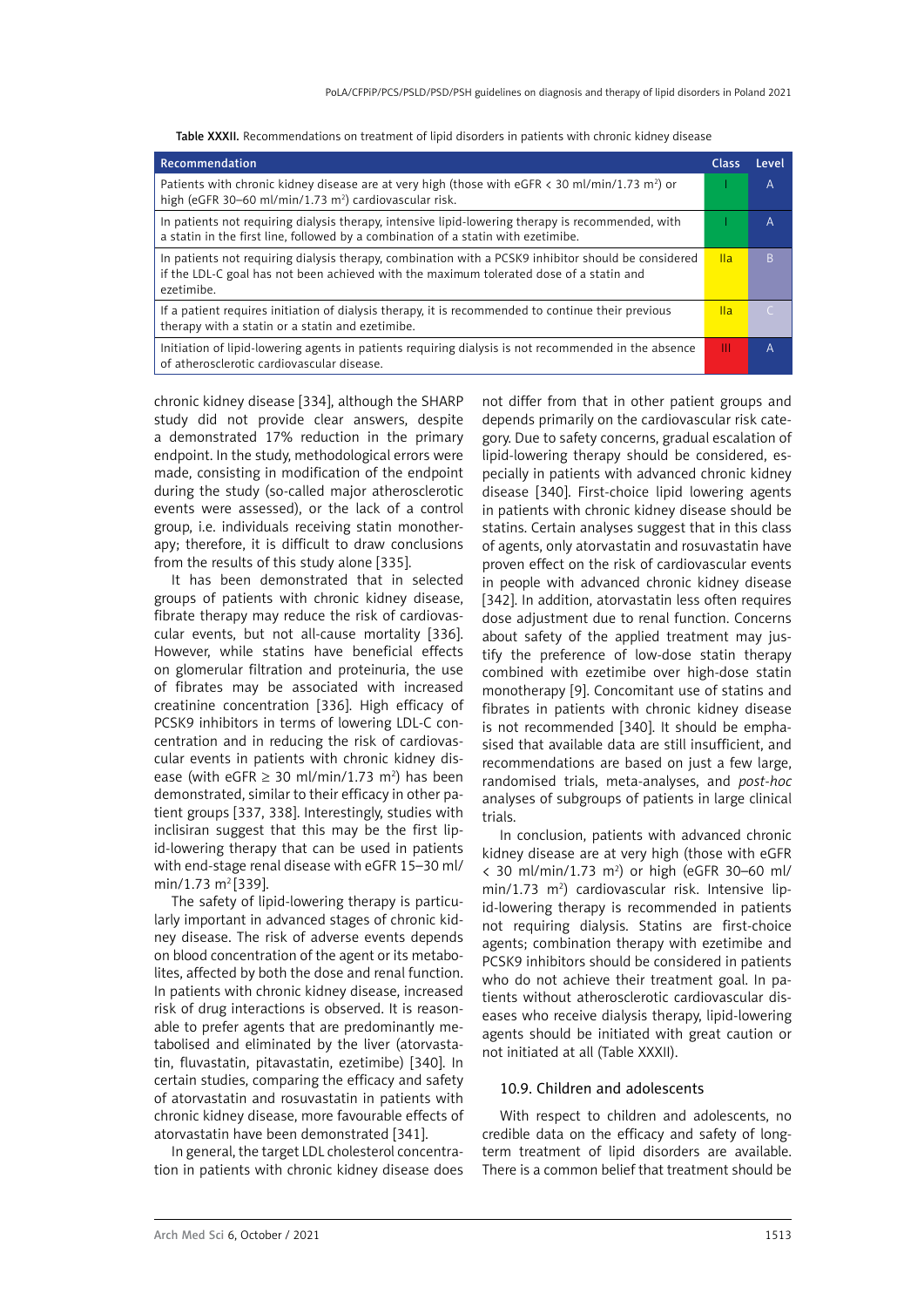started in childhood, but the time point of treatment initiation is usually arbitrary [343]. Delaying appropriate treatment until adult age, especially in children at risk, can lead to development of cardiovascular disease at an early age or in young adults. Recommendations with this regard are largely extrapolated from studies on familial hypercholesterolaemia and from studies in adults [343].

The aim of treatment of dyslipidaemia in children and adolescents is to achieve LDL-C concentration  $\langle 130 \text{ mg/d} \rangle$  ( $\langle 3.4 \text{ mmol/l} \rangle$ , below the 95th percentile) or its reduction by 30–50%. In children with diabetes mellitus or FH and a family history of coronary artery disease before 40 years of age, it is recommended to achieve LDL-C concentration < 100 mg/dl (< 2.6 mmol/l) or its reduction by at least 50% [344–346]. So far, no similar cut-off points have been established for non-HDL-C or TG.

Treatment of dyslipidaemia in children and adolescents involves broad health education, lifestyle modification, and pharmacotherapy. Education should apply to all members of the child's family. The scope and method of provided information should take into account the child's age and the effectiveness of communication with caregivers. It is necessary to plan enough time to provide information and, if necessary, to complete this task even during numerous visits. Information should concern the causes and consequences of lipid disorders, cardiovascular risk factors, and principles and importance of therapy. Personalised counselling should be applied, and views, concerns and doubts of the young patient and their family should be openly discussed. Decisions concerning management should also be made collectively. It is reasonable to minimise the risk of providing contradictory advice, especially by doctors and nurses of the same practice, but also by specialist medical staff. The educational tasks are facilitated by previously developed, appropriate therapeutic relationships and awareness of psychosocial circumstances, both those facilitating (e.g., positive emotions, high social status) and hindering lifestyle modification (stress, tension in the family, social isolation) [8, 344, 345]. Lifestyle modifications include the introduction and consolidation of healthy dietary habits, focus on increasing physical activity, normalisation of body weight, prevention of passive smoking, and smoking and alcohol abstinence in adolescents. Lifestyle modifications should be introduced as early as at 2 years of age in every child with LDL-C concentration  $> 100$  mg/dl (2.6 mmol/l) and/or elevated TG concentration (children < 10 years with TG  $\geq$  100 mg/dl ( $\geq$  1.1 mmol/l): children 10-19 years with TG  $\geq$  130 mg/dl [1.5 mmol/l]) [344, 345] (Table XXXIII).

Dietary management should be initiated in every child with dyslipidaemia above 2 years of

age. Dietary interventions at an earlier age should be introduced by an experienced physician at a specialist clinic, with the assistance of a dietician. If possible, a dietician should be involved in the entire treatment process, especially as all dietary changes require careful monitoring of the child's development [347]. If the effect of dietary treatment supervised by the family physician is insufficient, the patient and the family should be referred for dietary consultation (which extends beyond the care guaranteed by the NHF) or to a specialist clinic (cardiology, metabolic diseases) that provides such services. Elevated LDL-C concentration is an indication for: reduction of the energy supply from fats to 30%, including < 7% from saturated fats (the less the better), replacement of saturated fats with unsaturated fats (primarily polyunsaturated), and reduction of cholesterol intake < 200 mg/day [9, 348] (Section 8). Clinical studies have confirmed normal development of children undergoing dietary fat restriction provided that their needs for energy and micronutrients are met [9, 111, 348, 349]. Increased dietary fibre intake is recommended (in the amount of about 10  $g$  at 5 years of age, 15  $g$  at 10, and 20  $g$  at the age of 15), as well as consumption of sea fish, vegetables, fruits, nuts and seeds, skimmed milk, and introduction of plant sterols and stanols (up to 2 g/day) [345, 350]. Increased TG concentration is an indication to reduce the consumption of monosaccharides, to increase the intake of fibre and polysaccharides, and to reduce body weight [351].

Parents should be motivated to significantly limit or prohibit watching TV by children under 2 years of age. Older children should be advised to limit the time spent before a TV or computer screen to 2 h/ day, if possible, and to increase their physical activity to 90 min of exercise per day [347, 352].

Pharmacotherapy should be initiated after 6 months of lifestyle modification if treatment goals have not been achieved. Its long-term efficacy and safety have not been established. Statins are well tolerated; especially as very high doses are seldom used in the paediatric population [353]. The values at which pharmacotherapy is recommended in children and adolescents ≥ 10 years of age are presented in Table XXXIV.

Statin therapy may be initiated by a family physician in children  $\geq 10$  years of age (except for children with FH, in whom the Forum of Lipid Experts in Poland recommends the use of statins > 8 years of age (accumulating data support lowering of this age even to 6 years), and in children with homozygous FH  $\lt$  8 years of age with LDL-C concentration  $>$  500 mg/dl (12.9 mmol/l)) [344]. Results of two measurements (performed 2 weeks to 3 months apart) in the fasting state and assessment of cardiovascular risk factors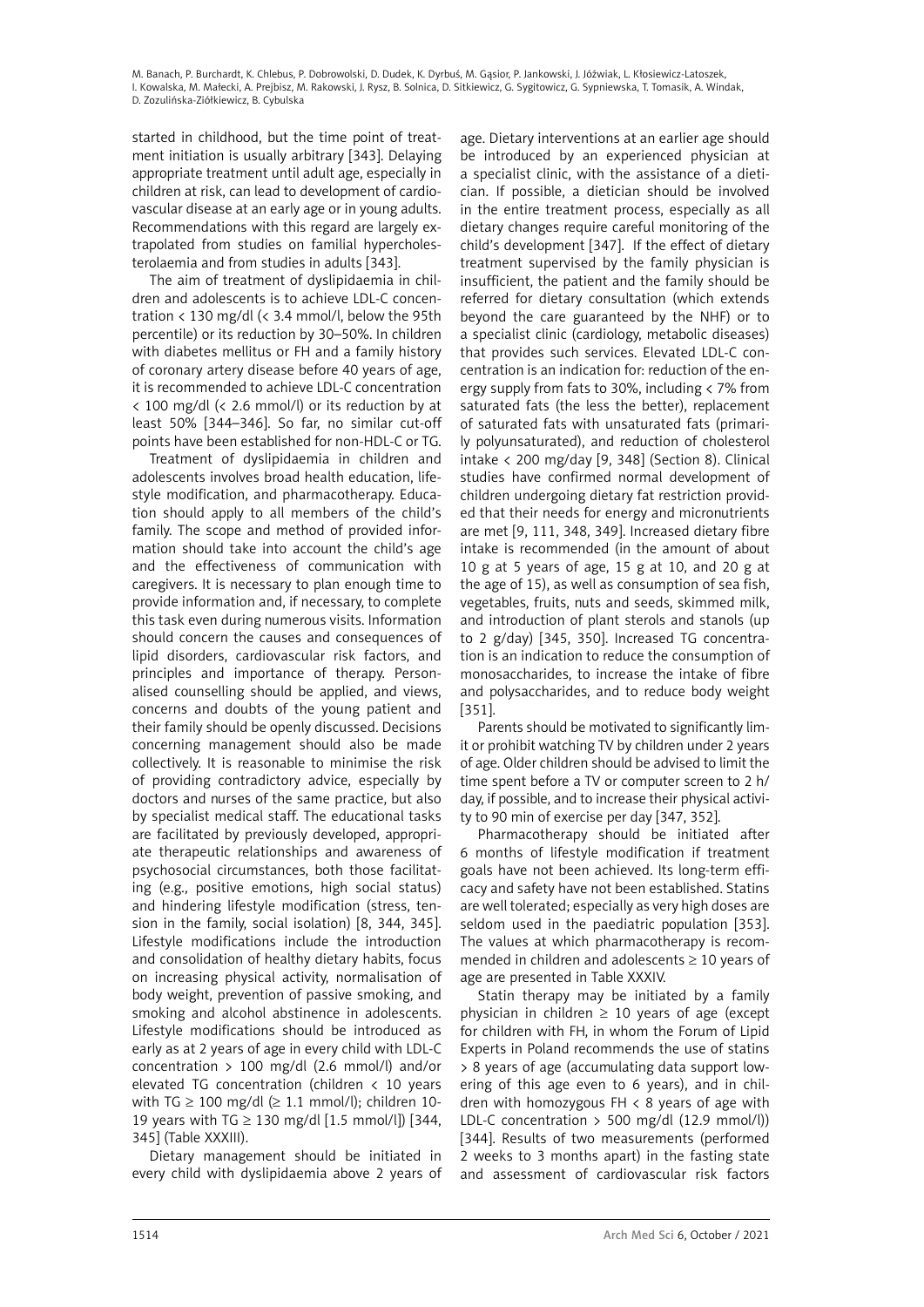Table XXXIII. Recommendations concerning lifestyle changes in children with lipid disorders

| <b>Recommendations</b>                                                                                                                                                                                                                                  | <b>Class</b>   | Level     |
|---------------------------------------------------------------------------------------------------------------------------------------------------------------------------------------------------------------------------------------------------------|----------------|-----------|
| In all children aged $> 2$ years and adolescents with lipid disorders, early lifestyle modification is<br>recommended as first-line treatment.                                                                                                          |                | A         |
| An appropriate diet, increased physical activity, normalisation of body weight, and cessation of<br>alcohol consumption and smoking are recommended.                                                                                                    |                | A         |
| Adequate (well-balanced) intake of nutrients and calories to ensure normal development and<br>regular monitoring of the efficacy and safety of dietary interventions are recommended.                                                                   |                | B         |
| In primary cardiovascular prevention, initiation of pharmacotherapy is recommended after<br>6 months if lifestyle modification is not sufficient.                                                                                                       |                | A         |
| Statin therapy should be considered in children $\geq 10$ years of age without risk factors with<br>persistent LDL-C > 190 mg/dl, and in those with risk factors at LDL-C > 160 mg/dl, beginning with<br>a low statin dose and gradually increasing it. | Ila.           | B         |
| In children with FH, the initiation of pharmacotherapy may be considered at an earlier age,<br>i.e., over the age of 8 years.                                                                                                                           | I <sub>1</sub> | $\subset$ |

Table XXXIV. Initiation of pharmacotherapy in children and adolescents, risk factors and lipid concentration

| <b>Patient characteristics</b>                                                                                                                                           | Lipid parameter and concentration               |
|--------------------------------------------------------------------------------------------------------------------------------------------------------------------------|-------------------------------------------------|
| No cardiovascular risk factors                                                                                                                                           | LDL-C $\geq$ 190 mg/dl (4.9 mmol/l)             |
| With one high <sup>1</sup> risk factor and two intermediate <sup>2</sup> risk factors, with<br>a family history of early cardiovascular disease (before 55 years of age) | LDL-C $\geq$ 160 mg/dl (4.2 mmol/l)             |
| With diabetes or with FH                                                                                                                                                 | LDL-C $\geq$ 130 mg/dl (3.4 mmol/l)             |
| Without or with risk factors                                                                                                                                             | $TG \ge 200 \text{ mg/dl} (2.2 \text{ mmol/l})$ |
|                                                                                                                                                                          |                                                 |

*1 High risk factors: hypertension requiring pharmacotherapy, renal failure, BMI > 97 percentile. 2 Intermediate risk factors: arterial hypertension without pharmacotherapy, HDL < 1.0 mmol/l (40 mg/dl), BMI 95–97 percentile, chronic inflammatory disease (rheumatoid arthritis, systemic lupus erythematosus), nephrotic syndrome.*

should be taken into account. Treatment starts with the lowest available dose, administered once daily in the evening [344]. The dose should be increased slowly, depending on the therapeutic effect, and the occurrence of possible adverse reactions should be monitored. The activity of aminotransferases and creatine kinase should be assessed prior to treatment [8, 344, 354]. Treatment with ezetimibe should be initiated under the supervision of a physician at a specialist clinic. The safety and efficacy of this agent in patients under the age of 17 have not been established, although there is also no evidence of any risk associated with such treatment. No precise dosing recommendations are available; in this case, based on data for the adult population, a dose of 10 mg/ day should be suggested. Principles of the use of new therapeutic options, i.e., mipomersen [355] or PCSK9 inhibitors, have not yet been established in children, although in treatment of familial hypercholesterolaemia, these agents provide some hope for the future, especially when studies with

Table XXXV. Agents used in treatment of lipid disorders in children and adolescents available in Poland

| Agent name(s)                                                          | <b>Doses</b><br>initial maximum                                                                               | Possible adverse effects                                                                                                                                                                                                   | Contraindications in children                                                                                                                                                                                                                                                                                                                                  |
|------------------------------------------------------------------------|---------------------------------------------------------------------------------------------------------------|----------------------------------------------------------------------------------------------------------------------------------------------------------------------------------------------------------------------------|----------------------------------------------------------------------------------------------------------------------------------------------------------------------------------------------------------------------------------------------------------------------------------------------------------------------------------------------------------------|
| Statins:<br>Simvastatin<br>Atorvastatin<br>Rosuvastatin<br>Pravastatin | $5 - 40$ mg<br>$5-40$ mg<br>$5-20$ mg<br>5-20 mg before<br>13 years of age<br>40 mg before 18 years<br>of age | Elevated hepatic<br>aminotransferases, myalgia,<br>myopathy, rhabdomyolysis<br>(very rare), gastrointestinal<br>disorders, fatigue, insomnia,<br>headache, skin lesions,<br>peripheral neuropathy, lupus-<br>like syndrome | Drug hypersensitivity, myopathy<br>due to statin administration,<br>active liver disease, high activity of<br>aminotransferases or 3 times the<br>upper limit of normal range during<br>statin administration, renal failure,<br>severe infections, serious trauma and<br>surgery, severe metabolic disorders,<br>hormonal, uncontrolled epileptic<br>seizures |
| Inhibitor of<br>cholesterol<br>absorption:<br>Ezetimibe                | 10 <sub>mg</sub>                                                                                              | Myalgia, myopathy, fatigue,<br>headache, abdominal<br>pain, diarrhoea, flatulence,<br>dyspepsia, gastroesophageal<br>reflux disease, nausea,<br>elevated aminotransferase<br>activity                                      | Drug hypersensitivity, impaired<br>hepatic function, high<br>aminotransferase activity                                                                                                                                                                                                                                                                         |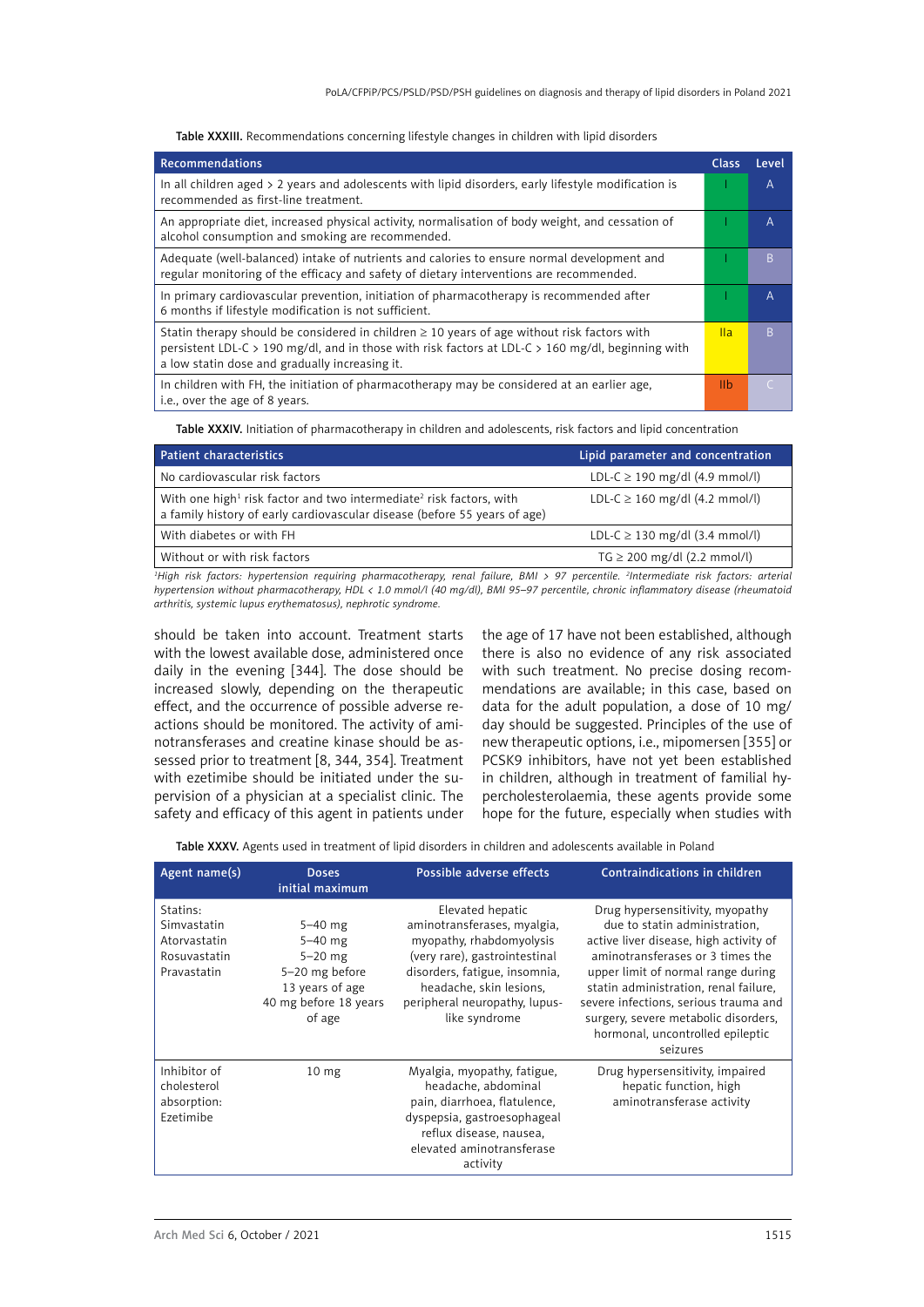alirocumab and evolocumab have been completed in children with both homo- and heterozygous FH. Available results from the Odyssey KIDS and HAUSER-RCT studies indicate the safety of PCSK9 inhibitors in the paediatric population and high efficacy (LDL-C reduction from 44.5 to 46%) [356, 357]. In addition, studies with inclisiran in children with FH (ORION 13 and 16) were also initiated. Dosage of lipid-lowering agents in children as well as adverse effects and contraindications are presented in Table XXXV. If the target LDL-C concentration has not been achieved with lifestyle modification and maximum statin doses, combination of lipid-lowering agents may be considered [358].

In case of hypertriglyceridaemia, pharmacotherapy is usually reserved for patients with a high TG concentration (> 500 mg/dl – risk of acute pancreatitis, urgent reduction required) and genetic diseases (Section 9.9). The child should be referred to a specialist clinic for detailed diagnostics of elevated triglyceride concentration, and the possibility of treatment with statins, fibrates and omega-3 fatty acids should be considered [359, 360].

### KEY POINTS TO REMEMBER

- Treatment of lipid disorders should be initiated in childhood, since delaying therapy to adulthood may lead to development of cardiovascular diseases as early at a young age.
- • The aim of treatment of dyslipidaemia in children and adolescents is to achieve an LDL-C concentration  $\langle 130 \text{ mg/dl} \rangle \langle 3.4 \text{ mmol/l} \rangle$ and in children with diabetes mellitus or FH  $<$  100 mg/dl ( $<$  2.6 mmol/l) or at least a 50% reduction in LDL-C.
- Health education should be provided to the patient as well as all his/her family members. Lifestyle recommendations include similar elements as in adults; other modifiable risk factors should also be considered when introducing them; dietary treatment should be initiated by the family physician only in a child over 2 years of age.
- Pharmacotherapy should be initiated after 6 months of lifestyle modification if treatment goals have not been achieved; statins can be introduced in children  $\geq 10$  years of age (> 8 years in children with heterozygous familial hypercholesterolaemia).

# 10.10. Elderly individuals

Cholesterol is a significant risk factor for coronary artery disease, regardless of age, although this relationship is somewhat less pronounced in the elderly. A reduction in TG concentration by 1 mmol/l (38.7 mg/dl) is associated with a reduction in cardiovascular mortality in patients aged 40–49 by about 50%, and in patients aged 80–89 by only 15% (HR = 0.85) [361, 362].

The most important way to prevent cardiovascular diseases in the elderly is to promote a healthy lifestyle. A meta-analysis of 28 randomised clinical trials in patients over 75 years of age demonstrated that statin therapy reduced the relative risk of major cardiovascular events by 21% (RR = 0.79, 95% CI: 0.77–0.81) for each 1.0 mmol/l of reduction in LDL-C concentration [363]. These benefits were independent of age for individuals diagnosed with cardiovascular disease (also in the oldest population) but decreased with age in those receiving statins in primary prevention and no significance for individuals older than 70 years of age was shown. In the same study, a  $12\%$  (RR = 0.88, 95% CI: 0.85–0.91) reduction in the risk of cardiovascular death for every 1 mmol/l of reduction in LDL-C concentration was also observed [363]. Another meta-analysis confirmed these results not only for statins, but also for non-statin agents, showing a significant reduction in the risk of major vascular events for all assessed endpoints, regardless of age. However, it should be noted that also in this analysis, individuals in secondary prevention comprised a majority [364]. A valuable supplement to the results discussed above is the latest meta-analysis of 10 observational studies which included over 815,000 patients aged over 65 years in primary prevention [365]. This analysis is the more valuable because in randomised trials primarily composite endpoints are assessed rather than the effect of a specific therapy on the components of these endpoints; usually, the number of elderly patients is very limited, not to mention the follow-up duration, usually up to 5 years (in this analysis, the follow-up ranged from 5 to 24 years) [365]. The authors demonstrated that statin therapy in the elderly was associated with a significant 14% reduction in all-cause mortality, a 20% reduction in cardiovascular mortality, a 15% reduction in stroke, and a 26% numerical reduction (not statistically significant) in the risk of myocardial infarction. Importantly, this significant effect (reduction of all-cause mortality) was maintained regardless of age, also in patients > 75, > 80, and > 85 years of age (risk reduction of 12, 16, and 12%, respectively), in both women and men, but mainly in individuals with diabetes (18% risk reduction) [365].

The most recent ESC/EAS guidelines (2019) on the management of lipid disorders recommend that treatment with statins in primary prevention in individuals  $\leq$  75 years of age be used according to the estimated level of cardiovascular risk (IA). After 75 years of age, statin treatment in primary prevention may be considered in high- or very high-risk individuals (IIb B) [9]. In secondary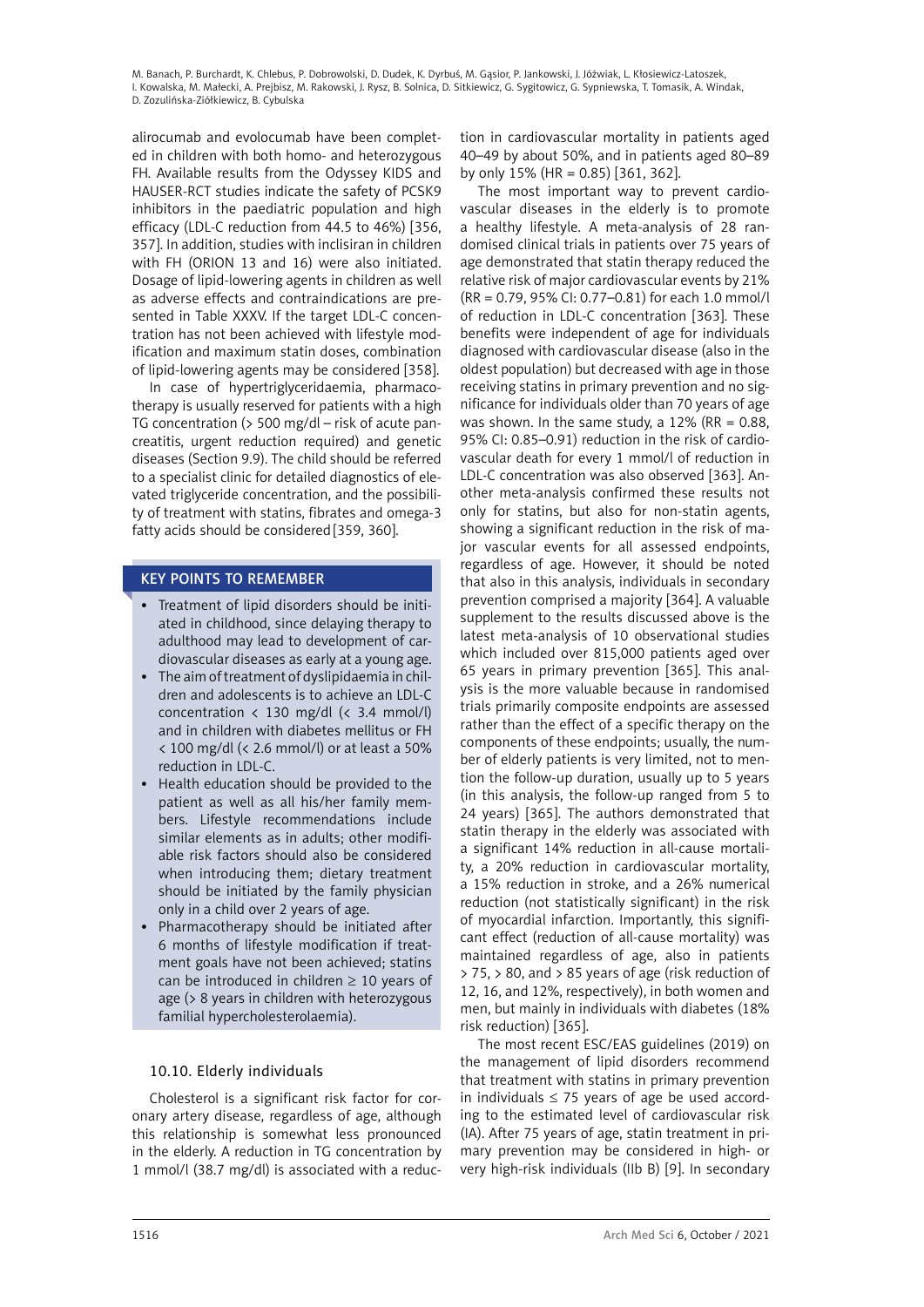| Recommendations                                                                                                                                                                                      | Class      | <b>Level</b> |
|------------------------------------------------------------------------------------------------------------------------------------------------------------------------------------------------------|------------|--------------|
| Statin therapy is recommended in elderly patients diagnosed with cardiovascular disease in the<br>same way as in younger patients.                                                                   |            | A            |
| Statin treatment is recommended for primary prevention in elderly patients $\leq$ 75 years of age<br>depending on the level of cardiovascular risk.                                                  |            | A            |
| Statin therapy in primary prevention $>$ 75 years of age may be considered in high- or very high-risk<br>individuals.                                                                                | <u>IIb</u> | B            |
| In case of significant renal impairment and/or potential for drug interactions, it is recommended to<br>start with a low-dose statin and then increase the dose to achieve the LDL-C treatment goal. |            |              |

Table XXXVI. Recommendations on treatment of lipid disorders in the elderly

prevention, statin treatment is recommended in elderly patients diagnosed with cardiovascular disease, according to the same rules as in younger patients (IA) [9].

Old age is a factor causing significant changes in pharmacokinetics, mainly at the stage of distribution (increased content of adipose tissue and α1 acid glycoprotein, reduced water content and albumin concentration) and elimination (impaired renal function, slower hepatic metabolism) [153, 366]. In addition, treatment in this group of patients is complicated by multimorbidity, the need of polypharmacotherapy, and patient non-compliance. Old age is an independent factor of increased risk of statin intolerance, especially muscle complaints [153]. Therefore, the International Lipid Expert Panel recommends treatment of the elderly with hydrophilic statins (rosuvastatin, pravastatin), as it is associated with greater safety [153]. Statin therapy should be initiated with low doses, gradually increasing them to achieve the target LDL-C concentration [8, 9]. Temporary discontinuation of a statin should be considered in elderly patients in situations in which there is an increased risk of intolerance, e.g., hypothyroidism, acute severe infection, major surgery, or malnutrition, bearing in mind that discontinuation of therapy increases both general and cardiovascular mortality [153] (Table XXXVI).

### 10.11. Autoimmune, rheumatic, and inflammatory diseases

In the course of autoimmune, rheumatic and inflammatory diseases, an increased risk of cardiovascular diseases is observed [8, 367]. Increased cardiovascular risk in diseases such as systemic lupus erythematosus, psoriasis, psoriatic arthritis, antiphospholipid syndrome, rheumatoid arthritis, ankylosing spondylitis, ulcerative colitis, or Crohn's disease is associated with vasculitis and endothelial dysfunction, leading to aggravation of atherosclerosis [8, 368]. This results in higher rates of cardiovascular morbidity and mortality in individuals suffering from these diseases in comparison with general population [8, 369]. It

should be emphasised that currently there are no indications for the preventive use of lipid-lowering agents solely on the basis of the presence of autoimmune diseases, rheumatic diseases, or diseases of inflammatory aetiology, and prevention and treatment of dyslipidaemia does not differ from general rules of management in this regard. However, it is worth remembering that in the case of autoimmune, rheumatic, or inflammatory diseases, the values of lipid parameters may increase as a result of anti-inflammatory treatment of these diseases [369]. It is also worth noting that in this patient population, lipid-lowering therapy may be difficult due to elevated creatine kinase (CK) activity; therefore, the therapy should be monitored, in close contact with the attending physician (rheumatologist or gastroenterologist). In such cases, a combination therapy (with low-dose statins) or even the use of non-statin lipid-lowering agents may be considered (depending on the risk and target LDL-C values).

# KEY POINTS TO REMEMBER

- • Autoimmune, rheumatic, and inflammatory diseases are associated with aggravation of atherosclerosis resulting in increased cardiovascular morbidity and mortality.
- Before initiating treatment of dyslipidaemia in individuals with autoimmune and rheumatic diseases, it should be borne in mind that the classical use of the SCORE to assess cardiovascular risk in these patients may not be sufficient and the actual risk may be higher than estimated.
- Prevention and treatment of dyslipidaemia in patients with autoimmune, rheumatic, and inflammatory diseases does not differ from general rules of management in this regard.
- It should be remembered that lipid-lowering therapy may be difficult due to elevated CK activity and higher risk of statin intolerance; therefore, combination therapy may be considered in these patients, and therapy should be performed in cooperation with the attending physician.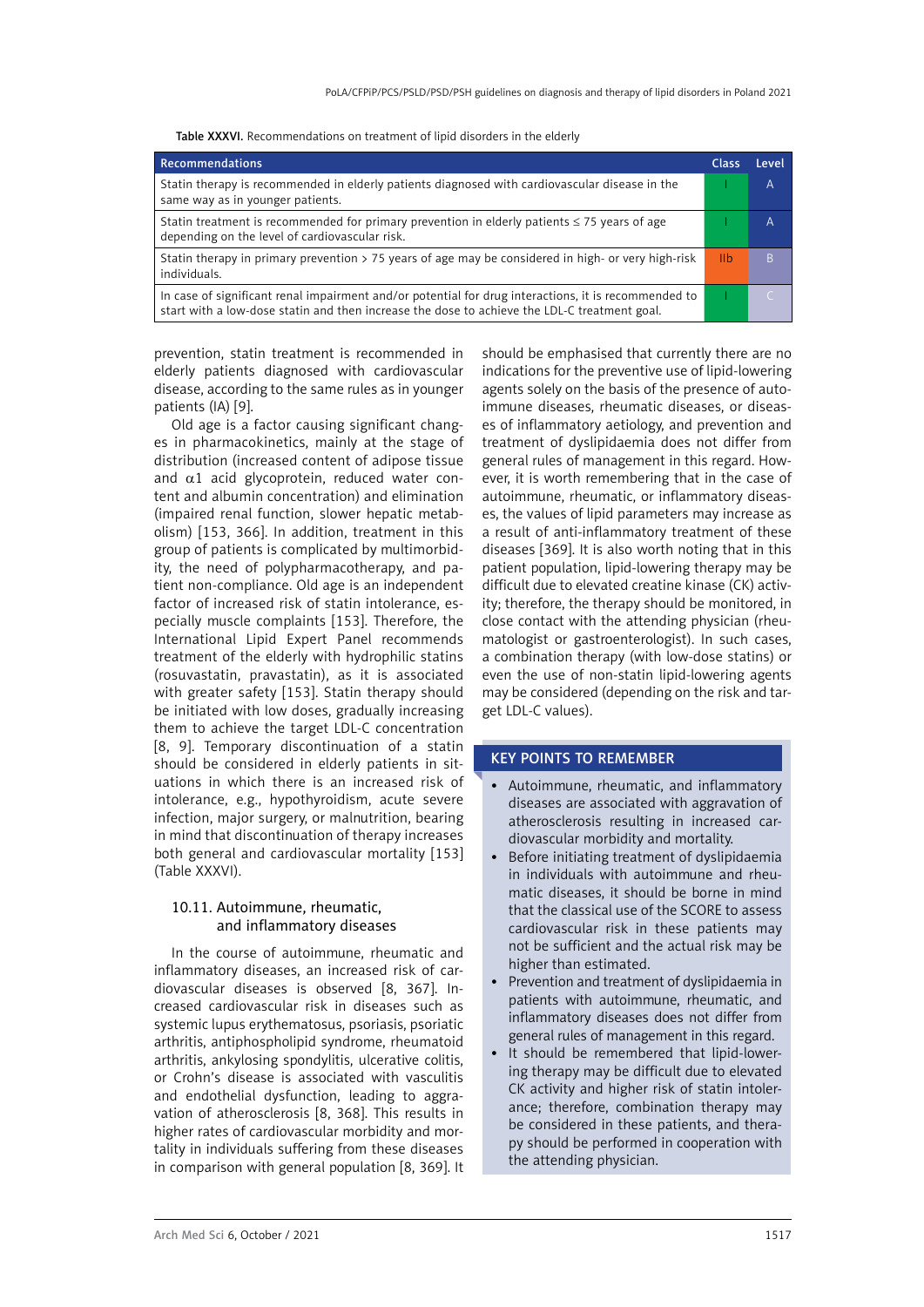### 10.12. Pregnancy and lactation

During pregnancy, the greatest challenge associated with potential lipid disorders is significant up to 2.5× physiological increase in triglycerides in the second, and in particular the third trimester of pregnancy, which may be associated with a higher risk of pancreatitis. Total cholesterol and LDL-C concentration usually increase by not more than 50%, but a significant (30–40%) increase in lipoprotein(a) concentration may also be observed which may increase the risk of pre-eclampsia, premature delivery, or low birth weight [370].

Statins should be discontinued for at least 3 months before planned pregnancy, as well as during pregnancy and lactation [8]. Statins may have teratogenic properties and are classified as category X (the risk of using these agents considerably outweighs any benefits) according to the most recent ESC 2018 guidelines [371]. However, it should be strongly emphasised that teratogenicity or the occurrence of congenital defects following statin exposure were mainly observed in experimental studies. Recent data do not confirm these findings. A recent systematic review and a meta-analysis of nearly 2.5 million cases [372] demonstrated no significant increase in congenital malformations after statin therapy. The authors emphasised that there was no evidence of teratogenic effects of statins during pregnancy, and this issue required further investigation, especially as more and more pregnant women were at high cardiovascular risk (women with established cardiovascular disease, women with HoFH) and might benefit from statin therapy [372]. In this context, the available data from South Africa, where statins were used in pregnant women with homozygous FH, also did not reveal any risks for either the mother or the child [373]. Recent studies and data also indicated the possibility of using pravastatin in pregnant women during the last trimester of pregnancy to prevent pre-eclampsia [370]. Unfortunately, the latest results of a randomised study involving 1120 patients did not confirm this relationship; however, once again, the safety of statins in this group of women has been confirmed [374].

It should be emphasised that in women receiving chronic statin therapy, the risk of harm to the foetus is not high, and in the case of accidental pregnancy, the woman should be reassured, and the gynaecologist-obstetrician should be immediately informed of the fact [8, 9]. The only safe lipid-lowering agents in pregnancy are ion exchange resins (currently unavailable in Poland) [8]. The best tolerated resin is colesevelam. In women with HoFH, continuation of LDL-apheresis during pregnancy is

safe and indicated [8, 9]. According to the latest guidelines, it is also possible to consider ezetimibe and fenofibrate (when potential benefits outweigh the risk) [371].

Recommended methods of contraception in women of childbearing potential with FH include low oestrogen oral contraceptives, intrauterine devices, and condoms. Oral contraceptives with high oestrogen content may increase triglyceride and LDL-C concentration and therefore it is important to monitor lipid profile in women with FH using these agents. Medical consultations are also necessary for all women of childbearing potential whose parents have been diagnosed with FH, as the risk of homozygous FH in their offspring is as high as 25% [8, 9].

### KEY POINTS TO REMEMBER

- Lipid-lowering therapy should be discontinued in women at least 3 months before planned pregnancy, as well as during pregnancy and lactation.
- Statins are not recommended due to the risk of teratogenicity, despite the lack of clear evidence confirming such a relationship.
- More and more reports confirm the lack of risk of statins and the benefits of their use, especially in pregnant women with an underlying disease that threatens the life of the mother and the foetus (diagnosed cardiovascular disease or homozygous familial hypercholesterolaemia).

### 10.13. Cognitive disorders

Cognitive disorders comprise a heterogeneous group of conditions with respect not only to aetiology but also the extent of impairment, including mild memory disorders, mild cognitive impairment (MCID), and, in the most advanced form, dementia. Many systems are used for classification of dementia, including those based on the location of the causative brain damage, the type of symptoms, or the aetiopathogenesis. The most common cause of dementia are neurodegenerative diseases of the central nervous system (CNS), including Alzheimer's disease (resulting from deposition of β-amyloid in the extracellular space of the central nervous system), accounting for ca. 50–70% of cases [375]. Dementia due to vascular disease is the second most represented group of diseases and accounts for approximately 15% of cases.

From the perspective of years and the available study results, it seems that lowering LDL-C concentration, and regardless of that the use of statins, reduces the amount of insoluble precur-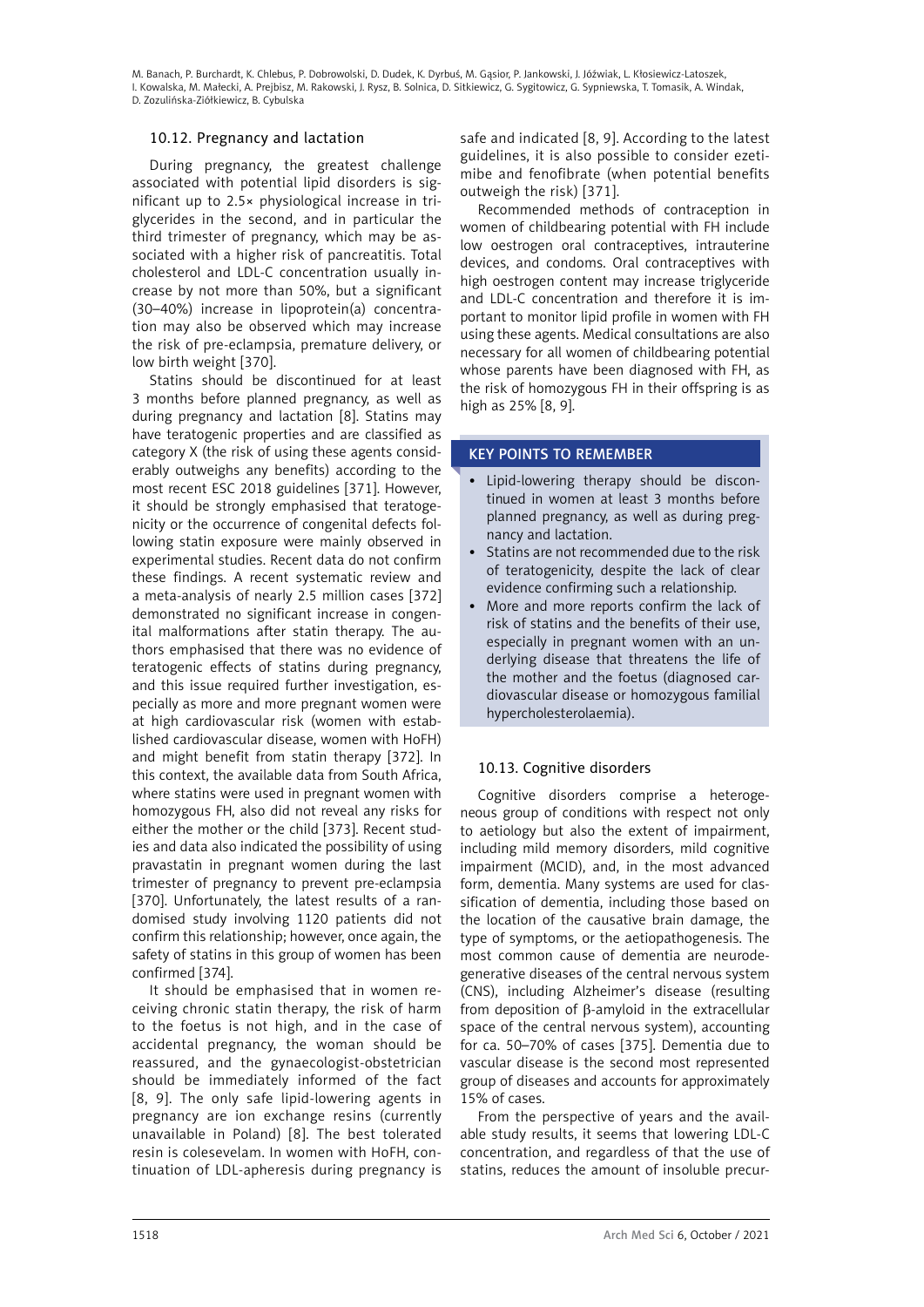sor protein for amyloid and has anti-inflammatory effects, which has a beneficial effect in terms of reduction of Alzheimer type neurodegenerative lesions. Reduction in LDL concentration is an established vascular protection factor. This has been confirmed in meta-analyses of tens of clinical trials concerning statins published in the last few years which demonstrated a significant reduction in Alzheimer's dementia, vascular dementia, and generally mild cognitive impairment with statin use [376, 377], of which pleiotropic properties of this class of agents are supposed to be the cause.

Data concerning the effect of the method and rate of achieving the LDL treatment goal on neurocognitive functions depending on the age of patients receiving a specific therapy are still scarce. Data are available that suggest that lipid-lowering treatment reducing LDL concentration prevents development of cognitive deficits in middle-aged and elderly individuals, but not after the age of 80. In these patients, high concentration of low-density lipoproteins is not considered a risk factor for dementia (this may also be associated with the lipid paradox observed in this group of patients) [378, 379].

Another important issue is neurological safety related to LDL reduction. With this respect, evidence is available from studies with PCSK9 inhibitors, including a subanalysis dedicated to neuropsychological evaluation (the EBBINGHAUS study) [176, 184, 380]. In those trials, patients achieving LDL concentration below 30 mg/dl did not show any deterioration of their cognitive processes in comparison with those with higher LDL concentration. These results confirm the few previous observations in individuals with *loss of function* PCSK9 gene mutations who, despite extremely low LDL concentration, often below 30 mg/dl, showed no neurocognitive disorders [381]. This also proves slightly different mechanisms of lipoprotein circulation in the CNS and the impermeability of both the blood-brain barrier and the blood-cerebrospinal fluid barrier to cholesterol and plasma lipoproteins (except for the precursor of small spherical HDL particles). There are also single reports that a disorder of local (rather than plasma) lipoprotein metabolism in the central nervous system and cerebrospinal fluid is most likely the cause of decreased supply of cholesterol necessary for the recovery of myelin sheaths, which is probably associated with neurodegenerative diseases [382].

For certain, the results of many studies with statins have proven no deterioration of cognitive function in people receiving this treatment. Therefore, the ESC position on the impact of these products on cognitive functions remains neutral [9].

#### KEY POINTS TO REMEMBER

- Treatment of lipid disorders in patients with neurocognitive disorders requires routine management based on the assessment of cardiovascular risk, determining the choice of therapy with adequate lipid-lowering potency.
- There is no convincing evidence of increased risk of cognitive disorders as a result of the use of statins or in individuals with low LDL-C concentration.
- On the contrary, scientific evidence supporting the protective effect of statins on the development of cognitive impairment, especially of vascular aetiology, is increasing.

### 10.14. Liver diseases

For years, increased aminotransferase activity was considered by physicians a contraindication to statins; as a result, patients with high cardiovascular risk often received no lipid-lowering therapy at all. Unfortunately, this is still the most common cause of statin dose reduction or treatment discontinuation [8, 152]. However, further experimental, and clinical trials as well as cohort studies have shown that in fact direct mechanisms that could contribute to hepatocyte damage in the course of statin therapy are still not fully known, and the phenomenon of asymptomatic elevation of aminotransferase activity in the course of treatment is rare  $($  1%) and transient  $[8, 153]$ . In February 2012, the FDA was the first agency to recommend that liver enzyme (alanine aminotransferase – ALT) activity should be measured prior to initiation of therapy, and no routine monitoring is necessary during its continuation unless clinical symptoms develop. Further associations and expert opinions, including the *International Lipid Expert Panel* (ILEP) or the latest ESC/EAS 2016 guidelines, have maintained this opinion [8, 153], although they point to the possibility of assessing aminotransferase activity 8–12 weeks after treatment initiation or dose increase, which refers to treatment optimisation every 4–6 weeks [9].

Furthermore, available studies indicate that statin therapy should be continued, and patients may benefit even in case of chronic B (hepatitis B virus, HBV) and C hepatitis (HCV), although not those with acute or active forms, which is the only contraindication to statins [8, 153]. Among the benefits, there is a significant risk reduction of hepatocellular carcinoma (HCC) by up to 28% in patients with HBV and HCV, and reduction of the presence of hepatitis C virus in the blood by inhibition of its replication [8, 153]. Studies are also available that indicate the beneficial role of statins in patients with primary biliary cirrhosis (PBC), in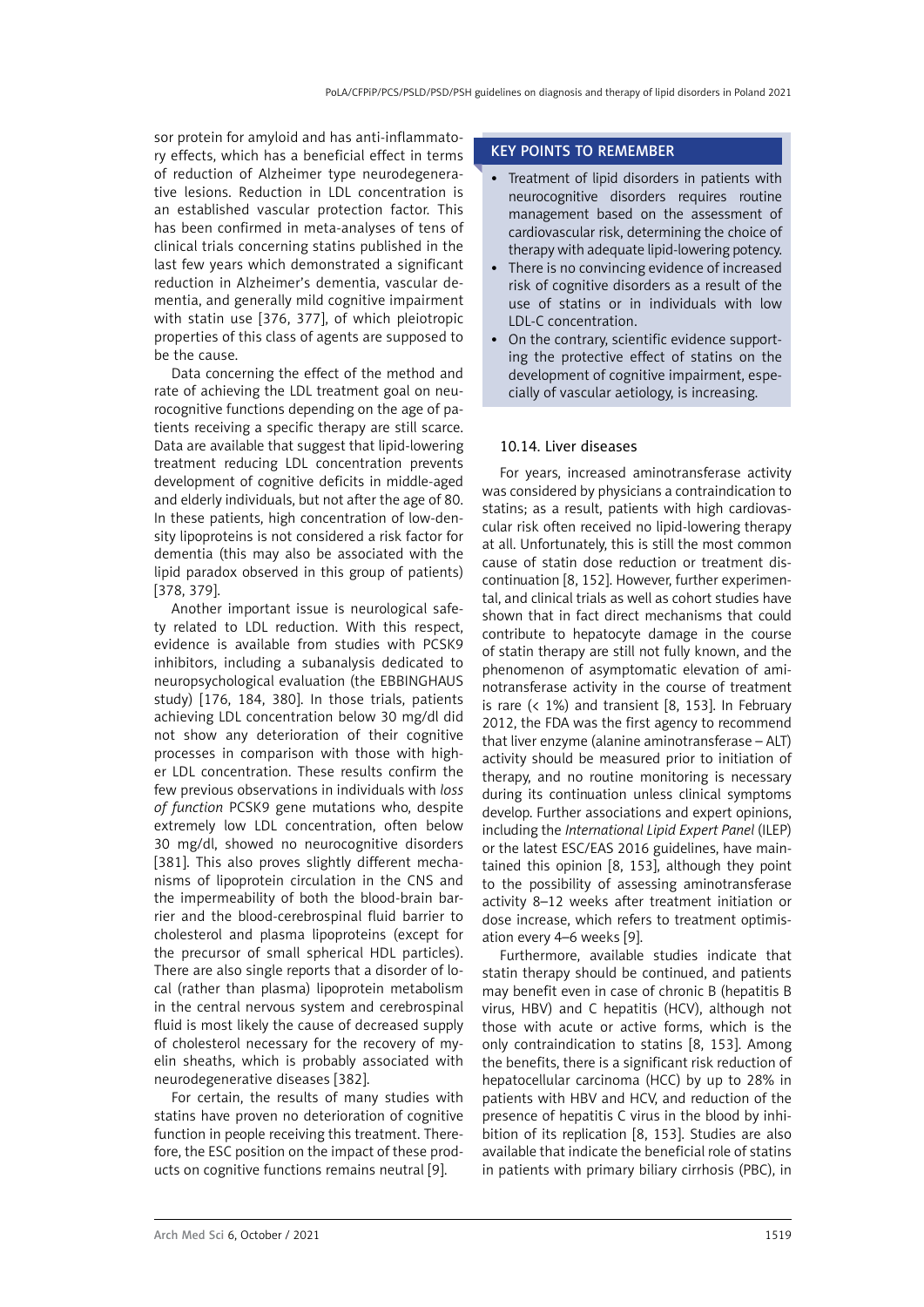terms of the effect on the course of the disease itself as well as the reduction of cardiovascular risk in this group of patients [153]. Even greater benefits may be observed in patients with non-alcoholic fatty liver disease (NAFLD) and non-alcoholic steatohepatitis (NASH), diseases which at present are much more common causes of cirrhosis than alcoholism [8, 153]. Hypertriglyceridaemia with decreased HDL-C concentration is common in the course of these diseases, as well as increased occurrence of atherogenic lipoprotein subfractions, i.e., VLDL and LDL [8, 153]. Available studies have demonstrated that statin therapy very effectively reduces the risk of cardiovascular morbidity and mortality in the group of patients with NAFLD in comparison with patients not receiving statins (68 vs. 39%, *p*  = 0.007) [383]. Available studies also indicate that statin treatment in these patient groups is safe [9]. Therefore, in patients with NAFLD or NASH and baseline ALT > 3× the upper limit of normal (ULN), low-dose statins may be considered, with the need to monitor ALT monthly for 3 months and subsequently 4× per year [8, 9].

This has been confirmed by the results of the most recent meta-analysis of 9 studies evaluating the potential protective role of statins in patients with chronic viral liver disease [384]. The results demonstrated no significant difference in the risk of death from any cause between patients receiving and not receiving statins in the overall analysis. However, the risk of death was significantly reduced by 39% in patients receiving statins and followed-up for more than 3 years. In addition, the risk of HCC, fibrosis, and cirrhosis in statin users was reduced by 53%, 45%, and 41%, respectively.

# KEY POINTS TO REMEMBER

- • Liver enzyme (ALT) activity should be measured prior to initiation of therapy (it may be considered during dose titration) and no routine monitoring is necessary during treatment continuation (unless clinical symptoms develop).
- • Due to the benefits related to the course of the disease itself and its complications, as well as reduced cardiovascular risk, statin therapy is recommended in patients with chronic hepatitis B and C.
- In patients with NAFLD/NASH, statin therapy is safe, contributes to improved disease course, and significantly reduces cardiovascular risk.
- The only contraindication to statin therapy is acute, active liver disease.
- In patients with liver diseases, lipid disorders should be treated in consultation with a hepatologist/gastroenterologist.

Interestingly, ALT and AST activity decreased slightly (and not increased!) after statin therapy; this reduction was not statistically significant [384].

# 10.15. HIV/AIDS

In terminal diseases and palliative conditions, careful assessment of the benefits and potential risk of adverse reactions in treatment of dyslipidaemia should be performed [385]. These groups of patients were typically excluded from large randomised clinical trials; therefore, the evidence is weak and leads to controversies and differences in the approach in guidelines published to date. Some studies also indicate that in palliative patients discontinuation of statin therapy was not associated with deterioration of cardiovascular parameters, including mortality, while significantly improving the quality of life of these patients [386, 387]. These data are still not sufficient to draw any conclusions; certainly, an individual approach to the patient should sometimes be considered, but one should always bear in mind that discontinuation of statin therapy may be associated with increased risk of cardiovascular events [153].

Patients with HIV/AIDS are such a difficult group of patients, with very scarce data from the studies. In this group, not only lipid-lowering therapy is important (in these patients, lipid disorders may occur as often as in general population), but particular attention should be paid to possible drug interactions, especially as these patients often receive multiple concomitant medications. Particular attention should be paid to interactions between statins and protease inhibitors in HIV patients due to metabolism via CYP3A4, leading to an increased risk of myopathy and rhabdomyolysis [9]. While in these patient groups TG and LDL-C concentrations are often decreased, treatment may negatively affect the lipid profile. Highly active antiretroviral therapy (HAART), primarily protease inhibitors, negatively affects the lipid profile, increasing in particular the risk of atherogenic dyslipidaemia [388]. If such lipid disorders are identified, the use of different agents in HAART may be considered; pravastatin may also be considered as it is recommended in patients with HIV due to its minimal metabolism by the cytochrome P450 isoenzyme system [8, 9]. The results of a recent study indicate that pitavastatin (available already in Poland), the metabolism of which practically does not involve cytochrome P450 isoenzymes (a few percent involvement of CYP 2C8 and 2C9), is more likely than pravastatin to contribute to a decrease in immune activation and arterial inflammation in HIV-infected individuals [389]. Furthermore, a subsequent study demonstrated that pitavastatin was more effec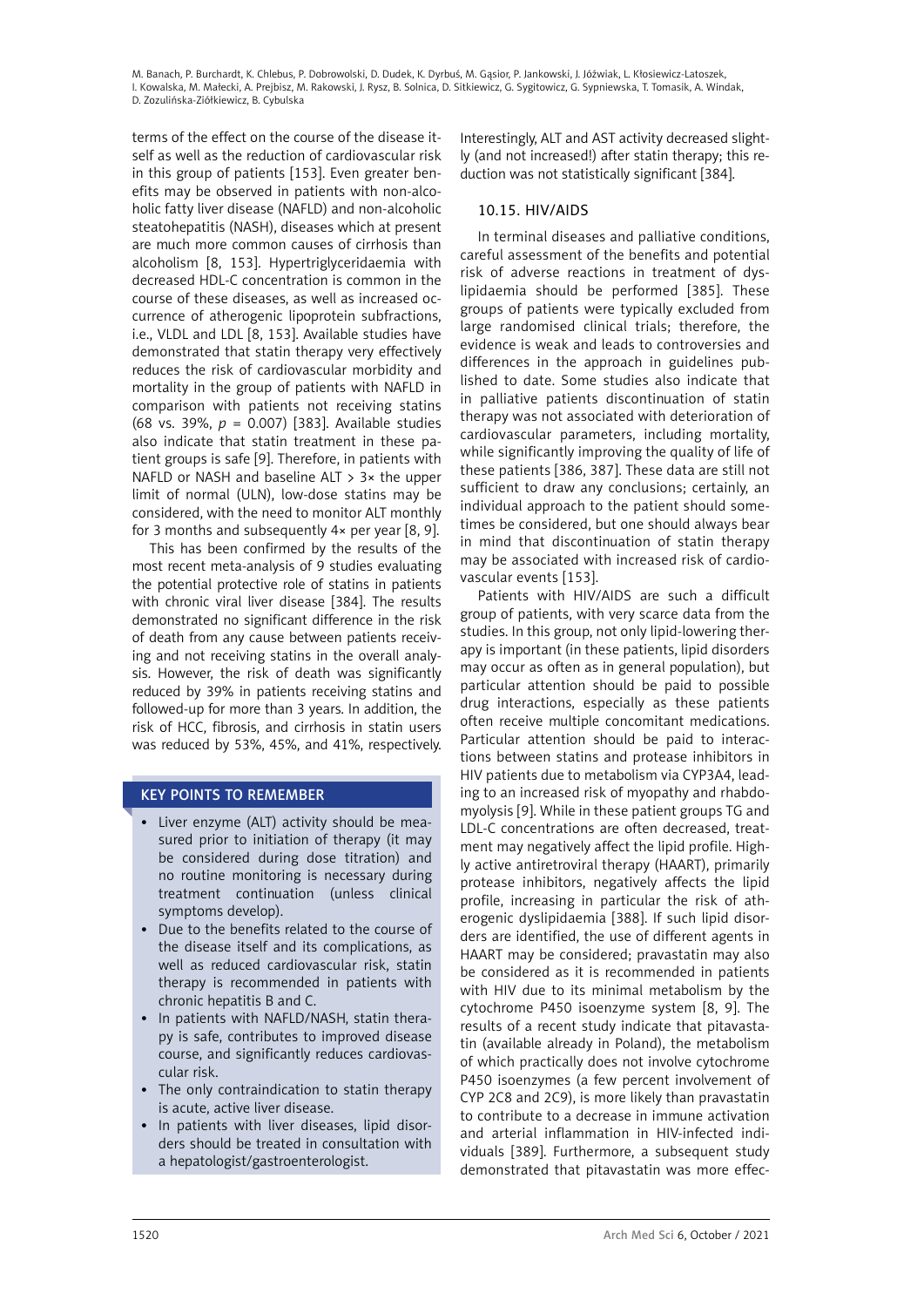tive in reducing LDL cholesterol in this group of patients, with a safety profile comparable to that of pravastatin [390]. In addition to pravastatin and pitavastatin, other statins may be considered in treatment of dyslipidaemia in this group of patients, although dose adjustment may be necessary [391]. Detailed information on drug interactions in patients with HIV can be found at: www. hiv-druginteractions.org.

It is also worth noting that cardiovascular risk in a HIV patient is higher than in a patient without HIV (by up to 60% and more), and antiretroviral agents, in particular protease inhibitors, increase the risk as much as two-fold [392, 393].

# KEY POINTS TO REMEMBER

- In patients with HIV/AIDS, treatment should be selected depending on cardiovascular risk and the benefits the patient may obtain from long-term therapy.
- In most HIV patients receiving antiretroviral therapy, non-pharmacological management is insufficient, and the addition of a statin should be considered. Pitavastatin and pravastatin are the preferred statins in this group. In case of statin intolerance, ezetimibe (or combination therapy in partial intolerance) is a treatment option.

## 10.16. Terminal diseases and palliative conditions

The aim of treatment of lipid disorders is to reduce cardiovascular events and mortality, as well as overall mortality. However, there is no evidence from clinical trials for the absolute benefit of statins in patients with terminal diseases and palliative conditions. For obvious reasons, such patients were excluded from randomised clinical trials.

A randomised clinical trial was conducted several years ago comparing the 60-day mortality in patients with an estimated life expectancy from 1 month to 1 year who decided not to receive statins with those who continued treatment [394]. The duration of previous statin therapy, in primary or secondary prevention, was at least 3 months. There were 189 patients in the treatment discontinuation group and 192 in the continuation group. The mean age of patients was 74.1 ±11.6 years. Of these, 48.8% suffered from cancer, and 22% had cognitive impairment. Mortality did not differ significantly between the treatment continuation group and those who discontinued therapy (23.8% vs. 20.3%; *p* = 0.36). The quality of life (QoL) was also assessed using the McGill questionnaire, and the occurrence of various complaints using the Edmonton Symptoms Assessment scale. It turned out that the quality of life of patients who discontinued statin therapy was significantly higher that of those receiving a statin (McGill score: 7.11 vs. 6.85;  $p = 0.04$ ). Based on those results, the authors concluded that discontinuation of therapy in this group of patients is safe and beneficial due to improved quality of life [394].

What is the real-life approach to statin therapy in patients with limited life expectancy? A study conducted in New Zealand may serve as an example [395]. The rate of statin discontinuation in the last 12 months of life was evaluated in 20,482 individuals over the age of 75, including 4832 people with cancer. The treatment was discontinued in 70.4% of patients with cancer diagnosis and in 55% without this disease ( $p$  < 0.05), even in secondary prevention [395]. In recent joint guidelines of twelve American scientific societies on cholesterol management, the experts have stated that it is reasonable for people over 75 years of age to stop treatment if there is functional decline (physical or cognitive), multimorbidity, frailty, or reduced life expectancy [251]. In contrast, in the 2019 ESC/EAS guidelines the experts did not refer to statin therapy in patients with terminal diseases and palliative conditions [9].

Recently, a group of investigators reviewed 18 current guidelines on cardiovascular disease prevention with regard to recommendations on discontinuation of statin therapy in older adults [396]. In conclusion, they stated that "Current international CVD prevention guidelines provide little specific guidance for physicians who are considering statin discontinuation in older adults in the context of declining health status and short life expectancy", indicating that this topic is often overlooked in the guidelines on prevention and treatment of cardiovascular diseases [396].

Therefore, the decision is difficult and should apparently be made on an individual basis. Continuation of statin therapy in terminal patients and in palliative conditions does not prolong life, and apparently impairs its quality! On the other hand, in patients at high cardiovascular risk receiving statin treatment for a long time without adverse reactions, continuation of therapy may be considered in order to avoid a possible cardiovascular event.

Finally, the opinion from an article by Prof. Banach and Dr. Serban may be cited: "(...) it needs to be emphasised that the available data are not sufficient to draw any direct conclusions or recommendations, and any reduction in the statin dose or discontinuation should be balanced with the increased risk of cardiovascular events" [385].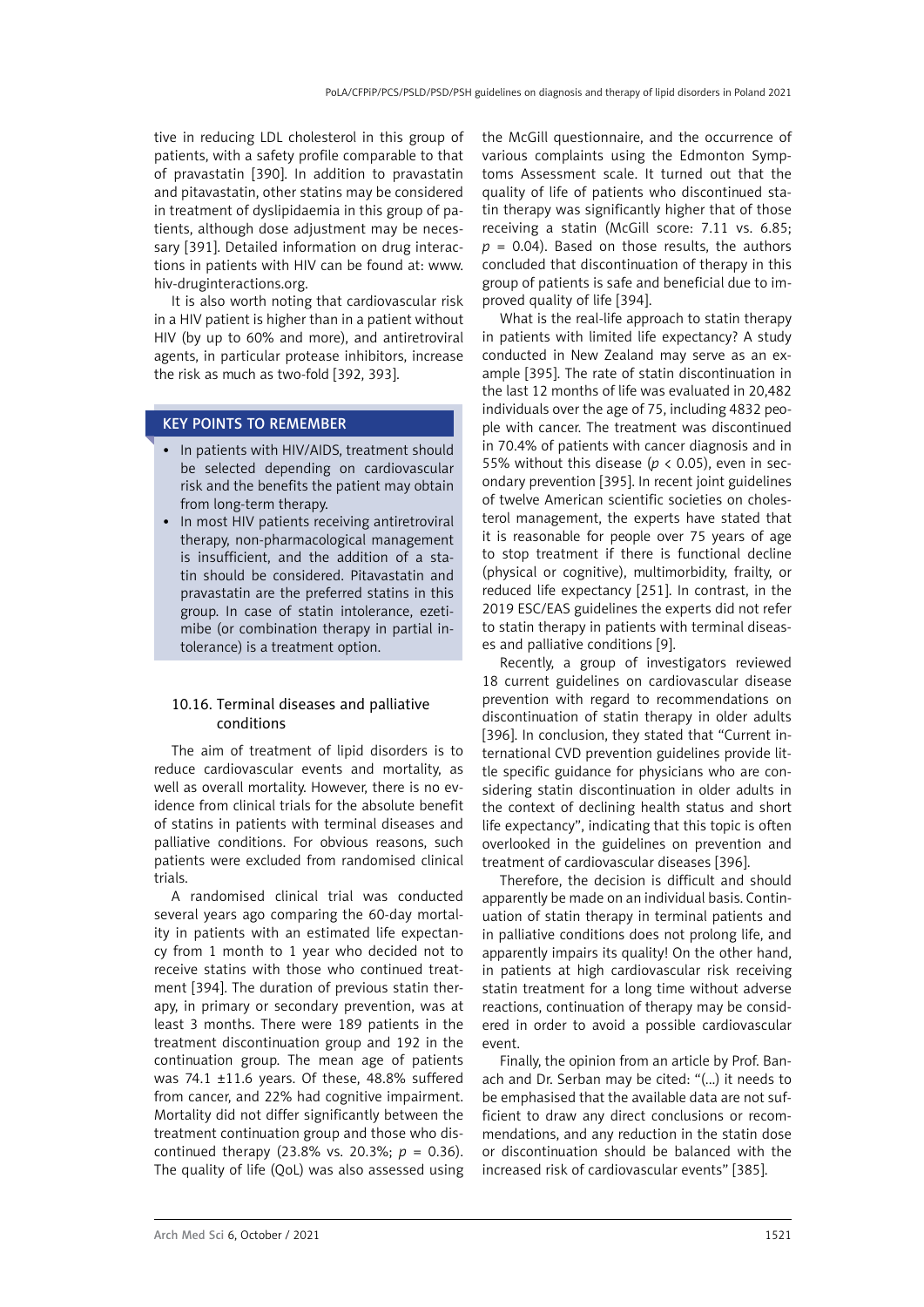## KEY POINTS TO REMEMBER

- In terminally ill patients and those receiving palliative treatment, data indicate that discontinuation of statin therapy does not increase the risk of cardiovascular events and may improve their quality of life.
- • Therefore, in these patients decisions should be made on an individual basis, taking into consideration the patient's life expectancy and the potential to reduce cardiovascular risk with statin therapy, the occurrence of adverse effects and drug interactions with statins and, which should be particularly emphasised, the patient's quality of life.

# 10.17. Viral diseases including COVID-19

The coronavirus pandemic laid bare the shortcomings of the Polish healthcare system, showed very weak patient education on health and, consequently, contributed to significant deterioration of population health in every aspect, particularly in the context of cardiovascular diseases.

Observations to date point to a number of factors associated with worse course of SARS-CoV-2 infection [397]. The most commonly reported factors include diabetes and obesity [398, 399]. The possibility of cardiovascular events in the course of COVID-19, including myocarditis, acute coronary syndrome, or thrombotic complications, is also emphasised. Despite concerns expressed at the beginning of the pandemic, no adverse relationship between the use of the renin-angiotensin system inhibitors and the risk of development and the course of COVID-19 has been proven [400, 401]. It should be emphasised that certain previous observations indicate that the renin-angiotensin system inhibitors and statins may reduce the risk of death due to pneumonia [400]. Study results also indicate at least neutral

effect of statins on the risk of development and the course of COVID-19. In contrast, the number of studies indicating their very important role, improving the prognosis not only in the course of COVID-19, but also after recovery, in the socalled Long-Covid period (> 12 weeks after recovery), is increasing [402]. This is associated with the mechanisms of action of statins, not only their anti-inflammatory and anti-oxidative properties, stabilising atherosclerotic plaque (especially during the so-called cytokine storm), but also inhibition of the main coronavirus protease, reduction of the availability of lipid structural components of the virus envelope, degradation of so-called viral lipid rafts, or inhibition of its replication [403–405]. Some observations indicate potential benefits of statins (used prior to hospitalisation) on the course of COVID-19, manifested by reduced risk of severe course and death [406, 407]. One of the recent meta-analyses of 24 studies including over 32,000 patients has demonstrated that statin use significantly reduced the risk of admission to the intensive care unit in the course of COVID-19 (by 22%) and mortality (by 30%), with no significant effect on the risk of intubation. An additional analysis showed also that the risk of death was even lower if statins were used in hospital settings in patients with COVID-19 (60% risk reduction, 95% CI: 0.22–0.73) in comparison with prehospital use alone (23% reduction) [408].

In patients with COVID-19, due to possible use of antiviral, antiretroviral, or antirheumatic agents, consideration should be given to the possibility of drug interactions with statins and statin intolerance. In this case, the ILEP 2020 recommendations should be followed, in which possible interactions have been discussed in detail in the guidelines for patients with FH [157].

Regarding management of lipid disorders during the COVID-19 pandemic, the following recommendations should be proposed, presented in detail in Table XXXVII.

Table XXXVII. Recommendations on treatment of lipid disorders in patients with COVID-19

| Recommendations                                                                                                                                                                                                                                                                                                                                                       | Class | Level |
|-----------------------------------------------------------------------------------------------------------------------------------------------------------------------------------------------------------------------------------------------------------------------------------------------------------------------------------------------------------------------|-------|-------|
| In individuals with COVID-19, treatment of elevated LDL cholesterol concentration should be<br>optimised as soon as possible, especially in those at high or very high cardiovascular risk, in whom<br>the highest recommended statin doses should be used.                                                                                                           | Ila   |       |
| Initiation or intensification of therapy and its monitoring is also possible by means of<br>teleconsultations.                                                                                                                                                                                                                                                        |       |       |
| Adequate control of cardiovascular risk factors, including in particular achievement of therapeutic<br>goals for LDL cholesterol, becomes particularly important during the pandemic due to the need<br>to reduce the risk of cardiovascular events and mortality in patients with COVID-19, in the<br>circumstances of limited availability of healthcare resources. |       |       |
| In individuals with COVID-19, optimum statin therapy should be continued, also during<br>hospitalisation, as this may be associated with improved prognosis.                                                                                                                                                                                                          | lla   | B     |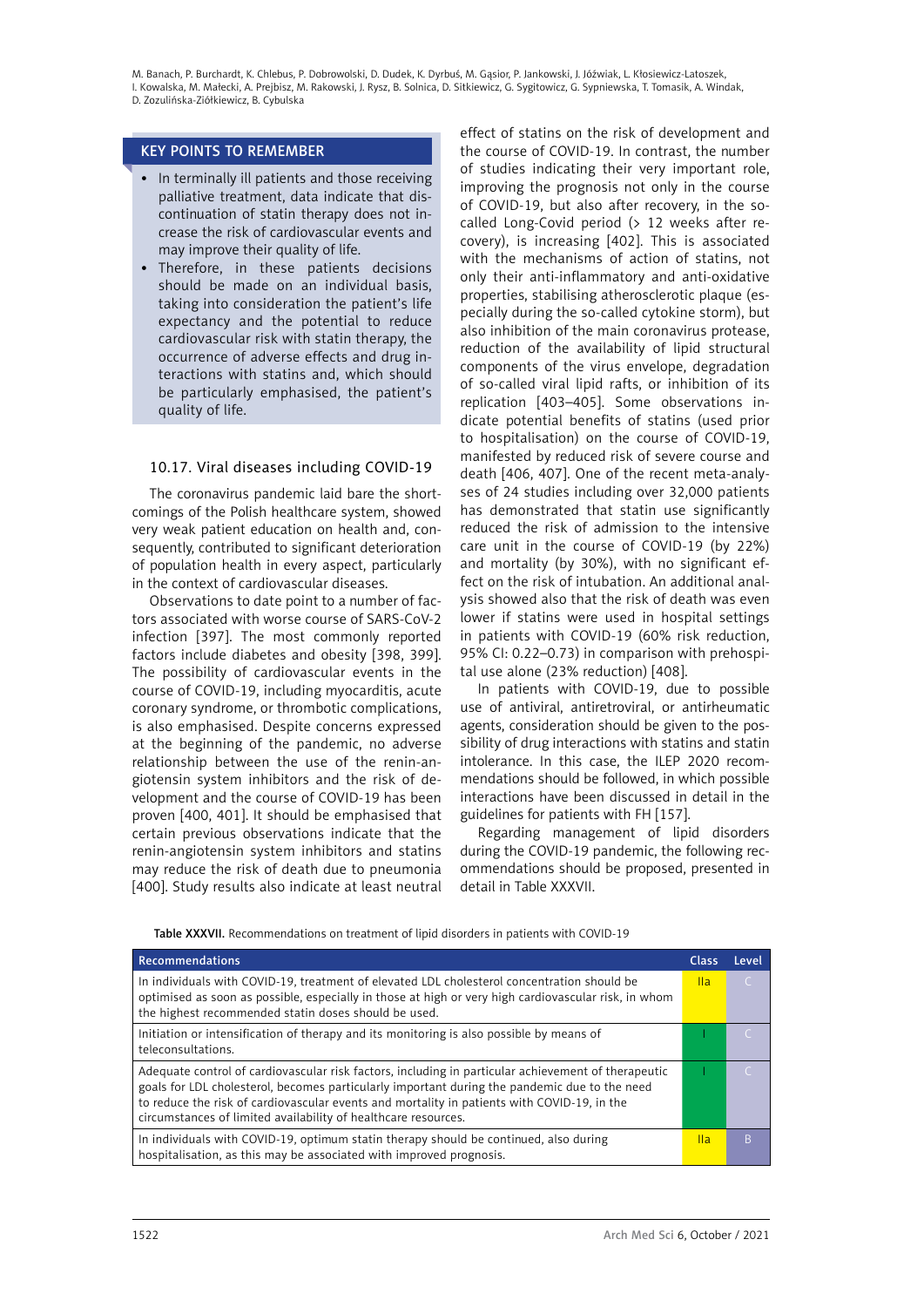#### 11. Adverse effects associated with treatment of dyslipidaemia/statin intolerance

Statin intolerance is a phenomenon that has been observed for years, but the interest in it in recent years is associated with the introduction of new agents in combination therapy (PCSK9 inhibitors, inclisiran, and bempedoic acid) (Section 9.10). Non-adherence is associated with intolerance, as adverse reactions associated with statin use are the most common cause of non-adherence or treatment discontinuation. To this, reluctance to use statins and the effect of drucebo (the term introduced by Prof. Banach in the ILEP [409, 410]), i.e., adverse reactions observed in patients receiving a specific agent, but not being a result of its use, which may account for > 70% of all post-statin symptoms, should be added [152, 153, 410].

According to the results of the most recent meta-analysis, including data from more than 4 million patients, the global incidence of statin intolerance is 9.1%, and if intolerance is diagnosed using existing definitions, including the ILEP definition [153], the incidence ranges from 5.9% to 7% [411]. Statin intolerance should be defined as *inability to receive statin therapy adequate (with respect to the product or the dose) to the existing cardiovascular risk* [8]. In other words, statin intolerance is Table XXXVIII. Definition of statin intolerance proposed in the ILEP recommendations (2015)

Inability to tolerate at least 2 statins - one at the lowest initial daily dose and the other at any dose available.

Intolerance associated with confirmed adverse effects associated with statin use and/or a significant increase in markers (creatine kinase).

Reduction (improvement) of clinical symptoms and/ or biochemical parameters after statin dose reduction or treatment discontinuation (the *dechallenge*  phenomenon).

Occurrence of clinical symptoms and/or change in biochemical parameters not associated with other factors or conditions that increase the risk of statin intolerance, including drug interactions.

not only the lack of statin treatment due to clinical or biochemical symptoms (so-called complete intolerance, which affects only 3–5% of patients), but also the phenomenon of underdosage or the use of a statin too weak in relation to the cardiovascular risk [8]. In March 2015, the International Lipid Expert Panel (ILEP) proposed a new definition of statin intolerance [153] (Table XXXVIII).

Therefore, one of the most difficult challenges is not only the right management, but above all the right, objective diagnosis of true statin intolerance. In this context, the authors of these guidelines rec-

Table XXXIX. Modified Statin-Associated Muscle Symptom Clinical Index (SAMS-CI) [412]

| <b>SAMS-CI</b>                                                                                               | <b>Score</b>                                  |  |  |
|--------------------------------------------------------------------------------------------------------------|-----------------------------------------------|--|--|
| 1. Location and pattern of muscle symptoms<br>(if more than one category applies, record the highest number) |                                               |  |  |
| Symmetric, hip flexors or thighs                                                                             | 3                                             |  |  |
| Symmetric, calves                                                                                            | $\overline{2}$                                |  |  |
| Symmetrical, proximal upper extremity*                                                                       | $\mathcal{P}$                                 |  |  |
| Asymmetric, intermittent, or not specific to any area.                                                       | 1                                             |  |  |
| 2. Timing of muscle symptom onset in relation to starting statin regimen                                     |                                               |  |  |
| < 4 weeks                                                                                                    | 3                                             |  |  |
| 4-12 weeks                                                                                                   | $\overline{2}$                                |  |  |
| > 12 weeks                                                                                                   | 1                                             |  |  |
| 3. Dechallenge - timing of muscle symptom improvement after withdrawal of statin                             |                                               |  |  |
| < 2 weeks                                                                                                    | $\overline{2}$                                |  |  |
| 2-4 weeks                                                                                                    | 1                                             |  |  |
| No improvement after 4 weeks                                                                                 | $\Omega$                                      |  |  |
| 4. Rechallenge - timing of recurrence of similar muscle symptoms in relation to starting second regimen      |                                               |  |  |
| < 4 weeks                                                                                                    | 3                                             |  |  |
| 4-12 weeks                                                                                                   | 1                                             |  |  |
| > 12 weeks or similar symptoms did not reoccur.                                                              | 0                                             |  |  |
| INTERPRETATION:<br>(likelihood that the patient's muscle symptoms are due to statin use):                    |                                               |  |  |
|                                                                                                              | Probable 9-11<br>Possible 7-8<br>Unlikely 2-6 |  |  |

*\*The coracobrachialis muscle, the biceps brachii muscle, the brachialis muscle.*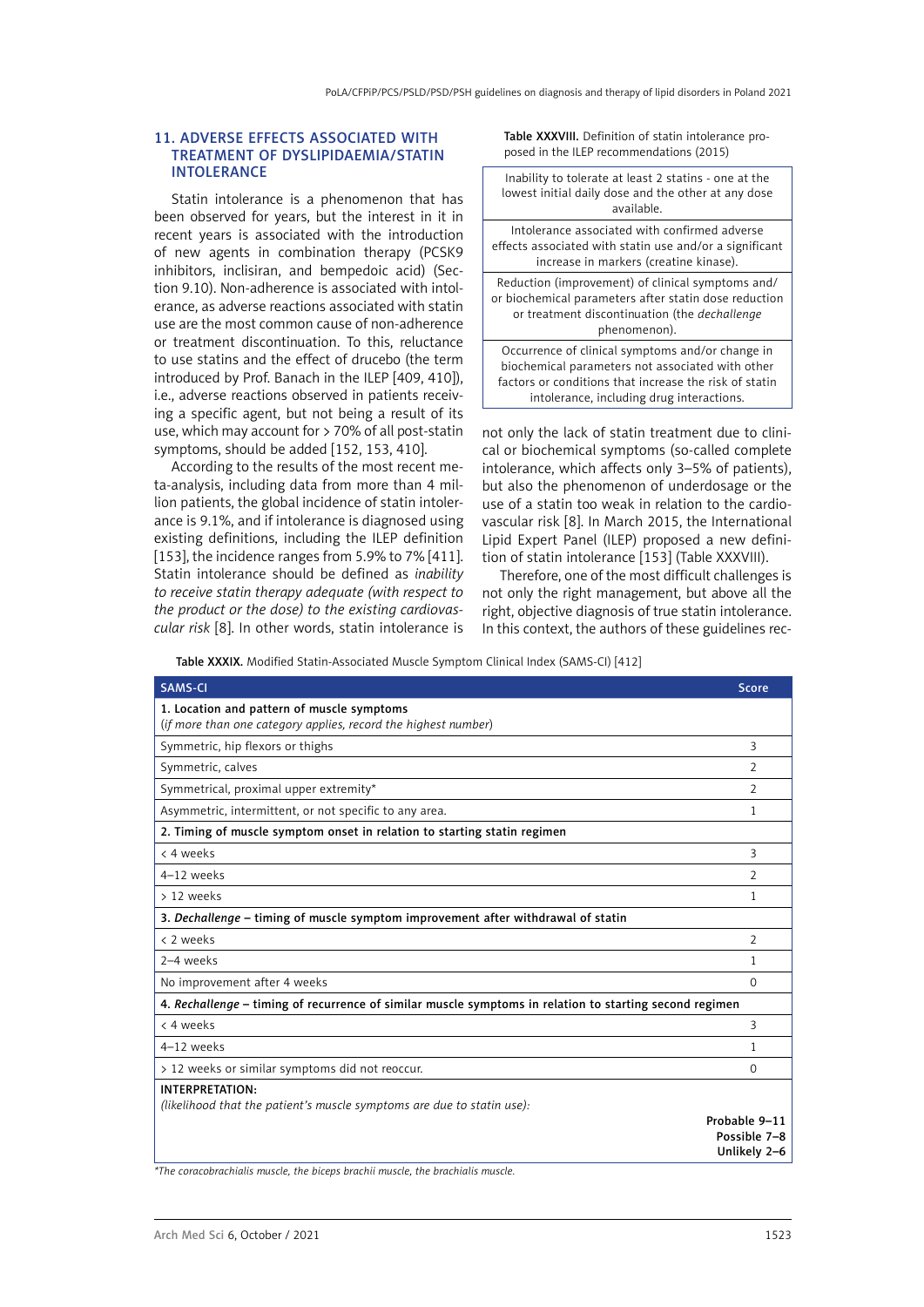

Figure 12. Detailed recommendations for management of patients with statin intolerance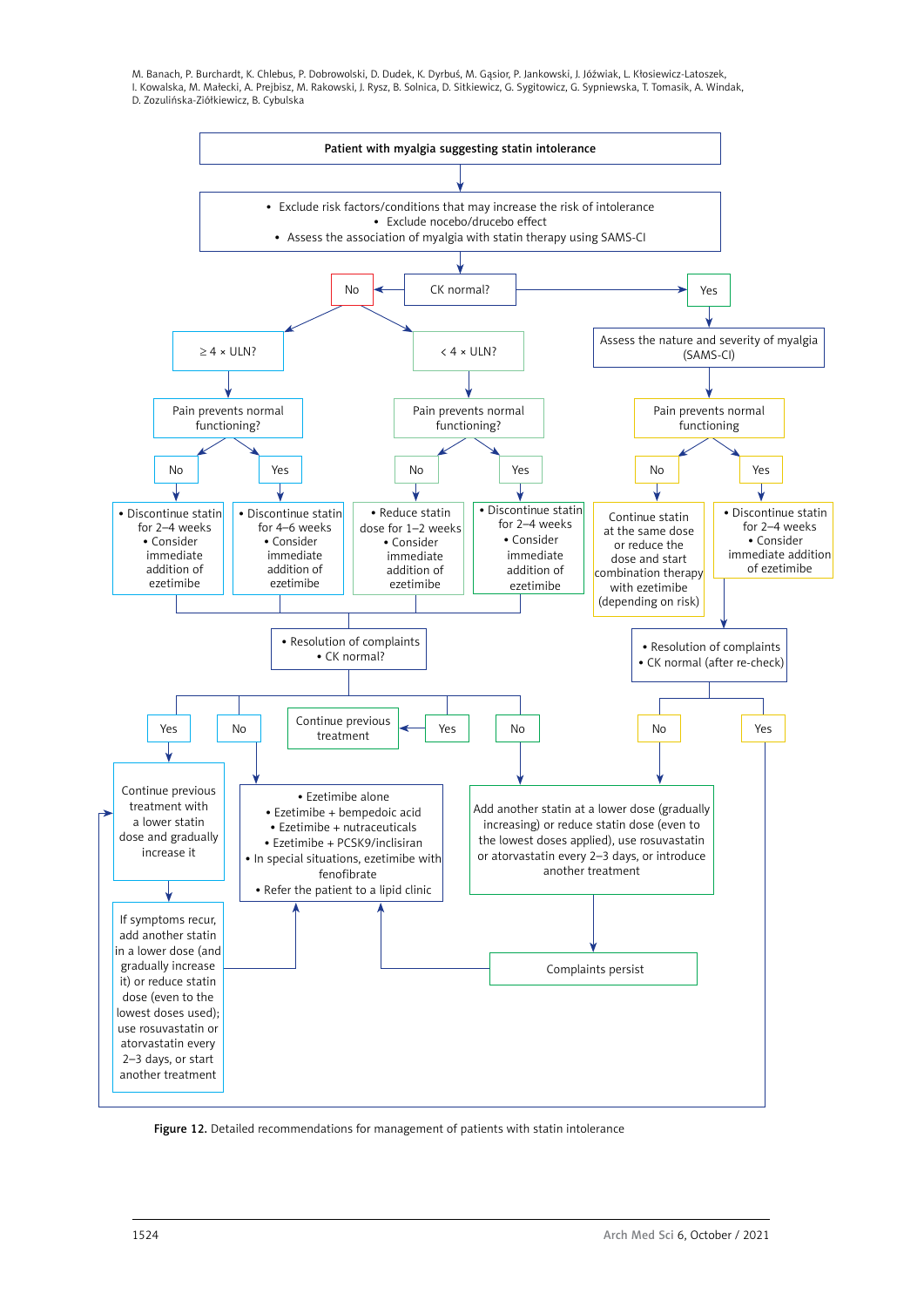ommend the use of the *Statin-Associated Muscle Symptom Clinical Index* (SAMS-CI) for objective assessment whether reported muscle pains are associated with statin treatment [412] (Table XXXIX).

It should be noted that there are many risk factors which may increase the chance for statin intolerance, including but not limited to: physical activity, especially after initiation or increase in intensity; liver and/or kidney disease, hypothyroidism, vitamin D deficiency [413], alcohol consumption, rheumatic diseases, major surgical procedures, low body weight, female gender, or elderly age [8, 153]. These risk factors were most cited as expert opinions and have never been confirmed with respect to potential causality or simply association with development of statin intolerance. In the meta-analysis mentioned above [411], the first attempt at such validation has been made. The most important risk factors for intolerance were: elderly age ( $OR = 1.33$ ; as a continuous variable), female gender (1.48), Asian (1.25) or African origin (1.29), diabetes (1.27), obesity (1.31), hypothyroidism (1.38), chronic liver (1.24) or kidney disease (1.25), alcohol consumption (1.22), exercise (1.23), the use of antiarrhythmic agents (1.31), calcium channel blockers (1.36) or statins, primarily at high doses (1.38) [411].

Discussing the phenomenon of intolerance, attention should be paid to several key elements. Symptoms of intolerance in 90% occur within the first 6 months after initiation of statin therapy or dose increase, and in 75% within the first 12 weeks of this therapy [414]. Intolerance symptoms are unlikely to occur 1 year after treatment initiation or dose increase, unless a factor increasing this risk appears (disease exacerbation, a new medication interacting with statins) [414]. The most common reasons of statin intolerance are muscle symptoms manifested as pain (myalgia), muscle cramps or weakness, with or without elevated creatine kinase (CK) activity (myopathy), with or without inflammation (myositis) [415]. Myonecrosis and rhabdomyolysis are extremely rare (< 2/100,000 patient-years) and may often be associated with genetic predisposition, exacerbation of a concomitant disease, or treatment error [156, 414]. Other symptoms, with a confirmed causal relationship to statin administration, include new cases of diabetes and temporary elevation of alanine aminotransferase activity [415]. Other symptoms of statin intolerance mentioned in the literature, including hair loss, sleep disturbances, flu-like symptoms, lupus-like symptoms, rashes, gastrointestinal symptoms, decreased libido, and gynaecomastia, are very rare and their causal relationship to statin use has not been confirmed [153, 156, 415].

In statin-intolerant patients, the appropriate management (so-called step-by-step approach, i.e., thorough history taking and gradual exclusion of reasons for intolerance, prompt initiation of appropriate management) may contribute to the fact that more than 95% of those patients may still receive statins [416]. Currently, in the management of patients with statin intolerance, the dominant rule is to try to retain even the lowest statin dose that is tolerated and/or use it even every 2–3 days (data suggest this possibility for atorvastatin and rosuvastatin [307]), and in the case of complete statin intolerance, after discontinuation, especially in high-risk patients, ezetimibe [109] and other non-statin therapies should be introduced immediately (bempedoic acid, which in this year will be available in Poland, PCSK9 inhibitors, inclisiran, and nutraceuticals or their combinations with proven lipid-lowering effect [136]). It is also worth noting that pitavastatin is already available on the market, which, due to its metabolism (practically no involvement of CYP450) and properties (bioavailability 50%) has potentially the lowest risk of intolerance in the form of myalgia (estimated at ca. 2% for 4 mg) or new cases of diabetes (estimated at ca. 4.5% for the highest dose); in both cases, these values are comparable with those for placebo. Detailed guidelines for management of statin intolerance are presented in Figures 8 and 12, and Table XVII.

### 12. Recommendations on monitoring lipids and biochemical parameters during treatment of lipid disorders

In this section, recommendations presented in the ILEP 2015 position [153] and EAS 2015 [417] as well as European guidelines (ESC/EAS) on the management of dyslipidaemia (2019) are summarised and approved [9]. Statins are the most commonly used agents reducing LDL-C concentration; therefore, most attention was paid to their safety. The most common adverse effects associated with statin therapy are muscle symptoms (SAMS), usually pain (myalgia), muscle weakness, and cramps. One of the most serious muscle symptoms is myopathy, particularly rhabdomyolysis, which requires immediate hospitalisation. The manifestations of rhabdomyolysis include marked elevation of creatine kinase (CK) activity, increased myoglobin concentration with myoglobinuria (dark urine), and acute renal failure with increased creatinine and potassium concentration [8, 9].

According to the ESC/EAS (2019) experts, prior to initiation of pharmacotherapy lipid parameters should be assessed at least twice (except for patients with ACS) at intervals of 1–12 weeks, and after 6 ±4 weeks following treatment initiation. Lipid concentration should also be assessed after 6 ±4 weeks following the change of lipid-lowering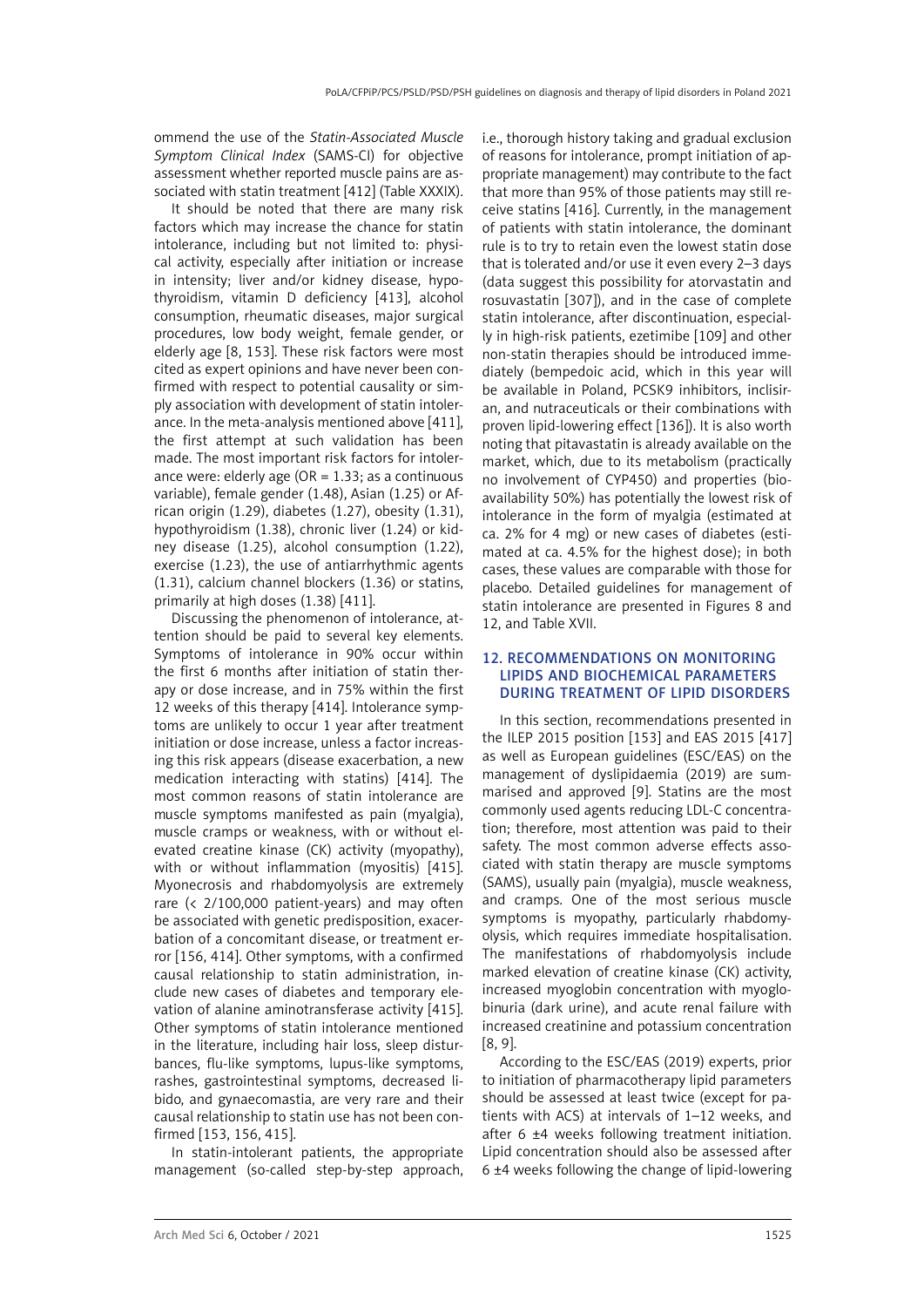therapy, until the target LDL-C concentration has been achieved [9]. Then lipids should be tested at 6–12-month intervals. At the same time as the baseline lipid profile, CK and alanine aminotransferase (ALT) activity should be assessed, and  $HbA_{1c}$ or glucose concentration measurement should be considered. The last two tests and their monitoring are applicable to patients at high risk of diabetes mellitus, those on high-dose statin therapy, the elderly, obese individuals, and those with metabolic syndrome. This requirement is associated with potential diabetogenic effect of statins.

Statin therapy is not initiated if ALT  $\geq$  3× upper limit of normal (ULN) or  $CK \ge 4 \times$  ULN [9]. Routine monitoring of these enzymes is unnecessary during statin therapy, although European experts recommend an ALT measurement 8–12 weeks after treatment initiation and after dose increase, and then only in case of alarming symptoms [9]. Experts also remind that mild transient increase in ALT activity may occur during treatment with statins, which disappears with continued treatment (Section 10.14). An indication for ALT activity measurement is development of liver symptoms during treatment (pain, weakness, jaundice), and development of muscle symptoms for CK measurement.

The situation is different during treatment with a fibrate; in this case, ALT activity should be monitored regularly, and prior to introduction of this agent, creatinine should be measured, in addition to ALT and CK.

Continuation or cessation of pharmacotherapy depends on whether ALT  $\langle$  3× ULN or  $\geq$  3× ULN. If ALT < 3× ULN, treatment can be continued and the test repeated after 4–6 weeks (usually, the activity normalises in this period); if ALT  $\geq$  3× ULN, treatment should be interrupted or the dose reduced (which is preferred by the authors of these guidelines), the test repeated after 4 weeks, and the therapy gradually resumed after normalisation of ALT activity.

The indication for CK assessment is development of muscle symptoms, which may be accompanied by a CK activity increase of varying degrees. Occasionally, increased CK activity is detected in a patient without muscle symptoms. A decision on whether to continue or discontinue treatment is based on the presence or absence of SAMS and the increase in CK, i.e.  $<$  4 $\times$  ULN or  $\geq$  4 $\times$ ULN [9] (Figure 12).

# Statin therapy may be continued, if:

- $CK < 4 \times ULN$  in a patient without muscle symptoms (the patient should be informed of the possibility of symptoms and CK activity should be measured).
- CK < 4× ULN and muscle symptoms:
	- monitor symptoms and CK activity regularly,
- if symptoms persist, discontinue treatment, and re-assess symptoms after 2-4 weeks.
- $CPK \geq 4 \times ULN$  but < 10× ULN without muscle symptoms:
	- monitor CK every 2 weeks,
	- exclude idiopathic hyperCKaemia.

## Statin therapy should be discontinued immediately, if:

- $\bullet$  CK  $> 10\times$  ULN:
	- assess renal function and monitor CK every 2 weeks,
- CPK  $\geq$  4× ULN but < 10× ULN with muscle symptoms:
	- monitor CK,
	- after normalisation of CK and symptoms, gradually introduce treatment,
- CK < 4× ULN and persistent muscle symptoms making it impossible to function:
	- assess their occurrence after 2–4 weeks following treatment discontinuation and re-evaluate the indications for statin therapy,
- • CK within normal values but muscle symptoms intolerable,

In statin-intolerant patients, the following treatment options should be considered when CK activity returns to normal: dose reduction of the same statin, use of another statin, statin administration every other day or once/twice a week, combination pharmacotherapy (including new agents), and lipid-lowering nutraceuticals [415].

# KEY POINTS TO REMEMBER

- Prior to initiation of pharmacotherapy, lipid concentration should be assessed at least twice.
- The first lipid assessment is performed after 6 ±4 weeks following the initiation of pharmacotherapy. This interval should also be maintained after treatment modification.
- If treatment goals are achieved, it is sufficient to control lipid concentration once or twice per year.
- • Muscle symptoms comprise the most common adverse effect of statins. Hepatotoxicity is rare and transient.
- Prior to statin treatment, ALT and CK activity should be measured, and  $HbA_{1c}$  or glucose measurement should be considered; ALT and CK activity and creatinine concentration should be assessed prior to fibrate treatment.
- Treatment should not be initiated if  $CK \geq 4 \times$ ULN or  $AIT \geq 3 \times ULN$ .
- There is no need for routine assessment of CK and ALT. The test is performed when muscle or hepatic symptoms develop.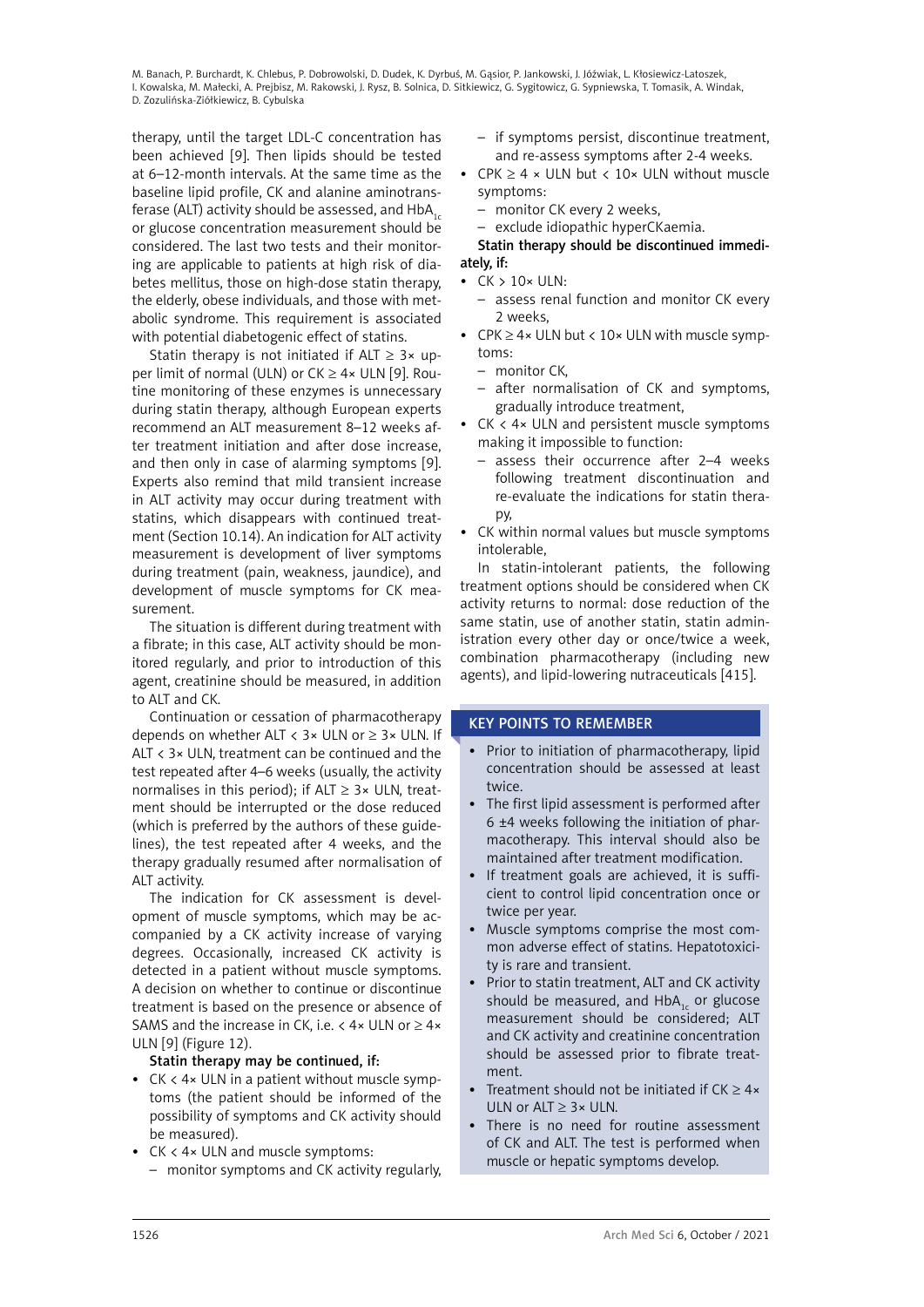### 13. Causes of ineffective treatment of lipid disorders

Effective treatment of lipid disorders means, in the first place, achievement of the target LDL cholesterol concentration. However, successful treatment does not translate into the patient's well-being, but into the number of cardiovascular events avoided. The key to successful treatment of dyslipidaemia is to create the right relationship between the physician and the patient, which allows the patient to fully understand the purpose and expected effects of treatment.

#### 13.1. Efficacy of treatment of dyslipidaemia

The term "compliance" is very broad and difficult to define precisely; formally, it is defined as "the act or process of doing what one has been asked or ordered to do". In medical context, this refers to medical advice. Putting it simply, *compliance* can be determined on the basis of the efficacy of treatment of a specific condition, in this case dyslipidaemia. This efficacy has improved over recent years. According to the results of the 3ST-POL study, which was conducted in the years 2007–2008, the recommended total cholesterol concentration was achieved in less than 10% of patients with and less than 16% of patients without cardiovascular risk, and the target LDL concentration in 15.6% and 22.7%, respectively. However, that study involved only outpatients [418]. In the same period, according to the Polish results of the EUROASPIRE study, the target total cholesterol concentration was achieved in up to 70% of patients after myocardial infarction and the target LDL-C in 39% of patients [419]. The latest data on the efficacy of treatment of hypercholesterolaemia have been provided by the WOBASZ II study (2013–2014). With regard to the general population of Poland, only 6% of patients with hypercholesterolaemia are treated effectively, 15% are treated ineffectively, and others either are not aware of the disease or receive no pharmacological treatment. In comparison with the WOBASZ study in the years 2003–2005, a significant increase in the percentage of patients receiving pharmacotherapy as well as the percentage of patients treated effectively was observed [21].

## 13.2. Therapeutic persistence in treatment of dyslipidaemia

Studies demonstrate that a large proportion of patients quickly discontinue treatment of hypercholesterolaemia. According to the 3ST-POL study [418], 25% of patients discontinued statins as early as 3 months after treatment initiation. After 3 years, only 15% of patients were using statins. An analysis of data from the National Health Fund demonstrated that therapeutic persistence with

statins in Poland is definitely too low [420]. Only 12% of patients met the current criteria for adherence and therapeutic persistence. In addition, the results of a pilot analysis of almost 200,000 e-prescriptions issued in 2018 in Poland indicated that as much as 20.8% of them were not filled. For statins, this percentage was 17.5% (simvastatin 14.3%; atorvastatin 18.9%; rosuvastatin 17.4%) [421]. It should be emphasised that this applies only to single prescriptions, which may translate into a significant proportion of patients who discontinue or periodically interrupt long-term treatment.

An analysis of adherence in patients post myocardial infarction or stroke suggests high variability of therapeutic persistence over time, both in terms of improvement and worsening of adherence [422]. This indicates that adherence must be closely monitored, especially in patients with a history of a cardiac or cerebrovascular event.

Treatment discontinuation is a very serious problem and may be a result of the decision of either the patient or the physician. This is extremely dangerous because, particularly in high-risk and very high-risk individuals, it may be associated with plaque instability and the risk of a (recurrent) cardiovascular event [8, 9]. It has been demonstrated that strict adherence ( $\geq$  90%) to statin therapy in comparison with  $\langle$  50% adherence (evaluated by means of the medicine possession ratio) is associated with a 30% increase in the risk of death in a nearly 3-year follow-up [423].

#### 13.3. Therapeutic inertia

The role of a physician in the therapeutic process is clearly essential. In treatment of dyslipidaemia, the physician is the person who assesses the overall cardiovascular risk, confirms indications for the initiation of pharmacotherapy, decides on the choice of a specific agent or agents, as well as monitors the safety and efficacy of the selected treatment regimen. In Poland, especially in outpatient care, a problem of so-called *therapeutic inertia* has been observed for years. In the context of treatment of dyslipidaemia, the following issues are primarily observed:

- Underestimation of the importance of nonpharmacological interventions;
- Unnecessary deferral of the introduction of pharmacotherapy of dyslipidaemia;
- The use of too low statin doses in relation to the intended treatment goals;
- Treatment failure not resulting in modification of statin dose;
- Unjustified discontinuation of statin therapy:
- Fear of using high-dose statins or combination therapy;
- Failure to perform tests to monitor treatment efficacy.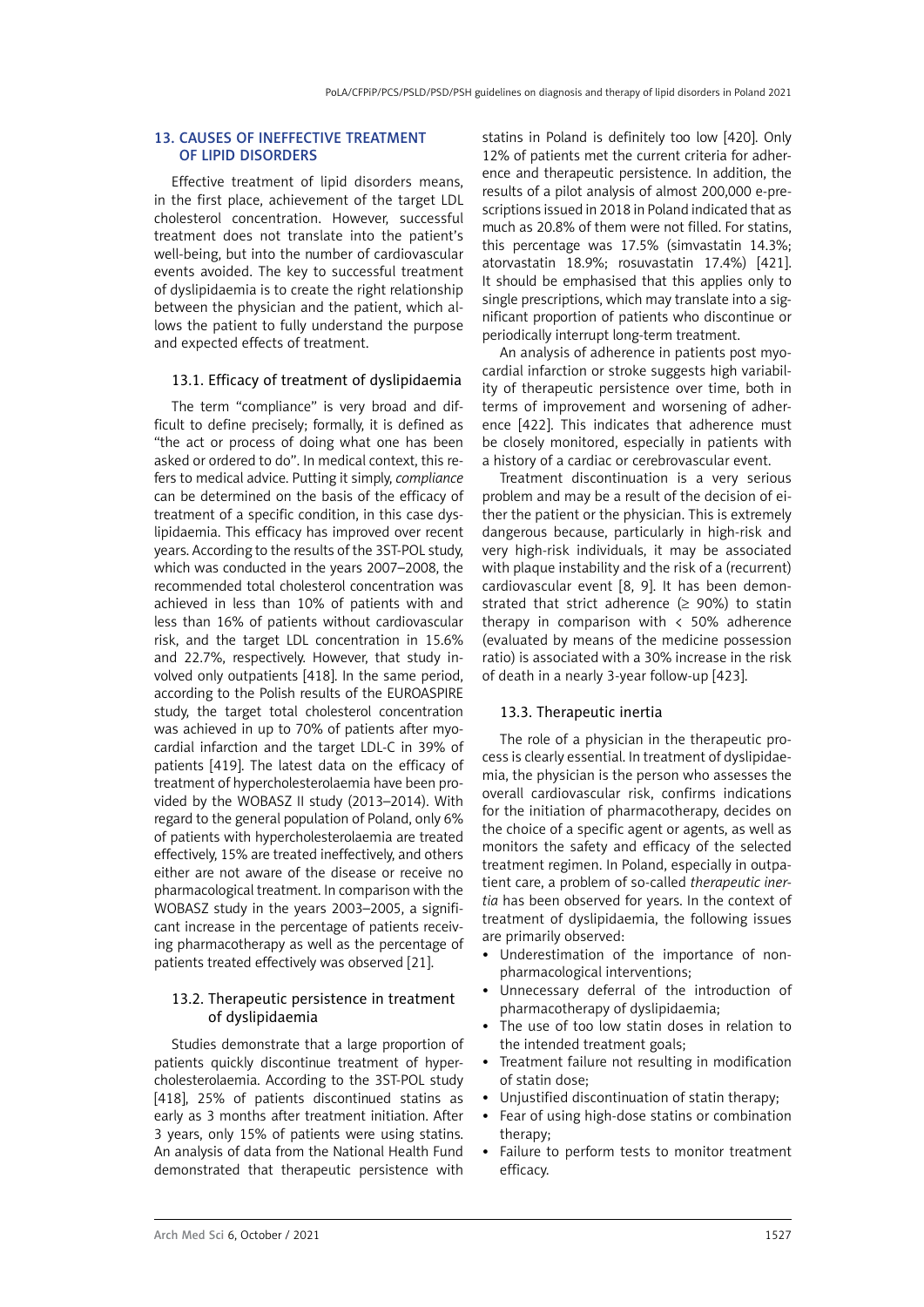Analysis of the WOBASZ and WOBASZ II studies made it possible to analyse trends in high-dose statin treatment over a decade. At all levels of cardiovascular risk, an increase in the proportion of patients receiving high-intensity or moderate-intensity statin treatment, as well as a reduction in the proportion of those receiving low-dose statins and the proportion of individuals treated with diet alone was observed. Moreover, the most noticeable change occurred in patients with a very high cardiovascular risk, of whom 18% were receiving high-dose therapy, another 49% of patients were receiving moderate-intensity statin treatment, and only 10% were treated with diet alone [419]. The use of statins in higher and moderate doses was associated with higher proportions of patients achieving their treatment goals (30% and 33%, respectively) as compared to 25% of patients using low-dose statins. It should be emphasised that despite the observed improvement, still too few patients receive high-dose statins, i.e. only 17.9% and 7.7% of patients with very high and high cardiovascular risk [419].

# 13.4. Causes of ineffective treatment of lipid disorders

When considering the causes of ineffective treatment, a number of demographic and socio-

economic factors should be taken into consideration. In most studies, it was demonstrated that women were less compliant with statins than men [424]. Age is another factor associated with statin adherence. It is worth emphasising that the relationship between adherence to statins and age has the shape of reverse U curve, i.e., the worst adherence is observed in young patients (< 50 years) and the elderly ( $\geq$  70 years) [425]. Race has also been shown to affect the adherence to statins. African Americans are significantly less compliant. The income and education level also affect the compliance rate, i.e., lower-income patients are less likely to adhere to statin treatment than those with higher income. Similarly, individuals with a low level of education are less compliant than those with higher education [426]. Concomitant diseases may affect adherence in different ways. Depression, dementia, malignancies, renal and pulmonary diseases, including obstructive sleep apnoea, are associated with poorer adherence to statin therapy [426]. On the other hand, diabetes mellitus, obesity, or a history of stroke or myocardial infarction are associated with better compliance [426]. In addition, Lemstra *et al.* demonstrated that patients prescribed with statins for the first time followed the recommendations worse than those previously receiving



Figure 13. Key reasons for non-adherence (modified based on [428])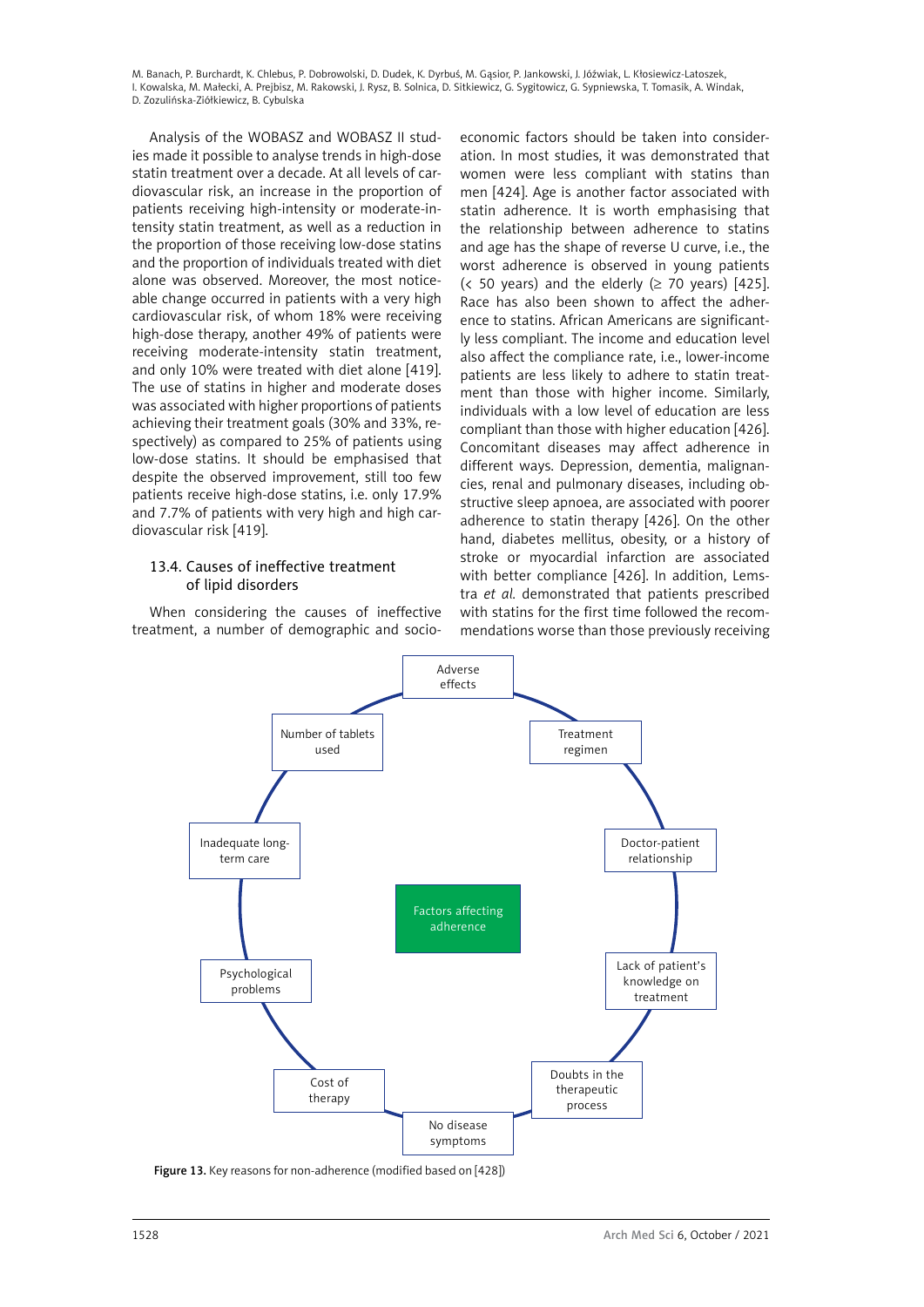a statin [427]. All the factors discussed above can be classified as non-modifiable factors affecting adherence to lipid-lowering therapy.

Niklas *et al.* conducted an analysis of factors associated with achievement of the treatment goal in hypercholesterolaemia in relation to the population of Poland as a part of the WOBASZ II study [300]. Younger age, diabetes mellitus, non-smoking status, concomitant cardiovascular disease, and the number of physician visits  $\geq 4/$ year have been shown to be independently associated with keeping cholesterol concentration within the target range.

Non-compliance with statin therapy is also affected by a number of modifiable factors (Figure 13) [428]. It is worth emphasising that they are often easy to establish and, most importantly, their discussion with patients and modification is possible. One of the most important issues is to present the disease to the patient and the effect of elevated cholesterol values on their health in a comprehensible way [428]. This knowledge may contribute to the elimination of one of the most significant reasons for non-compliance, i.e., questioning of the health risk associated with elevated cholesterol concentration, and therefore the justification of the therapeutic process. Therefore, a proper doctor-patient relationship should be a tool to improve treatment efficacy [425, 428]. Another very important aspect of improvement of treatment of lipid disorders is simplification of the therapeutic regimen, for example by reducing the number of tablets. It is postulated that the use of combination products (statin + ezetimibe or statin + antihypertensive agent/agents) may increase treatment efficacy. Furthermore, the available data indicate that this improvement in adherence may result in a better prognosis in comparison with treatment with the same agents at the same doses, but not in combination products [429].

# 13.5. Recommendations on how to improve doctor-patient cooperation and thus the efficacy of lipid-lowering therapy, and effectively fight against anti-statin movements

Statins have been shown to be effective in reducing cardiovascular events and mortality, and even though they are very affordable, they remain significantly unused. Widespread claims of adverse effects that are enhanced and promoted by the media have been consistently associated with adverse effects on the use of statins worldwide. While the academic community must strive to work together with the media to harmonise public health messaging, physicians caring for their patients play a key role in reducing disinformation and actively stopping its effect on the vicious cycle

of the falsely attributed adverse effects and the effect of nocebo [430]. An analysis performed in the UK indicated that during a period of increased public discussion on the risk of statin use, a transient increase in the proportion of patients who discontinued statin therapy was observed. This study highlights the potential of widely discussed health-related messages and the impact of media on healthcare behaviour [431].

# KEY POINTS TO REMEMBER

- Effective treatment of lipid disorders is the achievement of the target LDL cholesterol concentration. The measure of treatment success is not the patient's well-being but the number of cardiovascular events avoided. The key to successful treatment of dyslipidaemia is to create the right relationship between the physician and the patient, which allows the patient to understand in a proper way the purpose and expected effects of treatment;
- The latest data from the WOBASZ II study indicate that with regard to the general population of Poland, only 6% of patients with hypercholesterolaemia are treated effectively, 15% are treated ineffectively, and others either are not aware of the disease or receive no pharmacological treatment; the results were slightly better in the Da Vinci study, in which only 17% of patients in Poland at very high cardiovascular risk achieved their treatment goals;
- A number of modifiable and non-modifiable factors associated with statin non-adherence have been identified. It is worth emphasising that the modifiable factors are often easy to establish and, most importantly, their discussion with patients and modification is possible.
- Adherence must be closely monitored, especially in patients with a history of a cardiac or cerebrovascular event;
- The academic and scientific community must strive to work together with the media to harmonise public health messaging; physicians caring for their patients play a key role in reducing disinformation and actively stopping its effect on the vicious cycle of the falsely attributed post-statin adverse effects.

### 14. Organisation of healthcare in lipid disorders in Poland

The main burden of prevention as well as diagnostics and treatment of lipid disorders lies with family physicians (primary healthcare – PCH/pri-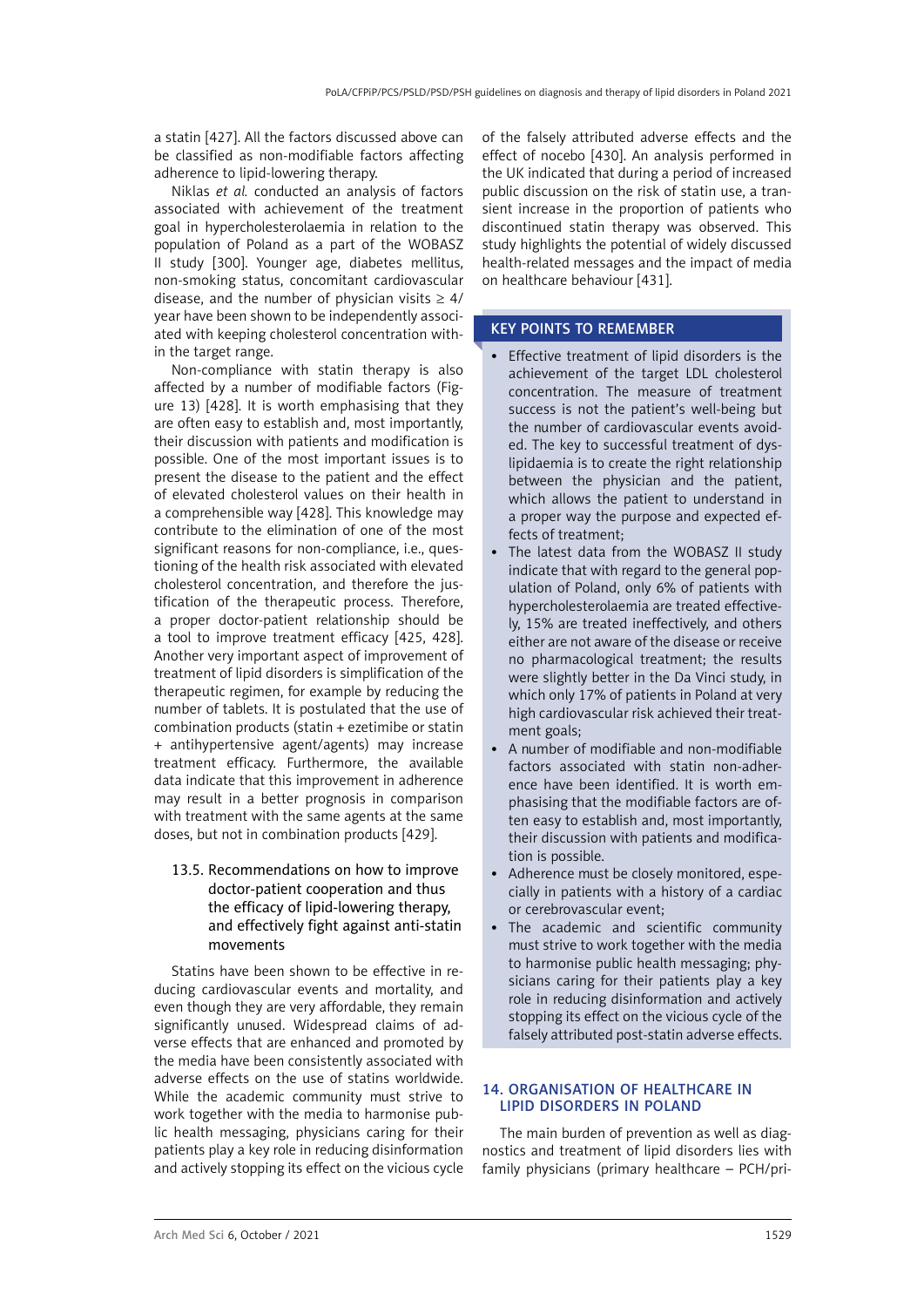Table XL. Recommendations on the assessment of lipid profile

Regular lipid profile assessment should be performed in individuals:

- • diagnosed with cardiovascular disease
- • diagnosed with familial hypercholesterolaemia
- • with a family history of premature cardiovascular disease
- • diagnosed with diabetes mellitus
- with chronic kidney disease
- diagnosed with autoimmune, rheumatic, or inflammatory diseases
- • chronic smokers
- • with HIV infection or during HAART therapy

mary care physicians – PCP) [432]. Their role consists in:

- Early diagnosis of dyslipidaemia,
- Determining the type of lipid disorders and establishing the diagnosis,
- Patient and family education,
- • Treatment initiation and monitoring,
- • Determination of indications and referral for specialist consultations,
- Cooperation with a specialist,
- Detection of lipid disorders in family members,
- • Diagnosing complications and organ damage at an early stage.

In prophylactic and therapeutic management, lifestyle modification, including improper dietary habits, should always be taken into consideration; this may require cooperation with a dietician [13]. Treatment of lipid disorders requires cooperation between primary care physicians and specialist care physicians (internists, paediatricians, cardiologists, specialists in metabolic diseases, diabetologists, nephrologists, neurologists, or geriatricians).

Screening for dyslipidaemia should be performed in individuals with at least 1 risk factor for cardiovascular disease (e.g. arterial hypertension, obesity, tobacco dependence, positive family history) and in all men aged > 40 years, in women aged > 50 years, in postmenopausal women, in women with diabetes, in pregnant women, those with hypertension during pregnancy, in HIV-infected patients or those receiving HAART therapy, in men with erectile dysfunction, and in cases in which symptoms suggestive of cardiovascular diseases are present (Table XL).

In Table XLI the level of care at which a patient with dyslipidaemia should be treated is presented [433, 434]. Only good cooperation and continuous communication (e.g., organised as a part of coordinated care in primary prevention of cardiovascular diseases) between specific levels may guarantee appropriate and effective care for patients with lipid disorders.

While discussing the organisation of care for patients with lipid disorders in Poland, it seems necessary to mention the *Prevention 40 PLUS* programme, introduced by the Ministry of Health on July 1st, 2021, which constitutes a good beginning for coordinated care programmes in primary prevention. The programme has significant limitations in terms of the type and scope of tests, the lack of continuity of care (one-time package), and the lack of wide health-related education, which would be the best motivator to undergo such tests for young people, a majority of whom do not feel any disease; however, this is a step in the right

Table XLI. Patient characteristics and levels of care in the healthcare system at which care is provided to patients with lipid disorders, including FH

| Level of care                                                                                                                                                                  |                                                                                                                                                                                                                                                 |                                                                                                                                                                                                                                                                                                                                                                                                                    |                                                                                                                                                 |
|--------------------------------------------------------------------------------------------------------------------------------------------------------------------------------|-------------------------------------------------------------------------------------------------------------------------------------------------------------------------------------------------------------------------------------------------|--------------------------------------------------------------------------------------------------------------------------------------------------------------------------------------------------------------------------------------------------------------------------------------------------------------------------------------------------------------------------------------------------------------------|-------------------------------------------------------------------------------------------------------------------------------------------------|
| Primary healthcare (PCH)                                                                                                                                                       | <b>Combined care</b><br>(PHC and OSC)                                                                                                                                                                                                           | Outpatient specialist care<br>(OSC)                                                                                                                                                                                                                                                                                                                                                                                | Hospitalisation                                                                                                                                 |
| Patient:<br>• Without CVD<br>Other risk factors are<br>$\bullet$<br>not present or are<br>controlled<br>• Treatment goals (LDL-C)<br>have been achieved<br>• Age over 18 years | Patient:<br>• With stable CVD<br>• Certain risk factors are<br>difficult to control<br>• Treatment goals slightly<br>diverge from the desired<br>values<br>• Mild symptoms of statin<br>intolerance<br>• Heterozygous FH<br>• Age over 10 years | Patient:<br>• Age less than 10 years<br>• Unstable CVD<br>• Several uncontrolled risk<br>factors<br>• Recent myocardial<br>infarction, stroke, or<br>revascularisation,<br>• Treatment goal not<br>achieved despite<br>combination therapy<br>$(LDL-C)$<br>• Severe symptoms of<br>statin intolerance<br>• Homozygous FH<br>• Other: pre-conceptive<br>period, pregnancy,<br>apheresis, preparation<br>for surgery | • Acute cardiovascular<br>event<br>• Exacerbation of CVD<br>• Rhabdomyolysis<br>• End-stage renal disease<br>• Planned liver<br>transplantation |

*PHC – primary healthcare, OSC – outpatient specialist care, CVD – cardiovascular disease, FH – familial hypercholesterolaemia.*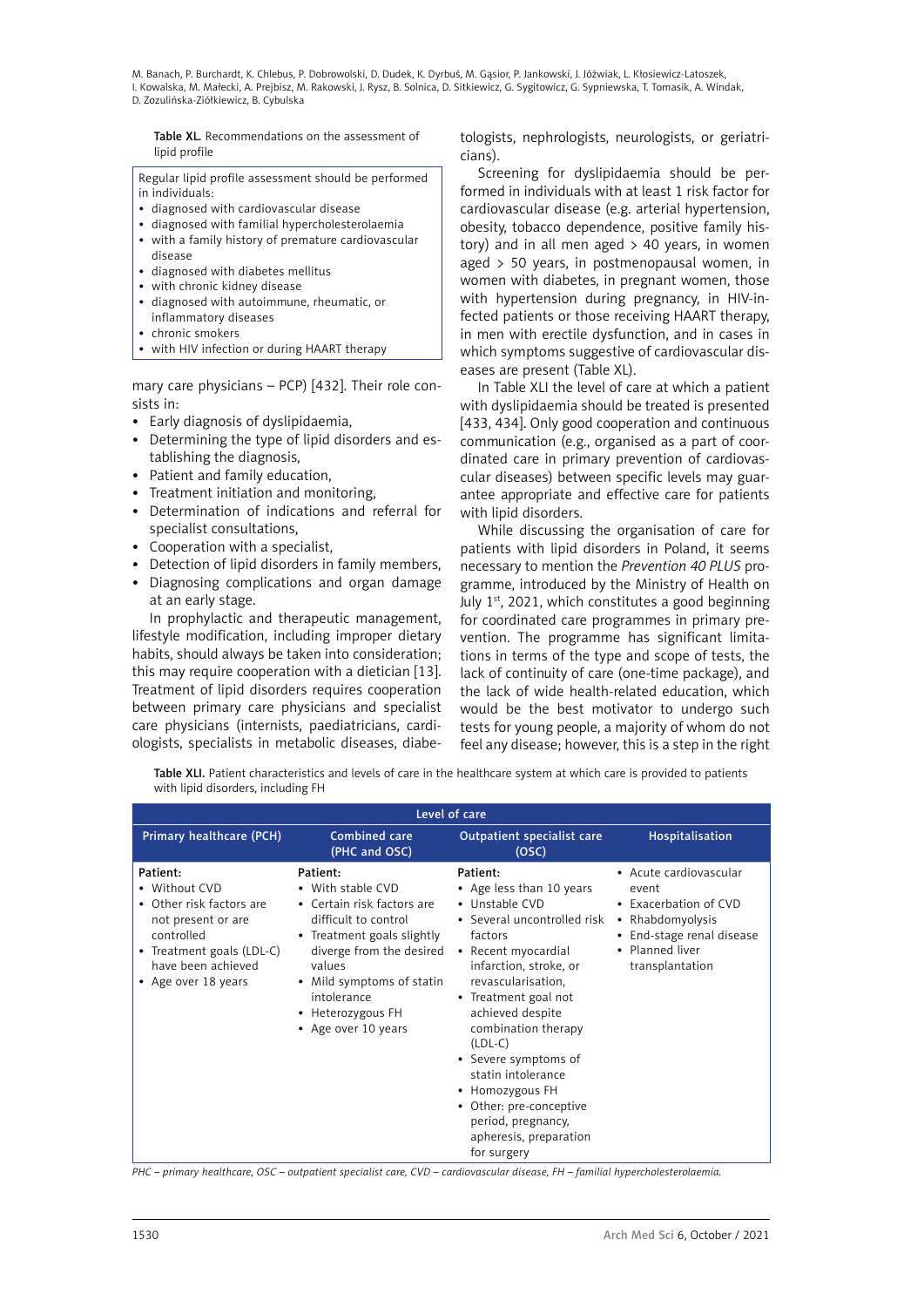direction (assuming widespread implementation of this programme) in order to make prevention of cardiovascular diseases and other chronic diseases in Poland real at long last. The scope of possible tests is presented in Table XLII. The authors of these guidelines encourage the dissemination of information on the programme, promotion of the programme among patients, and continuation of work with the Ministry of Health and the payer to extend this programme to a full-fledged programme of coordinated care for primary prevention of cardiovascular and chronic diseases in Poland.

# KEY POINTS TO REMEMBER

The main burden of prevention as well as diagnostics and treatment of lipid disorders lies with family physicians (PHC physicians). Treatment of lipid disorders requires cooperation between primary care physicians and specialist care physicians.

## Acknowledgments

All experts and scientific societies they represent accepted the final version of these guidelines. In development of these guidelines, the societies were represented by the following persons: Polish Lipid Association (PoLA: Maciej Banach, Jacek Rysz, Michał Rakowski, Barbara Cybulska), College of Family Physicians in Poland (CFPiP: Tomasz Tomasik, Adam Windak, Jacek Jóźwiak), Polish Cardiac Society (PCS: Krzysztof Chlebus, Paweł Burchardt, Piotr Dobrowolski), Polish Society of Laboratory Diagnostics (PSDL: Bogdan Solnica, Dariusz Sitkiewicz, Grażyna Sygitowicz, Grażyna Sypniewska), Polish Diabetological Association (PSD: Dorota Zozulińska-Ziółkiewicz, Irina Kowalska, Maciej Małecki), and Polish Society of Hypertension (PSH: Aleksander Prejbisz, Piotr Dobrowolski, Piotr Jankowski); other members of the writing committee were invited independently as recognised experts in the area of lipid disorders (Longina Kłosiewicz-Latoszek, Dariusz Dudek, Mariusz Gąsior, Krzysztof Dyrbuś).

#### Conflict of interest

Maciej Banach has received grant/research support from Amgen, Sanofi, Mylan/Viatris, and has worked as a consultant/received lecture fees from: Amgen, Daichii Sankyo, Esperion, Freia Pharmaceuticals, Herbapol, Kogen, KRKA, Mylan/Viatris, Novo Nordisk, Novartis, Polfarmex, Polpharma, Sanofi, Teva, Zentiva; works as CMO in Nomi Biotech Corporation Ltd.; Dariusz Dudek Table XLII. Scope of tests that can be performed in the Prevention 40 PLUS programme

#### The diagnostic test package for women contains:

- 1. Peripheral blood cell count with differential white blood cells (WBC) count and platelets
- 2. Total cholesterol concentration or control lipid profile
- 3. Blood glucose concentration
- 4. ALT, AST,  $\gamma$ -glutamyl transpeptidase (GGTP)
- 5. Blood creatinine level
- 6. General urine test
- 7. Blood uric acid level
- 8. Immunochemical faecal occult blood test (iFOBT)
- The diagnostic test package for men contains:
- 1. Peripheral blood cell count with differential WBC count and platelets
- 2. Total cholesterol concentration or control lipid profile
- 3. Blood glucose concentration
- 4. ALT, AST, GGTP
- 5. Blood creatinine level
- 6. General urine test
- 7. Blood uric acid level
- 8. Immunochemical faecal occult blood test (iFOBT)
- 9. Total prostate-specific antigen (PSA)
- Common diagnostic test package:
- 1. Arterial blood pressure measurement
- 2. Measurement of body weight, height, waist circumference, and calculation of body mass index (BMI)
- 3. Heart rhythm assessment

has received honoraria and grant/research support from: Amgen, Astra Zeneca, Cardinal Health, Gedeon Richter, Sanofi Piotr Jankowski has received honoraria and research grants from: Amgen, Sanofi, Novartis, Servier, Zentiva; Jacek Jóźwiak has received grant/research support from Valeant and has worked as a consultant/received lectures from: Amgen, Boehringer Ingelheim, Teva, Zentiva, Celgene, Servier, Bioton, ALAB; works as ADMO in Synexus; Irina Kowalska worked as consultant/received lecture fees from: Ascensia Diabetes Care, Boehringer Ingelheim, Eli Lilly, Novo Nordisk, Sanofi; Bogdan Solnica has received lecture fees from Abbott Laboratories Poland, Argenta, Beckman Coulter, Euroimmun, Roche Diagnostics, Siemens Healthcare; Tomasz Tomasik declares cooperation with Boehringer Ingelheim, Novartis, Shire, Biofarm, Eli Lilly, and AstraZeneca; Dorota Zozulińska-Ziółkiewicz has received grant/ research support from Novo Nordisk and worked as a consultant/received lecture fees from: Abbott, Astra Zeneca, Bioton, Boehringer Ingelheim, Dexcom, Eli Lilly, Medtronic, Mundipharma, Novo Nordisk, Roche, Sanofi, Zentiva; other experts report no conflict of interest.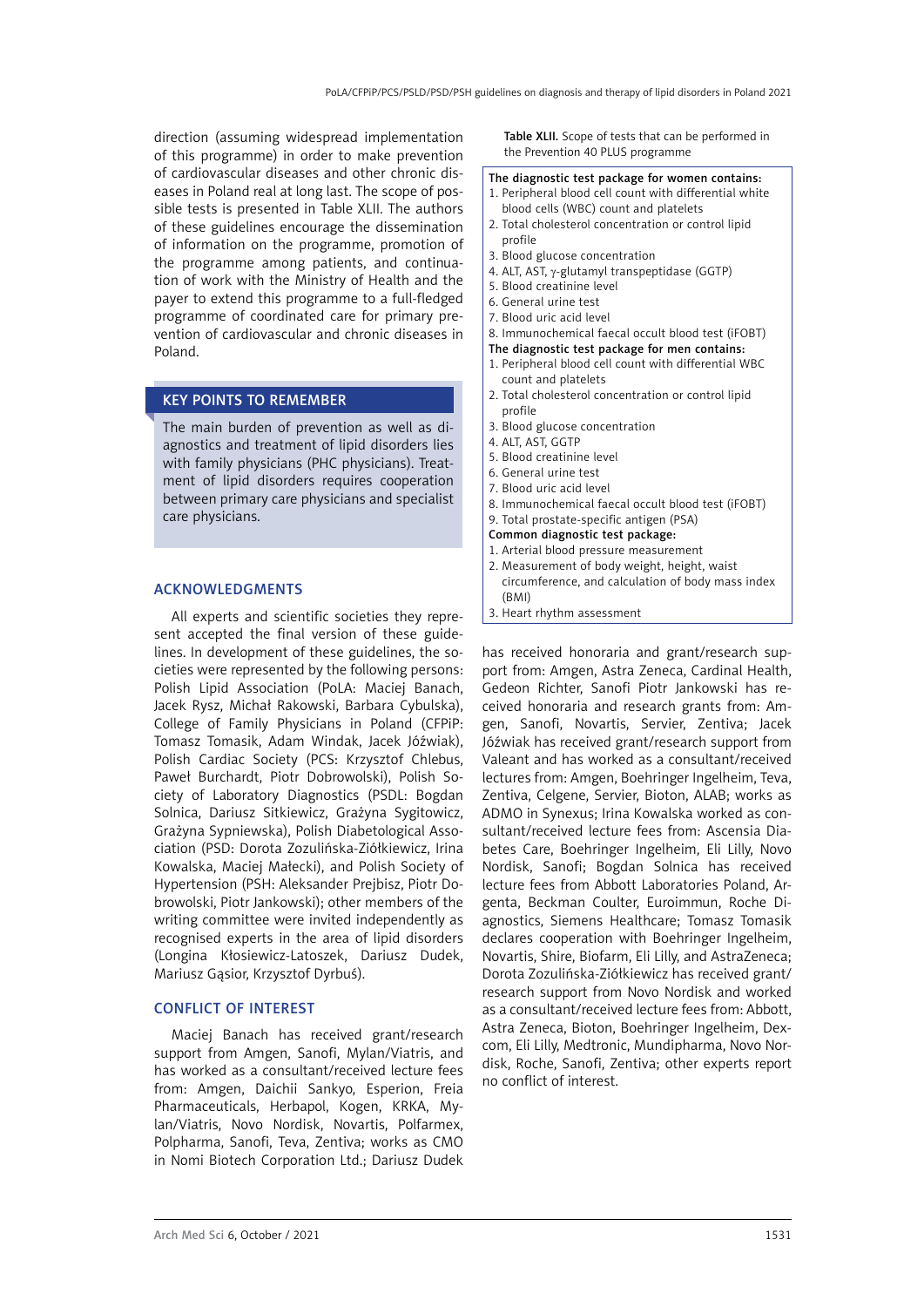References

- 1. Soran H, Adam S, Mohammad JB, et al. Hypercholesterolaemia – practical information for non-specialists. Arch Med Sci 2018; 14: 1-21.
- 2. Penson PE, Pirro M, Banach M. LDL-C: lower is better for longer-even at low risk. BMC Med 2020; 18: 320.
- 3. Ling JZJ, Montvida O, Khunti K, Zhang AL, Xue CC, Paul SK. Therapeutic inertia in the management of dyslipidaemia and hypertension in incident type 2 diabetes and the resulting risk factor burden: real-world evidence from primary care. Diabetes Obes Metab 2021; 23: 1518-31.
- 4. Zdrojewski T, Solnica B, Cybulska B, et al. Prevalence of lipid abnormalities in Poland. The NATPOL 2011 survey. Kardiol Pol 2016; 74: 213-23.
- 5. Banach M, Penson PE. Cellular senescence, telomeres, and cardiovascular risk in familial hypercholesterolaemia. Eur J Prev Cardiol 2020 Dec 30: zwaa145. doi: 10.1093/eurjpc/zwaa145.
- 6. Cybulska B, Kłosiewicz-Latoszek L, Penson PE, Nabavi SM, Lavie CJ, Banach M; International Lipid Expert Panel (ILEP). How much should LDL cholesterol be lowered in secondary prevention? Clinical efficacy and safety in the era of PCSK9 inhibitors. Prog Cardiovasc Dis 2021; 67: 65-74.
- 7. Banach M, Penson PE. Statins and LDL-C in secondary prevention-so much progress, so far to go. JAMA Netw Open 2020; 3: e2025675.
- 8. Banach M, Jankowski P, Jóźwiak J, et al. PoLA/CFPiP/PCS guidelines for the management of dyslipidaemias for family physicians 2016. Arch Med Sci 2017; 13: 1-45.
- 9. Mach F, Baigent C, Catapano AL, et al.; ESC Scientific Document Group. 2019 ESC/EAS Guidelines for the management of dyslipidaemias: lipid modification to reduce cardiovascular risk. Eur Heart J 2020; 41: 111-88.
- 10. Jóźwiak JJ, Studziński K, Tomasik T, et al.; LIPIDO-GRAM2015 Investigators. The prevalence of cardiovascular risk factors and cardiovascular disease among primary care patients in Poland: results from the LIPIDOGRAM2015 study. Atheroscler Suppl 2020; 42: e15-24.
- 11. NCD Risk Factor Collaboration (NCD-RisC). National trends in total cholesterol obscure heterogeneous changes in HDL and non-HDL cholesterol and total-to-HDL cholesterol ratio: a pooled analysis of 458 population-based studies in Asian and Western countries. Int J Epidemiol 2020; 49: 173-92.
- 12. NCD Risk Factor Collaboration (NCD-RisC). Repositioning of the global epicentre of non-optimal cholesterol. Nature 2020; 582: 73-7.
- 13. Jóźwiak J. Dyslipidemie. In: Medycyna rodzinna. Podręcznik dla lekarzy i studentów. Windak A, Mastalerz- -Migas A, Chlabicz S (eds.). Termedia, Poznan 2015.
- 14. Rywik S, Broda G, Piotrowski W, et al. Epidemiologia chorób układu krążenia – Program Pol-MONICA Warszawa. Kardiol Pol 1996; 44 (Suppl. 2): 7-35.
- 15. Tendera M, Kozakiewicz K, Bartnik M, et al. Występowanie głównych czynników ryzyka choroby niedokrwiennej serca w grupie 41 927 osób objętych akcją prewencji pierwotnej w Polsce południowej (Southeren Poland Epidemiological Survey – SPES). Wiad Lek 2001; 54: 293-303.
- 16. Zdrojewski T, Bandosz P, Szpakowski P, et al. Rozpowszechnienie głównych czynników ryzyka chorób układu sercowo-naczyniowego w Polsce. Wyniki badania NATPOL PLUS. Kardiol Pol 2004; 61 (Suppl. 4): 1-26.
- 17. Pająk A, Wiercińska E, Polakowska M, et al. Rozpowszechnienie dyslipidemii u mężczyzn i kobiet w wieku 20-74 lat w Polsce. Wyniki programu WOBASZ. Kardiol Pol 2005; 63 (Suppl. 4): 620-6.
- 18. Jóźwiak J, Mastej M, Lukas W, et al. LIPIDOGRAM2003 – Ocena i porównanie parametrów pełnego lipidogramu i wskaźnika masy ciała BMI w zależności od płci i wieku w populacji pacjentów Polski południowej i zachodniej. Część II: częstość występowania zaburzeń lipidowych w zależności od płci i BMI. Probl Med Rodz 2005; 7: 33-9.
- 19. Jóźwiak J, Mastej M, Lukas W, et al. Czy problem zaburzeń lipidowych w równym stopniu dotyczy różnych regionów Polski? Kardiol Pol 2006; 64 (Suppl. 2): 137-45.
- 20. Konduracka E, Jóźwiak J, Mastej M, et al. Prevalence of dislipidemia and general ineffectiveness of its treatment In both primary and secondary prevention of coronary heart disease within family medicine framework – results of LIPIDOGRAM 2005 a nationwide epidemiological study. Dislipidemia in Poland – ineffective treatment. Przegl Lek 2008; 65: 834-7.
- 21. Pająk A, Szafraniec K, Polak M, et al. Changes in the prevalence, management and treatment of hypercholesterolemia and other dyslipidemias over 10 years in Poland. The WOBASZ study. Pol Arch Med Wewn 2016; 126: 642-52.
- 22. Kaess B, Jozwiak J, Mastej M, et al. Association between anthropometric obesity measures and coronary artery disease: a cross-sectional survey of 16,657 subjects from 444 Polish cities. Heart 2010; 96: 131-5.
- 23. Tomasik T, Jozwiak J, Windak A, et al. Prevention of coronary heart disease in primary medical care in Poland: results from the LIPIDOGRAM Study. Eur J Cardiovasc Prev Rehabil 2011; 18: 287-96.
- 24. Kaess BM, Jóźwiak J, Nelson CP, et al. The relation of rapid changes in obesity measures to lipid profile – insights from a nationwide metabolic health survey in 444 Polish cities. PLoS One 2014; 9: e86837.
- 25. Jankowski P, Czarnecka D, Łukaszewska A, et al. Factors related to the effectiveness of hypercholesterolemia treatment following hospitalization for coronary artery disease. Pol Arch Med Wewn 2016; 126: 388-94.
- 26. Jankowski, Czarnecka, Badacz L, et al. Practice setting and secondary prevention of coronary artery disease. Arch Med Sci 2018; 14: 979-87.
- 27. Jóźwiak JJ, Kasperczyk S, Tomasik T, et al. Design and rationale of a nationwide screening analysis from the LIPIDOGRAM2015 and LIPIDOGEN2015 studies. Arch Med Sci 2020; doi.org/10.5114/aoms.2020.96052.
- 28. Harrison SL, Lane DA, Banach M, et al. Lipid levels, atrial fibrillation and the impact of age: results from the LIPI-DOGRAM2015 study. Atherosclerosis 2020; 312: 16-22.
- 29. Gańczak M, Miazgowski T, Kożybska M, et al. Changes in disease burden in Poland between 1990-2017 in comparison with other Central European countries: a systematic analysis for the Global Burden of Disease Study 2017. PLoS One 2020; 15: e0226766.
- 30. Ray KK, Molemans B, Schoonen WM, et al. EU-wide cross-sectional observational study of lipid-modifying therapy use in secondary and primary care: the DAVINCI study. Eur J Prev Cardiol 2021; 28; 1279-89.
- 31. Vrablik M, Seifert B, Parkhomenko A, et al. Are riskbased LDL-C goals achieved in primary and secondary care in Central and Eastern Europe? Comparison with other Europe regions from the DA VINCI observational study. Atherosclerosis 2021; (in press). doi: https://doi. org/10.1016/j.atherosclerosis.2021.06.072.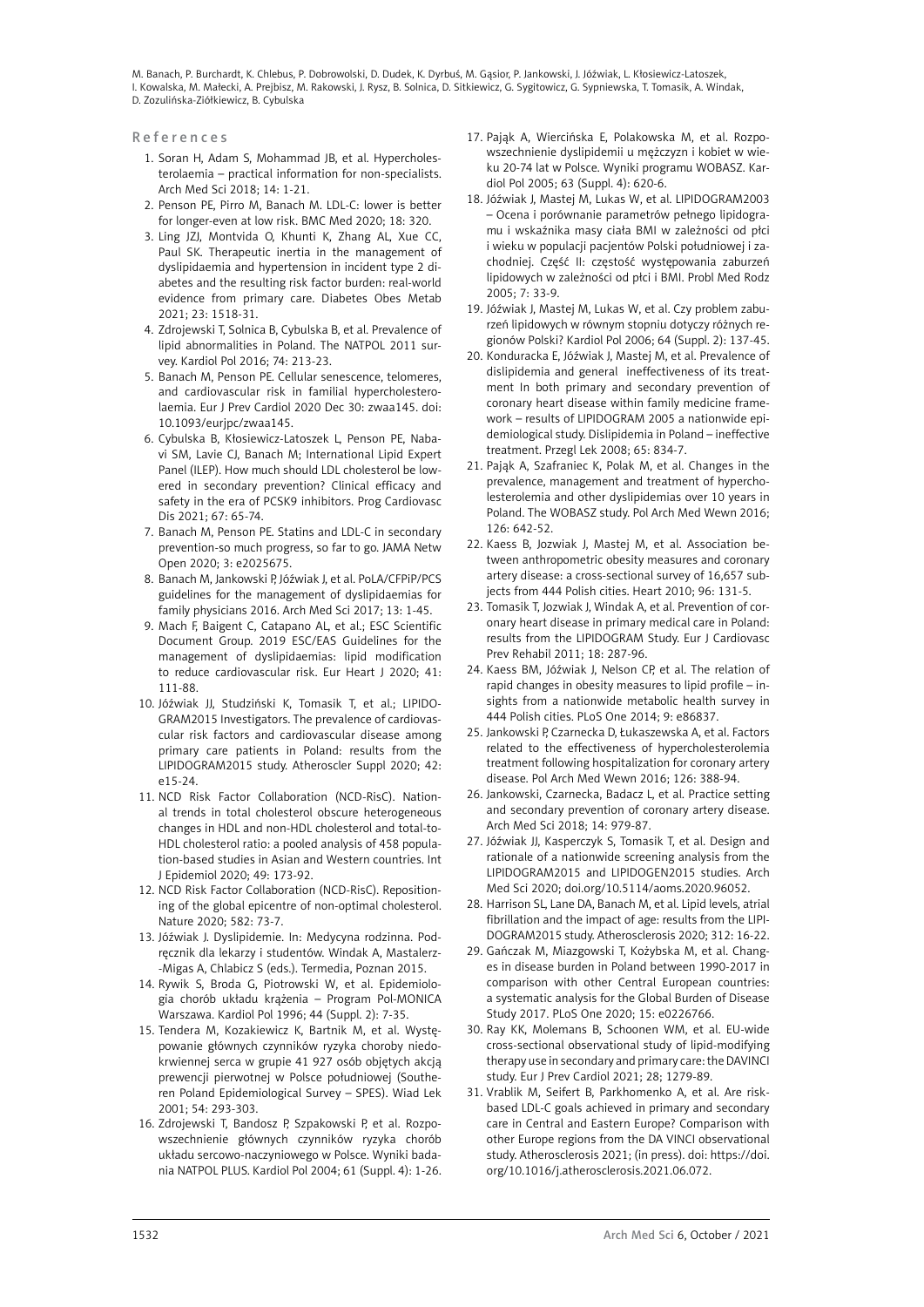- 32. Podgórski M, Szatko K, Stańczyk M, et al. "Apple does not fall far from the tree" – subclinical atherosclerosis in children with familial hypercholesterolemia. Lipids Health Dis 2020; 19: 169.
- 33. EAS Familial Hypercholesterolaemia Studies Collaboration (FHSC). Global perspective of familial hypercholesterolaemia: a cross-sectional study from the EAS Familial Hypercholesterolaemia Studies Collaboration (FHSC). Lancet 2021 Sep 7:S0140-6736(21)01122-3. doi: 10.1016/S0140-6736(21)01122-3.
- 34. Dyrbuś K, Gąsior M, Desperak P, Osadnik T, Nowak J, Banach M. The prevalence and management of familial hypercholesterolemia in patients with acute coronary syndrome in the Polish tertiary centre: results from the TERCET registry with 19,781 individuals. Atherosclerosis 2019; 288: 33-41.
- 35. Langlois MR, Chapman MJ, Cobbaert C, et al. Quantifying atherogenic lipoproteins: current and future challenges in the era of personalized medicine and very low concentrations of LDL cholesterol. A Consensus Statement from EAS and EFLM. Clin Chem 2018; 64: 1006-33.
- 36. Sathiyakumar V, Pallazola VA, Park J, et al. Modern prevalence of the Fredrickson-Levy-Lees dyslipidemias: findings from the very large database of lipids and national health and nutrition examination survey. Arch Med Sci 2019; 16: 1279-87.
- 37. Boren J, Chapman MJ, Krauss RM, et al. Low-density lipoproteins cause atherosclerotic cardiovascular disease: pathophysiological, genetic, and therapeutic insights: a consensus statement from the European Atherosclerosis Society Consensus Panel. Eur Heart J 2020; 41: 2313-30.
- 38. Carr SS, Hooper AJ, Sullivan DR, Burnett JR. Non-HDL-cholesterol and apolipoprotein B compared with LDL-cholesterol in atherosclerotic cardiovascular disease risk assessment. Pathology 2019; 51: 148-54.
- 39. Enger SC, Hjermann I, Foss OP, et al. High density lipoprotein cholesterol and myocardial infarction or sudden coronary death: a prospective case-control study in middle-aged men of the Oslo study. Artery 1979; 5: 170-81.
- 40. Gordon DJ, Probstfield JL, Garrison RJ, et al. High-density lipoprotein cholesterol and cardiovascular disease. Four prospective American studies. Circulation 1989; 79: 8-15.
- 41. Otocka-Kmiecik A, Mikhailidis DP, Nicholls SJ, Davidson M, Rysz J, Banach M. Dysfunctional HDL: a novel important diagnostic and therapeutic target in cardiovascular disease? Prog Lipid Res 2012; 51: 314-24.
- 42. Barylski M, Toth PP, Nikolic D, Banach M, Rizzo M, Montalto G. Emerging therapies for raising high-density lipoprotein cholesterol (HDL-C) and augmenting HDL particle functionality. Best Pract Res Clin Endocrinol Metab 2014; 28: 453-61.
- 43. Stahel P, Xiao C, Hegele RA, Lewis GF. The atherogenic dyslipidemia complex and novel approaches to cardiovascular disease prevention in diabetes. Can J Cardiol 2018; 34: 595-604.
- 44. Iqbal J, Al Qarni A, Hawwari A, Alghanem AF, Ahmed G. Metabolic syndrome, dyslipidemia and regulation of lipoprotein metabolism. Curr Diabetes Rev 2018; 14: 427-33.
- 45. Cybulska B, Kłosiewicz-Latoszek L, Penson PE, Banach M. What do we know about the role of lipoprotein(a) in atherogenesis 57 years after its discovery? Prog Cardiovasc Dis 2020; 63: 219-27.
- 46. Kamstrup PR. Lipoprotein(a) and ischemic heart disease – a causal association? A review. Atherosclerosis 2010; 211: 15-23.
- 47. Banach M. Lipoprotein (a) we know so much yet still have much to learn …. J Am Heart Assoc 2016; 5: e003597.
- 48. Zdrojewski T, Jankowski P, Bandosz P, et al. A new version of cardiovascular risk assessment system and risk charts calibrated for Polish population. Kardiol Pol 2015; 73: 958-61.
- 49. Banach M, Penson PE. What have we learned about lipids and cardiovascular risk from PCSK9 inhibitor outcome trials: ODYSSEY and FOURIER? Cardiovasc Res 2019; 115: e26-31.
- 50. Solnica B, Sygitowicz G, Sitkiewicz D, et al. 2020 Guidelines of the Polish Society of Laboratory Diagnostics (PSLD) and the Polish Lipid Association (PoLA) on laboratory diagnostics of lipid metabolism disorders. Arch Med Sci 2020; 16: 237-52.
- 51. Lambert JE, Parks EJ. Postprandial metabolism of meal trigliceryde in humans. Biochim Biophys Acta 2012; 1821: 721-6.
- 52. Boren J, Matikainen N, Adiels M, Taskinen MR. Postprandial hipertriglicerydemia as a coronary risk factor. Clin Chim Acta 2014; 431: 131-42.
- 53. Nordestgaard BG, Langsted A, Mora S, et al. European Atherosclerosis Society (EAS) and the European Federation of Clinical Chemistry and Laboratory Medicine (EFLM) Consensus Panel. Fasting is not routinely required for a lipid profile: clinical and laboratory implications including flagging at desirable concentration cut-points – a joint consensus statement from the European Atherosclerosis Society and European Federation of Clinical Chemistry and Laboratory Medicine. Clin Chem 2016; 62: 930-46.
- 54. Maierean SM, Mikhailidis DP, Toth PP, et al. The potential role of statins in preeclampsia and dyslipidemia during gestation: a narrative review. Expert Opin Investig Drugs 2018; 27: 427-35.
- 55. Bucolo G, David H. Quantitative determination of serum triglycerides by the use of enzymes. Clin Chem 1973; 19: 476-82.
- 56. Myasoedova E, Crowson CS, Maradit Kremers H, et al. Lipid paradox in rheumatoid arthritis: the impact of serum lipid measures and systemic inflammation on the risk of cardiovascular disease. Ann Rheum Dis 2011; 70: 482-7.
- 57. Colantonio LD, Bittner V, Reynolds K, et al. Association of serum lipids and coronary heart disease in contemporary observational studies. Circulation 2016; 133: 256-64.
- 58. Gibbons GF, Islam K, Pease RJ. Mobilisation of triacylglycerol stores. Biochim Biophys Acta 2000; 1483: 37-57.
- 59. Ramirez M, Amate L, Gil A. Absorption and distribution of dietary fatty acids from different sources. Early Hum Dev 2001; 65 Suppl: S95-101.
- 60. Nordestgaard BG. Triglyceride-rich lipoproteins and atherosclerotic cardiovascular disease new insights from epidemiology, genetics, and biology. Circ Res 2016; 118: 547-63.
- 61. Quispe R, Hendrani AD, Baradaran-Noveiry B, et al. Characterization of lipoprotein profiles in patients with hypertriglyceridemic Fredrickson-Levy and Lees dyslipidemia phenotypes: the Very Large Database of Lipids Studies 6 and 7. Arch Med Sci 2019; 15: 1195-202.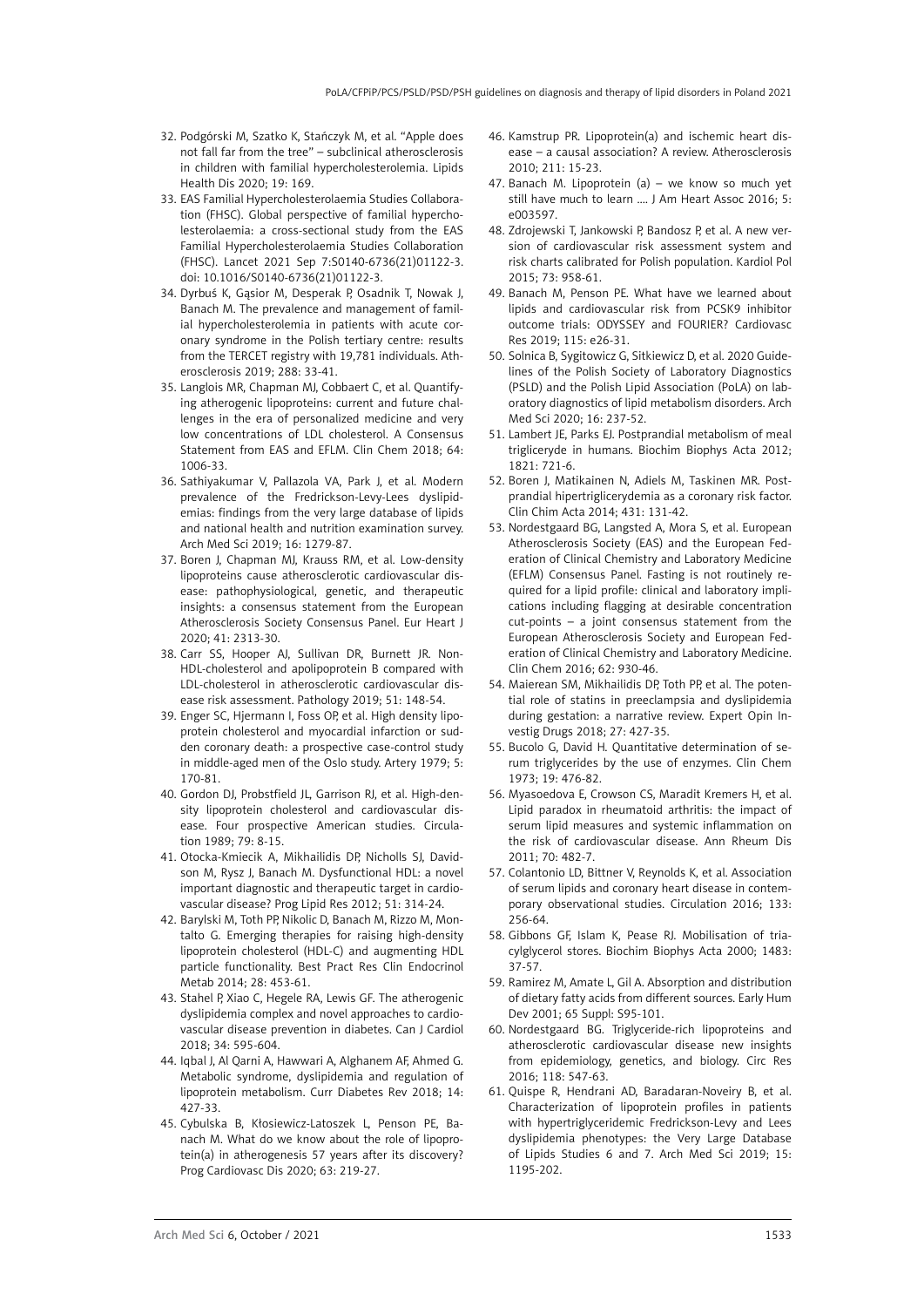- 62. Quispe R, Manalac RJ, Faridi KF, et al. Relationship of the triglyceride to high-density lipoprotein cholesterol (TG/HDL-C) ratio to the remainder of the lipid profile: the Very Large Database of Lipids-4 (VLDL-4) study. Atherosclerosis 2015; 242: 243-50.
- 63. Catapano AL, Tokgozoglu L, Silva AM, Bruckert E. Atherogenic markers in predicting cardiovascular risk and targeting residual cardiovascular risk. Atherosclerosis 2019; Suppl: 1000001.
- 64. Siedel J, Schmuck R, Staepels J, et al. Long term stable, liquid ready-to-use mono reagent for the enzymatic assay of serum or plasma triglycerides (GPO-PAPmethod). AACC Meeting Abstract 34. Clin Chem 1993; 39: 1127.
- 65. Elshourbagy NA, Meyers HV, Abdel-Meguld SS. Cholesterol: the good, the bad, and the ungry – therapeutic target for the treatment of dyslipidemia. Med Princ Pract 2014; 23: 999-1111.
- 66. Rynkiewicz A, Cybulska B, Banach M, et al. Management of familial heterozygous hypercholesterolemia: position paper of the Polish Lipid Expert Forum. J Clin Lipidol 2013; 7: 217-21.
- 67. Allain CC, Poon LS, Chan CS, et al. Enzymatic determination of total serum cholesterol. Clin Chem 1974; 20: 470-5.
- 68. Cmont L, Chapman MJ, Kontush A. Biological activities of HDL subpopulations and their relevance to cardiovascular disease. Trends Mol Med 2011; 17: 594-603.
- 69. Soran H, Schofeld JD, Durrington PN. Antioxidant properties of HDL. Front Pharmacol 2015; 6: 222.
- 70. Van Lenten BJ, Navab M, Shih D, Fogelman AM, Lusis AJ. The role of high-density lipoproteins in oxidation and inflammation. Trends Cardiovasc Med 2001; 11: 155-61.
- 71. Rysz-Górzyńska M, Banach M. Subfractions of high-density lipoprotein (HDL) and dysfunctional HDL in chronic kidney disease patients. Arch Med Sci 2016; 12: 844-9.
- 72. Ganjali S, Watts GF, Banach M, Reiner Ž, Nachtigal P, Sahebkar A. The Yin and Yang of high-density lipoprotein and atherosclerotic cardiovascular disease: focusing on functionality and cholesterol efflux to reframe the HDL hypothesis. Curr Med Chem 2021; 28: 6066-81.
- 73. Ganjali S, Momtazi AA, Banach M, Kovanen PT, Stein EA, Sahebkar A. HDL abnormalities in familial hypercholesterolemia: focus on biological functions. Prog Lipid Res 2017; 67: 16-26.
- 74. Movva R, Rader DJ. Laboratory assessment of HDL heterogeneity and function. Clin Chem 2008; 54: 788-800.
- 75. Hafiane A, Genest J. High density lipoproteins: measurement techniques and potential biomarkers of cardiovascular risk. Biochem Biophys Acta 2015; 3: 175-88.
- 76. Rizzo M, Otvos J, Nikolic D, Montalto G, Toth PP, Banach M. Subfractions and subpopulations of HDL: an update. Curr Med Chem 2014; 21: 2881-91.
- 77. Rysz-Gorzynska M, Gluba-Brzozka A, Banach M. Highdensity lipoprotein and low-density lipoprotein subfractions in patients with chronic kidney disease. Curr Vasc Pharmacol 2017; 15: 144-51.
- 78. The HPS2-THRIVE Collaborative Group. Effects of extended-release niacin with laropiprant in high-risk patients. N Engl J Med 2014; 371: 203-12.
- 79. Martin SS, Blaha MJ, Elshazly MB, et al. Comparison of a novel method vs the Friedewald equation fore stimulating low-density lipoprotein cholesterol levels from the standard lipid profile. JAMA 2013; 310: 2061-8.
- 80. Quispe R, Hendrani A, Elshazly MB, et al. Accuracy of low-density lipoprotein cholesterol estimation at very low levels. BMC Med 2017: 15: 83.
- 81. Chaen H, Kinchiku S, Miyata M, et al. Validity of a novel method for estimation of low-density lipoprotein cholesterol levels in diabetic patients. J Atheroscler Thromb 2016; 23: 1355-64.
- 82. Miller WG, Myers GL, Sakurabayashi I, et al. Seven direct methods for measuring HDL and LDL cholesterol compared with ultracentrifugation reference measurement procedures. Clin Chem 2010; 56: 977-86.
- 83. Sampson M, Ling C, Sun Q, et al. A new equation for calculation of low-density lipoprotein cholesterol in patients with normolipidemia and/or hypertriglyceridemia. JAMA Cardiol 2020; 5: 540-8.
- 84. Li KM, Wilcken DE, Dudman NP. Effect of serum lipoprotein(a) on estimation of low-density lipoprotein cholesterol by the Friedewald formula. Clin Chem 1994; 40: 571-3.
- 85. Tabas I, Williams KJ, Boren J. Subendothelial lipoprotein retention as the initiating process in atherosclerosis: update and therapeutic implications. Circulation 2007; 116: 1832-44.
- 86. Boren J, Williams KJ. The central role of arterial retention of cholesterol-rich apolipoprotein-B-containing lipoproteins in the pathogenesis of atherosclerosis: a triumph of simplicity. Curr Opin Lipidol 2016; 27: 473-83.
- 87. [National trends in total cholesterol obscure hetero](https://www.ncbi.nlm.nih.gov/pubmed/31321439)[geneous changes in HDL andnon-HDLcholesterol and](https://www.ncbi.nlm.nih.gov/pubmed/31321439) [total-to-HDL cholesterol ratio: a pooled analysis of 458](https://www.ncbi.nlm.nih.gov/pubmed/31321439) [population-based studies in Asian and Western coun](https://www.ncbi.nlm.nih.gov/pubmed/31321439)[tries.](https://www.ncbi.nlm.nih.gov/pubmed/31321439) NCD Risk Factor Collaboration. Int J Epidemiol 2020; 49: 173-92.
- 88. Sygitowicz G, Filipiak KJ, Sitkiewicz D. Czy nie-HDL cholesterol lepiej niż cholesterol frakcji LDL odzwierciedla ryzyko sercowo-naczyniowe? Folia Cardiol 2018; 13: 435-41.
- 89. Dominiczak MH, Caslake MJ. Apolipoproteins: metabolic role and clinical biochemistry applications. Ann Clin Biochem 2011; 48: 498-515.
- 90. Contois JH, McConnell JP, Sethi AA, et al. Apolipoprotein B and cardiovascular disease risk: position statement from the AACC lipoproteins and vascular diseases division working group on best practices. Clin Chem 2009; 55: 407-19.
- 91. Marcovina SM, Albers JJ. Lipoprotein (a) measurements for clinical application. J Lipid Res 2016; 57: 526-37.
- 92. Blanchard V, Chemello K, Hollstein T, et al. The size of apolipoprotein (a) is an independent determinant of the reduction in lipoprotein (a) induced by PCSK9 inhibitors. Cardiovasc Res 2021 Jul 26: cvab247. doi: 10.1093/cvr/cvab247.
- 93. Ferretti G, Bacchetti T, Johnston TP, Banach M, Pirro M, Sahebkar A. Lipoprotein(a): a missing culprit in the management of athero-thrombosis? J Cell Physiol 2018; 233: 2966-81.
- 94. Toth PP, Jones SR, Monsalvo ML, Elliott-Davey M, López JAG, Banach M. Effect of evolocumab on nonhigh-density lipoprotein cholesterol, apolipoprotein B, and lipoprotein(a): a pooled analysis of phase 2 and phase 3 studies. J Am Heart Assoc 2020; 9: e014129.
- 95. Banach M. Lipoprotein (a) we know so much yet still have much to learn … . J Am Heart Assoc 2016; 5: e003597.
- 96. Cao J, Steffen BT, Guan W, et al. Evaluation of lipoprotein(a) electrophoretic and immunoassay methods in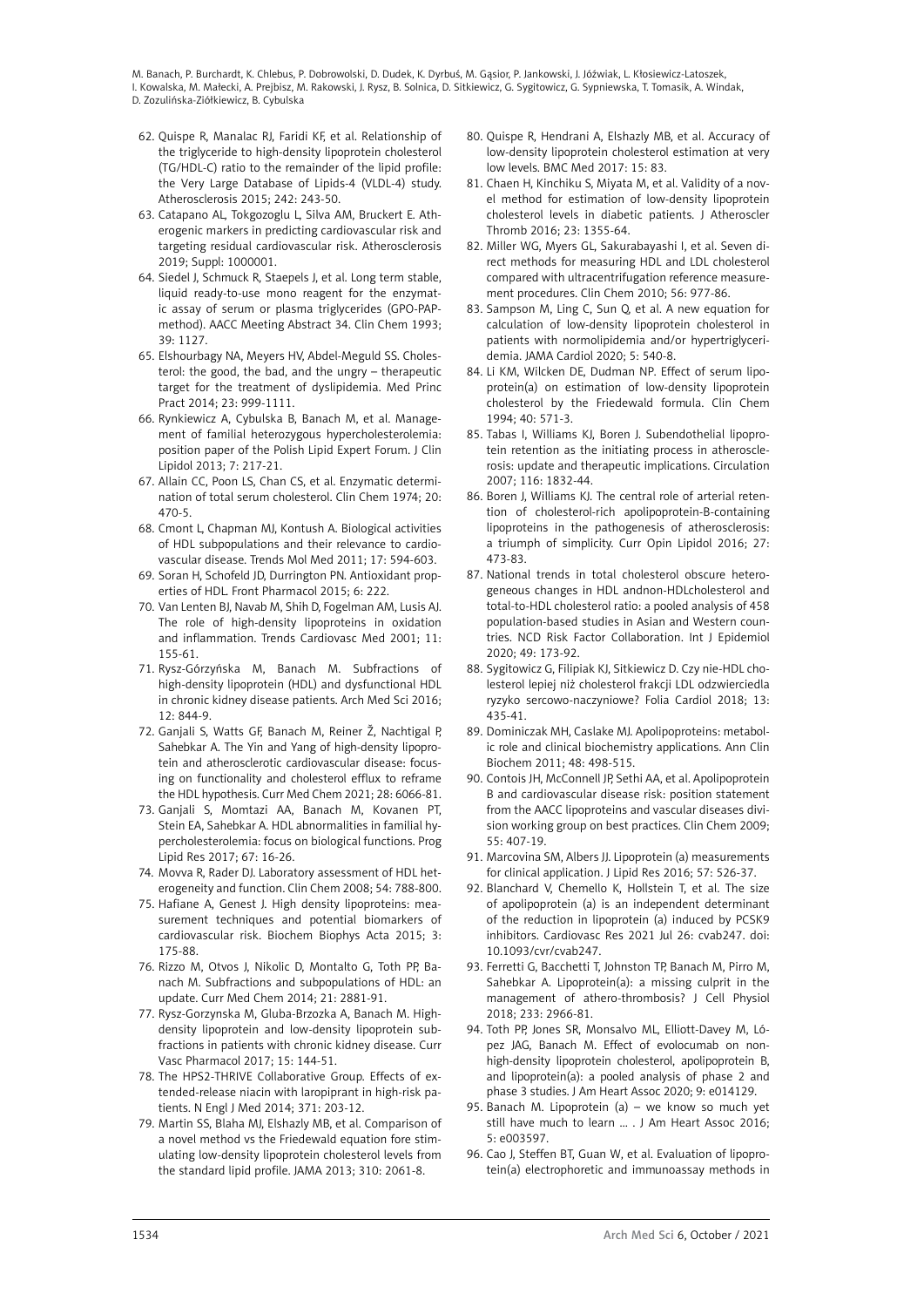discriminating risk of calcific aortic valve disease and incident coronary heart disease: the multi-ethnic study of atherosclerosis. Clin Chem 2017; 63: 1705-13.

- 97. Nordestgaard BG, Chapman MJ, Ray K, et al. Lipoprotein(a) as a cardiovascular risk factor: current status. Eur Heart J 2010; 31: 2844-53.
- 98. Tsimikas S. A test in context: lipoprotein(a) diagnosis, prognosis, controversies, and emerging therapies. JACC 2017; 69: 692-711.
- 99. Moulin P, Dufour R, Averna M, et al. Identification and diagnosis of patients with familial chylomicronaemia syndrome (FCS): expert panel recommendations and proposal of an "FCS score". Atherosclerosis 2018; 275: 265-72.
- 100. Fahed AC, Nemer GM. Familial hypercholesterolemia: the lipids or the genes? Nutr Metab 2011; 8: 23.
- 101. Masson W, Lobo M, Siniawski D, et al. Role of non-statin lipid-lowering therapy in coronary atherosclerosis regression: a meta-analysis and meta-regression. Lipids Health Dis 2020; 19: 111.
- 102. Banach M, Serban C, Sahebkar A, et al.; Lipid and Blood Pressure Meta-analysis Collaboration (LBPMC) Group. Impact of statin therapy on coronary plaque composition: a systematic review and meta-analysis of virtual histology intravascular ultrasound studies. BMC Med 2015; 13: 229.
- 103. Nicholls SJ, Puri R, Anderson T, et al. Effect of evolocumab on coronary plaque composition. J Am Coll Cardiol 2018; 72: 2012-21.
- 104. Barrios V, Escobar C, Banach M. Primary prevention. The cornerstone to reduce the burden of cardiovascular disease. Rev Esp Cardiol 2021 May 31: S1885- 5857(21)00143-2.
- 105. Wang N, Jordan Fulcher J, Abeysuriya N, et al. Intensive LDL cholesterol-lowering treatment beyond current recommendations for the prevention of major vascular events: a systematic review and meta-analysis of randomised trials including 327 037 participants. Lancet Diabetes Endocrinol 2020; 8: 36-49.
- 106. Ference BA, Ginsberg HN, Graham I, et al. Low-density lipoproteins cause atherosclerotic cardiovascular disease. 1. Evidence from genetic, epidemiologic, and clinical studies. A consensus statement from the European Atherosclerosis Society Consensus Panel. Eur Heart J 2017; 38: 2459-72.
- 107. Mannarino MR, Sahebkar A, Bianconi V, Serban MC, Banach M, Pirro M. PCSK9 and neurocognitive function: should it be still an issue after FOURIER and EBBINGHAUS results? J Clin Lipidol 2018; 12: 1123-32.
- 108. Silva Marques J, Ennis G, Venade G, João Soares R, Monteiro N, Gomes A. Association of statins with functional outcome and 30-day mortality in patients with intracerebral hemorrhage. Cureus 2021; 13: e14421.
- 109. Banach M, Penson PE, Vrablik M, et al.; ACS EuroPath Central & South European Countries Project. Optimal use of lipid-lowering therapy after acute coronary syndromes: a position paper endorsed by the International Lipid Expert Panel (ILEP). Pharmacol Res 2021; 166: 105499.
- 110. Bohula EA, Bonaca MP, Braunwald E, et al. Atherothrombotic risk stratification and the efficacy and safety of vorapaxar in patients with stable ischemic heart disease and previous myocardial infarction. Circulation 2016; 134: 304-13.
- 111. Jellinger PS, Handelsman Y, Rosenblit PD, et al. American Association of Clinical Endocrinologists and American College of Endocrinology guidelines for manage-

ment of dyslipidemia and prevention of cardiovascular disease. Endocr Pract 2017; 23: 479-97.

- 112. Sabatine MS, De Ferrari GM, Giugliano RP, et al. Clinical benefit of evolocumab by severity and extent of coronary artery disease: analysis from FOURIER. Circulation 2018; 138: 756-66.
- 113. Jukema JW, Szarek M, Zijlstra LE, et al.; ODYSSEY OUTCOMES Committees and Investigators. Alirocumab in patients with polyvascular disease and recent acute coronary syndrome: ODYSSEY OUTCOMES trial. J Am Coll Cardiol 2019; 74: 1167-76.
- 114. Dyrbuś K, Gąsior M, Desperak P, et al. Risk-factors associated with extremely high cardiovascular risk of mid- and long-term mortality following myocardial infarction: analysis of the Hyperlipidaemia Therapy in tERtiary Cardiological cEnTer (TERCET) registry. Atherosclerosis 2021; 333: 16-23.
- 115. Katsiki N, Nikolic D, Montalto G, Banach M, Mikhailidis DP, Rizzo M. The role of fibrate treatment in dyslipidemia: an overview. Curr Pharm Des 2013; 19: 3124-31.
- 116. Mensink RP, Zock PL, Kester AD, Katan MB. Effects of dietary fatty acids and carbohydrates on the ratio of serum total to HDL cholesterol and on serum lipids and apolipoproteins: a meta-analysis of 60 controlled trials. Am J Clin Nutr 2003; 77: 1146-55.
- 117. Riccardi G, Vaccaro O, Costabile G, Rivellese AA. How well can we control dyslipidemias through lifestyle modifications? Curr Cardiol Rep 2016; 18: 66.
- 118. Nordmann AJ, Nordmann A, Briel M, et al. Effects of low-carbohydrate vs low-fat diets on weight loss and cardiovascular risk factors: a meta-analysis of randomized controlled trials. Arch Intern Med 2006; 166: 285-93.
- 119. Shaw K, Gennat H, O'Rourke P, Del Mar C. Exercise for overweight or obesity. Cochrane Database Syst Rev 2006; 4: CD003817.
- 120. Zhubi-Bakija F, Bajraktari G, Bytyçi I, et al.; International Lipid Expert Panel (ILEP). The impact of type of dietary protein, animal versus vegetable, in modifying cardiometabolic risk factors: a position paper from the International Lipid Expert Panel (ILEP). Clin Nutr 2021; 40: 255-76.
- 121. Brien SE, Ronksley PE, Turner BJ, Mukamal KJ, Ghali WA. Effect of alcohol consumption on biological markers associated with risk of coronary heart disease: systematic review and meta-analysis of interventional studies. BMJ 2011; 342: d636.
- 122. Sahebkar A, Serban MC, Gluba-Brzózka A, et al. Lipidmodifying effects of nutraceuticals: an evidencebased approach. Nutrition 2016; 32: 1179-92.
- 123. Mazidi M, Mikhailidis DP, Sattar N, et al.; International Lipid Expert Panel (ILEP) & Lipid and Blood Pressure Meta-analysis Collaboration (LBPMC) Group. Association of types of dietary fats and all-cause and cause-specific mortality: a prospective cohort study and meta-analysis of prospective studies with 1,164,029 participants. Clin Nutr 2020; 39: 3677-86.
- 124. Taskinen MR, Soderlund S, Bogl LH, et al. Adverse effects of fructose on cardiometabolic risk factors and hepatic lipid metabolism in subjects with abdominal obesity. J Intern Med 2017; 282: 187-201.
- 125. Cosentino F, Grant PJ, Aboyans V, et al. The Task Force for diabetes, pre-diabetes, and cardiovascular diseases of the European Society of Cardiology (ESC) and the European Association for the Study of Diabetes (EASD). 2019 ESC Guidelines on diabetes, pre-diabetes, and cardiovascular diseases developed in collaboration with the EASD. Eur Heart J 2020; 41: 255-323.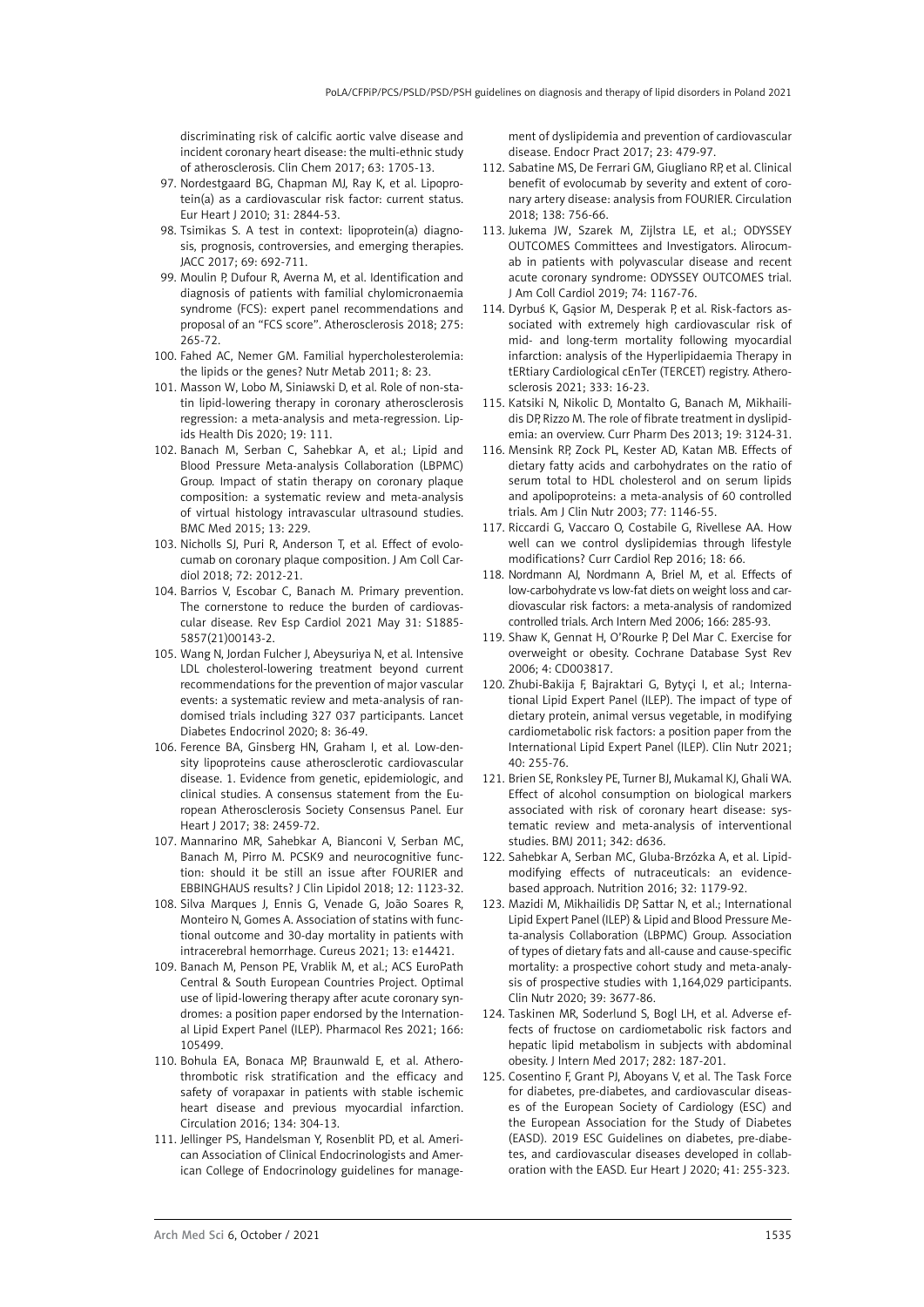- 126. Ganjali S, Banach M, Pirro M, Fras Z, Sahebkar A. HDL and cancer – causality still needs to be confirmed? Update 2020. Semin Cancer Biol 2021; 73: 169-77.
- 127. Ganjali S, Ricciuti B, Pirro M, et al. High-density lipoprotein components and functionality in cancer: stateof-the-art. Trends Endocrinol Metab 2019; 30: 12-24.
- 128. Huffman KM, Hawk VH, Henes ST, et al. Exercise effects on lipids in persons with varying dietary patterns-does diet matter if they exercise? Responses in studies of a targeted risk reduction intervention through defined exercise. Am Heart J 2012; 164: 117-24.
- 129. Maeda K, Noguchi Y, Fukui T. The effects of cessation from cigarette smoking on the lipid and lipoprotein profiles: a meta-analysis. Prev Med 2003; 37: 283-90.
- 130. GBD 2016 Alcohol Collaborators. Alcohol use and burden for 195 countries and territories, 1990-2016: a systematic analysis for the Global Burden of Disease Study 2016. Lancet 2018; 392: 1015-35.
- 131. Penson PE, Banach M. Natural compounds as anti-atherogenic agents: clinical evidence for improved cardiovascular outcomes. Atherosclerosis 2021; 316: 58-65.
- 132. Fogacci F, Banach M, Mikhailidis DP, et al.; Lipid and Blood Pressure Meta-analysis Collaboration (LBPMC) Group; International Lipid Expert Panel (ILEP). Safety of red yeast rice supplementation: a systematic review and meta-analysis of randomized controlled trials. Pharmacol Res 2019; 143: 1-16.
- 133. Banach M, Katsiki N, Latkovskis G, et al. Postmarketing nutrivigilance safety profile: a line of dietary food supplements containing red yeast rice for dyslipidemia. Arch Med Sci 2021; 17: 856-63.
- 134. Cicero AFG, Colletti A, Bajraktari G, et al. Lipid lowering nutraceuticals in clinical practice: position paper from an International Lipid Expert Panel. Arch Med Sci 2017; 13: 965-1005.
- 135. Cicero AFG, Colletti A, Bajraktari G, et al. Lipid-lowering nutraceuticals in clinical practice: position paper from an International Lipid Expert Panel. Nutr Rev 2017; 75: 731-67.
- 136. Banach M, Patti AM, Giglio RV, et al.; International Lipid Expert Panel (ILEP). The role of nutraceuticals in statin intolerant patients. J Am Coll Cardiol 2018; 72: 96-118.
- 137. Gylling H, Plat J, Turley S, et al.; European Atherosclerosis Society Consensus Panel on Phytosterols. Plant sterols and plant stanols in the management of dyslipidaemia and prevention of cardiovascular disease. Atherosclerosis 2014; 232: 346-60.
- 138. Poli A, Barbagallo CM, Cicero AFG, et al. Nutraceuticals and functional foods for the control of plasma cholesterol levels. An intersociety position paper. Pharmacol Res 2018; 134: 51-60.
- 139. Mazidi M, Katsiki N, Shekoohi N, Banach M. Monounsaturated fatty acid levels may not affect cardiovascular events: results from a mendelian randomization analysis. Front Nutr 2020; 7: 123.
- 140. Averna M, Banach M, Bruckert E, et al. Practical guidance for combination lipid-modifying therapy in high- and very-high-risk patients: a statement from a European Atherosclerosis Society Task Force. Atherosclerosis 2021; 325: 99-109.
- 141. Banach M, Bruckert E, Descamps OS, et al. The role of red yeast rice (RYR) supplementation in plasma cholesterol control: a review and expert opinion. Atheroscler Suppl 2019; 39: e1-8.
- 142. Morze J, Osadnik T, Osadnik K, et al. A network meta-analysis on the comparative efficacy of nutraceuticals on lipid profile. Circulation 2019; 140: A13360.
- 143. Momtazi AA, Banach M, Pirro M, Katsiki N, Sahebkar A. Regulation of PCSK9 by nutraceuticals. Pharmacol Res 2017; 120: 157-69.
- 144. Stepniak U, Micek A, Waśkiewicz A, et al. Prevalence of general of abdominal obesity and overweight among adults in Poland. Results of the WOBASZ II study (2013–2014) and comparison with the WOBASZ study (2003–2005). Pol Arch Med Wewn 2016; 126: 662-71.
- 145. Hartley L, May MD, Loveman E, Colquitt JL, Rees K. Dietary fibre for the primary prevention of cardiovascular disease. Cochrane Database Syst Rev 2016; 2016: CD011472.
- 146. Rivellese AA, Maffettone A, Vessby B, et al. Effects of dietary saturated, monounsaturated and n-3 fatty acids on fasting lipoproteins, LDL size and post-prandial lipid metabolism in healthy subjects. Atherosclerosis 2003; 167: 149-58.
- 147. Bhatt DL, Steg PG, Miller M, et al.; REDUCE-IT Investigators. Cardiovascular risk reduction with icosapent ethyl for hypertriglyceridemia. N Engl J Med 2019; 380: 11-22.
- 148. Moholdt T, Lavie CJ, Nauman J. Sustained physical activity, not weight loss, associated with improved survival in coronary heart disease. J Am Coll Cardiol 2018; 71: 1094-101.
- 149. Toth PP, Banach M. Statins: then and now. Methodist Debakey Cardiovasc J 2019; 15: 23-31.
- 150. Shehab A, Elnour AA, Bhagavathula AS, et al. A multicenter prospective hospital-based cohort study on the efficacy and safety of pitavastatin. Curr Diabetes Rev 2021; 17: e122820189541.
- 151. Jones PH, Davidson MH, Stein EA, et al. Comparison of the efficacy and safety of rosuvastatin versus atorvastatin, simvastatin, and pravastatin across doses (STELLAR\* Trial). Am J Cardiol 2003; 92: 152-60.
- 152. Banach M, Stulc T, Dent R, Toth PP. Statin non-adherence and residual cardiovascular risk: there is need for substantial improvement. Int J Cardiol 2016; 225: 184-96.
- 153. Banach M, Rizzo M, Toth P, et al. Statin intolerance an attempt at a unified definition. Position paper from an International Lipid Expert Panel. Arch Med Sci 2015; 11: 1-23.
- 154. Banach M, Rizzo M, Obradovic M, et al. PCSK9 inhibition – a novel mechanism to treat lipid disorders? Curr Pharm Des 2013; 19: 3869-77.
- 155. Mikhailidis DP, Lawson RW, McCormick AL, et al. Comparative efficacy of the addition of ezetimibe to statin vs statin titration in patients with hypercholesterolaemia: systematic review and meta-analysis. Curr Med Res Opin 2011; 27: 1191-210.
- 156. Banach M, Mikhailidis DP. Statin intolerance: some practical hints. Cardiol Clin 2018; 36: 225-31.
- 157. Banach M, Penson PE, Fras Z, et al.; FH Europe and the International Lipid Expert Panel (ILEP). Brief recommendations on the management of adult patients with familial hypercholesterolemia during the COVID-19 pandemic. Pharmacol Res 2020; 158: 104891.
- 158. Banach M, Mikhailidis DP. Statin therapy and new-onset diabetes: an attempt at recommendations. Exp Rev Endocrinol Metab 2013; 8: 213-6.
- 159. Cholesterol Treatment Trialists' Collaboration (CTT). Efficacy and safety of more intensive lowering of LDL cholesterol: a meta-analysis of data from 170 000 participants in 26 randomised trials. Lancet 2010; 376: 1670-81.
- 160. Garcia-Calvo M, Lisnock J, Bull HG. The target of ezetimibe is Niemann-Pick C1-like 1 (NPC1L1). Proc Natl Acad Sci USA 2005; 102: 8132-7.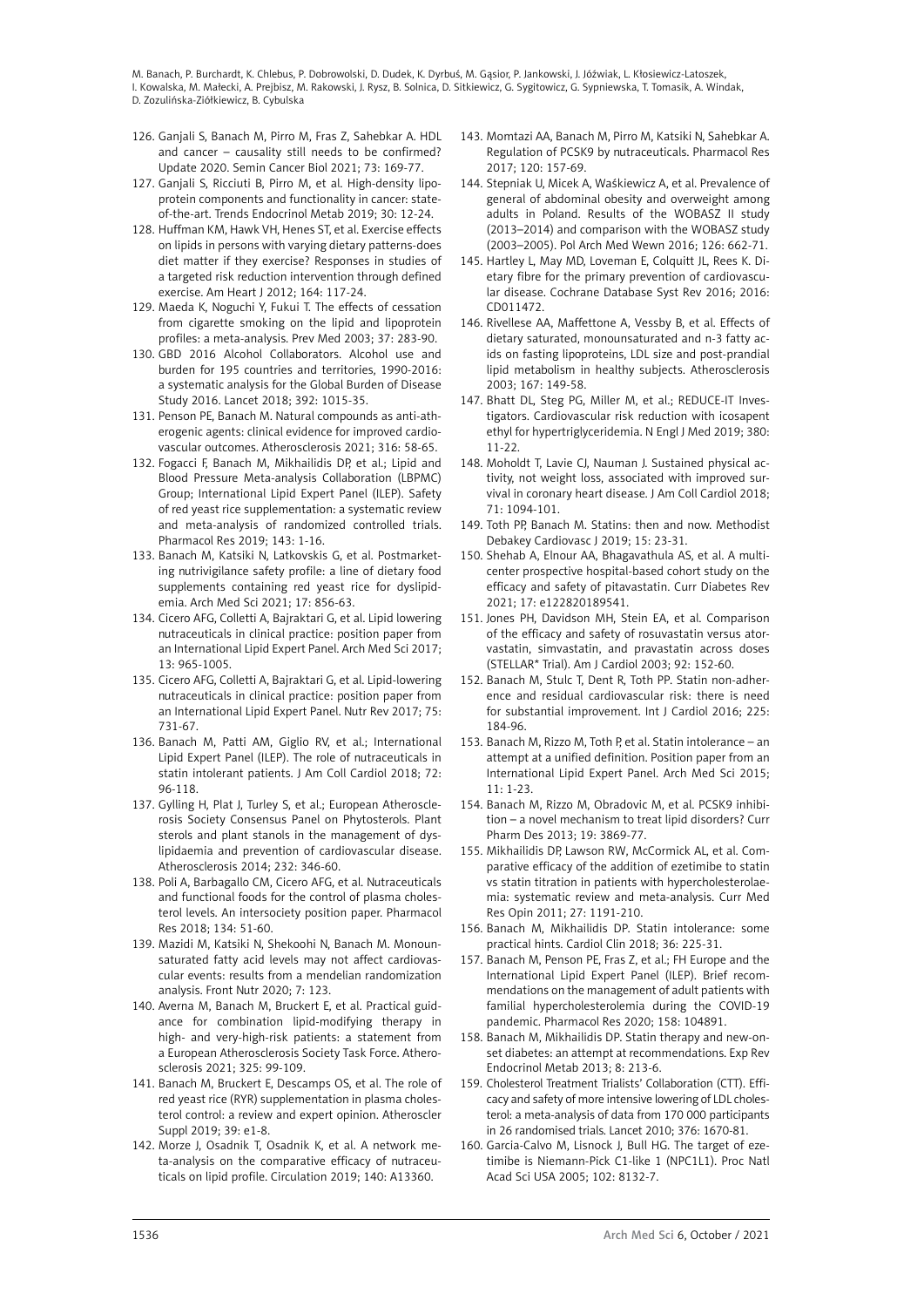- 161. Knopp RH, Gitter H, Truitt T, et al. Effects of ezetimibe, a new cholesterol absorption inhibitor on plasma lipids in patients with primary hypercholesterolemia. Eur Heart J 2003; 24: 729-41.
- 162. Simon JS, Karnoub MC, Devlin DJ, et al. Sequence variation in NPC1L1 and association with improved LDL-cholesterol lowering in response to ezetimibe treatment. Genomic 2005; 86: 648-56.
- 163. Dujovne CA, Ettinger MP, McNeer JF, et al. Efficacy and safety of a potent new selective cholesterol absorption inhibitor, ezetimibe, in patients with primary hypercholesterolemia. Am J Cardiol 2002; 90: 1092-7.
- 164. Awad K, Mikhailidis DP, Katsiki N, Muntner P, Banach M; Lipid and Blood Pressure Meta-Analysis Collaboration (LBPMC) Group. Effect of ezetimibe monotherapy on plasma lipoprotein(a) concentrations in patients with primary hypercholesterolemia: a systematic review and meta-analysis of randomized controlled trials. Drugs 2018; 78: 453-62.
- 165. Sahebkar A, Simental-Mendía LE, Pirro M, et al. Impact of ezetimibe on plasma lipoprotein(a) concentrations as monotherapy or in combination with statins: a systematic review and meta-analysis of randomized controlled trials. Sci Rep 2018; 8: 17887.
- 166. Tsimikas S, Gordts PLSM, Nora C, Yeang C, Witztum JL. Statin therapy increases lipoprotein(a) levels. Eur Heart J 2020; 41: 2275-84.
- 167. Banach M, Penson PE. Statins and Lp(a): do not make perfect the enemy of excellent. Eur Heart J 2020; 41: 190-1.
- 168. Lee J, Hwang YC, Lee WJ, et al. Comparison of the efficacy and safety of rosuvastatin/ezetimibe combination therapy and rosuvastatin monotherapy on lipoprotein in patients with type 2 diabetes: multicenter randomized controlled study. Diabetes Ther 2020; 11: 859-71.
- 169. Dyrbus K, Gasior M, Desperak P, Nowak J, Osadnik T, Banach M. Characteristics of lipid profile and effectiveness of management of dyslipidaemia in patients with acute coronary syndromes – data from the TERCET registry with 19,287 patients. Pharmacol Res 2019; 139: 460-6.
- 170. Katsiki N, Mikhailidis DP, Banach M. Lipid-lowering agents for concurrent cardiovascular and chronic kidney disease. Expert Opin Pharmacother 2019; 20: 2007-17.
- 171. Serban MC, Banach M, Mikhailidis DP. Clinical implications of the IMPROVE-IT trial in the light of current and future lipid-lowering treatment options. Expert Opin Pharmacother 2016; 17: 369-80.
- 172. Bays H. Ezetimibe. Expert Opin Investig Drugs 2002; 11: 1587-604.
- 173. Dragan S, Serban MC, Banach M. Proprotein convertase subtilisin/kexin 9 inhibitors: an emerging lipidlowering therapy? J Cardiovasc Pharmacol Ther 2015; 20: 157-68.
- 174. Abifadel M, Varret M, Rabès JP, et al. [Mutations in](https://www.ncbi.nlm.nih.gov/pubmed/12730697)  [PCSK9 cause autosomal dominant hypercholesterol](https://www.ncbi.nlm.nih.gov/pubmed/12730697)[emia.](https://www.ncbi.nlm.nih.gov/pubmed/12730697) Nat Genet 2003; 34: 154-6.
- 175. Blumenthal DM, Maddox TM, Aragam K, Sacks CA, Virani SS, Wasfy JH. Predictors of PCSK9 (proprotein convertase subtilisin/kexin type 9) inhibitor prescriptions for secondary prevention of clinical atherosclerotic cardiovascular disease. Circ Cardiovasc Qual Outcomes 2021 Aug 18:CIRCOUTCOMES120007237. doi: 10.1161/CIRCOUTCOMES.120.007237.
- 176. Sabatine MS, Giugliano RP, Keech AC, et al.; FOURIER Steering Committee and Investigators. Evolocumab

and clinical outcomes in patients with cardiovascular disease. N Engl J Med 2017; 376: 1713-22.

- 177. Schwartz GG, Steg PG, Szarek M, et al.; ODYSSEY OUTCOMES Committees and Investigators. Alirocumab and cardiovascular outcomes after acute coronary syndrome. N Engl J Med 2018; 379: 2097-107.
- 178. Macchi C, Ferri N, Sirtori CR, Corsini A, Banach M, Ruscica M. Proprotein convertase subtilisin/kexin type 9: a view beyond the canonical cholesterol-lowering impact. Am J Pathol 2021; 191: 1385-97.
- 179. Koskinas KC, Windecker S, Pedrazzini G, et al. Evolocumab for early reduction of LDL cholesterol levels in patients with acute coronary syndromes (EVOPACS). J Am Coll Cardiol 2019; 74: 2452-62.
- 180. Leucker TM, Blaha MJ, Jones SR, et al. Effect of evolocumab on atherogenic lipoproteins during the periand early postinfarction period: a placebo-controlled, randomized trial. Circulation 2020; 142: 419-21.
- 181. Trankle CR, Wohlford G, Buckley LF, et al. Alirocumab in acute myocardial infarction: results from the Virginia Commonwealth University Alirocumab Response Trial (VCU-AlirocRT). J Cardiovasc Pharmacol 2019; 74: 266-9.
- 182. Banach M, Rizzo M, Nikolic D, Howard G, Howard V, Mikhailidis D. Intensive LDL-cholesterol lowering therapy and neurocognitive function. Pharmacol Ther 2017; 170: 181-91.
- 183. Giugliano RP, Mach F, Zavitz K, et al.; EBBINGHAUS Investigators. Design and rationale of the EBBINGHAUS trial: a phase 3, double-blind, placebo-controlled, multicenter study to assess the effect of evolocumab on cognitive function in patients with clinically evident cardiovascular disease and receiving statin background lipid-lowering therapy-A cognitive study of patients enrolled in the FOURIER trial. Clin Cardiol 2017; 40: 59-65.
- 184. Giugliano RP, Mach F, Zavitz K, et al.; EBBINGHAUS Investigators. cognitive function in a randomized trial of evolocumab. N Engl J Med 2017; 377: 633-43.
- 185. Nikolic D, Castellino G, Banach M, et al. PPAR agonists, atherogenic dyslipidemia and cardiovascular risk. Curr Pharm Des 2017; 23: 894-902.
- 186. Keech A, Simes RJ, Barter P, et al. Effects of long-term fenofibrate therapy on cardiovascular events in 9795 people with type diabetes mellitus (the FIELD study): a randomised controlled study. Lancet 2005; 366: 1849-61.
- 187. ACCORD Study Group. Ginsberg HM, Lovato LC, et al. Effects of combination lipid therapy in type 2 diabetes mellitus. N Engl J Med 2010; 362: 1563-74.
- 188. Elam MB, Ginsberg HN, Lovato LC, et al.; ACCORDION Study Investigators. Association of fenofibrate therapy with long-term cardiovascular risk in statin-treated patients with type 2 diabetes. JAMA Cardiol 2017; 2: 370-80.
- 189. Klempfner R, Erez A, Sagit BZ, et al. Elevated triglyceride level is independently associated with increased all-cause mortality in patients with established coronary heart disease: twenty-two-year follow-up of the bezafibrate infarction prevention study and registry. Circ Cardiovasc Qual Outcomes 2016; 9: 100-8.
- 190. Araki E, Yamashita S, Arai H, et al. Efficacy and safety of pemafibrate in people with type 2 diabetes and elevated triglyceride levels: 52-week data from the PROVIDE study. Diabetes Obes Metab 2019; 21: 1737-44.
- 191. Pradhan AD, Paynter NP, Everett BM, et al. Rationale and design of the Pemafibrate to Reduce Cardiovascular Outcomes by Reducing Triglycerides in Patients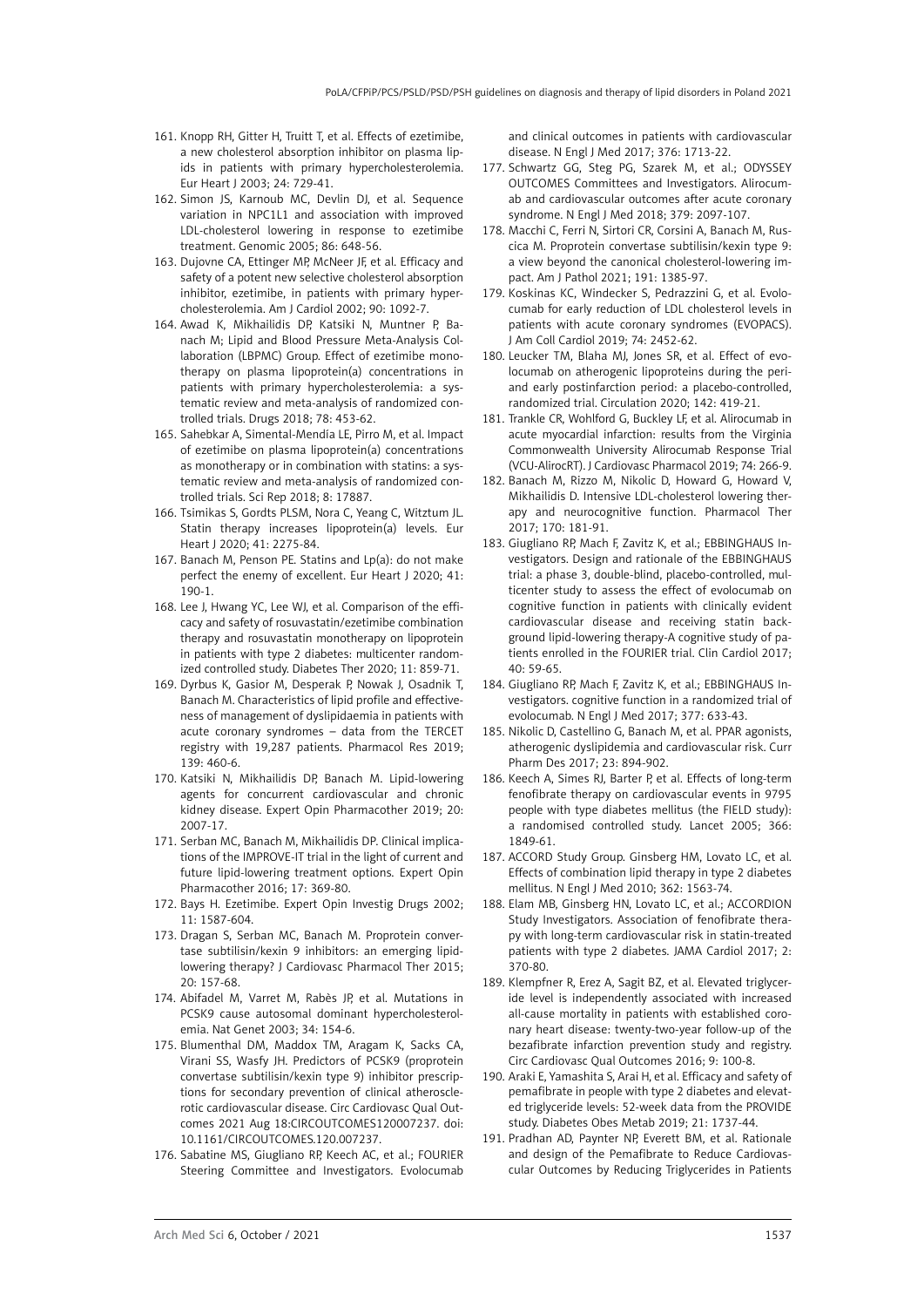with Diabetes (PROMINENT) study. Am Heart J 2018; 206: 80-93.

- 192. Budoff MJ, Muhlestein JB, Bhatt DL, et al. Effect of icosapent ethyl on progression of coronary atherosclerosis in patients with elevated triglycerides on statin therapy: a prospective, placebo-controlled randomized trial (EVAPORATE): interim results. Cardiovasc Res 2021; 117: 1070-7.
- 193. Manson JE, Cook NR, Lee IM, et al.; VITAL Research Group. Marine n-3 fatty acids and prevention of cardiovascular disease and cancer. N Engl J Med 2019; 380: 23-32.
- 194. Nicholls SJ, Lincoff AM, Garcia M, et al. Effect of highdose omega-3 fatty acids vs corn oil on major adverse cardiovascular events in patients at high cardiovascular risk: the STRENGTH randomized clinical trial. JAMA 2020; 324: 2268-80.
- 195. Mazidi M, Mikhailidis DP, Banach M. Omega-3 fatty acids and risk of cardiovascular disease: systematic review and meta-analysis of randomized controlled trials with 127,447 individuals and a mendelian randomization study. Circulation 2019; 140: e965-1011.
- 196. Tadic M, Sala C, Grassi G, et al. Omega-3 fatty acids and coronary artery disease: more questions than answers. J Clin Med 2021; 10: 2495.
- 197. Ooi CP, Loke SC. Colesevelam for type 2 diabetes mellitus: an abridged Cochrane review. Diabet Med 2014;  $31: 2-14.$
- 198. The Lipid Research Clinics Coronary Primary Prevention Trial results. I. Reduction in incidence of coronary heart disease. JAMA 1984; 251: 351-64.
- 199. The Lipid Research Clinics Coronary Primary Prevention Trial. Results of 6 years of post-trial follow-up. The Lipid Research Clinics Investigators. Arch Intern Med 1992; 152: 1399-410.
- 200. He L, Wickremasingha P, Lee J, et al. Lack of effect of colesevelam HCl on the single-dose pharmacokinetics of aspirin, atenolol, enalapril, phenytoin, rosiglitazone, and sitagliptin. Diabetes Res Clin Pract 2014; 104: 401-9.
- 201. Kamanna VS, Kashyap ML. Mechanism of action of niacin. Am J Cardiol 2008; 101: 20B-6B.
- 202. Bruckert E, Labreuche J, Amarenco P. Meta-analysis of the effect of nicotinic acid alone or in combination on cardiovascular events and atherosclerosis. Atherosclerosis 2010; 210: 353-61.
- 203. AIM-HIGH Investigators; Boden WE, Probstfield JL, Anderson T, et al. Niacin in patients with low HDL cholesterol levels receiving intensive statin therapy. N Engl J Med 2011; 365: 2255-67.
- 204. HPS2-THRIVE Collaborative Group; Landray MJ, Haynes R, Hopewell JC, et al. Effects of extended-release niacin with laropiprant in high-risk patients. N Engl J Med 2014; 371: 203-12.
- 205. De Backer G, Jankowski P, Kotseva K, et al.; EUROASPIRE V collaborators. Management of dyslipidaemia in patients with coronary heart disease: Results from the ESC-EORP EUROASPIRE V survey in 27 countries. Atherosclerosis 2019; 285: 135-46.
- 206. Baumgartner A, Drame K, Geutjens S, et al. Does the polypill improve patient adherence compared to its individual formulations? A systematic review. Pharmaceutics 2020; 12: 190.
- 207. Selak V, Webster R, Stepien S, et al. Reaching cardiovascular prevention guideline targets with a polypill-based approach: a meta-analysis of randomised clinical trials. Heart 2019; 105: 42-8.
- 208. Katzmann JL, Sorio-Vilela F, Dornstauder E, et al. Non-statin lipid-lowering therapy over time in veryhigh-risk patients: effectiveness of fixed-dose statin/ ezetimibe compared to separate pill combination on LDL-C. Clin Res Cardiol 2020; doi: 10.1007/s00392- 020-01740-8.
- 209. Pappa E, Rizos CV, Filippatos TD, et al. Emerging fixeddose combination treatments for hyperlipidemia. J Cardiovasc Pharmacol Ther 2019; 24: 315-22.
- 210. Ballantyne CM, Laufs U, Ray KK, et al. Bempedoic acid plus ezetimibe fixed-dose combination in patients with hypercholesterolemia and high CVD risk treated with maximally tolerated statin therapy. Eur J Prev Cardiol 2020; 27: 593-603.
- 211. Laufs U, Parhofer KG, Ginsberg HN, et al. Clinical review on triglycerides. Eur Heart J 2020; 41: 99-109.
- 212. Vallejo-Vaz AJ, Corral P, Schreier L, Ray KK. Triglycerides and residual risk. Curr Endocrinol Diabetes Obes 2020; 27: 95-103.
- 213. Gallo A, Beliard S, D'Erasmo L, Bruckert E. Familial chylomicronemia syndrome (FCS). Recent data on diagnosis and treatment. Curr Atheroscler Rep 2020; 22: 63.
- 214. Chait A, Brunzell JD. Chylomicronemia syndrome. Adv Intern Med 1992; 37: 249-73.
- 215. Vitztum JL, Gaudet D, Freedman SD, et. al. Volanesorsen and triglyceride levels in familial chylomicronemia syndrome. N Engl J Med 2019; 381: 531-42.
- 216. Ruscica M, Banach M, Sahebkar A, Corsini A, Sirtori CR. ETC-1002 (Bempedoic acid) for the management of hyperlipidemia: from preclinical studies to phase 3 trials. Expert Opin Pharmacother 2019; 20: 791-803.
- 217. Ballantyne CM, Banach M, Mancini GBJ, et al. Efficacy and safety of bempedoic acid added to ezetimibe in statin-intolerant patients with hypercholesterolemia: a randomized, placebo-controlled study. Atherosclerosis 2018; 277: 195-203.
- 218. Ray KK, Bays HE, Catapano AL, et al.; CLEAR Harmony Trial. Safety and efficacy of bempedoic acid to reduce LDL cholesterol. N Engl J Med 2019; 380: 1022-32.
- 219. Laufs U, Banach M, Mancini GBJ, et al. Efficacy and safety of bempedoic acid in patients with hypercholesterolemia and statin intolerance. J Am Heart Assoc 2019; 8: e011662.
- 220. Goldberg AC, Leiter LA, Stroes ESG, et al. Effect of bempedoic acid vs placebo added to maximally tolerated statins on low-density lipoprotein cholesterol in patients at high risk for cardiovascular disease: the CLEAR wisdom randomized clinical trial. JAMA 2019; 322: 1780-8.
- 221. Banach M, Duell PB, Gotto AM Jr, et al. Association of bempedoic acid administration with atherogenic lipid levels in phase 3 randomized clinical trials of patients with hypercholesterolemia. JAMA Cardiol 2020; 5: 1124-35.
- 222. Cicero AFG, Fogacci F, Hernandez AV, Banach M; Lipid and Blood Pressure Meta-Analysis Collaboration (LBPMC) Group and the International Lipid Expert Panel (ILEP). Efficacy and safety of bempedoic acid for the treatment of hypercholesterolemia: a systematic review and meta-analysis. PLoS Med 2020; 17: e1003121.
- 223. Banach M, Penson PE. Lipid-lowering therapies: better together. Atherosclerosis 2021; 320: 86-8.
- 224. Dyrbuś K, Gąsior M, Penson P, Ray KK, Banach M. Inclisiran – new hope in the management of lipid disorders? J Clin Lipidol 2020; 14: 16-27.
- 225. Kosmas CE, Muñoz Estrella A, Skavdis A, et al. Inclisiran for the treatment of cardiovascular disease: a short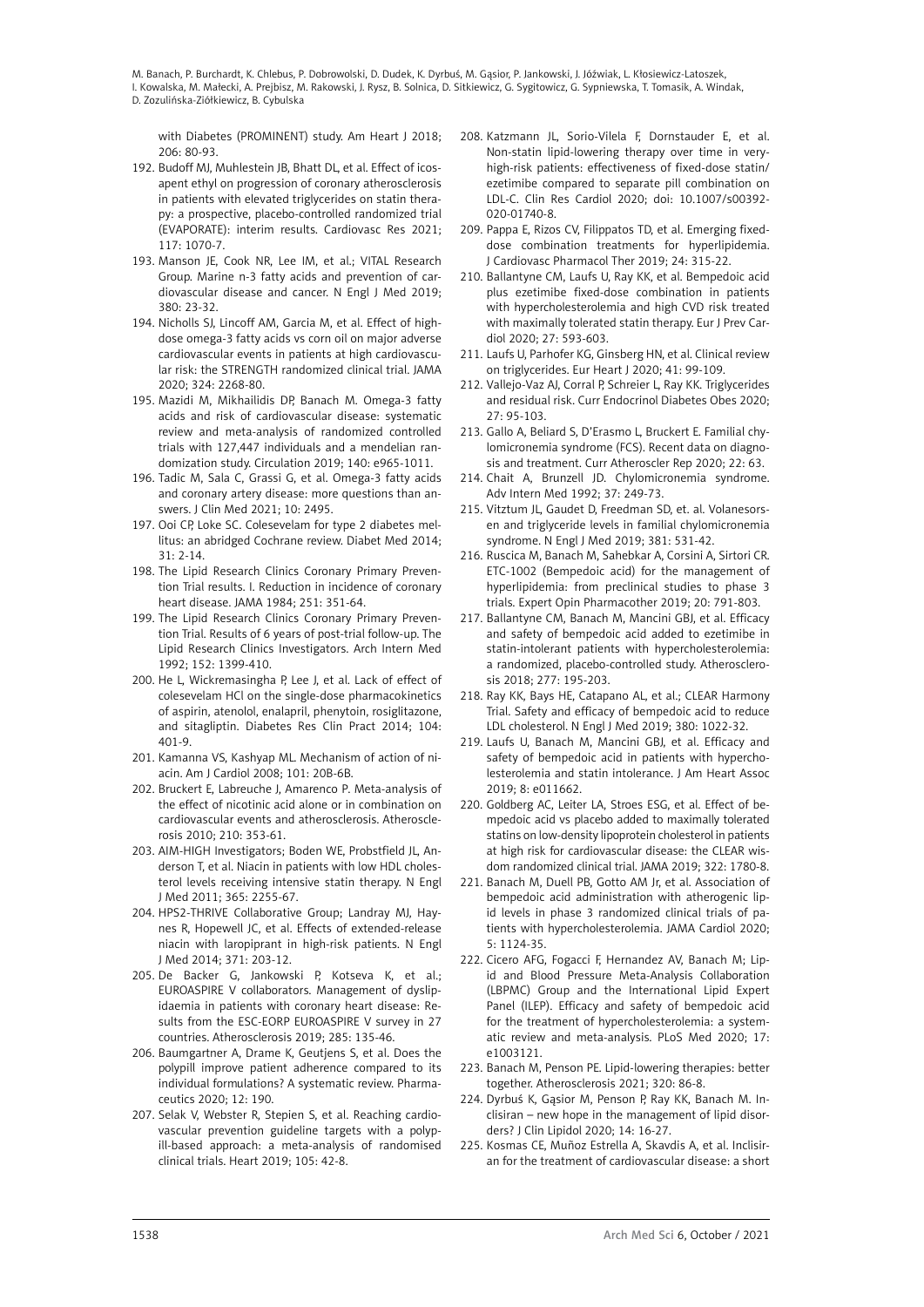review on the emerging data and therapeutic potential. Ther Clin Risk Manag 2020; 16: 1031-7.

- 226. Ciccarelli G, D'Elia S, De Paulis M, et al. Lipid target in very high-risk cardiovascular patients: lesson from PCSK9 monoclonal antibodies. Diseases 2018; 6: 22.
- 227. Raal FJ, Kallend D, Ray KK, et al. Inclisiran for the treatment of heterozygous familial hypercholesterolemia. N Engl J Med 2020; 382: 1520-30.
- 228. Ray KK, Wright RS, Kallend D, et al. Two phase 3 trials of inclisiran in patients with elevated LDL cholesterol. N Engl J Med 2020; 382: 1507-19.
- 229. Khan SA, Naz A, Masoo MQ, et al. Meta-analysis of inclisiran for the treatment of hypercholesterolemia. Am J Cardiol 2020; 134: 69-73.
- 230. Cordero A, Santos-Gallego CG, Fácila L, et al. Estimation of the major cardiovascular events prevention with Inclisiran. Atherosclerosis 2020; 313: 76-80.
- 231. Nikolic D, Rizzo M, Mikhailidis DP, Wong NC, Banach M. An evaluation of RVX-208 for the treatment of atherosclerosis. Expert Opin Investig Drugs 2015; 24: 1389-98.
- 232. Nicholls SJ, Ray KK, Johansson JO, et al. Selective BET protein inhibition with apabetalone and cardiovascular events: a pooled analysis of trials in patients with coronary artery disease. Am J Cardiovasc Drugs 2018; 18: 109-15.
- 233. Ray KK, Nicholls SJ, Buhr KA, et al. Effect of apabetalone added to standard therapy on major adverse cardiovascular events in patients with recent acute coronary syndrome and type 2 diabetes: a randomized clinical trial. JAMA 2020; 323: 1565-73.
- 234. Kalantar-Zadeh K, Schwartz GG, Nicholls SJ, et al.; BETonMACE Investigators. Effect of apabetalone on cardiovascular events in diabetes, CKD, and recent acute coronary syndrome: results from the BETonMACE randomized controlled trial. Clin J Am Soc Nephrol 2021; 16: 705-16.
- 235. Rocha NA, East C, Zhang J, et al. ApoCIII as a cardiovascular risk factor and modulation by the novel lipid-lowering agent volanesorsen. Curr Atheroscler Rep 2017; 19: 62.
- 236. Sahebkar A, Simental-Mendía LE, Katsiki N, et al. Effect of fenofibrate on plasma apolipoprotein C-III levels: a systematic review and meta-analysis of randomised placebo-controlled trials. BMJ Open 2019; 8: e021508.
- 237. Gouni-Berthold I, Alexander V, Digenio A, et al. Apolipoprotein C-III inhibition with volanesorsen in patients with hypertriglyceridemia (COMPASS): a randomized, double-blind, placebo-controlled trial. Atherosclerosis Suppl 2017; 28: e1-2.
- 238. Witztum JL, Daniel Gaudet D, Freedman SD, et al. Volanesorsen and triglyceride levels in familial chylomicronemia syndrome. N Engl J Med 2019; 381: 531-42.
- 239. Gouni-Berthold I, Alexander VJ, Yang Q, et al.; COMPASS study group. Efficacy and safety of volanesorsen in patients with multifactorial chylomicronaemia (COMPASS): a multicentre, double-blind, randomised, placebo-controlled, phase 3 trial. Lancet Diabetes Endocrinol 2021; 9: 264-75.
- 240. Raal FJ, Rosenson RS, Reeskamp LF, et al. Evinacumab for Homozygous familial hypercholesterolemia. N Engl J Med 2020; 383: 711-20.
- 241. Rosenson RS, Burgess LJ, Ebenbichle CF, et al. Evinacumab in patients with refractory hypercholesterolemia. N Engl J Med 2020; 383: 2307-19.
- 242. Ahmad Z, Pordy R, Rader DJ, et al. Inhibition of angiopoietin-like protein 3 with evinacumab in subjects

with high and severe hypertriglyceridemia. J Am Coll Cardiol 2021; 78: 193-5.

- 243. Miname MH, Rocha VZ, Santos RD. The role of RNA-targeted therapeutics to reduce ASCVD risk: what have we learned recently? Curr Atheroscler Rep 2021; 23: 40.
- 244. Gaudet D, Karwatowska-Prokopczuk E Baum SJ, et al. Vupanorsen, an N-acetyl galactosamine-conjugated antisense drug to ANGPTL3 mRNA, lowers triglycerides and atherogenic lipoproteins in patients with diabetes, hepatic steatosis, and hypertriglyceridaemia. Eur Heart J 2020; 41: 3936-45.
- 245. Parham JS. Mipomersen and its use in familial hypercholesterolemia. Expert Opin Pharmacother 2019; 20: 127-31.
- 246. Shah NP, Pajidipati NJ, McGarrah RW, et al. Lipoprotein (a): an update on a marker of residual risk and associated clinical manifestations. Am J Cardiol 2020; 126: 94-102.
- 247. Gencer B, Mach F. Potential of lipoprotein(a)-lowering strategies in treating coronary artery disease. Drugs 2020; 80: 229-39.
- 248. O'Donoghue ML, Morrow DA, Tsimikas S, et al. Lipoprotein(a)for risk assessment in patients with established coronary artery disease. J Am Coll Cardiol 2014; 63: 520-7.
- 249. Wilson DP, Jacobson TA, Jones PH, et al. Use of lipoprotein(a)whose time has come. Ascientific statement from National Lipid Association. J Clin Lipidol 2019; 13: 374-98.
- 250. Langsted A, Nordestgaard BG. Lipoprotein(a): is it more, less or equal to LDL as a causal factor for cardiovascular disease and mortality? Curr Opin Lipidol 2020; 31: 125-31.
- 251. Grundy SM, Stone NJ, Bailey AL, et al. 2018 AHA/ACC/ AACVPR/AAPA/ABC/ACPM/ADA/AGS/APhA/ASPC/ NLA/PCNA guideline on the management of blood cholesterol. Circulation 2019; 139: e1082-143.
- 252. O'Donoghue ML, Fazio S, Giugliano RP, Stroes ESG. Lipoprotein(a), PCSK9 inhibition, and cardiovascular risk. Insights from FOURIER trial. Circulation 2019; 139: 1483-92.
- 253. Bittner V, Szarek M, Aylward P, et al. Lipoprotein(a) lowering by alirocumab contributes to event reduction independent of low-density lipoprotein cholesterol in the ODYSSEY OUTCOMES trial. J Am Coll Cardiol 2020; 75: 133-44.
- 254. Szarek M, Bittner VA, Aylward P, et al. Lipoprotein(a) lowering by alirocumab reduces the total burden of cardiovascular events independent of low-density lipoprotein cholesterol lowering: ODYSSEY OUTCOMES trial. Eur Heart J 2020; 41: 4245-55.
- 255. Burgess S, Ference BA, Staley JR, et al. Association of LPA variants with risk of coronary disease and the implications for lipoprotein(a)-lowering therapies: a mendelian randomization analysis. JAMA Cardiol 2018; 3: 619-27.
- 256. Araszkiewicz A, Bandurska-Stankiewicz E, Budzyński A, et al. 2020 Guidelines on the management of diabetic patients. A position of Diabetes Poland. Clin Diabetol 2020; 9: 1-101.
- 257. Seferovic PM, Coats AJS, Ponikowski P, et al. European Society of Cardiology/Heart Failure Association position paper on the role and safety of new glucose-lowering drugs in patients with heart failure. Eur Heart J 2020; 22: 196-213.
- 258. Cuchel M, Bruckert E, Ginsberg HN, et al. Homozygous familial hypercholesterolemia: new insights and guid-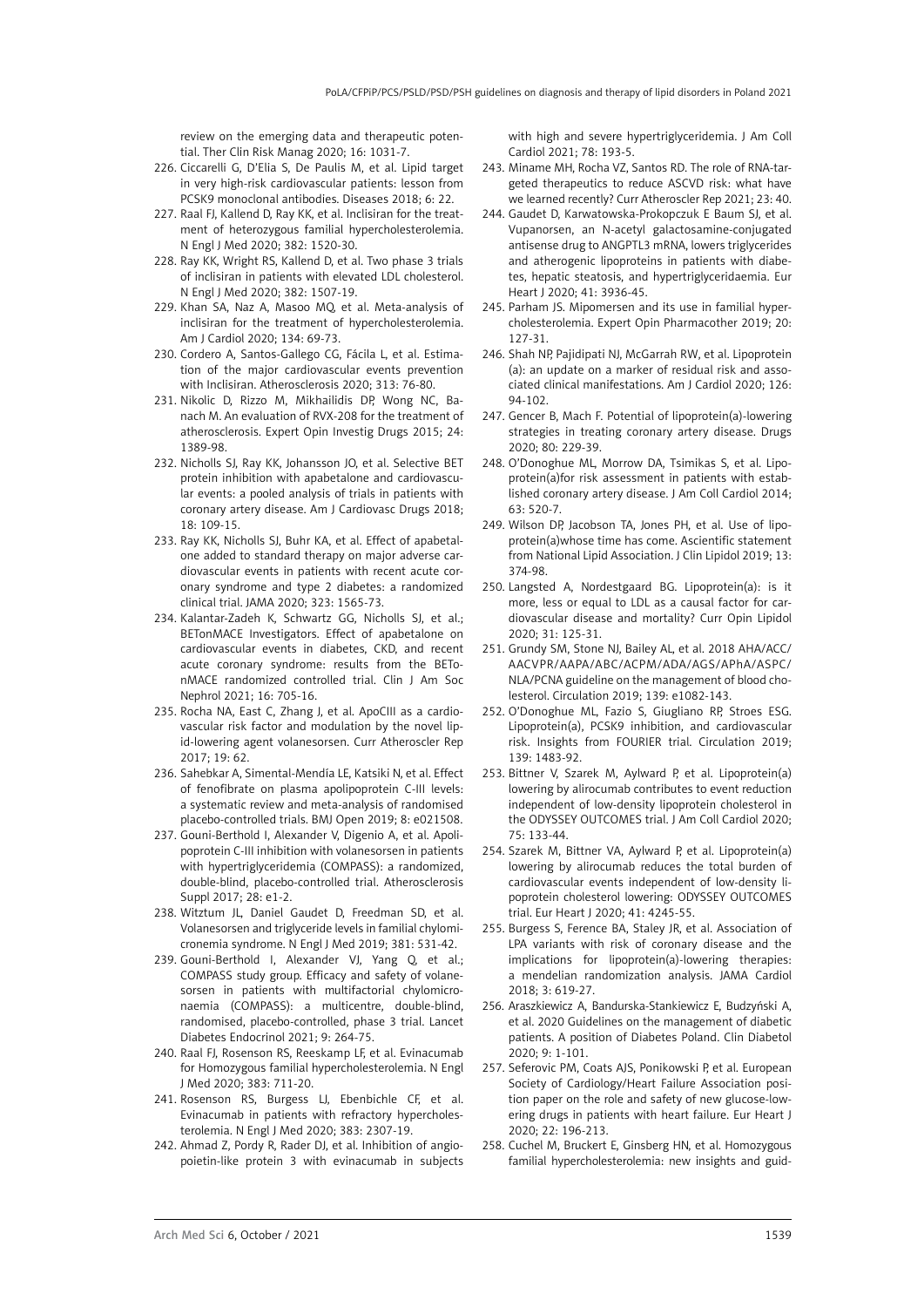ance for clinicians to improve detection and clinical management. A position paper from the Consensus Panel on Familial Hypercholesterolemia of the European Atheroslcerosis Society. Eur Heart J 2014; 35: 2146-57.

- 259. Stefanutti C, Julius U. Lipoprotein apheresis: state of the art and novelties. Atheroscler Suppl 2013; 14: 19-27.
- 260. Schuff-Werner P, Fenger S, Kohkschein P. Role of lipid apheresis in changing times. Clin Res Cardiol Suppl 2012; 7 Suppl 1: 7-14.
- 261. Thompson GR, Barbir M, Davies D, et al. Recommendations for the use of LDL apheresis. Atherosclerosis 2008; 98: 247-55.
- 262. Harada-Shiba M, Arai H, Oikawa S, et al. Guidelines for the management of familial hypercholesterolemia. J Arterioscler Thromb 2012; 19: 1043-60.
- 263. Goldberg AC, Hopkins PN, Toth PP, et al. National Lipid Association Expert Panel on Familial Hypercholesterolemia. Familial hypercholesterolemia: screening, diagnosis and management of pediatric and adult patients: clinical guidance from the National Lipid Association Expert Panel on Familial Hypercholesterolemia. J Clin Lipidol 2011; 5 (3 Suppl): S1-8.
- 264. Cuchel M, Bruckert E, Ginsberg HN, et al.; European Atherosclerosis Society Consensus Panel on Familial Hypercholesterolaemia. Homozygous familial hypercholesterolaemia: new insights and guidance for clinicians to improve detection and clinical management. A position paper from the Consensus Panel on Familial Hypercholesterolaemia of the European Atherosclerosis Society. Eur Heart J 2014; 35: 2146-57.
- 265. Raal FJ, Honarpour N, Blom DJ, et al.; TESLA Investigators. Inhibition of PCSK9 with evolocumab in homozygous familial hypercholesterolaemia (TESLA Part B): a randomised, double-blind, placebo-controlled trial. Lancet 2015; 385: 341-50.
- 266. Raal, FJ, Hovingh GK, Blom D, et al. Long-term treatment with evolocumab added to conventional drug therapy, with or without apheresis, in patients with homozygous familial hypercholesterolaemia: an interim subset analysis of the open-label TAUSSIG study. Lancet Diabetes Endocrinol 2017; 5: 280-90.
- 267. Moriarty PM, Parhofer KG, Babirak SP, et al. Alirocumab in patients with heterozygous familial hypercholesterolaemia undergoing lipoprotein apheresis: the ODYSSEY ESCAPE trial. Eur Heart J 2016; 37: 3588-95.
- 268. https://ptnefro.pl/index.php/sekcje\_i\_grupy\_robocze
- 269. Rawla P, Sunkara T, Thandra KC, Gaduputi V. Hypertriglyceridemia-induced pancreatitis: updated review of current treatment and preventive strategies. Clin J Gastroenterol 2018; 11: 441-8.
- 270. Ewald N, Hardt PD, Kloer HU. Severe hypertriglyceridemia and pancreatitis: presentation and management. Curr Opin Lipidol 2009; 20: 497-504.
- 271. Song X, Shi D, Cui Q, et al. Intensive insulin therapy versus plasmapheresis in the management of hypertriglyceridemia-induced acute pancreatitis (Bi-TPAI trial): study protocol for a randomized controlled trial. Trials 2019; 20: 365.
- 272. Schettler VJJ, Neumann CL, Peter C, et al.; Scientific Board of GLAR for the German Apheresis Working Group. Lipoprotein apheresis is an optimal therapeutic option to reduce increased Lp(a) levels. Clin Res Cardiol Suppl 2019; 14 (Suppl 1): 33-8.
- 273. Schettler VJJ, Neumann CL, Peter C, et al.; Scientific Board of GLAR for the German Apheresis Working Group. The German Lipoprotein Apheresis Registry

(GLAR) – almost 5 years on. Clin Res Cardiol Suppl 2017; 12 (Suppl 1): 44-9.

- 274. Vogt A. Lipoprotein(a)-apheresis in the light of new drug developments. Atheroscler Suppl 2017; 30: 38-43.
- 275. Bianconi V, Banach M, Pirro M; International Lipid Expert Panel (ILEP). Why patients with familial hypercholesterolemia are at high cardiovascular risk? Beyond LDL-C levels. Trends Cardiovasc Med 2021; 31: 205-15.
- 276. Beheshti SO, Madsen CM, Varbo A, Nordestgaard BG. Worldwide prevalence of familial hypercholesterolemia: meta-analyses of 11 million subjects. J Am Coll Cardiol 2020; 75: 2553-66.
- 277. Nordestgaard BG, Chapman MJ, Humphries SE, et al.; European Atherosclerosis Society Consensus Panel. Familial hypercholesterolaemia is underdiagnosed and undertreated in the general population: guidance for clinicians to prevent coronary heart disease: consensus statement of the European Atherosclerosis Society. Eur Heart J 2013; 34: 3478-90.
- 278. Chlebus K, Cybulska B, Gruchała M, et al. Prevalence, diagnosis, and treatment of familial hypercholesterolaemia in outpatient practices in Poland. Kardiol Pol 2018; 76: 960-7.
- 279. Pająk A, Szafraniec K, Polak M, et al. Prevalence of familial hypercholesterolemia: a meta-analysis of six large, observational, population-based studies in Poland. Arch Med Sci 2016; 12: 687-96.
- 280. Banach M, Wojtowicz E, Mastej M, Chrusciel P, Jozwiak J; LIPIDOGRAM studies. Prevalence of familial hypercholesterolemia in Poland in the LIPIDOGRAM2004 and 2006 population-based surveys. Eur Heart J 2017; 38 Suppl 1: P5304.
- 281. Leigh SE, Foster AH, Whittall RA, et al. Update and analysis of the University College London low density lipoprotein receptor familial hypercholesterolemia database. Ann Hum Genet 2008; 72: 485-98.
- 282. Trinder M, Francis GA, Brunham LR. Association of monogenic vs polygenic hypercholesterolemia with risk of atherosclerotic cardiovascular disease. JAMA Cardiol 2020; 5: 390-9.
- 283. Brown EE, Sturm AC, Cuchel M, et al. Genetic testing in dyslipidemia: a scientific statement from the National Lipid Association. J Clin Lipidol 2020; 14: 398-413.
- 284. Thompson GR, Blom DJ, Marais AD, Seed M, Pilcher GJ, Raal FJ. Survival in homozygous familial hypercholesterolaemia is determined by the on-treatment level of serum cholesterol. Eur Heart J 2018; 39: 1162-8.
- 285. De Ferranti SD, Rodday AM, Mendelson MM, Wong JB, Leslie LK, Sheldrick RC. Prevalence of familial hypercholesterolemia in the 1999 to 2012 United States National Health and Nutrition Examination Surveys (NHANES). Circulation 2016; 133: 1067-72.
- 286. Myśliwiec M, Walczak M, Małecka-Tendera E, et al. Postępowanie w rodzinnej hipercholesterolemii u dzieci i młodzieży. Stanowisko Forum Ekspertów Lipidowych. Kardiol Pol 2013; 71: 1099-105.
- 287. Lewek J, Konopka A, Starostecka E, Penson PE, Maciejewski M, Banach M. Clinical features of familial hypercholesterolemia in children and adults in EAS-FHSC Regional Centre for Rare Diseases in Poland. J Clin Med 2021; 10: 4302.
- 288. Blom DJ, Harada-Shiba M, Rubba P, et al. Efficacy and safety of alirocumab in adults with homozygous familial hypercholesterolemia. J Am Coll Cardiol 2020; 76: 131-42.
- 289. Blom DJ, Cuchel M, Ager M, Phillips H. Target achievement and cardiovascular event rates with lomitapide in homozygous familial hypercholesterolaemia. Orphanet J Rare Dis 2018; 13: 96.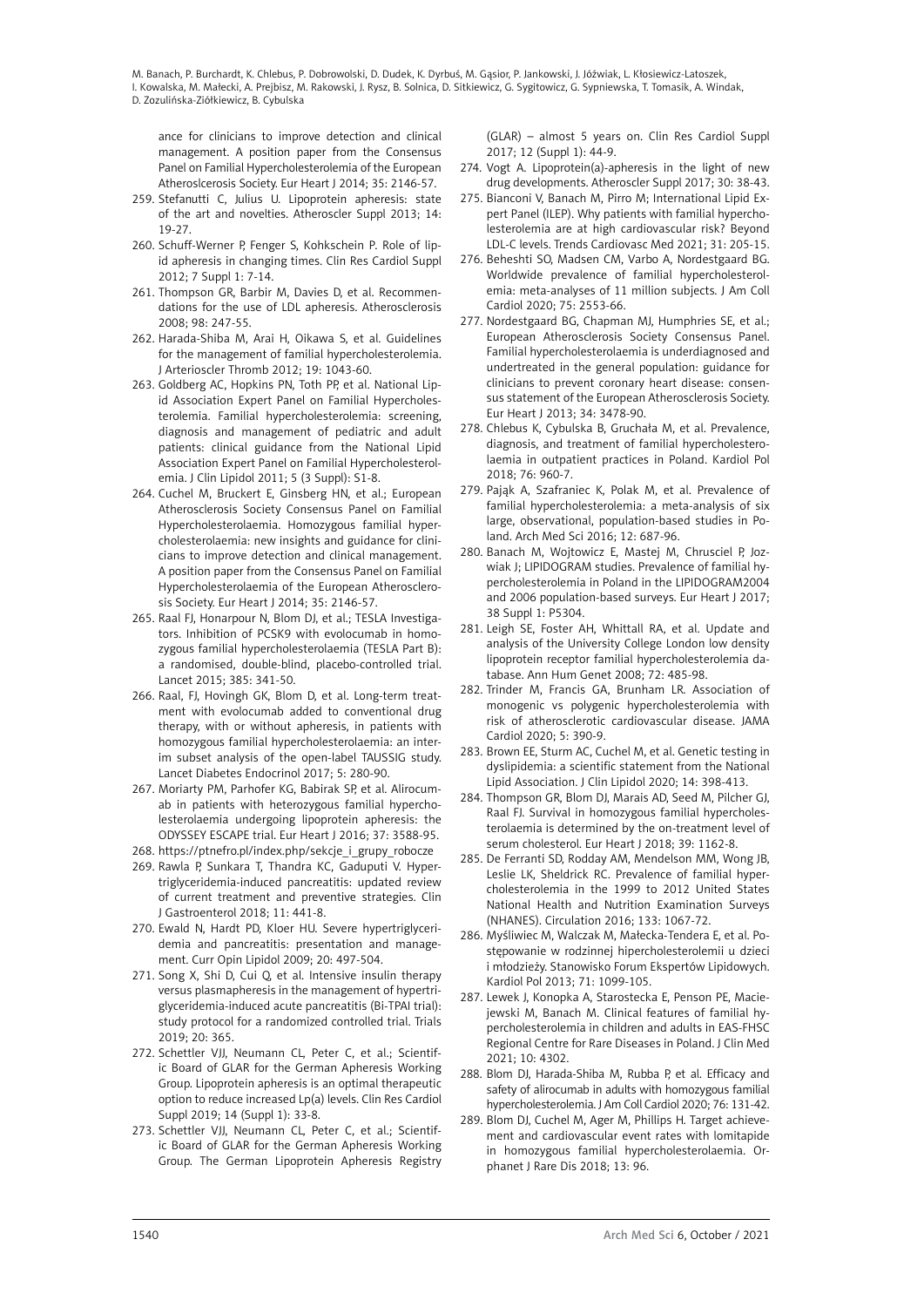- 290. Rawshani A, Rawshani A, Franzen S, et al. Mortality and cardiovascular disease in type 1 and type 2 diabetes. N Engl J Med 2017; 376: 1407-18.
- 291. Olesen KKW, Madsen M, Egholm G, et al. Patients with diabetes without significant angiographic coronary artery disease have the same risk of myocardial infarction as patients without diabetes in a real-world population receiving appropriate prophylactic treatment. Diabetes Care 2017; 40: 1103-10.
- 292. Katsiki N, Banach M, Mikhailidis DP. Is type 2 diabetes mellitus a coronary heart disease equivalent or not? Do not just enjoy the debate and forget the patient! Arch Med Sci 2019; 15: 1357-64.
- 293. Taskinen MR, Boren J. New insights into the pathophysiology of dyslipidemia in type 2 diabetes. Atherosclerosis 2015; 239: 483-95.
- 294. Cieluch A, Uruska A, Grzelka-Woźniak A, Niedźwiecki P, Flotyńska J, Zozulińska-Ziółkiewicz D. Changes in high-density lipoprotein cholesterol (HDL-C) level and the ratio of triglycerides to HDL-C during the first year of type 1 diabetes. The InLipoDiab1 prospective observational study. Pol Arch Intern Med 2019; 129: 598-604.
- 295. Annuzzi G, Iovine C, Mandarino B, et al. Effect of acute exogenous hyperinsulinaemia on very low density lipoprotein subfraction composition in normal subjects. Eur J Clin Invest 2001; 31: 118-24.
- 296. Fendler W, Rizzo M, Borowiec M, et al. Less but better: cardioprotective lipid profile of patients with GCK-MODY despite lower HDL cholesterol level. Acta Diabetol 2014; 51: 625-32.
- 297. Cannon CP, Blazing MA, Giugliano RP, et al.; IMPROVE-IT Investigators. Ezetimibe added to statin therapy after acute coronary syndromes. N Engl J Med 2015; 372: 2387-97.
- 298. Sabatine MS, Leiter LA, Wiviott SD, et al. Cardiovascular safety and efficacy of the PCSK9 inhibitor evolocumab in patients with and without diabetes and the effect of evolocumab on glycaemia and risk of new-onset diabetes: a prespecified analysis of the FOURIER randomised controlled trial. Lancet Diabetes Endocrinol 2017; 5: 941-50.
- 299. Ray KK, Colhoun HM, Szarek M, et al.; ODYSSEY OUT-COMES Committees and Investigators. Effects of alirocumab on cardiovascular and metabolic outcomes after acute coronary syndrome in patients with or without diabetes: a prespecified analysis of the ODYSSEY OUTCOMES randomised controlled trial. Lancet Diabetes Endocrinol 2019; 7: 618-28.
- 300. Niklas A, Marcinkowska J, Kozela M, et al. Blood pressure and cholesterol control in hypertensive participants with hypercholesterolemia: results from the Polish multicenter national health survey WOBASZ II. Pol Arch Intern Med 2019; 129: 864-73.
- 301. Tykarski A, Filipiak KJ, Januszewicz A, et al. 2019 Guidelines for the management of hypertension – part 1–7. Arterial Hyperten 2019; 23: 41-87.
- 302. Williams B, Mancia G, Spiering W, et al. 2018 ESC/ESH Guidelines for the management of arterial hypertension. J Hypertens 2018; 36: 1953-2041.
- 303. Gupta AK, Arshad S, Poulter NR. Compliance, safety, and effectiveness of fixed-dose combinations of antihypertensive agents: a meta-analysis. Hypertension 2010; 55: 399-407.
- 304. Dobrowolski P, Klisiewicz A, Florczak E, et al. Independent association of obstructive sleep apnea with left ventricular geometry and systolic function in resistant

hypertension: the RESIST-POL study. Sleep Med 2014; 15: 1302-8.

- 305. Prejbisz A, Dobrowolski P, Kosinski P, et al. Management of hypertension in pregnancy: prevention, diagnosis, treatment and longterm prognosis. Kardiol Pol 2019; 77: 757-806.
- 306. Tykarski A, Filipiak KJ, Januszewicz A, et al. 2019 guidelines for the management of hypertension – part 8–9. Arterial Hypertens 2019; 23: 203-39.
- 307. Awad K, Mikhailidis DP, Toth PP, et al.; Lipid and Blood Pressure Meta-analysis Collaboration (LBPMC) Group. Efficacy and safety of alternate-day versus daily dosing of statins: a systematic review and meta-analysis. Cardiovasc Drugs Ther 2017; 31: 419-31.
- 308. Bonaca MP, Nault P, Giugliano RP, et al. Low-density lipoprotein cholesterol lowering with evolocumab and outcomes in patients with peripheral artery disease: insights from the FOURIER trial (Further Cardiovascular Outcomes Research With PCSK9 Inhibition in Subjects With Elevated Risk). Circulation 2018; 137: 338-50.
- 309. Nissen SE, Stroes E, DentAcosta RE, et al.; Gauss3 Investigators. Efficacy and tolerability of evolocumab vs ezetimibe in patients with musclerelated statin intolerance: the GAUSS3 randomized clinical trial. JAMA 2016; 315: 1580-90.
- 310. Wong ND, Shapiro MD. Interpreting the findings from the recent PCSK9 monoclonal antibody cardiovascular outcomes trials. Front Cardiovasc Med 2019; 6: 14.
- 311. Mendieta G, Ben-Aicha S, Gutiérrez M, et al. Intravenous statin administration during myocardial infarction compared with oral post-infarct administration. J Am Coll Cardiol 2020; 75: 1386-402.
- 312. Dyrbus K, Gasior M, Witkowski A, Dudek D, Banach M. Leczenie zaburzeń lipidowych u chorych z przewlekłym zespołem wieńcowym i z ostrym zespołem wieńcowym. Kardiol Pol 2020; Suppl V: 98-132.
- 313. Taylor F, Huffman MD, Macedo AF, et al. Statins for the primary prevention of cardiovascular disease. Cochrane Database Syst Rev 2013; 2013: CD004816.
- 314. Aung PP, Maxwell HG, Jepson RG, et al. Lipid-lowering for peripheral arterial disease of the lower limb. Cochrane Database Syst Rev 2007; 2007: CD000123.
- 315. Szarek M, Steg PG, DiCenso D, et al. Alirocumab reduces total hospitalizations and increases days alive and out of hospital in the ODYSSEY OUTCOMES Trial. Circ Cardiovasc Qual Outcomes 2019; 12: e005858.
- 316. Awad K, Mohammed M, Zaki MM, et al.; Lipid and Blood Pressure Meta-analysis Collaboration (LBPMC) Group and the International Lipid Expert Panel (ILEP). Association of statin use in older people primary prevention group with risk of cardiovascular events and mortality: a systematic review and meta-analysis of observational studies. BMC Med 2021; 19: 139.
- 317. Banach M, Shekoohi N, Mikhailidis DP, Lip GYH, Hernandex AV, Mazidi M. Relationship between low-density lipoprotein cholesterol, lipid lowering agents and the risk of stroke: a meta-analysis of observational studies and randomized controlled trials. J Am Coll Cardiol 2020; 75 (11 Suppl 1): 2080.
- 318. Preiss D, Campbell RT, Murray HM, et al. The effect of statin therapy on heart failure events: a collaborative meta-analysis of unpublished data from major randomized trials. Eur Heart J 2015; 36: 1536-46.
- 319. Liu G, Zheng XX, Xu YL, et al. Meta-analysis of the effect of statins on mortality in patients with preserved ejection fraction. Am J Cardiol 2014; 113: 1198-204.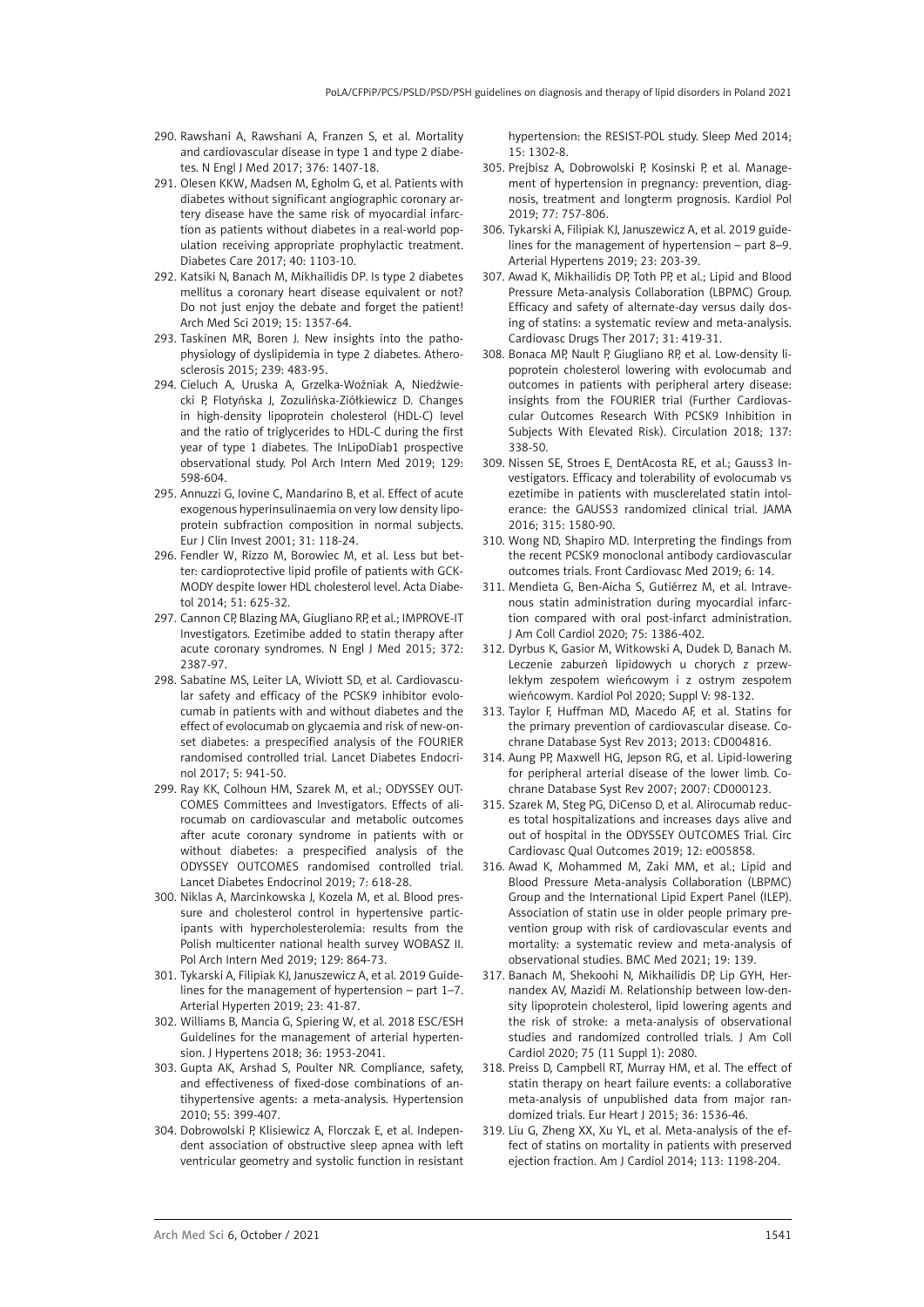- 320. Bielecka-Dabrowa A, Bytyçi I, Von Haehling S, et al. Association of statin use and clinical outcomes in heart failure patients: a systematic review and meta-analysis. Lipids Health Dis 2019; 18: 188.
- 321. Deo SV, Rababa'h A, Altarabsheh SE, et al. Statin therapy improves long-term survival in non-ischaemic cardiomyopathy: a pooled analysis of 4500 patients. Heart Lung Circ 2014; 23: 985-7.
- 322. Tavazzi L, Maggioni AP, Marchioli R, et al. Effect of rosuvastatin in patients with chronic heart failure (the GIS-SI-HF trial): a randomised, double-blind, placebo-controlled trial. Lancet 2008; 372: 1231-9.
- 323. Al-Gobari M, Le HH, Fall M, Gueyffier F, Burnand B. No benefits of statins for sudden cardiac death prevention in patients with heart failure and reduced ejection fraction: a meta-analysis of randomized controlled trials. PLoS One 2017; 12: e0171168.
- 324. Bonsu KO, Reidpath DD, Kadirvelu A. Lipophilic statin versus rosuvastatin (hydrophilic) treatment for heart failure: a meta-analysis and adjusted indirect comparison of randomised trials. Cardiovasc Drugs Ther 2016; 30: 177-88.
- 325. Tavazzi L, Maggioni AP, Marchioli R, et al.; GISSI-HF Investigators. Effect of n-3 polyunsaturated fatty acids in patients with chronic heart failure (the GISSI-HF trial): a randomised, double-blind, placebo-controlled trial. Lancet 2008; 372: 1223-30.
- 326. Banach M; Lipid and Blood Pressure Meta-Analysis Collaboration Group. Statins in patients with chronic kidney disease – an attempt at recommendations. Curr Med Res Opin 2013; 29: 1419-22.
- 327. Tonelli M, Muntner P, Lloyd A, et al; Alberta Kidney Disease Network. Association between LDL-C and risk of myocardial infarction in CKD. J Am Soc Nephrol 2013; 24: 979-86.
- 328. Cholesterol Treatment Trialists' (CTT) Collaboration; Herrington WG, Emberson J, Mihaylova B, et al. Impact of renal function on the effects of LDL cholesterol lowering with statin-based regimens: a meta-analysis of individual participant data from 28 randomised trials. Lancet Diabetes Endocrinol 2016; 4: 829-39.
- 329. Barylski M, Nikfar S, Mikhailidis DP, al.; Lipid and Blood Pressure Meta-Analysis Collaboration Group. Statins decrease all-cause mortality only in CKD patients not requiring dialysis therapy: a meta-analysis of 11 randomized controlled trials involving 21,295 participants. Pharmacol Res 2013; 72: 35-44.
- 330. Nikolic D, Nikfar S, Salari P, et al.; Lipid and Blood Pressure Meta-Analysis Collaboration Group. Effects of statins on lipid profile in chronic kidney disease patients: a meta-analysis of randomized controlled trials. Curr Med Res Opin 2013; 29: 435-51.
- 331. Nikolic D, Banach M, Nikfar S, et al.; Lipid and Blood Pressure Meta-Analysis Collaboration Group. A meta-analysis of the role of statins on renal outcomes in patients with chronic kidney disease. Is the duration of therapy important? Int J Cardiol 2013; 168: 5437-47.
- 332. Ferro CJ, Mark PB, Kanbay M, et al. Lipid management in patients with chronic kidney disease. Nat Rev Nephrol 2018; 14: 727-49.
- 333. Palmer SC, Navaneethan SD, Craig JC, et al. HMG CoA reductase inhibitors (statins) for kidney transplant recipients. Cochrane Database Syst Rev 2014; 1: CD005019.
- 334. Lin YC, Lai TS, Wu HY, et al. Effects and safety of statin and ezetimibe combination therapy in patients with chronic kidney disease: a systematic review and meta-analysis. Clin Pharmacol Ther 2020; 108: 833-43.
- 335. Baigent C, Landray MJ, Reith C, et al.; SHARP Investigators. The effects of lowering LDL cholesterol with simvastatin plus ezetimibe in patients with chronic kidney disease (Study of Heart and Renal Protection): a randomised placebo-controlled trial. Lancet 2011; 377: 2181-92.
- 336. Jun M, Zhu B, Tonelli M, et al. Effects of fibrates in kidney disease: a systematic review and meta-analysis. J Am Coll Cardiol 2012; 60: 2061-71.
- 337. Charytan DM, Sabatine MS, Pedersen TR, et al. Efficacy and safety of evolocumab in chronic kidney disease in the FOURIER Trial. J Am Coll Cardiol 2019; 73: 2961-70.
- 338. Toth PP, Dwyer JP, Cannon CP, et al. Efficacy and safety of lipid lowering by alirocumab in chronic kidney disease. Kidney Int 2018; 93: 1397-408.
- 339. Wright RS, Collins MG, Stoekenbroek RM, et al. Effects of renal impairment on the pharmacokinetics, efficacy, and safety of inclisiran: an analysis of the ORION-7 and ORION-1 studies. Mayo Clin Proc 2020; 95: 77-89.
- 340. KDIGO clinical practice guideline for lipid management in chronic kidney disease. Kidney Int 2014; 85: 1303-9.
- 341. De Zeeuw D, Anzalone DA, Cain VA, et al. Renal effects of atorvastatin and rosuvastatin in patients with diabetes who have progressive renal disease (PLANET I): a randomised clinical trial. Lancet Diabetes Endocrinol 2015; 3: 181-90.
- 342. Herrera-Gómez F, Chimeno M, Martín-García D, et al. Cholesterol-lowering treatment in chronic kidney disease: multistage pairwise and network meta-analyses. Sci Rep 2019; 9: 8951.
- 343. Cybulska B, Kłosiewicz-Latoszek L. Komentarz do artykułu "Ocena skuteczności i bezpieczeństwa stosowania statyn u dzieci chorych na rodzinną hipercholesterolemię". Medycyna Praktyczna 2016; http://www. mp.pl/artykuly/26863 (30 June 2016).
- 344. Myśliwiec M, Walczak M, Małecka-Tendera E, et al. Management of familial hypercholesterolemia in children and adolescents. Position paper of the Polish Lipid Expert Forum. J Clin Lipidol 2014; 8: 173-80.
- 345. Stolarz-Skrzypek K, Bednarski A, Drożdż D, Czarnecka D. Prewencja miażdżycy u dzieci – rola statyn i kwasu acetylosalicylowego. Przegl Lek 2013; 70: 57-64.
- 346. Ramaswami U, Humphries SE, Priestley-Barnham L, et al. Current management of children and young people with heterozygous familial hypercholesterolaemia – HEART UK statement of care. Atherosclerosis 2019;  $290: 1 - 8$
- 347. Peterson AL, McBride PE. A review of guidelines for dyslipidemia in children and adolescents. WMJ 2012; 111: 274-81.
- 348. Niinikoski H, Viikari J, Rönnemaa T, et al. Prospective randomized trial of low-saturated-fat, low-cholesterol diet during the first 3 years of life. The STRIP baby project. Circulation 1996; 94: 1386-93.
- 349. Perk J, De Backer G, Gohlke H, et al.; Fifth Joint Task Force of the European Society of Cardiology and Other Societies on Cardiovascular Disease Prevention in Clinical Practice; European Association for Cardiovascular Prevention and Rehabilitation. European Guidelines on cardiovascular disease prevention in clinical practice (version 2012): The Fifth Joint Task Force of the European Society of Cardiology and Other Societies on Cardiovascular Disease Prevention in Clinical Practice (constituted by representatives of nine societies and by invited experts). Atherosclerosis 2012; 223: 1-68.
- 350. Goldwire M. Screening and treatment of pediatric dyslipidemias. US Pharm 2014; 39: 52-6.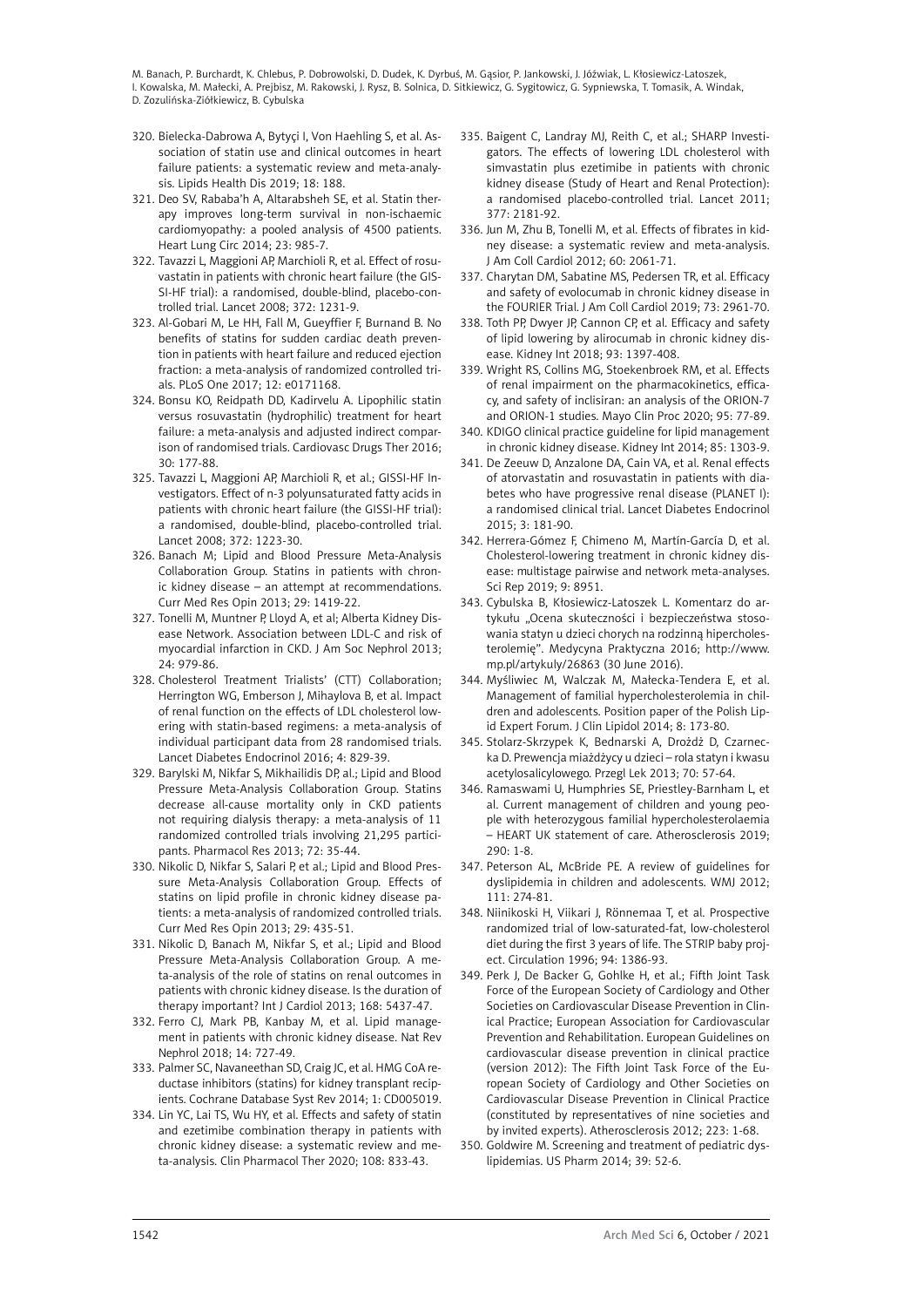- 351. Obarzanek E, Kimm SY, Barton BA, et al.; DISC Collaborative Research Group. Long-term safety and efficacy of a cholesterol-lowering diet in children with elevated low-density lipoprotein cholesterol: seven-year results of the Dietary Intervention Study in Children (DISC). Pediatrics 2001; 107: 256-64.
- 352. Cameron C, Craig CL, Bull FC, Bauman A. Canada's physical activity guides: has their release had an impact? Can J Public Health 2007; 98 Suppl 2: S161-9.
- 353. Lamaida N, Capuano E, Pinto L, et al. The safety of statins in children. Acta Paediatr 2013; 102: 857-62.
- 354. Vuorio A, Kuoppala J, Kovanen PT, et al. Statins for children with familial hypercholesterolemia. Cochrane Database Syst Rev 2019; 2019: CD006401.
- 355. Raal FJ, Braamskamp MJ, Selvey SL, Sensinger CH, Kastelein JJ. Pediatric experience with mipomersen as adjunctive therapy for homozygous familial hypercholesterolemia. J Clin Lipidol 2016; 10: 860-9.
- 356. Daniels S, Caprio S, Chaudhari U, et al. PCSK9 inhibition with alirocumab in pediatric patients with heterozygous familial hypercholesterolemia: the ODYSSEY KIDS study. J Clin Lipidol 2020; 14: 322-30.e5.
- 357. Santos RD, Ruzza A, Hovingh GK, et al.; HAUSER-RCT Investigators. Evolocumab in pediatric heterozygous familial hypercholesterolemia. N Engl J Med 2020; 383: 1317-27.
- 358. Elkins C, Fruh S, Jones L, Bydalek KJ. Clinical practice recommendations for pediatric dyslipidemia. Pediatr Health Care 2019; 33: 494-504.
- 359. Shah AS, Wilson DP. Primary hypertriglyceridemia in children and adolescents. J Clin Lipidol 2015; 9 (5 Suppl): S20-8.
- 360. Shah AS, Wilson DP. Genetic disorders causing hypertriglyceridemia in children and adolescents. In: Endotext [Internet]. Feingold KR, Anawalt B, Boyce A, (eds.). MDText.com, Inc.; South Dartmouth 2000.
- 361. Lewington S, Whitlock G, Clarke R, et al. Blood cholesterol and vascular mortality by age, sex, and blood pressure: a meta-analysis of individual data from 61 prospective studies with 55,000 vascular deaths. Lancet 2007; 370: 1829-39.
- 362. Reiner Z. Primary prevention of cardiovascular disease with statins in the elderly. Curr Atheroscler Rep 2014;  $16:420.$
- 363. Cholesterol Treatment Trialists' Collaboration. Efficacy and safety of statin therapy in older people: a metaanalysis of individual participant data from 28 randomised controlled trials. Lancet 2019; 393: 407-15.
- 364. Gencer B, Marston NA, Im K, et al. Efficacy and safety of lowering LDL cholesterol in older patients: a systematic review and meta-analysis of randomised controlled trials. Lancet 2020; 396: 1637-43.
- 365. Awad K, Mohammed M, Zaki MM, et al.; Lipid and Blood Pressure Meta-analysis Collaboration (LBPMC) Group and the International Lipid Expert Panel (ILEP). Association of statin use in older people primary prevention group with risk of cardiovascular events and mortality: a systematic review and meta-analysis of observational studies. BMC Med 2021; 19: 139.
- 366. Cybulska B, Kłosiewicz-Latoszek L. Czy warto leczyć hiperlipidemię u ludzi starszych. In: Zaburzenia lipidowe. Cybulska B, Kłosiewicz-Latoszek L (eds.). Termedia, Poznan 2010; 171-84.
- 367. Peters MJ, Symmons DP, McCarey D, et al. EULAR evidence-based recommendations for cardiovascular risk management in patients with rheumatoid arthritis and other forms of inflammatory arthritis. Ann Rheum Dis 2010; 69: 325-31.
- 368. Gladman DD, Ang M, Su L, et al. Cardiovascular morbidity in psoriatic arthritis. Ann Rheum Dis 2009; 68: 1131-5.
- 369. Liao KP, Playford MP, Frits M, et al. The association between reduction in inflammation and changes in lipoprotein levels and HDL cholesterol efflux capacity in rheumatoid arthritis. J Am Heart Assoc 2015; 4: e001588.
- 370. Konrad E, Güralp O, Shaalan W, et al. Correlation of elevated levels of lipoprotein(a), high-density lipoprotein and low-density lipoprotein with severity of preeclampsia: a prospective longitudinal study. J Obstet Gynaecol 2020; 40: 53-8.
- 371. Regitz-Zagrosek V, Roos-Hesselink JW, Bauersachs J, et al.; ESC Scientific Document Group. 2018 ESC Guidelines for the management of cardiovascular diseases during pregnancy. Eur Heart J 2018; 39: 3165-241.
- 372. Vahedian-Azimi A, Makvandi S, Banach M, Reiner Ž, Sahebkar A. Fetal toxicity associated with statins: a systematic review and meta-analysis. Atherosclerosis 2021; 327: 59-67.
- 373. Botha TC, Pilcher GJ, Wolmarans K, Blom DJ, Raal FJ. Statins and other lipid-lowering therapy and pregnancy outcomes in homozygous familial hypercholesterolaemia: a retrospective review of 39 pregnancies. Atherosclerosis 2018; 277: 502-7.
- 374. Döbert M, Varouxaki AN, Mu AC, et al. Pravastatin versus placebo in pregnancies at high risk of term preeclampsia. Circulation 2021; 144: 670-9.
- 375. World Alzheimer Report 2019: Attitudes to dementia. https://www.alz.co.uk/research/world-report-2019.
- 376. Chu CS, Tseng PT, Stubbs B, et al. Use of statins and the risk of dementia and mild cognitive impairment: a systematic review and meta-analysis. Sci Rep 2018; 8: 5804.
- 377. Zhang X, Wen J, Zhang Z. Statins use and risk of dementia: a dose-response meta-analysis. Medicine 2018; 97: e11304.
- 378. Ze-Min K. Effect of combined antihypertensive and lipid-lowering therapies on cognitive function: a new treatment strategy? Cardiol Res Practice 2020; 2020: 1484357.
- 379. Janik MJ, Urbach DV, van Nieuwenhuizen E, et al. Alirocumab treatment and neurocognitive function according to the CANTAB scale in patients at increased cardiovascular risk: a prospective, randomized, placebo-controlled study. Atherosclerosis 2021; 331: 20-7.
- 380. Gencer B, Mach F, Guo J, et al.; FOURIER Investigators. Cognition after lowering LDL-cholesterol with evolocumab. J Am Coll Cardiol 2020; 75: 2283-93.
- 381. Abifadel M, Elbitar S, El Khoury P, et al. Living the PCSK9 adventure: from the identification of a new gene in familial hypercholesterolemia towards a potential new class of anticholesterol drugs. Curr Atheroscler Rep 2014; 16: 439.
- 382. Marchi C, Adorni MP, Caffarra P, et al. ABCA1- and ABCG1-mediated cholesterol efflux capacity of cerebrospinal fluid is impaired in Alzheimer's disease. J Lipid Res 2019; 60: 1449-56.
- 383. Lai SW, Liao KF, Lai HC, et al. Statin use and risk of hepatocellular carcinoma. Eur J Epidemiol 2013; 28: 485-92.
- 384. Vahedian-Azimi A, Shojaie S, Banach M, et al. Statin therapy in chronic viral hepatitis: a systematic review and meta-analysis of nine studies with 195,602 participants. Ann Med 2021; 53: 1227-42.
- 385. Banach M, Serban MC. Discussion around statin discontinuation in older adults and patients with wast-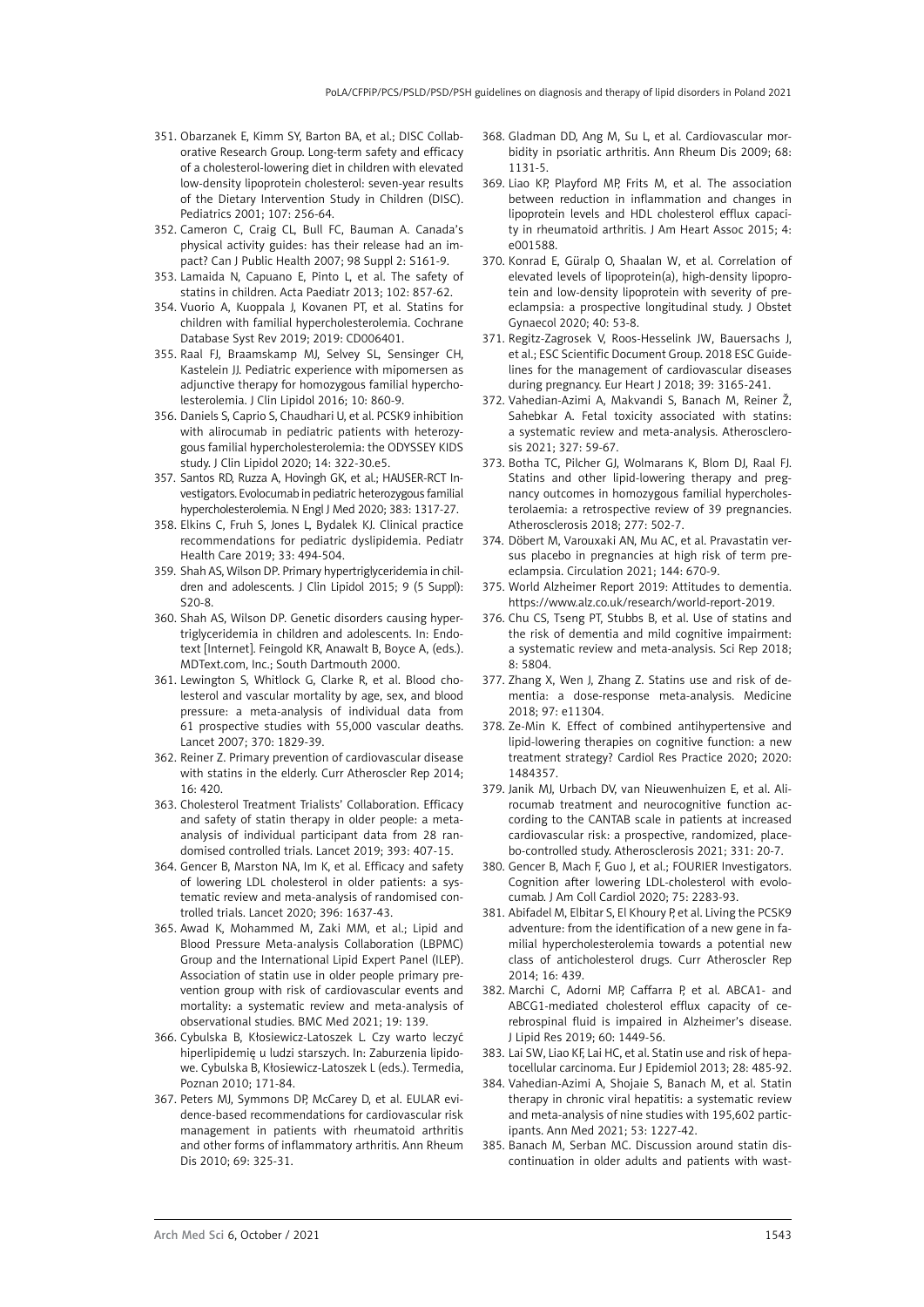ing diseases. J Cachexia Sarcopenia Muscle 2016; 7: 396-9.

- 386. Frisk G, Bergström H, Helde Frankling M, Björkhem-Bergman L. Sex-differences in discontinuation of statin treatment in cancer patients the year before death. Pharmaceuticals 2021; 14: 368.
- 387. Tjia J, Kutner JS, Ritchie CS, et al. Perceptions of statin discontinuation among patients with life-limiting illness. J Palliat Med 2017; 20: 1098-103.
- 388. Melzi S, Carenzi L, Cossu MV, et al. Lipid metabolism and cardiovascular risk in HIV-1 infection and HAART: present and future problems. Cholesterol 2010; 2010: 271504.
- 389. Toribio M, Fitch KV, Sanchez L, et al. Effects of pitavastatin and pravastatin on markers of immune activation and arterial inflammation in HIV. AIDS 2017; 31: 797806.
- 390. Aberg JA, Sponseller CA, Ward DJ, Kryzhanovski VA, Campbell SE, Thompson MA. Pitavastatin versus pravastatin in adults with HIV-1 infection and dyslipidaemia (INTREPID): 12 week and 52 week results of a phase 4, multicentre, randomised, double-blind, superiority trial. Lancet HIV 2017; 4: e284-94.
- 391. Aberg JA, Gallant JE, Ghanem KG, Emmanuel P, Zingman BS, Horberg MA; Infectious Diseases Society of America. Primary care guidelines for the management of persons infected with HIV: 2013 update by the HIV Medicine Association of the Infectious Diseases Society of America. Clin Infect Dis 2014; 58: e1-34.
- 392. Hemkens LG, Bucher HC. HIV infection and cardiovascular disease. Eur Heart J 2014; 35: 13731381.
- 393. Bavinger C, Bendavid E, Niehaus K, et al. Risk of cardiovascular disease from antiretroviral therapy for HIV: a systematic review. PLoS One 2013; 8: e59551.
- 394. Kutner JS, Blatchford PJ, Taylor HD, et al. Safety and benefit of discontinuing statin therapy in setting of advanced, life-limiting illness. A randomized clinical trial. JAMA Intern Med 2015; 175: 691-700.
- 395. Nishtala PS, Gnjidie D, Chyou T, Hilmer SN. Discontinuation of statins on population of older New Zealanders with limited life expectancy. Intern Med J 2016; 46: 493-9.
- 396. Van der Ploeg MA, Floriani C, Achterberg WC, et al. Recommendations for (discontinuation of) statin treatment in older adults: review of guidelines. J Am Geriatr Soc 2020; 68: 417-25.
- 397. Phelps M, Christensen DM, Gerds T, et al. Cardiovascular comorbidities as predictors for severe COVID-19 infection or death. Eur Heart J Qual Care Clin Outcomes 2021; 7: 172-80.
- 398. Wang X, Liu Z, Li J, et al. Impacts of type 2 diabetes on disease severity, therapeutic effect, and mortality of patients with COVID-19. J Clin Endocrinol Metabol 2020; 105: dgaa535.
- 399. Sattar N, McInnes IB, McMurray JJV. Obesity is a risk factor for severe COVID-19 infection. Circulation 2020; 142: 4-6.
- 400. Kreutz R, Algharably EAE, Azizi M, et al. Hypertension, the renin-angiotensin system, and the risk of lower respiratory tract infections and lung injury: implications for COVID-19. Cardiovasc Res 2020; 116: 1688-99.
- 401. Fosbol EL, Butt JH, Ostergaard L, et al. Association of angiotensin-converting enzyme inhibitor or angiotensin receptor blocker use with COVID-19 diagnosis and mortality. JAMA 2020; 324: 168-77.
- 402. Lewek J, Jatczak-Pawlik I, Maciejewski M, Jankowski P, Banach M. COVID-19 and cardiovascular complica-

tions – preliminary results of the LATE-COVID study. Arch Med Sci 2021; 17: 818-22.

- 403. Bhaskar S, Sinha A, Banach M, et al. Cytokine storm in COVID-19-immunopathological mechanisms, clinical considerations, and therapeutic approaches: the REPROGRAM Consortium Position Paper. Front Immunol 2020; 11: 1648.
- 404. Reiner Ž, Hatamipour M, Banach M, et al. Statins and the COVID-19 main protease: in silico evidence on direct interaction. Arch Med Sci 2020; 16: 490-6.
- 405. Radenkovic D, Chawla S, Pirro M, Sahebkar A, Banach M. Cholesterol in relation to COVID-19: should we care about it? J Clin Med 2020; 9: 1909.
- 406. Daniels LB, Sitapati AM, Zhang J, et al. Relation of statin use prior to admission to severity and recovery among COVID-19 inpatients. Am J Cardiol 2020; 136: 149-55.
- 407. Saeed O, Castagna F, Agalliu I, et al. Statin use and in hospital mortality in diabetics with COVID-19. J Am Heart Assoc 2020; 9: e018475.
- 408. Vahedian-Azimi A, Mohammadi SM, Heidari Beni F, et al. Improved COVID-19 ICU admission and mortality outcomes following treatment with statins: a systematic review and meta-analysis. Arch Med Sci 2021; 17: 579-95.
- 409. Penson PE, Banach M. Nocebo/drucebo effect in statin-intolerant patients: an attempt at recommendations. Eur Heart J 2021; doi: 10.1093/eurheartj/ehab358.
- 410. Penson PE, Mancini GBJ, Toth PP, et al.; Lipid and Blood Pressure Meta-Analysis Collaboration (LBPMC) Group & International Lipid Expert Panel (ILEP). Introducing the 'Drucebo' effect in statin therapy: a systematic review of studies comparing reported rates of statin-associated muscle symptoms, under blinded and open-label conditions. J Cachexia Sarcopenia Muscle 2018; 9: 1023-33.
- 411. Bytyci I, Bajraktari G, Sahabkar A, Penson PE, Rysz J, Banach M. The prevalence of statin intolerance worldwide: a systematic review and meta-analysis with 4,143,517 patients. Presentation at the European Society of Cardiology Congress – Digital Experience 2021. 27th August 2021.
- 412. Rosenson RS, Miller K, Bayliss M, et al. The Statin-Associated Muscle Symptom Clinical Index (SAMS-CI): revision for clinical use, content validation, and inter-rater reliability. Cardiovasc Drugs Ther 2017; 31: 179-86.
- 413. Michalska-Kasiczak M, Sahebkar A, Mikhailidis DP, et al.; Lipid and Blood Pressure Meta-analysis Collaboration (LBPMC) Group. Analysis of vitamin D levels in patients with and without statin-associated myalgia – a systematic review and meta-analysis of 7 studies with 2420 patients. Int J Cardiol 2015; 178: 111-6.
- 414. Rosenson RS, Baker S, Banach M, et al. Optimizing cholesterol treatment in patients with muscle complaints. J Am Coll Cardiol 2017; 70: 1290-301.
- 415. Toth PP, Patti AM, Giglio RV, et al. Management of statin intolerance in 2018: still more questions than answers. Am J Cardiovasc Drugs 2018; 18: 157-73.
- 416. Patel J, Martin SS, Banach M. Expert opinion: the therapeutic challenges faced by statin intolerance. Expert Opin Pharmacother 2016; 17: 1497-507.
- 417. Stroes ES, Thompson PD, Corsini A, et. al. Statin associated muscle symptoms: impact of statin therapy European Atherosclerosis Society Consensus Panel Statement on Assessment Actiology and Management. Eur Heart J 2015; 36: 1012-22.
- 418. Śliż D, Filipiak KJ, Naruszewicz M, Siebert J, Mamcarz A. Differences in achieving treatment goals with statin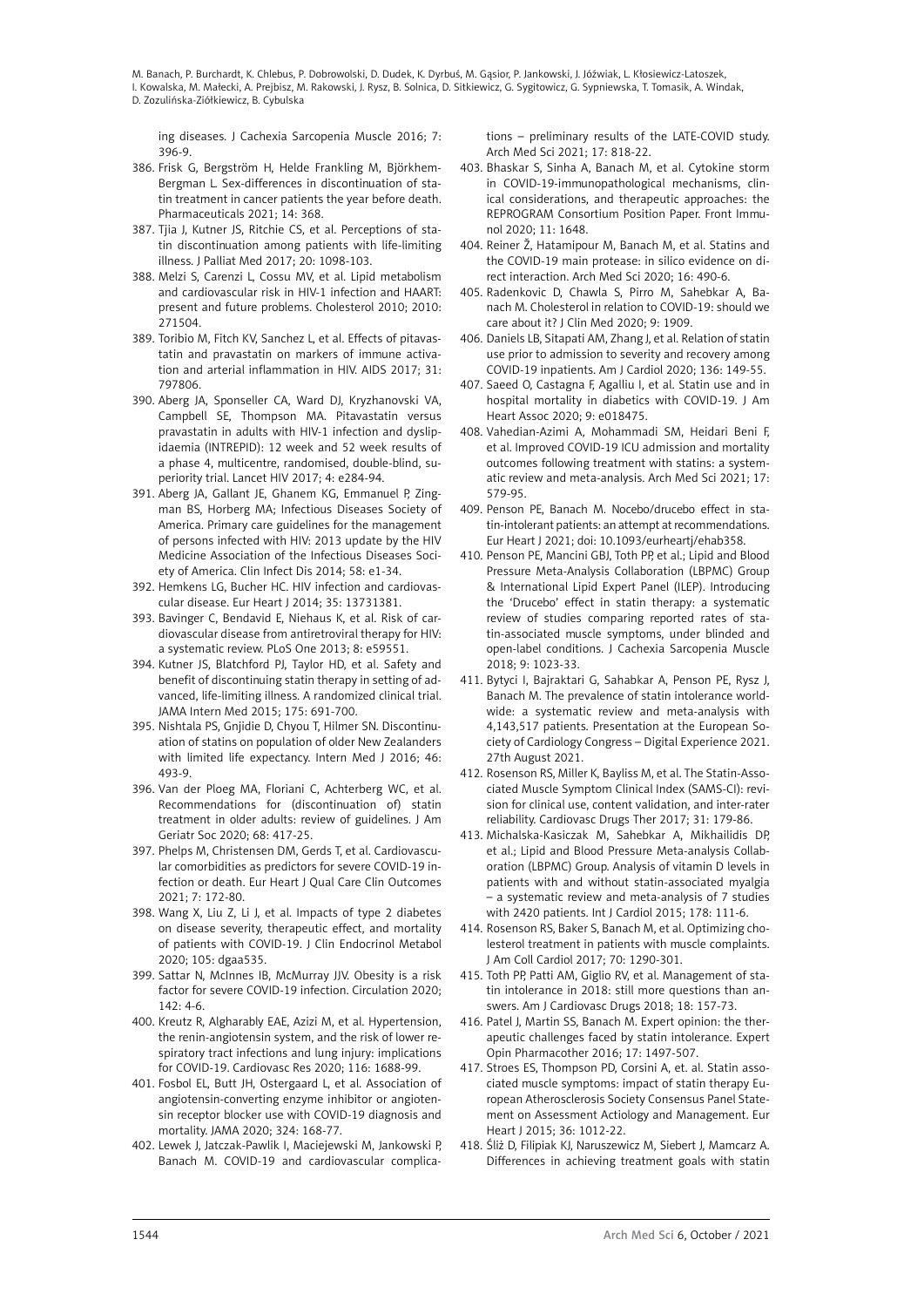use in various regions of Poland--3ST-POL study re sults. Ann Agric Environ Med 2016; 23: 116-9.

- 419. Pajak A, Jankowski P, Kawecka-Jaszcz K, et al. Changes in secondary prevention of coronary artery disease in the post-discharge period over the decade 1997-2007. Results of the Cracovian Program for Secondary Pre vention of Ischaemic Heart Disease and Polish parts of the EUROASPIRE II and III surveys. Kardiol Pol 2009; 67: 1353-9.
- 420. Wisniowska B, Skowron A. Evaluation of patients' ad herence to statins in poland. Curr Med Res Opin 2011; 27: 99-105
- 421. Kardas P, Cieszynski J, Czech M, Banas I, Lewek P. Pri mary nonadherence to medication and its drivers in poland: Findings from the electronic prescription pilot analysis. Pol Arch Intern Med 2020; 130: 8-16.
- 422. Zongo A, Simpson S, Johnson JA, Eurich DT. Change in trajectories of adherence to lipid-lowering drugs fol lowing non-fatal acute coronary syndrome or stroke. J Am Heart Assoc 2019; 8: e013857.
- 423. Rodriguez F, Maron DJ, Knowles JW, Virani SS, Lin S, Heidenreich PA. Association of statin adherence with mortality in patients with atherosclerotic cardiovascu lar disease. JAMA Cardiol 2019; 4: 206-13.
- 424. Lewey J, Shrank WH, Bowry AD, Kilabuk E, Brennan TA, Choudhry NK. Gender and racial disparities in adher ence to statin therapy: a meta-analysis. Am Heart J 2013; 165: 665-78.
- 425. Mann DM, Woodward M, Muntner P, Falzon L, Kronish I. Predictors of nonadherence to statins: a systematic review and meta-analysis. Ann Pharmacother 2010; 44: 1410-21.
- 426. Ingersgaard MV, Helms Andersen T, Norgaard O, Grabowski D, Olesen K. Reasons for nonadherence to statins – a systematic review of reviews. Patient Prefer Adherence 2020; 14: 675-91.
- 427. Lemstra M, Blackburn D, Crawley A, Fung R. Proportion and risk indicators of nonadherence to statin therapy: a meta-analysis. Canad J Cardiol 2012; 28: 574-80.
- 428. Pedro-Botet J, Climent E, Benaiges D. Muscle and statins: from toxicity to the nocebo effect. Expert Opin Drug Saf 2019; 18: 573-9.
- 429. Kolte D, Aronow WS, Banach M. Polypills for the pre vention of cardiovascular diseases. Expert Opin Inves tig Drugs 2016; 25: 1255-64.
- 430. Nelson AJ, Puri R, Nissen SE. Statins in a distorted mir ror of media. Curr Atheroscler Rep 2020; 22: 37.
- 431. Matthews A, Herrett E, Gasparrini A, et al. Impact of statin related media coverage on use of statins: inter rupted time series analysis with UK primary care data. BMJ 2016; 353: i3283.
- 432. Jóźwiak J. Czynniki ryzyka dyslipidemia. In: Ocena wybranych czynników ryzyka sercowo-naczyniowego w ogólnopolskiej 5-letniej prospektywnej obserwacji kohorty pacjentów POZ. Jóźwiak J (Ed.). Wydawnictwo Politechniki Częstochowskiej, Czestochowa 2013.
- 433. Bell DA, Kirke AB, Barbour R, et al. Can patients be ac curately assessed for familial hypercholesterolaemia in primary care? Heart Lung Circ 2014; 23: 1153-7.
- 434. Vickery AW, Bell D, Garton-Smith J, Kirke AB, Pang J, Watts GF. Optimising the detection and management of familial hypercholesterolaemia: central role of pri mary care and its integration with specialist services. Heart Lung Circ 2014; 23: 1158-64.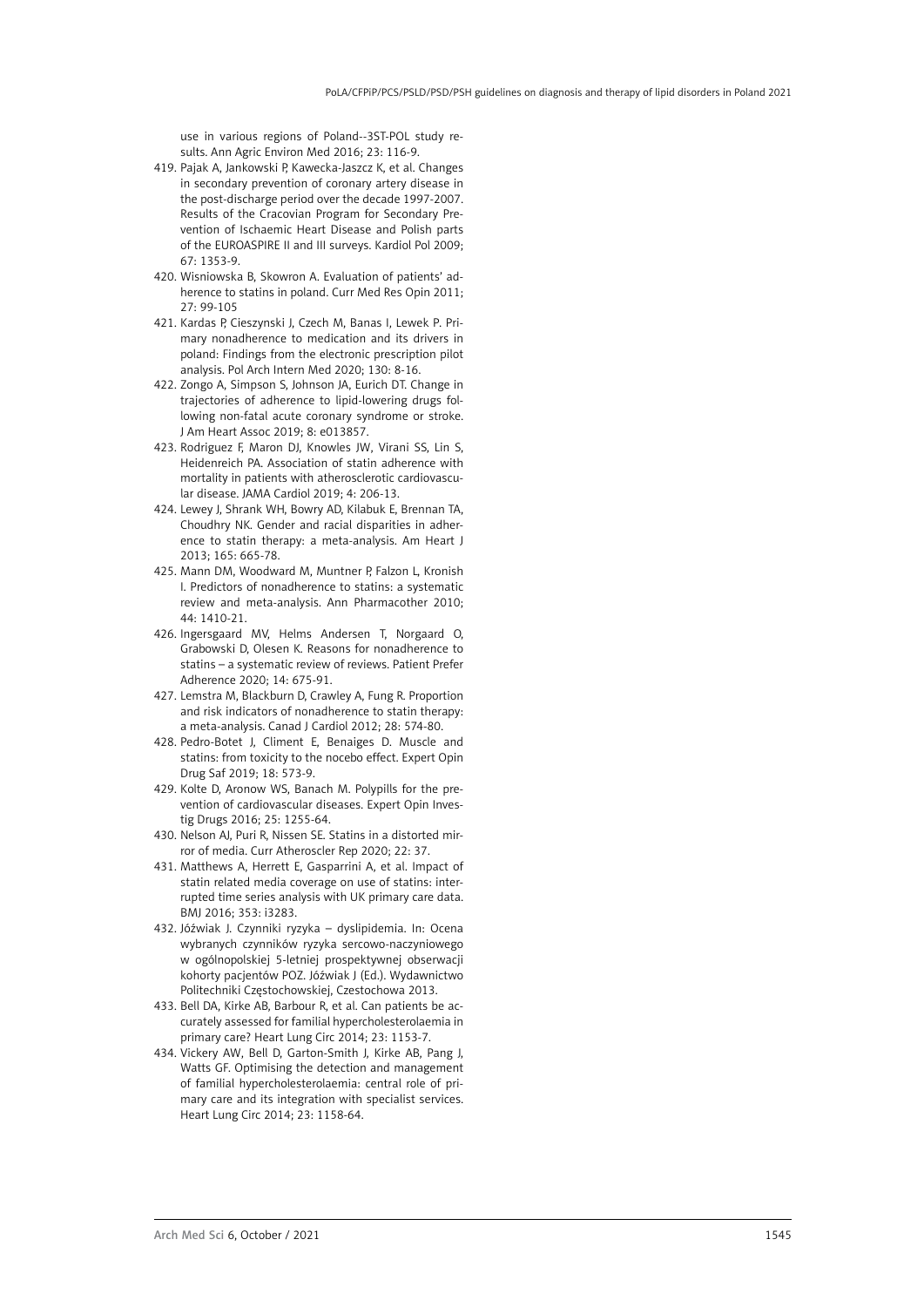### **APPENDIX**

Table I. Detailed information and contact details of the centres forming the *PoLA Lipid Clinic Network*, being a part of the *EAS Lipid Clinic Network*

| Institution                                                                                                                                                                  | Coordinator                                                     | <b>Address</b>                                                                                           | Contact                                                                      |
|------------------------------------------------------------------------------------------------------------------------------------------------------------------------------|-----------------------------------------------------------------|----------------------------------------------------------------------------------------------------------|------------------------------------------------------------------------------|
| Regional Centre for<br>Rare Diseases                                                                                                                                         | Professor Maciej Banach,<br>MD, PhD<br>Ewa Starostecka, MD, PhD | Polish Mother's Memorial<br>Hospital Research Institute,<br>Rzgowska 281/289, 93-338 Łódź                | rccr@iczmp.edu.pl                                                            |
| Department<br>of Cardiology<br>and Congenital<br>Diseases of Adults                                                                                                          | Professor Maciej Banach,<br>MD, PhD<br>Joanna Lewek, MD, PhD    | Polish Mother's Memorial<br>Hospital Research Institute,<br>Rzgowska 281/289, 93-338 Łódź                | Joanna.lewek@iczmp.edu.pl                                                    |
| Cardiology<br>Outpatient Clinic                                                                                                                                              | Professor Maciej Banach,<br>MD, PhD<br>Joanna Lewek, MD, PhD    | Polish Mother's Memorial<br>Hospital Research Institute,<br>Rzgowska 281/289, 93-338 Łódź                | Joanna.lewek@iczmp.edu.pl                                                    |
| "Pro Corde"<br>Cardiology Centre<br>Ltd.                                                                                                                                     | Anna Bieńkiewicz, MD                                            | "Pro Corde" Cardiology Centre<br>Nowowiejska 64-66/1A,<br>50-315 Wrocław                                 | Phone (71) 322 60 08                                                         |
| Lipid disorders<br>clinic kardio.<br>CLINIC specialist<br>clinics                                                                                                            | Ass. prof. Tadeusz Osadnik,<br>MD, PhD                          | Wyszyńskiego 1,<br>41-300 Dąbrowa Górnicza                                                               | Phone +48 664 466 005<br>Phone +48 789 434 820<br>(lipid clinic coordinator) |
| Lipid disorders<br>clinic kardio.<br>CLINIC & Te-Vita<br>specialist clinics                                                                                                  | Ass. prof. Tadeusz Osadnik,<br>MD, PhD                          | Szymały 1A, 41-922 Radzionków                                                                            | Phone +48 790 404 455<br>Phone +48 789 434 820<br>(lipid clinic coordinator) |
| Metabolic Clinic.<br>CMUJ Department<br>of Metabolic<br><b>Diseases</b>                                                                                                      | Ass. prof. Małgorzata Waluś-<br>Miarka, MD, PhD                 | University Hospital in Krakow,<br>Jakubowskiego 2,<br>30-688 Kraków                                      | Phone (12) 400 29 50                                                         |
| Metabolic Clinic                                                                                                                                                             | Paweł Rajewski, MD, PhD                                         | Gizińscy Medical Centre, Leśna<br>9A, 85-676 Bydgoszcz                                                   | Phone +48 52 345 50 80<br>Phone +48 52 506 57 57<br>rejestracja@gizinscy.pl  |
| Department of<br>Internal Medicine<br>and Arterial<br>Hypertension                                                                                                           | Piotr Kowalczyk, MD, PhD                                        | Matopat Specialist Hospital,<br>Storczykowa 8/10, 87-100 Toruń                                           | Phone +48 566 594 800                                                        |
| Lipidology Unit of<br>the Department<br>of Paediatrics.<br>Diabetology and<br>Endocrinology                                                                                  | Professor Małgorzata<br>Myśliwiec, MD, PhD                      | University Clinical Centre,<br>Dębinki 7, 80-957 Gdańsk                                                  | Phone (58) 349 28 98                                                         |
| Cardiology<br>Outpatient Clinic/<br>Unit of Lipid<br>Disorders                                                                                                               | Professor Paweł Burchardt,<br>MD, PhD                           | Jozef Strus Multispecialist City<br>Hospital with Nursing Home<br>SPZOZ, Szwajcarska 3,<br>61-285 Poznań | Phone (61) 873 90 85                                                         |
| Department of<br>Treatment of<br>Obesity, Metabolic<br>Disorders and<br>Clinical Dietetics                                                                                   | Professor Paweł Bogdański,<br>MD, PhD                           | Poznan University of Medical<br>Sciences, Szamarzewskiego 84,<br>60-569 Poznań                           | Phone +48 618 549 742                                                        |
| Metabolic Clinic<br>for Children,<br>Department<br>of Paediatrics,<br>Rheumatology,<br>Immunology, and<br>Bone Metabolic<br>Disorders, Medical<br>University of<br>Bialystok | Radosław Motkowski, MD,<br>PhD                                  | Waszyngtona 17,<br>15-274 Białystok                                                                      | Phone +48 857 450 624                                                        |